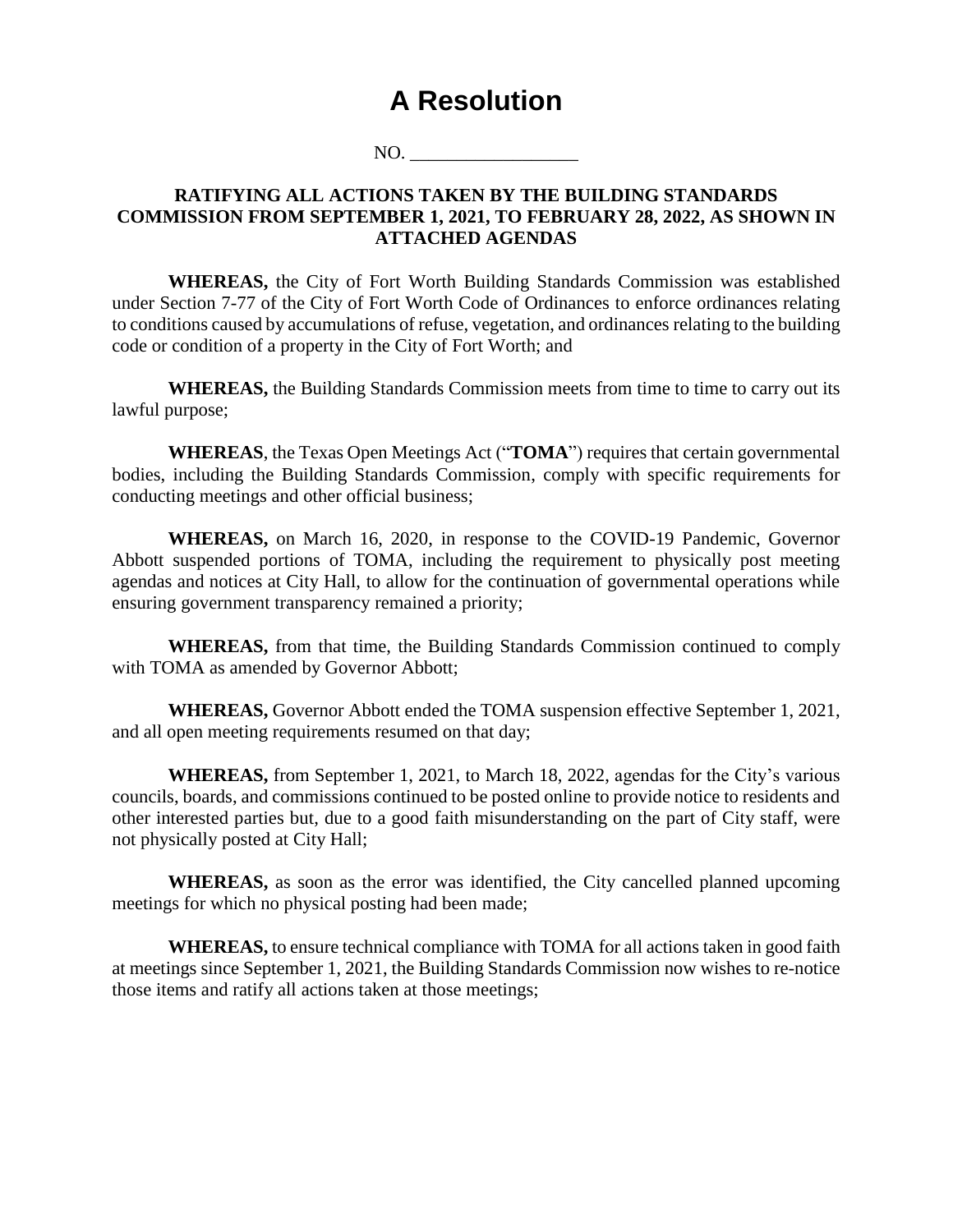**WHEREAS,** the agendas and minutes describing the actions taken for the meetings that occurred during that time are listed below and attached hereto as Exhibit A; and

**WHEREAS,** the Building Standards Commission has caused this item to be included on an agenda which has been posted in full compliance with TOMA, including physical posting.

# **NOW, THEREFORE, BE IT RESOLVED BY THE BUILDING STANDARDS COMMISSION, THAT:**

- 1. Notice of this resolution, including all actions and items to be ratified, has been included on an agenda that has been posted in accordance with the Texas Open Meetings Act.
- 2. The Building Standards Commission ratifies all actions taken with respect to the items identified in the attached agendas, which actions are reflected in the attached meeting minutes, for the following meetings:
	- a. September 27, 2021
	- b. October 25, 2021
	- c. December 6, 2021
	- d. January 24, 2022
	- e. February 28, 2022
- 3. It is the expressed intention of the Building Standards Commission that all action herein ratified are deemed effective as of the date listed in the attached minutes for such action.
- 4. By approval of this resolution, the Building Standards Commission expressly ratifies each commission member's vote or abstention, as described in the minutes, on each of the items or actions being ratified as the commission member's official action for each item.

Adopted this day of  $\qquad \qquad$ , 2022.

# **ATTEST:**

**By:**  Jannette S. Goodall, City Sercretary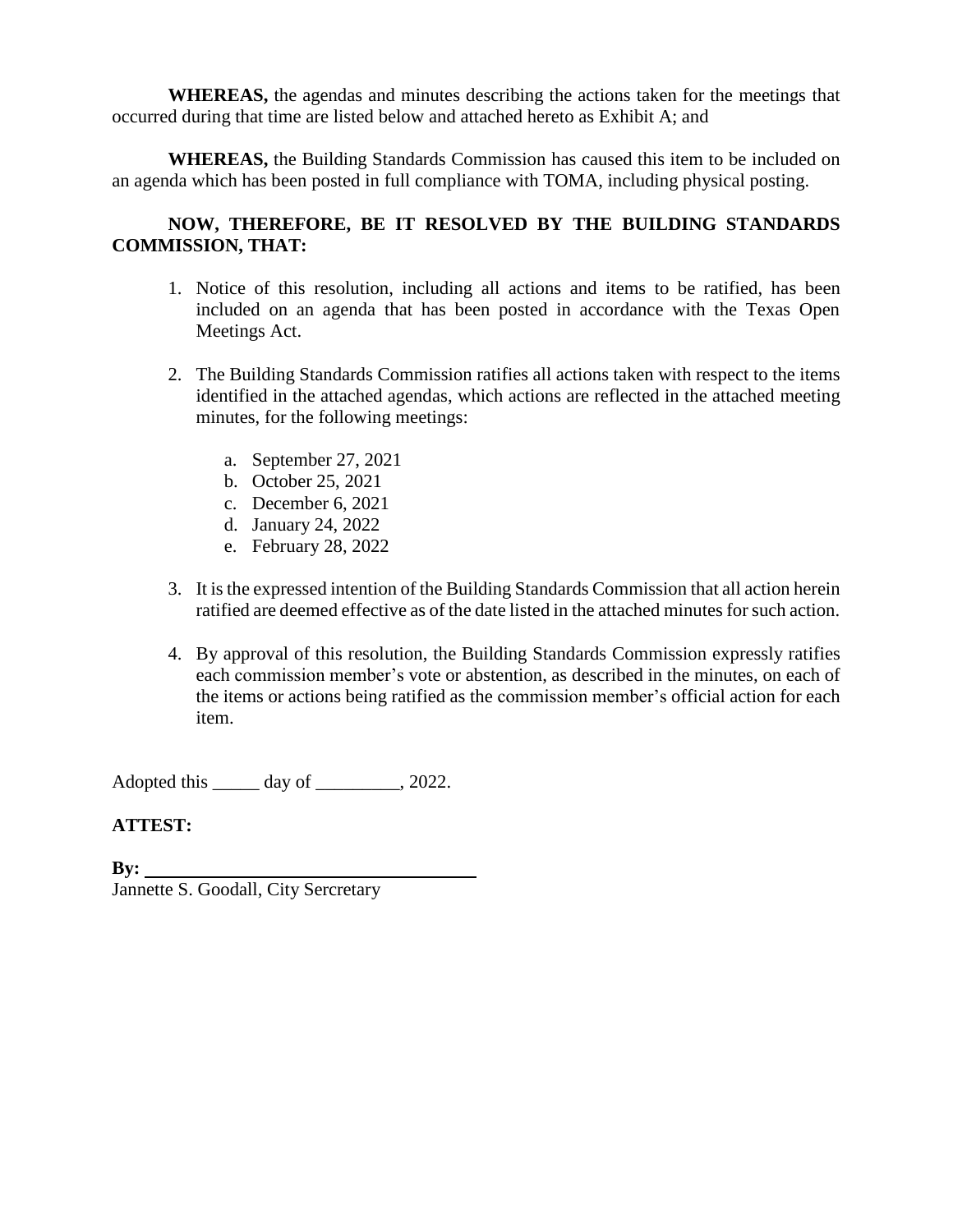

#### **AGENDA BUILDING STANDARDS COMMISSION FOR THE PRE-MEETING AT 9:00 A.M., ON MONDAY, SEPTEMBER 27, 2021 CITY COUNCIL CONFERENCE ROOM 290, CITY HALL 200 TEXAS STREET, FORT WORTH, TEXAS 76102 Members of the Building Standards Commission may be attending remotely in compliance with the Texas Open Meetings Act**

# **I. Call to Order**

Joshua Lindsay (Position 1) The Research Control of Kimberly Easton (Position 2) Glenda Thompson (Position 5) Michael Unell (Position 6) Bill Schur (Position 7) VACANT (Position 8) VACANT (Position 9)

Paul Clark-Chairman (Position 3) Brian Black-Vice Chairman (Position 4)

- **II. Review of previous month's minutes**
	- **a. Discussion or questions pertaining to the August 23, 2021 meeting**
	- **b. Changes submitted by Commissioners**
- **III. Discussions or questions concerning cases on current agenda of the Building Standards Commission a. Any questions by Commissioners to clarify issues with cases**

#### **IV. Request for future agenda items**

- **a. Any requests by Commissioners**
- **V. Adjournment**

#### **AGENDA BUILDING STANDARDS COMMISSION FOR THE MEETING AT 9:30 A.M., ON MONDAY, SEPTEMBER 27, 2021 COUNCIL CHAMBER, CITY HALL 200 TEXAS STREET, FORT WORTH, TEXAS 76102 Members of the Building Standards Commission may be attending remotely in compliance with the Texas Open Meetings Act**

# **I. CALL TO ORDER**

Joshua Lindsay (Position 1) The Control of Kimberly Easton (Position 2) Glenda Thompson (Position 5) Michael Unell (Position 6) Bill Schur (Position 7) VACANT (Position 8) VACANT (Position 9)

Paul Clark-Chairman (Position 3) Brian Black-Vice Chairman (Position 4)

- **II. PLEDGE OF ALLEGIANCE**
- **III. CONSIDERATION OF BUILDING STANDARDS COMMISSION MINUTES FROM AUGUST 23, 2021**
- **IV. PRESENTATION OF THE EVIDENTIARY PACKET FOR CASES ON THE CURRENT AGENDA**
- **V. SWEAR IN THE INTERPRETER (IF APPLICABLE)**
- **VI. SWEAR IN THOSE WHO PLAN TO GIVE TESTIMONY**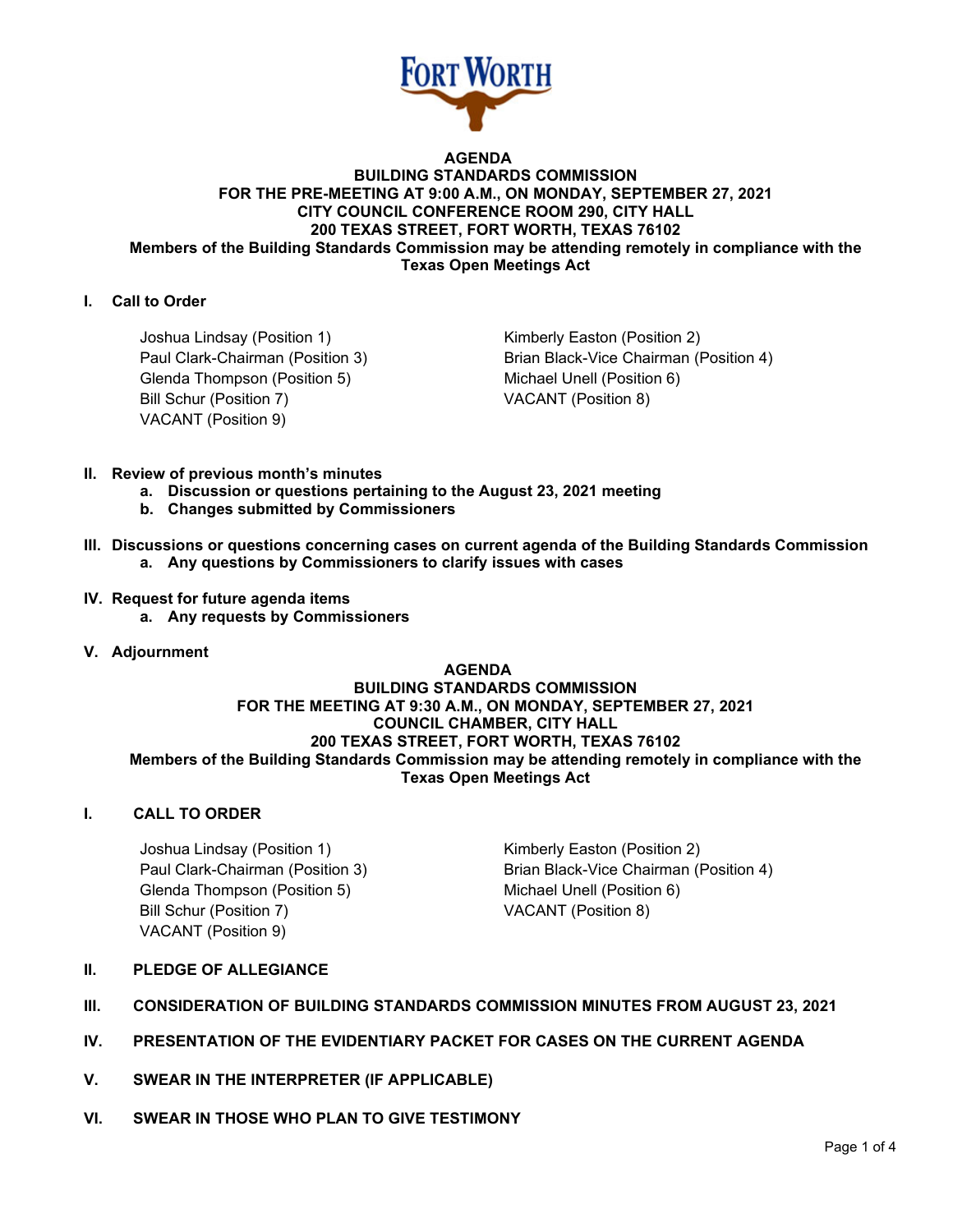# **VII. CASES TO WITHDRAW FROM TODAY'S AGENDA**

#### **VIII. THE COMMISSION WILL BREAK FOR A WORK SESSION AT APPROXIMATELY 12:00 P.M.**

#### **IX. NEW CASES RESIDENTIAL**

- a. **HS-21-205 (CD 5)** 3840 Burnice Drive (Primary Structure) aka Being Lot 11, Block 6, Sandy Acres, an addition to the City of Fort Worth, Tarrant County, Texas, according to the plat recorded in Volume 388-L, Page 22, Plat Records, Tarrant County, Texas. Owner: VFP Real Estate Solutions LLC. Lienholder(s): None.
- b. **HS-21-206 (CD 9)** 1305 West Gambrell Street (Primary Structure) aka AN UNDIVIDED 50% INTEREST IN LOT 11, BLOCK 14, HUBBARD HIGHLANDS, AN ADDITION TO THE CITY OF FORT WORTH TARRANT COUNTY, TEXAS, ACCORDING TO THE MAP OR PLAT RECORDED IN VOLUME 388, PAGE 32 OF THE MAP OR PLAT RECORDED IN VOLUME 388, PAGE 32 OF THE MAP OR PLAT RECODS OF TARRANT COUNTY, TEXAS. THE PROPERTY IS ALSO KNOWN AS 1305 W. GAMBRELL STREET, FORT WORTH, TX 76115. Owner: Dora L. Clark. Lienholder(s): None.
- c. **HS-21-207 (CD 3)** 5729 Farnsworth Avenue (Primary Structure) aka Lot 15, Block 117, Chamberlain Arlington Heights 2<sup>nd</sup> Addition to the City of Fort Worth, Tarrant County, Texas according to the plate (sic) thereof recorded in volume instrument: Tax records #00514039. Owner: Abraham Small III. Lienholder(s): None.
- d. **HS-21-208 (CD 5)** 5429 Sun Valley Drive (Accessory Structure Only) aka East one-half (1/2) of Lot 18, Block 8, SUN VALLEY ADDITION to the City of Fort Worth, Tarrant County, Texas, according to the plat recorded in Vol. 388-V, page 92, Plat Records of Tarrant County, Texas. Owner: Violet Mae McDonald. Lienholder(s): None.
- e. **HS-21-209 (CD 7)** 15840 Badger Creek Lane (Primary Structure) aka Lot 18, in Block H, of Oak Creek Trails, Phase 1, an addition to the City of Fort Worth, Denton County, Texas, according to the Map or Plat thereof recorded in Cabinet X, Slides 599, Plat Records, Denton County, Texas. Owner: Etienne Ingleton. Lienholder(s): None.

#### **X. NEW CASE COMMERIAL**

a. **HS-21-210 (CD 5)** 100 East Hurst Blvd. (Accessory Structure Only) aka BEING a tract of land 95.2 feet by 120.5 feet in the SIMON COTRAIL SURVEY, BEING a portion of the tract conveyed to Kenith Hurst as recorded in Volume 1977, Page 439, Deed Records, Tarrant County, Texas, Abstract No. 330, Tract 11A. Owner: James L. Sims. Lienholder(s): None.

#### **XI. CONTINUED NEW CASE RESIDENTIAL**

a. **HS-21-176 (CD 8)** 1428 East Maddox Avenue (Primary Structure and 2 Accessory Structures) aka BEING Lot 8, Block 56, HIGHLAND PARK ADDITION, an Addition to the City of Fort Worth, Tarrant County, Texas, according to Plat filed for recorded in Vol. 310, Page 60, Deed Records, Tarrant County, Texas. Commonly known as 1428 E. Maddox Avenue, Fort Worth, Tarrant County, Texas 76104. Owner: Misahalay M. Morris. Lienholder(s): None.

#### **XII. NEW CASE MULTI-FAMILY**

a. **HS-21-211 (CD 4)** 6130 Oakland Hills Drive (Building 7) aka Being all of Lot 7-R, Woodhaven Country Club Estates, Phase IX, an Addition to the City of Fort Worth, Tarrant County, Texas, according to Plat thereof recorded in Volume 388-153, Page 14, of the Plat Records of Tarrant County, Texas. Owner: DSI-HGA, LLC. Lienholder: Fannie Mae c/o Walker & Dunlop LLC.

#### **XIII. ADMINISTRATIVE CIVIL PENALTY CASES RESIDENTIAL**

a. **ACP-21-212 (CD 2)** 3315 North Grove Street aka LOTS 2, 3, 4 AND 5, BLOCK 69, FOSTEPCO HEIGHTS ADDITION TO THE CITY OF FORT WORTH, TARRANT COUNTY, TEXAS, ACCORDING TO PLAT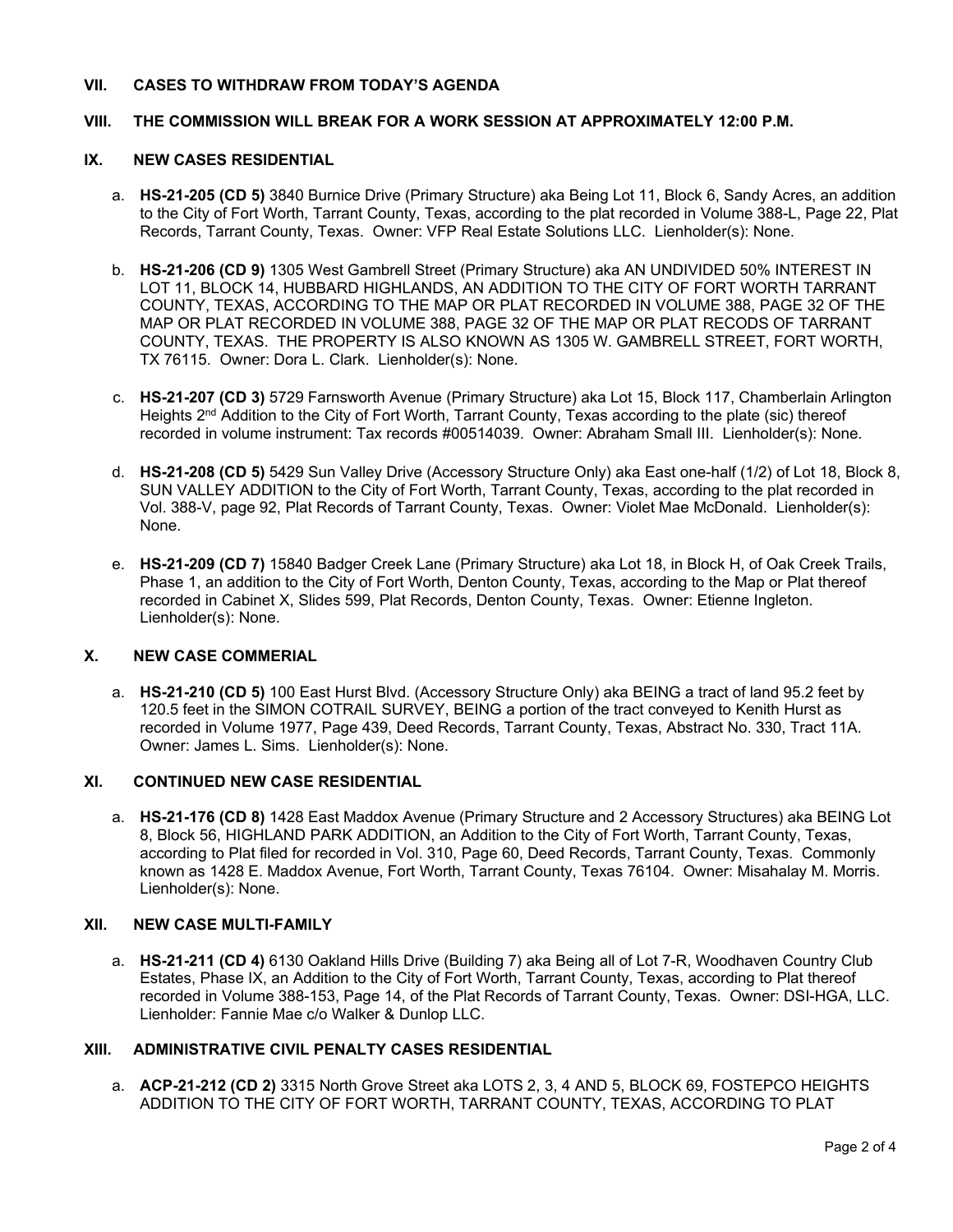RECORDED IN VOLUME 204-A, PAGE 126, DEED RECORDS OF TARRANT COUNTY, TEXAS. Owner: Rafael Camargo. Lienholder(s): None.

- b. **ACP-21-213 (CD 2)** 3317 North Grove Street aka LOTS 2, 3, 4 AND 5, BLOCK 69, FOSTEPCO HEIGHTS ADDITION TO THE CITY OF FORT WORTH, TARRANT COUNTY, TEXAS, ACCORDING TO PLAT RECORDED IN VOLUME 204-A, PAGE 126, DEED RECORDS OF TARRANT COUNTY, TEXAS. Owner: Rafael Camargo. Lienholder(s): None.
- c. **ACP-21-214 (CD 2)** 3321 North Grove Street aka LOTS 2, 3, 4 AND 5, BLOCK 69, FOSTEPCO HEIGHTS ADDITION TO THE CITY OF FORT WORTH, TARRANT COUNTY, TEXAS, ACCORDING TO PLAT RECORDED IN VOLUME 204-A, PAGE 126, DEED RECORDS OF TARRANT COUNTY, TEXAS. Owner: Rafael Camargo. Lienholder(s): None.
- d. **ACP-21-215 (CD 8)** 1005 East Lowden Street aka Being Lots thirty-four (34) and thirty-five (35), in Block fiftyeight (58) of RYAN'S SOUTHEAST Addition to the City of Fort Worth, Tarrant County, Texas, according to the plat rec. in Book 388, Page 7, Deed Records, Tarrant County, Texas. Owner(s): Earnest Williams and wife, Myrtle Williams. Lienholder(s): None.
- e. **ACP-21-216 (CD 5)** 908 South Hughes Avenue aka Being Lot C-4 of CORDER'S SUBDIVISION of the North 248.6 feet of Lot 4 in Block 10 of MURRAY HILL ADDITION, an addition to the City of Fort Worth, Tarrant County, Texas, according to plat recorded in Volume 388-D, Page 453, Deed Records, Tarrant County, Texas. Owner: Manuel A. Simental. Lienholder(s): None.
- f. **ACP-21-217 (CD 9)** 3236 Stanley Avenue aka Lot 15, Block 20, of BYERS & MCCART ADDITION, an Addition to the City of Fort Worth, Tarrant County, Texas, according to the plat recorded in Volume 310, Page 27, Deed Records, Tarrant County, Texas. Owner: Mary C. Marquez. Lienholder(s): None.
- g. **ACP-21-218 (CD 9)** 3509 Laughton Street aka Situated in Tarrant County, Texas, and being Lot 3, Block 1 of WILLIE AND DENHAM ADDITION to the City of Fort Worth, Tarrant County, Texas, according to plat recorded in Vol. 791, pg. 218, Deed Records, Tarrant County, Texas. Owner(s): Baldamar Ramon and wife, Stella Ramon. Lienholder(s): None.
- h. **ACP-21-219 (CD 9)** 3741 South Main Street aka Lot 11, Block 23, WORTH HEIGHTS ADDITION to the City of Fort Worth, Tarrant County, Texas, according to plat filed in Deed Records of Tarrant County, Texas, Book 204-A, Page 150. Owner(s): Paul Fuentes and John Fuentes. Lienholder(s): None.

# i. **CONTINUED ADMINISTRATIVE CIVIL PENALTY CASE RESIDENTIAL**

a. **ACP-21-141 (CD 3)** 5612 Blackmore Avenue aka Lots 33 and 34, in Block NINETY SEVEN (97) of the CHAMBERLIN ARLINGTON HEIGHTS, SECOND FILING, an addition to the City of Fort Worth, Tarrant County, Texas, according to plat recorded in Deed Records, Tarrant County, Texas. Owner: Richard A. Young. Lienholder(s): None.

# j. **AMENDMENT CASE RESIDENTIAL**

a. **HS-21-132 (CD 6)** 4459 Radstock Court (Primary Structure) aka Lot 5, Block 161, Wedgewood Addition to the City of Fort Worth, Tarrant County, Texas, according to Plat recorded in Volume 388-39, Page 36, Plat Records, Tarrant County, Texas. Owner: Laurie Ann Humberd. Lienholder(s): FGMS Holdings, LLC and White, Zuckerman, Warsavasky, Luna, Wolfe, and Hunt LLP c/o Guest & Associates.

#### k. **AMENDMENT CASES ADMINISTRATIVE CIVIL PENALTY RESIDENTIAL**

a. **ACP-21-118 (CD 2)** 2102 Prospect Avenue aka BLOCK 151, LOT 21, NORTH FORT WORTH ADDITION TO THE CITY OF FORT WORTH, TARRANT COUNTY, TEXAS, ACCORDING TO PLAT RECORDED IN VOLUME 63, PAGE 149, PLAT RECORDS, TARRANT COUNTY, TEXAS AND MORE COMMONLY KNOWN AS 2102 PROSPECT AVENUE, FORT WORTH, TEXAS 76164. Owner: Manuela Ramirez. Lienholder(s): None.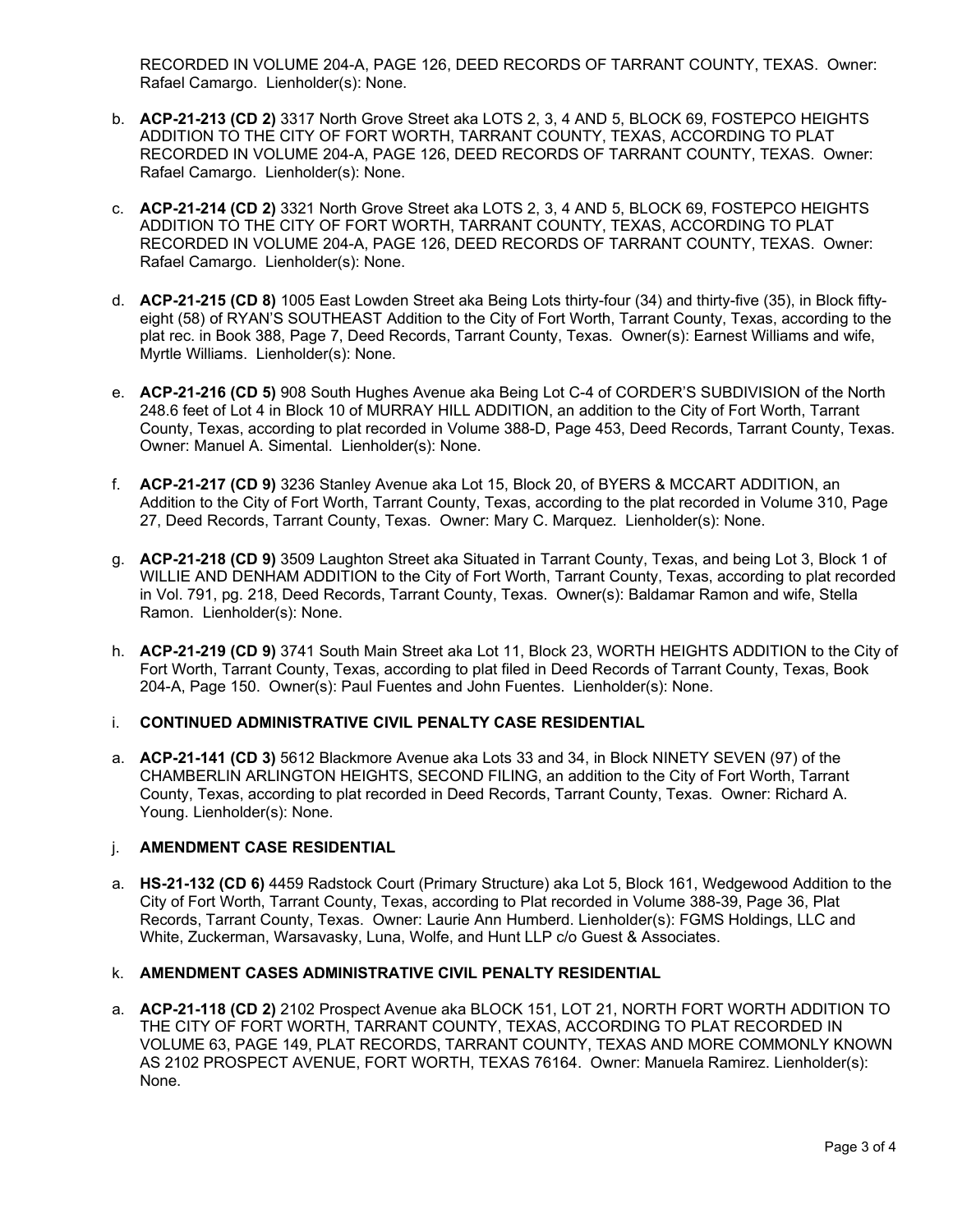- b. **ACP-21-139 (CD 5)** 3516 Avenue J aka Block 79, Lot 7, 7A-E4.3'8 Block 79, of the POLYTECHNIC HEIGHTS ADDITION to the City of Fort Worth, State of Texas, Tarrant County, accoring to the Plat recorded in Volume 63, Page 109, Plat Records, Tarrant County, Texas. Owner: Jaime Alberto Martinez Jr. Lienholder(s): None.
- c. **ACP-21-140 (CD 5)** 704 Sargent Street aka South ½ of LOT 18, BLOCK 5, of FISHBURN LITTLE FARMS ADDITION, an addition to the City of Fort Worth, Tarrant County, Texas, accoring to Plat recorded in Volume 170, Page 359, Deed Records, Tarrant County, Texas. Owner(s): Eugene Oehler and Bill Holmes. Lienholder(s): None.
- d. **ACP-21-143 (CD 9)** 2300 Mistletoe Avenue aka BEING LOT 13-R, BLOCK 13, MISTLETOE HEIGHTS ADDITION, TARRANT COUNTY, TEXAS, ACCORDING TO THE PLAT RECORDED IN VOLUME 388-104, PAGE 719, MAP RECORDS, TARRANT COUNTY, TEXAS. Owner: Deborah Robertson. Lienholder(s): None.

# **XVII. EXECUTIVE SESSION**

The Building Standards Commission will conduct a closed meeting, as necessary, to seek the advice of its attorneys concerning pending or contemplated litigation or other matters that are exempt from public disclosure under Article X, Section 9 of the Texas State Bar Rules, and as authorized by Section 551.071 of the Texas Government Code, which are related to any case appearing on this agenda.

# **XVIII. ADJOURNMENT**

ASSISTANCE AT THE PUBLIC MEETINGS: This meeting site is wheelchair accessible. Persons with disabilities who plan to attend this meeting and who may need accommodations, auxiliary aids, or services such as interpreters, readers, or large print are requested to contact the City's ADA Coordinator at (817) 392- 8552 or e-mail [ADA@FortWorthTexas.gov](mailto:ADA@FortWorthTexas.gov) at least 48 hours prior to the meeting so that appropriate arrangements can be made. If the City does not receive notification at least 48 hours prior to the meeting, the City will make a reasonable attempt to provide the necessary accommodations.

ASSISTENCIA A REUNIONES PUBLICAS: Este sitio de reunión es accesible con silla de ruedas. Se solicita a las personas con discapacidades que planean asistir a esta reunión y que necesitan acomodaciones, ayudas auxiliares o servicios tales como intérpretes, lectores o impresiones con letra grande, que se comuniquen con el Coordinador de la Asociación Americana de Discapacitados (ADA) de la Ciudad llamando al teléfono (817) 392- 8552 o por correo electrónico a [ADA@FortWorthTexas.gov](mailto:ADA@FortWorthTexas.gov) por lo menos 48 horas antes de la reunión, de modo que puedan hacerse los arreglos adecuados. Si la Municipalidad no recibe una notificación por lo menos 48 horas antes de la reunión, ésta hará un intento razonable para proporcionar las acomodaciones necesarias.

I, the undersigned authority, do hereby certify that this Notice of Meeting was posted on the City of Fort Worth official website and said Notice was posted on the following date and time Wednesday, September 15, 2021 at 10:00 a.m. and remained so posted continuously for at least 72 hours preceding the scheduled time of said meeting.

Konnea P. Compater

Acting City Secretary for the City of Fort Worth, Texas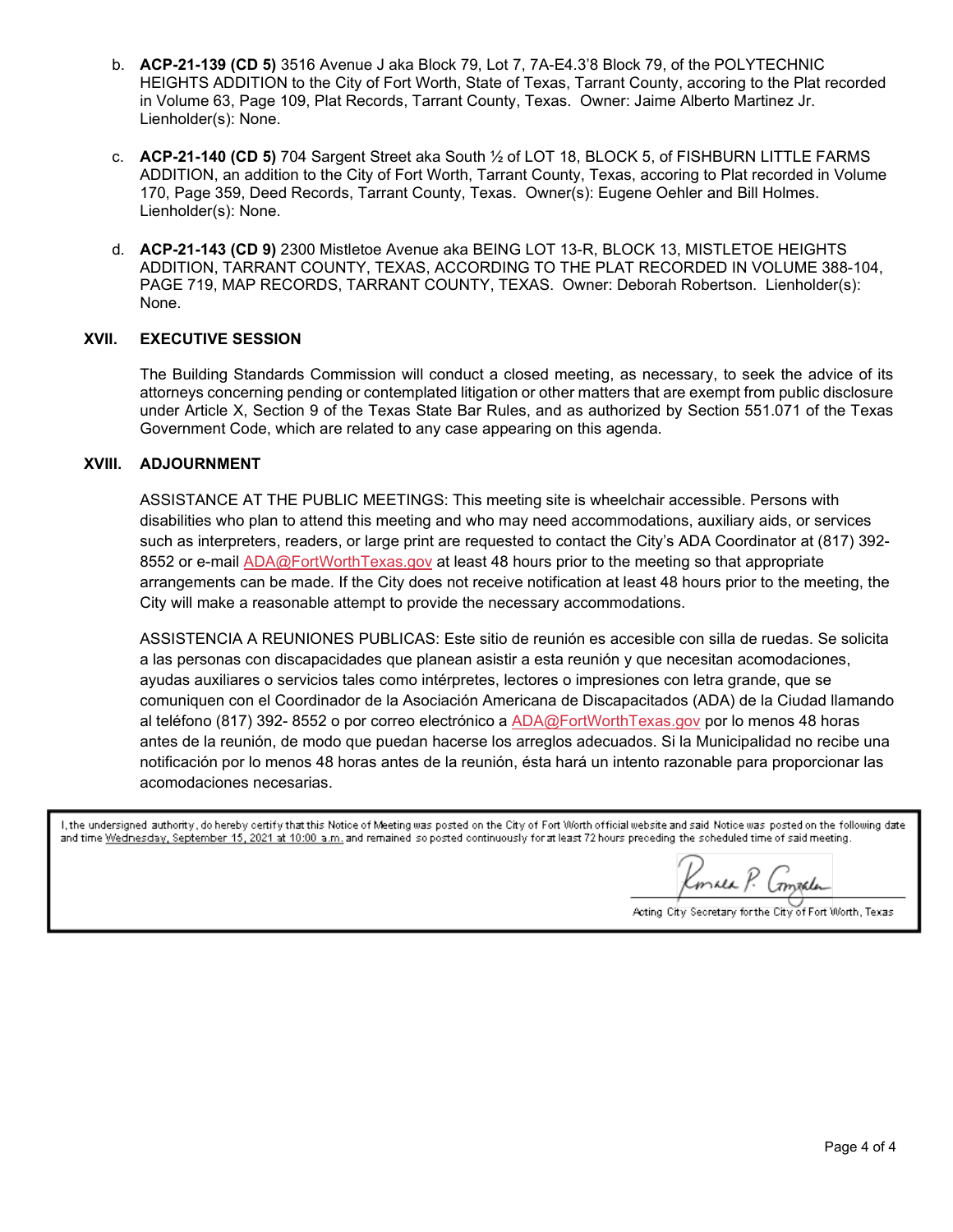#### **MINUTES BUILDING STANDARDS COMMISSION FOR THE PRE-MEETING AT 9:00 A.M., ON MONDAY, SEPTEMBER 27, 2021 CITY COUNCIL CONFERENCE ROOM 290, CITY HALL 200 TEXAS STREET, FORT WORTH, TEXAS 76102**

# **I. Call to Order: Pre-Meeting started at 9:01 A.M.**

Joshua Lindsay (Position 1) The Rimberly Easton (Position 2) Glenda Thompson (Position 5) Michael Unell (Position 6) Bill Schur (Position 7) VACANT (Position 8) VACANT (Position 9)

Paul Clark-Chairman (Position 3) Brian Black-Vice Chairman (Position 4)

- The following Commissioners were present at 9:00 A.M.: Mr. Joshua Lindsay (Position 1), Ms. Kimberly Easton (Position 2), Mr. Paul Clark (Position 3), Mr. Brian Black (Position 4), Ms. Thompson (Position 5), and Mr. Michael Unell (Position 6).
- Bill Schur (Position 7) notified the City that he would not be in attendance prior to the meeting.
- Position 8 and Position 9 are vacant.
- Code Compliance staff members in attendance were Shannon Elder (Assistant Director), Chris McAllister and Oscar Reyes (Superintendents), Kenneth Young and Ty Kitchens (Supervisors), and Annette Sefcik (Executive Secretary).
- Law Department staff members in attendance were Christopher Austria and Siang L. Sang (Assistant City Attorneys).
- **II. Review of previous month's minutes**
	- **a. Discussion or questions pertaining to the August 23, 2021 meeting**
	- **b. Changes submitted by Commissioners**
		- No corrections to the August 23, 2021 Minutes were submitted to the Executive Secretary.

#### **III. Discussions or questions concerning cases on current agenda of the Building Standards Commission a. Any questions by Commissioners to clarify issues with cases**

- Chairman Clark asked about the document submitted for HS-21-211 and what was the relevance of it, and Assistant City Attorney Christopher Austria responded that it was submitted by the owner as evidence for the Commission to review, and that the relevance to the case would be a question for the owner.
- Chairman Clark asked about an abstract of judgement for HS-21-132 and Mr. Austria replied that it looked as if it was showing money owed by the owner for a judgement and suggested that the owner be asked to clarify in the meeting when the case is called. On the same case, Chairman Clark asked about the letter submitted from a Judge stating that the Commission does not have jurisdiction to make an order on the case and Mr. Austria answered that if the owner feels this is true, it would be up to the owner to file an appeal.

#### **IV. Request for future agenda items**

#### **a. Any requests by Commissioners**

- Mr. Black asked about the changes to be made to the Rules and Procedures and both Assistant City Attorneys Christopher Austria and Siang L. Sang replied that they were reviewing them for changes as well as other BSC information and will hopefully have them ready for voting by October's BSc meeting
- Executive Secretary Annette Sefcik reminded the Commission about using a roll call vote and asked Chairman Clark if the Commission would be hearing cases were citizens were present to testify first, and Chairman Clark confirmed that would be the process.

#### **V. Adjournment**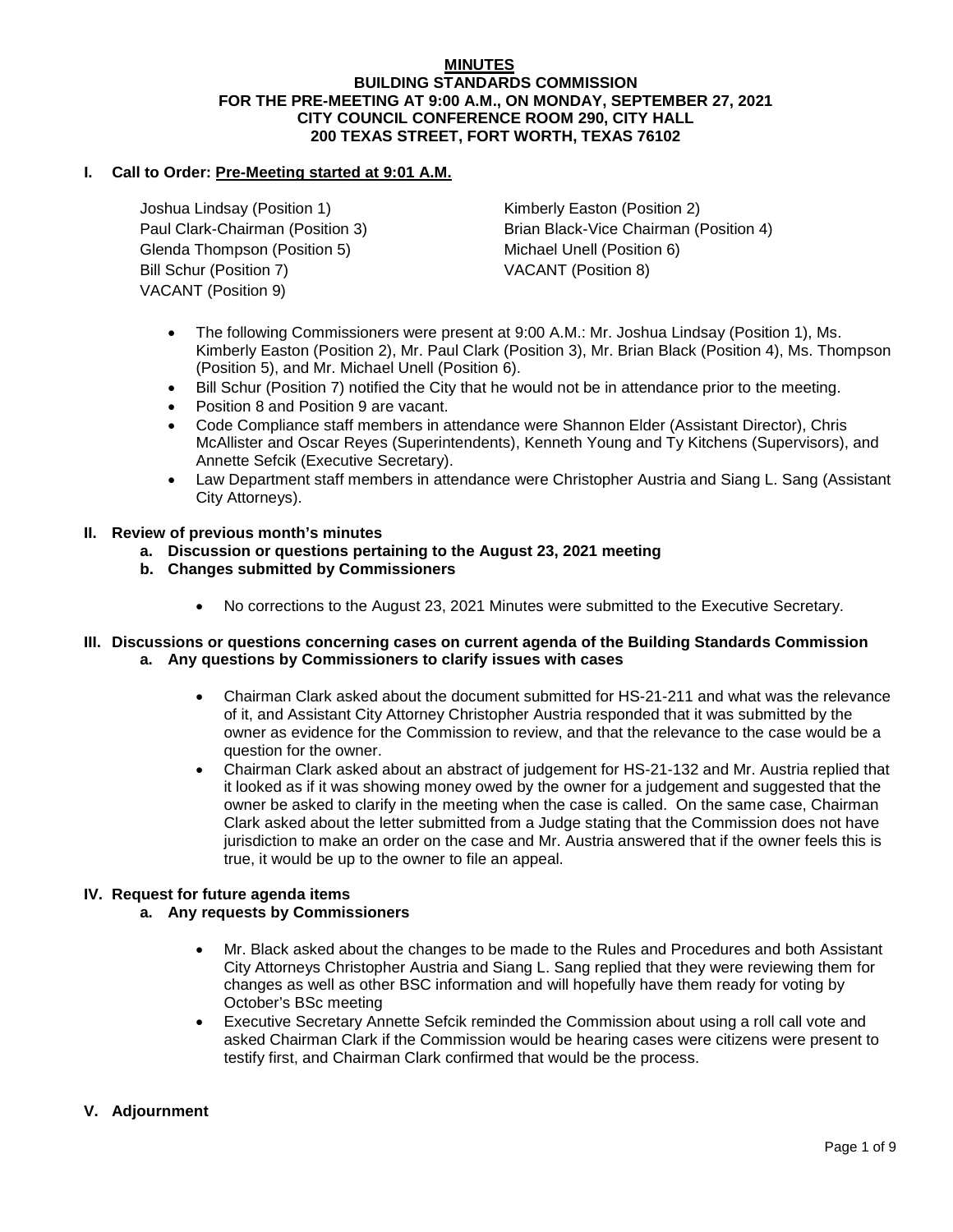- Chairman Clark adjourned Pre-Meeting.
- **Pre-Meeting adjourned at 9:12 A.M.**

# **AGENDA BUILDING STANDARDS COMMISSION FOR THE MEETING AT 9:30 A.M., ON MONDAY, SEPTEMBER 27, 2021 COUNCIL CHAMBER, CITY HALL 200 TEXAS STREET, FORT WORTH, TEXAS 76102**

# **I. CALL TO ORDER: The Regular Meeting started at 9:30 A.M.**

Joshua Lindsay (Position 1) Manuel Communisty Easton (Position 2) Glenda Thompson (Position 5) Michael Unell (Position 6) Bill Schur (Position 7) VACANT (Position 8) VACANT (Position 9)

Paul Clark-Chairman (Position 3) Brian Black-Vice Chairman (Position 4)

- The following Commissioners were present at 9:00 A.M.: Mr. Joshua Lindsay (Position 1), Ms. Kimberly Easton (Position 2), Mr. Paul Clark (Position 3), Mr. Brian Black (Position 4), Ms. Thompson (Position 5), and Mr. Michael Unell (Position 6).
- Bill Schur (Position 7) notified the City that he would not be in attendance prior to the meeting.
- Position 8 and Position 9 are vacant.
- Code Compliance staff members in attendance were Shannon Elder (Assistant Director), Chris McAllister and Oscar Reyes (Superintendents), Kenneth Young and Ty Kitchens (Supervisors), Manuel Ramirez and Marc Oler (Senior Officers), Andrea Alexander (Officer), Gina Ambriz (Officer), Jerri-Ann Gonzalez-Vargas (Officer), Alfonso Hurtado (Officer), Theo Jenkins (Officer), Bill Jones (Officer), Marilynn Turner-Mims (Officer), Annette Sefcik (Executive Secretary), Belinda Burns and Thomas Gonzales (Title Investigators), and Aya Nomura and Paul Trigona (Fort Worth TV Crew).
- Law Department staff members in attendance were Christopher Austria and Siang L. Sang (Assistant City Attorneys).

# **II. PLEDGE OF ALLEGIANCE**

# **III. CONSIDERATION OF BUILDING STANDARDS COMMISSION MINUTES FROM AUGUST 23, 2021**

• Mr. Black moved to accept the August 23, 2021 Minutes, second by Mr. Unell. MOTION CARRIED 6-0 with Mr. Schur absent and Positions 8 and 9 vacant.

# **IV. PRESENTATION OF THE EVIDENTIARY PACKET FOR CASES ON THE CURRENT AGENDA**

#### **V. SWEAR IN THE INTERPRETER (IF APPLICABLE)**

• Judith Scott, the interpreter was sworn in.

#### **VI. SWEAR IN THOSE WHO PLAN TO GIVE TESTIMONY**

• All citizens and staff to give testimony were sworn in.

#### **VII. CASES TO WITHDRAW FROM TODAY'S AGENDA**

- **Withdraw-**New Case Residential: HS-21-207---5729 Farnsworth Avenue (Primary Structure); Administrative Civil Penalty Cases Residential: ACP-21-212---3315 North Grove Street, ACP-21-213- --3315 North Grove Street, ACP-21-214---3321 North Grove Street, ACP-21-215---1005 East Lowden Street, ACP-21-219---3741 South Main Street.
- Mr. Black moved to grant the City's request to withdraw these 6 cases, second by Ms. Thompson. MOTION CARRIED 6-0 with Mr. Schur absent and Positions 8 and 9 vacant.

#### **VIII. THE COMMISSION WILL BREAK FOR A WORK SESSION AT APPROXIMATELY 12:00 P.M.**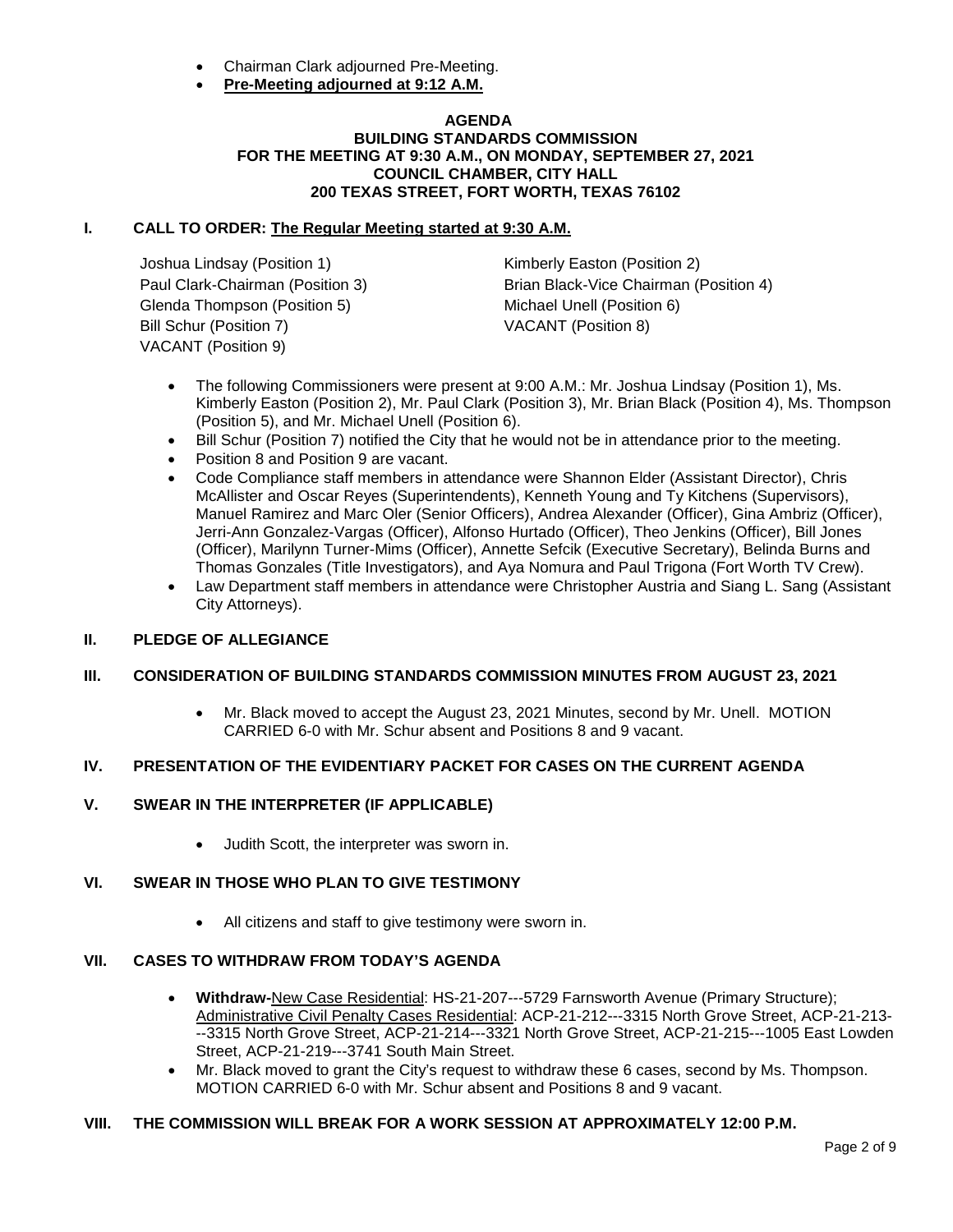#### *CHAIRMAN CLARK ANNOUNCED THE COMMISSION WILL GO IN ORDER ON THE AGENDA AND HEAR CASES THAT HAVE CITIZENS IN ATTENDANCE TO GIVE TESIMONY*

# **IX. NEW CASES RESIDENTIAL**

- a. **HS-21-205 (CD 5)** 3840 Burnice Drive (Primary Structure) aka Being Lot 11, Block 6, Sandy Acres, an addition to the City of Fort Worth, Tarrant County, Texas, according to the plat recorded in Volume 388-L, Page 22, Plat Records, Tarrant County, Texas. Owner: VFP Real Estate Solutions LLC. Lienholder(s): None. **John M. Hixson, the owner, appeared for this case.**
	- Staff presented the recommendation to declare the structure substandard and hazardous and to order the owner to repair or demolish the structure within thirty (30) days.
	- John Hixson, the owner, described plans for the structure and asked for sixty (60) days to repair or demolish the structure.
	- Assistant City Attorney Siang L. Sang stated the City was unopposed to sixty (60) days.
	- Mr. Lindsay moved to declare the structure substandard and hazardous, second by Mr. Black. MOTION CARRIED 6-0 with Mr. Schur absent and Positions 8 and 9 vacant.
	- Mr. Lindsay moved that the owner be ordered to repair or demolish the structure within sixty (60) days, second by Mr. Black. MOTION CARRIED 6-0 with Mr. Schur absent and Positions 8 and 9 vacant.
- b. **HS-21-206 (CD 9)** 1305 West Gambrell Street (Primary Structure) aka AN UNDIVIDED 50% INTEREST IN LOT 11, BLOCK 14, HUBBARD HIGHLANDS, AN ADDITION TO THE CITY OF FORT WORTH TARRANT COUNTY, TEXAS, ACCORDING TO THE MAP OR PLAT RECORDED IN VOLUME 388, PAGE 32 OF THE MAP OR PLAT RECORDED IN VOLUME 388, PAGE 32 OF THE MAP OR PLAT RECODS OF TARRANT COUNTY, TEXAS. THE PROPERTY IS ALSO KNOWN AS 1305 W. GAMBRELL STREET, FORT WORTH, TX 76115. Owner: Dora L. Clark. Lienholder(s): None. **David Gurosko, an heir, appeared for this case.**
	- Staff presented the recommendation to declare the structure substandard and hazardous and to order the owner to repair or demolish the structure within thirty (30) days.
	- David Gurosko, an heir, testified that the family is in the process of selling the property, that the potential new owner is going to demolish the structure, and asked for ninety (90) days to sell to the new owner and have it demolished.
	- Assistant City Attorney Siang L. Sang restated the staff recommendation.
	- Ms. Easton moved to declare the structure substandard and hazardous, second by Mr. Unell. MOTION CARRIED 6-0 with Mr. Schur absent and Positions 8 and 9 vacant.
	- Ms. Easton moved that the owner be ordered to repair or demolish the structure within thirty (30) days, second by Ms. Thompson.
	- Mr. Black moved for a substitute motion that the owner be ordered to repair or demolish the structure within ninety (90) days, second by Mr. Unell. MOTION CARRIED 6-0 with Mr. Schur absent and Positions 8 and 9 present.
- c. **HS-21-208 (CD 5)** 5429 Sun Valley Drive (Accessory Structure Only) aka East one-half (1/2) of Lot 18, Block 8, SUN VALLEY ADDITION to the City of Fort Worth, Tarrant County, Texas, according to the plat recorded in Vol. 388-V, page 92, Plat Records of Tarrant County, Texas. Owner: Violet Mae McDonald. Lienholder(s): None. **No one appeared for this case.**
	- **This case was heard later in the meeting.**
- d. **HS-21-209 (CD 7)** 15840 Badger Creek Lane (Primary Structure) aka Lot 18, in Block H, of Oak Creek Trails, Phase 1, an addition to the City of Fort Worth, Denton County, Texas, according to the Map or Plat thereof recorded in Cabinet X, Slides 599, Plat Records, Denton County, Texas. Owner: Etienne Ingleton. Lienholder(s): None. **No one appeared for this case.**
	- **This case was heard later in the meeting.**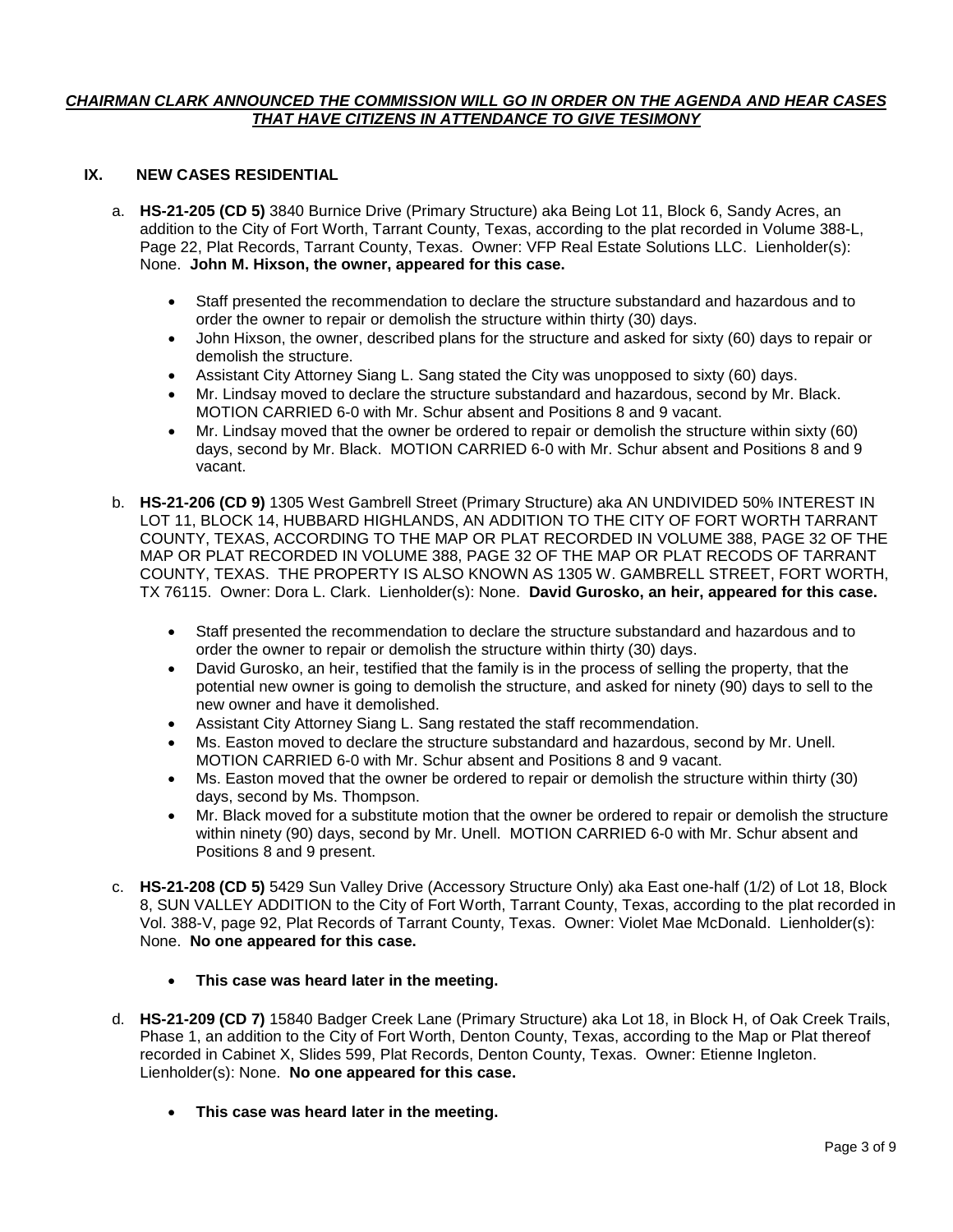# **X. NEW CASE COMMERIAL**

- a. **HS-21-210 (CD 5)** 100 East Hurst Blvd. (Accessory Structure Only) aka BEING a tract of land 95.2 feet by 120.5 feet in the SIMON COTRAIL SURVEY, BEING a portion of the tract conveyed to Kenith Hurst as recorded in Volume 1977, Page 439, Deed Records, Tarrant County, Texas, Abstract No. 330, Tract 11A. Owner: James L. Sims. Lienholder(s): None. **James Sims, the owner, appeared for this case.**
	- Staff presented the recommendation to declare the structure substandard and hazardous and to order the owner to repair or demolish the structure within thirty (30) days.
	- James Sims, the owner, testified that he has the material to repair the structure, will be going to get the permit after the meeting, and asked for sixty (60) days to repair the structure.
	- Assistant City Attorney Siang L. Sang restated the staff recommendation.
	- Ms. Thompson moved to declare the structure substandard and hazardous, second by Mr. Black. MOTION CARRIED 6-0 with Mr. Schur absent and Positions 8 and 9 vacant.
	- Ms. Thompson moved that the owner be ordered to repair or demolish the structure within sixty (60) days, second by Ms. Thompson. MOTION CARRIED 6-0 with Mr. Schur absent and Positions 8 and 9 present.

# *BREAK 10:35 A.M.---10:50 A.M.*

# **XI. CONTINUED NEW CASE RESIDENTIAL**

- a. **HS-21-176 (CD 8)** 1428 East Maddox Avenue (Primary Structure and 2 Accessory Structures) aka BEING Lot 8, Block 56, HIGHLAND PARK ADDITION, an Addition to the City of Fort Worth, Tarrant County, Texas, according to Plat filed for recorded in Vol. 310, Page 60, Deed Records, Tarrant County, Texas. Commonly known as 1428 E. Maddox Avenue, Fort Worth, Tarrant County, Texas 76104. Owner: Misahalay M. Morris. Lienholder(s): None. **Misahalay Morris, the owner, appeared for this case**.
	- Staff stated the 2 accessory structures have been demolished and presented the recommendation to declare the primary structure substandard and hazardous and to order the owner to repair or demolish the primary structure within thirty (30) days.
	- Misahalay Morris, the owner, stated that she has not addressed any violations to the primary as she has been focused on caring for her daughter with some personal health issues, and asked to continue this case until the October 25, 2021 Building Standards Commission meeting.
	- Assistant City Attorney Siang L. Sang stated the City is unopposed to the continuance request.
	- Mr. Black moved to grant the continuance request and hear this case at the October 25, 2021 Building Standards Commission meeting, second by Mr. Unell. MOTION CARRIED 6-0 with Mr. Schur absent and Positions 8 and 9 present.

# **XII. NEW CASE MULTI-FAMILY**

- a. **HS-21-211 (CD 4)** 6130 Oakland Hills Drive (Building 7) aka Being all of Lot 7-R, Woodhaven Country Club Estates, Phase IX, an Addition to the City of Fort Worth, Tarrant County, Texas, according to Plat thereof recorded in Volume 388-153, Page 14, of the Plat Records of Tarrant County, Texas. Owner: DSI-HGA, LLC. Lienholder: Fannie Mae c/o Walker & Dunlop LLC. **Sven Dienst, the owner, appeared for this case.**
	- Staff presented the recommendation to declare Building 7 substandard and hazardous and to order the owner to repair or demolish Building 7 within thirty (30) days.
	- Sven Dienst, the owner, stated that he is working with the insurance company to demolish Building 7 and asked for (60) days.
	- Assistant City Attorney Siang L. Sang restated the staff recommendation.
	- Mr. Unell moved to declare Building 7 substandard and hazardous, second by Ms. Easton. MOTION CARRIED 6-0 with Mr. Schur absent and Positions 8 and 9 vacant.
	- Mr. Unell moved that the owner be ordered to repair or demolish Building 7 within sixty (60) days, second by Mr. Lindsay. MOTION CARRIED 6-0 with Mr. Schur absent and Positions 8 and 9 present.

# **XIII. ADMINISTRATIVE CIVIL PENATLY CASES RESIDENTIAL**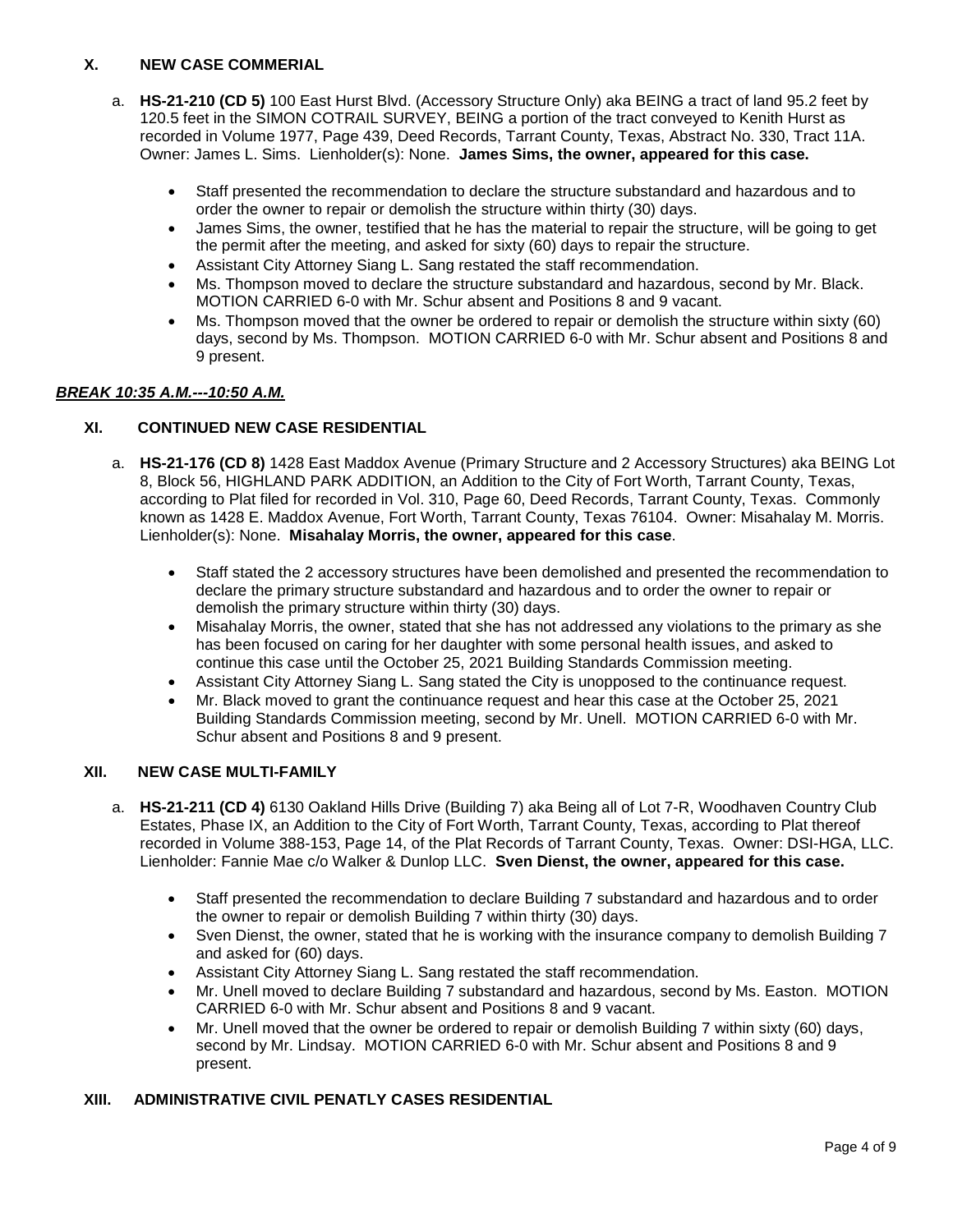- a. **ACP-21-215 (CD 8)** 1005 East Lowden Street aka Being Lots thirty-four (34) and thirty-five (35), in Block fiftyeight (58) of RYAN'S SOUTHEAST Addition to the City of Fort Worth, Tarrant County, Texas, according to the plat rec. in Book 388, Page 7, Deed Records, Tarrant County, Texas. Owner(s): Earnest Williams and wife, Myrtle Williams. Lienholder(s): None. **Marvin Williams, the owner, appeared for this case but did not give testimony as the case was withdrawn at the beginning of the meeting.**
- b. **ACP-21-216 (CD 5)** 908 South Hughes Avenue aka Being Lot C-4 of CORDER'S SUBDIVISION of the North 248.6 feet of Lot 4 in Block 10 of MURRAY HILL ADDITION, an addition to the City of Fort Worth, Tarrant County, Texas, according to plat recorded in Volume 388-D, Page 453, Deed Records, Tarrant County, Texas. Owner: Manuel A. Simental. Lienholder(s): None. **Manuel A. Simental, the owner, and Robert Simental, and interested party, appeared for this case. Manuel A. Simental participated in the hearing with the assistance of the interpreter.**
	- Staff presented the recommendation to issue an Administrative Civil Penalty to the owner in the amount of \$100.00 per day for forty five (45) days for a total of \$4,500.00 and order the owner to abate the nuisance within thirty (30) days.
	- Manuel Simental, the owner, described what all he had completed with the clean-up, asked for sixty (60) days to finish, and asked for no penalty.
	- Robert Simental, an interested party and the owner's son, testified that he has been helping with the clean-up and will continue to help, asked for asked for sixty (60) days to finish, and no penalty.
	- Assistant City Attorney Siang L. Sang restated the staff recommendation.
	- Mr. Lindsay moved to issue an Administrative Civil Penalty to the owner in the amount of \$100.00 per day for forty five (45) days for a total of \$4,500.00 and order the owner to abate the nuisance within forty five (45) days, second by Mr. Unell. MOTION CARRIED 5-1 with Ms. Easton voting no, Mr. Schur absent, and Positions 8 and 9 vacant.
- c. **ACP-21-217 (CD 9)** 3236 Stanley Avenue aka Lot 15, Block 20, of BYERS & MCCART ADDITION, an Addition to the City of Fort Worth, Tarrant County, Texas, according to the plat recorded in Volume 310, Page 27, Deed Records, Tarrant County, Texas. Owner: Mary C. Marquez. Lienholder(s): None. **No one appeared for this case.**
	- **This case was heard later in the meeting.**
- d. **ACP-21-218 (CD 9)** 3509 Laughton Street aka Situated in Tarrant County, Texas, and being Lot 3, Block 1 of WILLIE AND DENHAM ADDITION to the City of Fort Worth, Tarrant County, Texas, according to plat recorded in Vol. 791, pg. 218, Deed Records, Tarrant County, Texas. Owner(s): Baldamar Ramon and wife, Stella Ramon. Lienholder(s): None. **Baldamar Ramon, the owner, appeared for this case.**
	- Staff presented the recommendation to issue an Administrative Civil Penalty to the owner in the amount of \$100.00 per day for forty five (45) days for a total of \$4,500.00 and order the owner to abate the nuisance within thirty (30) days.
	- Baldarmar Ramon, the owner, detailed what he had completed in removing items, stated that it was possible to have it completed within thirty (30) days, and asked for no penalty.
	- Assistant City Attorney Siang L. Sang restated the staff recommendation.
	- Ms. Easton moved to issue an Administrative Civil Penalty to the owner in the amount of \$100.00 per day for forty five (45) days for a total of \$4,500.00 and order the owner to abate the nuisance within thirty (30) days, second by Mr. Unell. MOTION CARRIED 5-1 with Mr. Lindsay voting no, Mr. Schur absent, and Positions 8 and 9 vacant.

# *LUNCH BREAK 12:15 P.M.---1:01 P.M.*

- **Lunch Session started at 12:38 P.M.**
- Chairman Clark called the session to order.
- Mr. Black referenced the continued cases and asked if the reason the case was continued could be put on the case background as well as the date of the meeting. Annette Sefcik, the Executive Secretary stated that moving forward that information would be listed.
- Superintendent Chris McAllister stated the Mr. Unell asked about permits and the information we have on the case background. Mr. McAllister stated City would not answer questions regarding the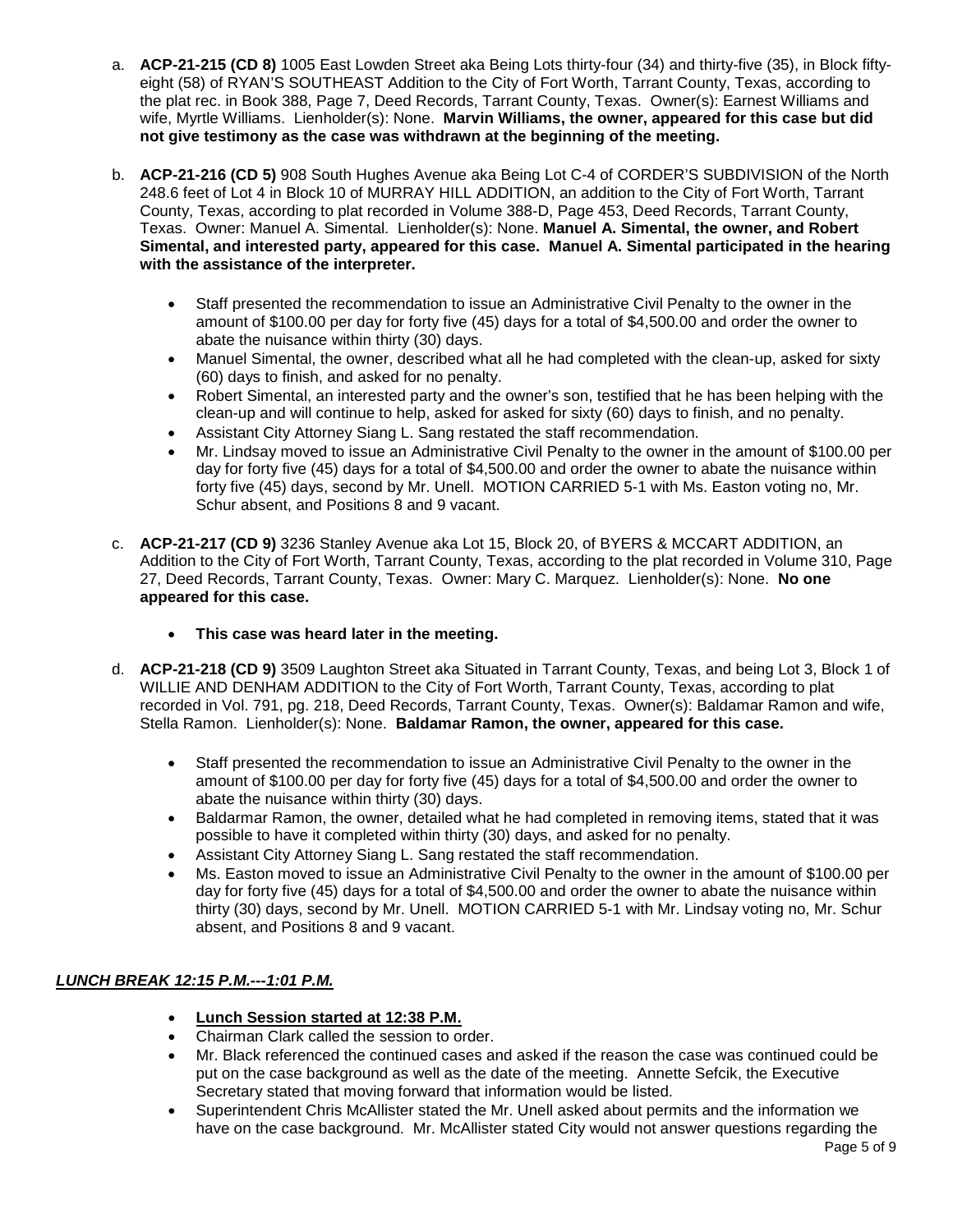stages of the permits, but would put on relevant information such as application, deadline etc. and Chairman Clark stated that the questions should be direct it to the property owner as far as where the owner is in the obtaining of a permit, or the permit status.

- Mr. Lindsay did agree that he felt having any relevant information the city could relate would be helpful as sometimes he feels the owners do not know to have that information for the meeting.
- Shannon Elder, Assistant Code Director stated that when the permit information is there, to be sure to address the owner on their intentions versus asking the staff, especially if the owner is present and Mr. Black stated that he will do that, but may still ask both the City and the owner just to see if what the owner has told staff matches what the owner tells the Commission.
- Chairman Clark referenced that the phrase "my mind doesn't work well" from a citizen and asked if that could mean the citizen is not competent to understand or testify on the case and Christopher Austria, Assistant City Attorney replied that it should not affect the case as the Commission is limited to the actual violations and stated that when something like that is said, it would be best to question the owner to verify they understand why they are there and what is being asked of them.
- Chairman Clark asked about people present with the owners being allowed to speak on the owner's behalf and Mr. Austria stated this was acceptable if stated on the record by the owner.
- **Lunch session adjourned at 12:49 P.M.**

# **XIV. CONTINUED ADMINISTRATIVE CIVIL PENALTY CASE RESIDENTIAL**

- a. **ACP-21-141 (CD 3)** 5612 Blackmore Avenue aka Lots 33 and 34, in Block NINETY SEVEN (97) of the CHAMBERLIN ARLINGTON HEIGHTS, SECOND FILING, an addition to the City of Fort Worth, Tarrant County, Texas, according to plat recorded in Deed Records, Tarrant County, Texas. Owner: Richard A. Young. Lienholder(s): None. **Richard A. Young, the owner, and DeAnne Young, daughter and agent for the owner, appeared for this case. Richard Young did not give testimony.**
	- This case was continued from the June 28, 2021 Building Standards Commission meeting at the request of the owner's daughter and agent, DeAnne Young.
	- Staff presented the recommendation to issue an Administrative Civil Penalty to the owner in the amount of \$100.00 per day for forty four (44)) days for a total of \$4,400.00 and order the owner to abate the nuisance within thirty (30) days.
	- DeAnne Young, daughter of and agent for the owner, described what she has done since learning about the issues on the property in June. She testified that once she received the continuance, she has moved back to Texas to care for her father, has had to get a new job, and clean the property. Ms. Young asked for sixty-ninety (60-90) days to finish and no penalty.
	- Assistant City Attorney Siang L. Sang stated the City was unopposed to sixty (60) days to abate the nuisance and left the decision of the penalty to the Commission.
	- Mr. Black moved to issue an Administrative Civil Penalty to the owner in the amount of \$50.00 per day for forty four (44) days for a total of \$2,200.00 and order the owner to abate the nuisance within sixty (60) days, second by Ms. Easton. MOTION CARRIED 6-0 with Mr. Schur absent and Positions 8 and 9 vacant.

# **XV. AMENDMENT CASE RESIDENTIAL**

- a. **HS-21-132 (CD 6)** 4459 Radstock Court (Primary Structure) aka Lot 5, Block 161, Wedgewood Addition to the City of Fort Worth, Tarrant County, Texas, according to Plat recorded in Volume 388-39, Page 36, Plat Records, Tarrant County, Texas. Owner: Laurie Ann Humberd. Lienholder(s): FGMS Holdings, LLC and White, Zuckerman, Warsavasky, Luna, Wolfe, and Hunt LLP c/o Guest & Associates. **Marlene Bone, an agent for the owner, appeared for this case.**
	- Marlene Bone, an agent for the owner, appeared with a POA and asked for a continuance on the owner's behalf.
	- Discussion on the POA with the Attorneys and it was decided the POA was limited and it only allowed for Ms. Bone to be present for the owner.
	- Assistant City Attorney Siang L. Sang stated the City was opposed to the continuance request as this was an amendment case requested by the owner.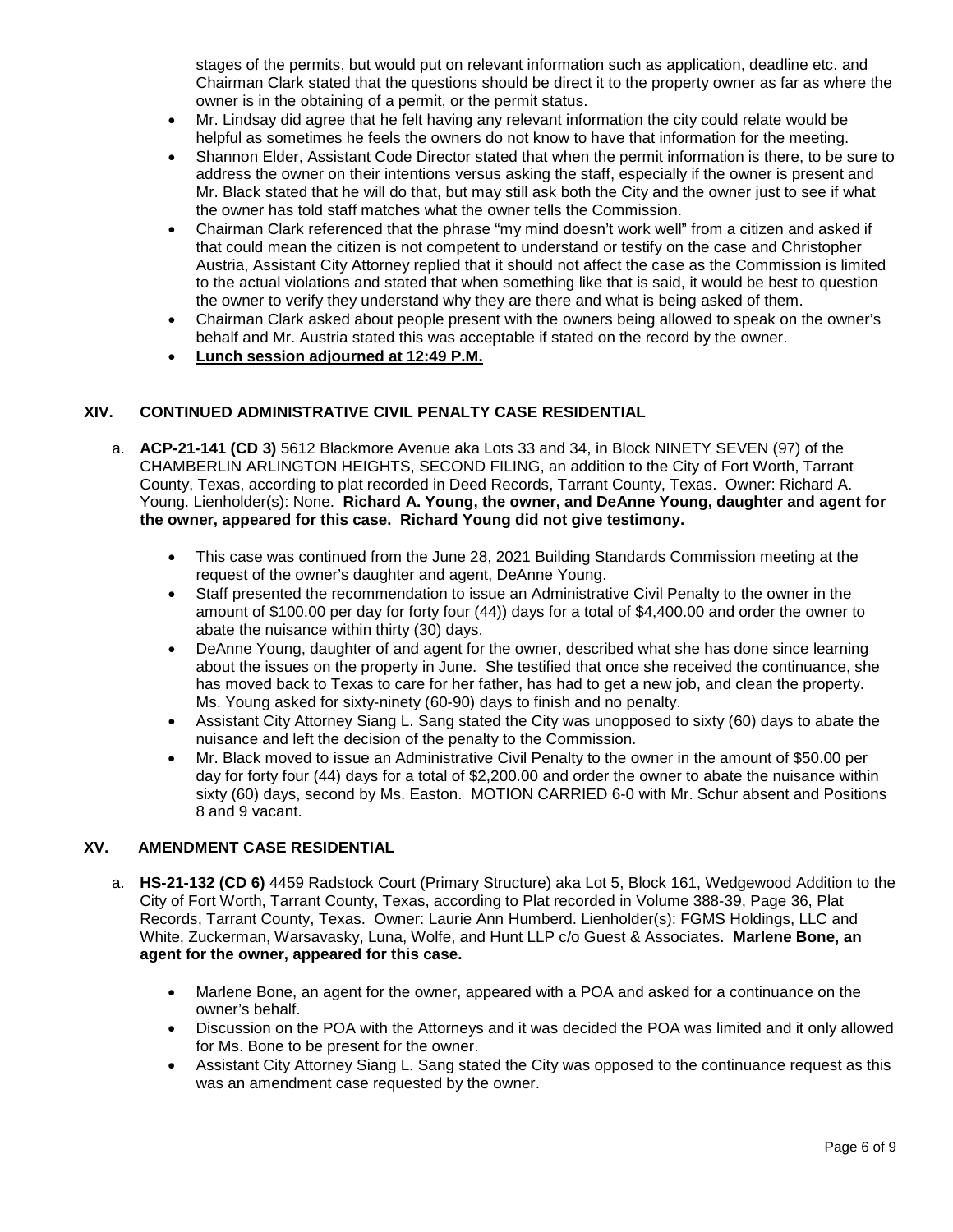- Ms. Bone stated that she did not want to speak on the case, and that she was only here to ask for the continuance, and provided a letter from a doctor regarding why the owner was unable to attend the hearing.
- Annette Sefcik, the Executive Secretary stated that she spoke with Laurie Humberd, the owner, Friday prior to the case and the owner indicated she was having someone represent her to ask for a continuance.
- Assistant City Attorney Siang L. Sang stated the City was unopposed to the continuance request.
- Mr. Unell moved to grant the continuance request and hear this case at the October 25, 2021 Building Standards Commission meeting, second by Mr. Lindsay. MOTION CARRIED 5-1 with Mr. Black voting no, Mr. Schur absent, and Positions 8 and 9 present.

# **XVI. AMENDMENT CASES ADMINISTRATIVE CIVIL PENALTY RESIDENTIAL**

- a. **ACP-21-118 (CD 2)** 2102 Prospect Avenue aka BLOCK 151, LOT 21, NORTH FORT WORTH ADDITION TO THE CITY OF FORT WORTH, TARRANT COUNTY, TEXAS, ACCORDING TO PLAT RECORDED IN VOLUME 63, PAGE 149, PLAT RECORDS, TARRANT COUNTY, TEXAS AND MORE COMMONLY KNOWN AS 2102 PROSPECT AVENUE, FORT WORTH, TEXAS 76164. Owner: Manuela Ramirez. Lienholder(s): None. **Manuela Ramirez, the owner, appeared for this case. Manuela Ramirez participated in the hearing with the assistance of the interpreter,**
	- Manuela Ramirez, the owner, asked for the previously assessed Administrative Civil Penalty of \$4,300.00 to be removed as she has cleaned the property.
	- Assistant City Attorney Siang L. Sang stated the City confirmed the nuisance has been abated and is unopposed to the amendment request to remove the penalty.
	- Mr. Lindsay moved to grant the amendment request to remove the Administrative Civil Penalty of \$4,300.00, second by Mr. Unell. MOTION CARRIED 6-0 with Mr. Schur absent and Positions 8 and 9 present.
- b. **ACP-21-139 (CD 5)** 3516 Avenue J aka Block 79, Lot 7, 7A-E4.3'8 Block 79, of the POLYTECHNIC HEIGHTS ADDITION to the City of Fort Worth, State of Texas, Tarrant County, accoring to the Plat recorded in Volume 63, Page 109, Plat Records, Tarrant County, Texas. Owner: Jaime Alberto Martinez Jr. Lienholder(s): None. **Jaime Martinez, Jr, the owner, and Rosita Brice, an interested party, appeared for this case. Rosita Brice participated in the hearing with the assistance of the interpreter.**
	- Jaime Martinez Jr, the owner, described what clean up has been done on the property and provided pictures as well as receipts for payments made towards the penalty. Mr. Martinez asked for an additional thirty (30) days to clean the property and asked for the reduction or removal of the previously assessed Administrative Civil Penalty of \$4,400.
	- Rosita Brice, the owner's mother and interested party gave testimony about what has been removed asked for additional time to finish cleaning.
	- Assistant City Attorney Siang L. Sang stated the City was unopposed to thirty (30) days to abate the nuisance and left the decision of reducing or removing the penalty to the Commission.
	- Ms. Thompson moved to grant the amendment request to reduce the previously assessed Administrative Civil Penalty of \$100.00 for forty four (44) days for a total of \$4,400.00, to \$37.00 per day for forty four (44) days for a total of \$1,628.00, second by Ms. Easton.
	- Mr. Black moved for a substitute motion to grant the amendment request to reduce the previously assessed Administrative Civil Penalty of \$100.00 for forty four (44) days for a total of \$4,400.00, to \$70,0.0 per day for forty four (44) days for a total of \$3.080.00. MOTION FAILED for lack of a second.
	- Voting goes to original motion by Ms. Thompson to grant the amendment request to reduce the previously assessed Administrative Civil Penalty of \$100.00 per day for forty four (44) days for a total of \$4,400.00 to \$37.00 per day for forty four (44) days for a total of \$1,628.00 with a second by Ms. Easton. MOTION CARRIED 5-1 with Mr. Black voting no, Mr. Schur absent, and Positions 8 and 9 present.
	- Ms. Thompson moved to grant the amendment request for an additional thirty (30) says to abate the nuisance, second by Ms. Easton. MOTION CARRIED 6-0 with Mr. Schur absent and Positions 8 and 9 vacant.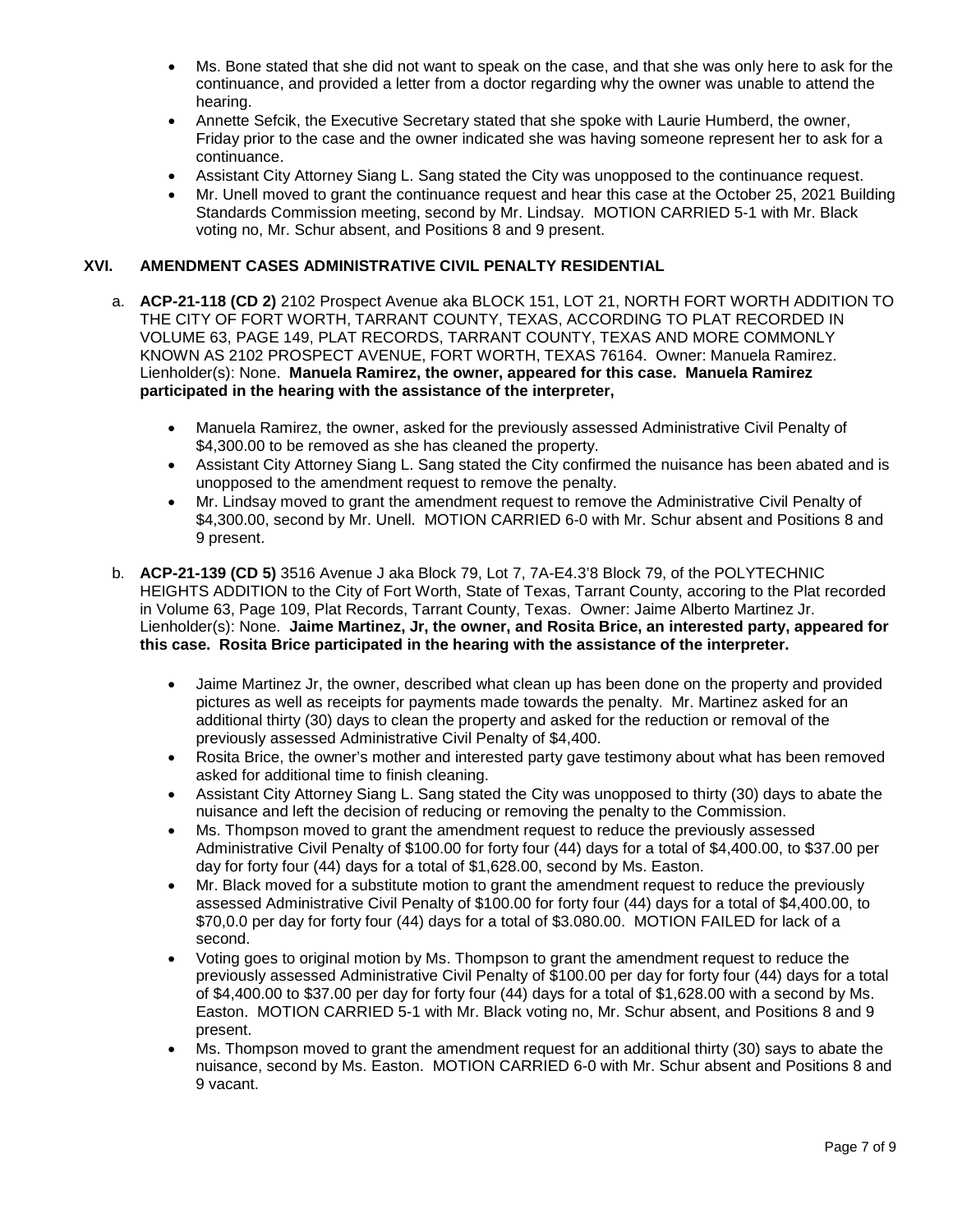- c. **ACP-21-140 (CD 5)** 704 Sargent Street aka South ½ of LOT 18, BLOCK 5, of FISHBURN LITTLE FARMS ADDITION, an addition to the City of Fort Worth, Tarrant County, Texas, accoring to Plat recorded in Volume 170, Page 359, Deed Records, Tarrant County, Texas. Owner(s): Eugene Oehler and Bill Holmes. Lienholder(s): None. **Eugene Oehler, the owner, appeared for this case.**
	- Eugene Oehler Jr, the owner, detailed what he has removed from the property and asked for an additional forty five (45) days to clean the property and asked for the reduction or removal of the previously assessed Administrative Civil Penalty of \$4,400.
	- Assistant City Attorney Siang L. Sang stated the City was unopposed to thirty (30) days to abate the nuisance and left the decision of reducing or removing the penalty to the Commission.
	- Mr. Black moved to grant the amendment request for an additional thirty (30) says to abate the nuisance, second by Mr. Unell. MOTION CARRIED 5-1 with Mr. Lindsay voting no, Mr. Schur absent, and Positions 8 and 9 vacant.
	- Mr. Black moved to grant the amendment request to reduce the previously assessed Administrative Civil Penalty of \$100.00 for forty four (44) days for a total of \$4,400.00, to \$80.00 per day for forty four (44) days for a total of \$3,520.00, second by Ms. Easton.
	- Mr. Lindsay moved for a substitute motion to deny the amendment request to reduce the previously assessed Administrative Civil Penalty of \$100.00 for forty four (44) days for a total of \$4,400.00, second by Mr. Unell. MOTION CARRIED 4-2 with Ms. Easton and Mr. Black voting no, Mr. Schur absent, and Positions 8 and 9 present.
- d. **ACP-21-143 (CD 9)** 2300 Mistletoe Avenue aka BEING LOT 13-R, BLOCK 13, MISTLETOE HEIGHTS ADDITION, TARRANT COUNTY, TEXAS, ACCORDING TO THE PLAT RECORDED IN VOLUME 388-104, PAGE 719, MAP RECORDS, TARRANT COUNTY, TEXAS. Owner: Deborah Robertson. Lienholder(s): None. **Deborah Robertson, the owner, appeared for this case.**
	- Deborah Robertson, the owner, asked for the previously assessed Administrative Civil Penalty of \$4,500.00 to be removed as she has cleaned the property.
	- Assistant City Attorney Siang L. Sang stated the City confirmed the nuisance has been abated and is unopposed to the amendment request to remove the penalty.
	- Mr. Black moved to grant the amendment request to remove the Administrative Civil Penalty of \$4,500.00, second by Mr. Unell. MOTION CARRIED 6-0 with Mr. Schur absent and Positions 8 and 9 present.

# *BREAK 2:40 P.M.---2:54 P.M.*

# *CHAIRMAN CLARK ANNOUNCED THE COMMISSION WILL GO IN ORDER OF THE AGENDA AND NOW HEAR CASES THAT NO CITIZENS HAVE APPEARED TO GIVE TESIMONY*

# **XVII. NEW CASES RESIDENTIAL**

- a. **HS-21-208 (CD 5)** 5429 Sun Valley Drive (Accessory Structure Only) aka East one-half (1/2) of Lot 18, Block 8, SUN VALLEY ADDITION to the City of Fort Worth, Tarrant County, Texas, according to the plat recorded in Vol. 388-V, page 92, Plat Records of Tarrant County, Texas. Owner: Violet Mae McDonald. Lienholder(s): None. **No one appeared for this case.**
	- Staff presented the recommendation to declare the structure substandard and hazardous and to order the owner to repair or demolish the structure within thirty (30) days.
	- Assistant City Attorney Siang L. Sang restated the staff recommendation.
	- Mr. Unell moved to declare the structure substandard and hazardous, second by Mr. Lindsay. MOTION CARRIED 6-0 with Mr. Schur absent and Positions 8 and 9 vacant.
	- Mr. Unell moved that the owner be ordered to repair or demolish the structure within thirty (30) days, second by Ms. Easton. MOTION CARRIED 6-0 with Mr. Schur absent and Positions 8 and 9 present.
- b. **HS-21-209 (CD 7)** 15840 Badger Creek Lane (Primary Structure) aka Lot 18, in Block H, of Oak Creek Trails, Phase 1, an addition to the City of Fort Worth, Denton County, Texas, according to the Map or Plat thereof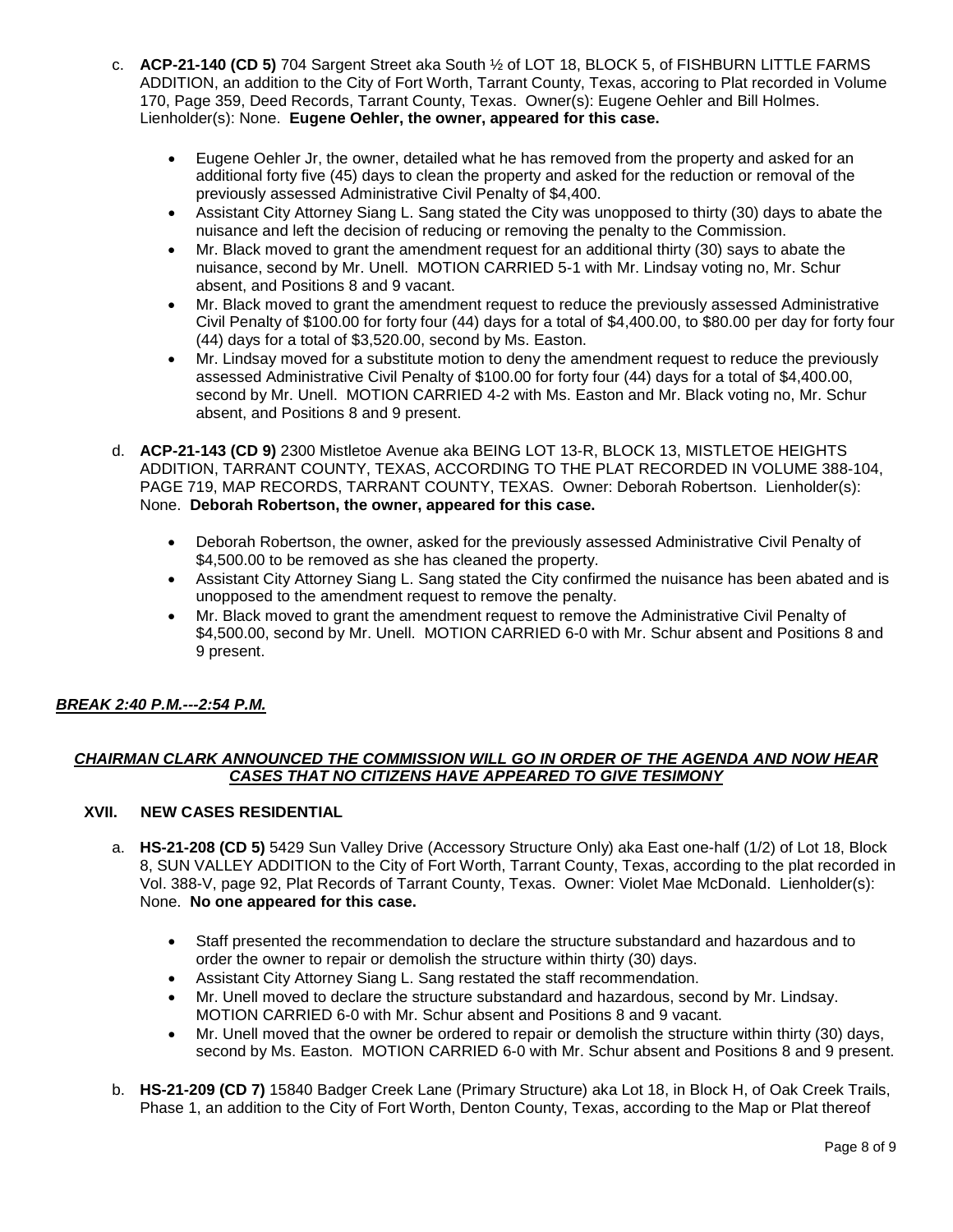recorded in Cabinet X, Slides 599, Plat Records, Denton County, Texas. Owner: Etienne Ingleton. Lienholder(s): None. **No one appeared for this case.**

- Staff presented the recommendation to declare the structure substandard and hazardous and to order the owner to repair or demolish the structure within thirty (30) days.
- Assistant City Attorney Siang L. Sang restated the staff recommendation.
- Mr. Lindsay moved to declare the structure substandard and hazardous, second by Ms. Easton. MOTION CARRIED 6-0 with Mr. Schur absent and Positions 8 and 9 vacant.
- Mr. Lindsay moved that the owner be ordered to repair or demolish the structure within thirty (30) days, second by Ms. Easton. MOTION CARRIED 6-0 with Mr. Schur absent and Positions 8 and 9 present.

# **XVIII. ADMINISTRATIVE CIVIL PENATLY CASES RESIDENTIAL**

- a. **ACP-21-217 (CD 9)** 3236 Stanley Avenue aka Lot 15, Block 20, of BYERS & MCCART ADDITION, an Addition to the City of Fort Worth, Tarrant County, Texas, according to the plat recorded in Volume 310, Page 27, Deed Records, Tarrant County, Texas. Owner: Mary C. Marquez. Lienholder(s): None. **No one appeared for this case.**
	- Staff presented the recommendation to issue an Administrative Civil Penalty to the owner in the amount of \$100.00 per day for forty five (45) days for a total of \$4,500.00 and order the owner to abate the nuisance within thirty (30) days.
	- Assistant City Attorney Siang L. Sang restated the staff recommendation.
	- Ms. Easton moved to issue an Administrative Civil Penalty to the owner in the amount of \$100.00 per day for forty five (45) days for a total of \$4,500.00 and order the owner to abate the nuisance within thirty (30) days, second by Ms. Thompson. MOTION CARRIED 6-0 with Mr. Schur absent and Positions 8 and 9 vacant.

# **XIX. EXECUTIVE SESSION**

• No Executive Session was conducted.

#### **XX. ADJOURNMENT**

- Ms. Thompson moved to adjourn the meeting, second by Mr. Black. MOTION CARRIED 6-0 with Mr. Schur absent and Positions 8 and 9 vacant.
- **Meeting adjourned at 3:16 P.M.**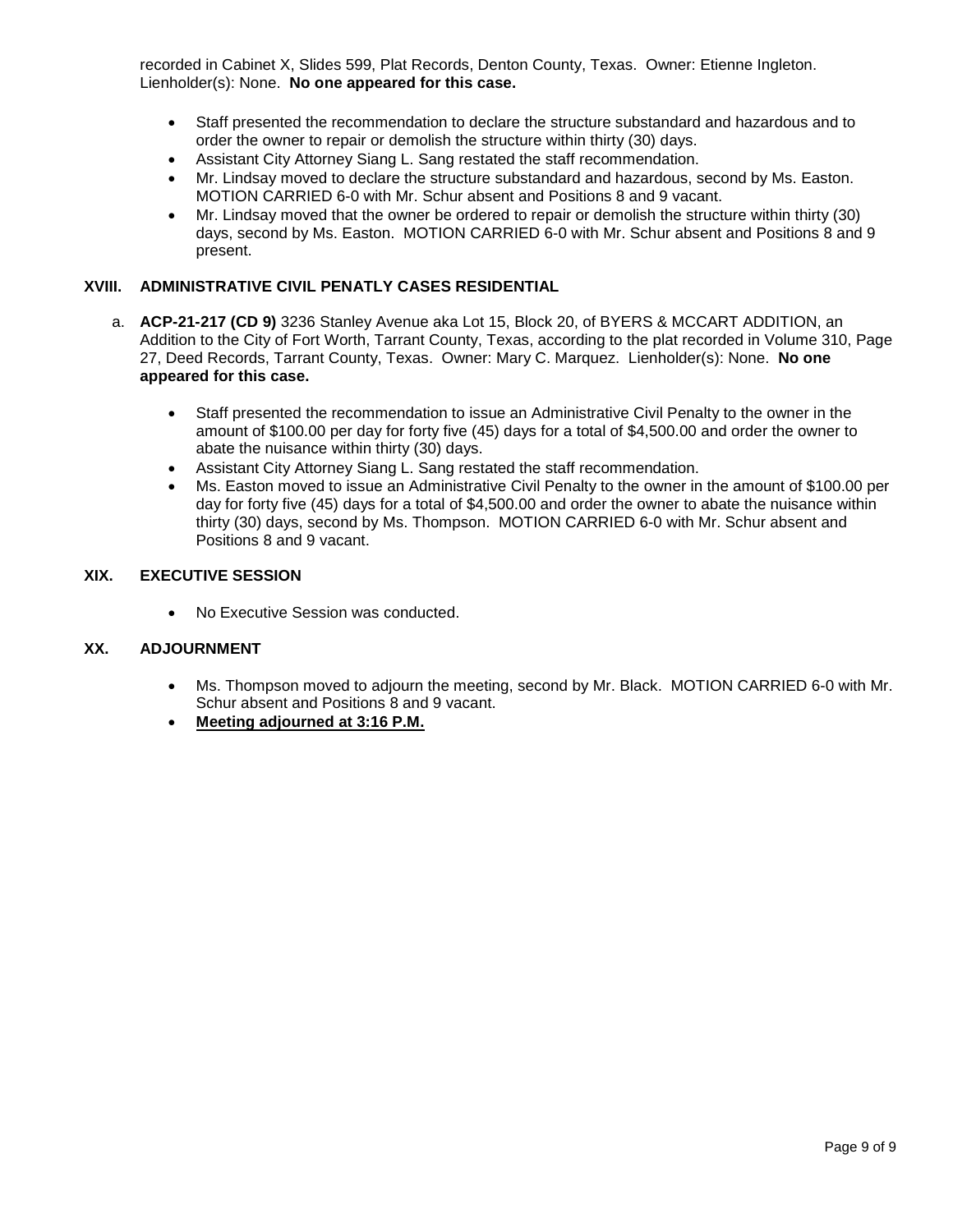

 **AGENDA BUILDING STANDARDS COMMISSION FOR THE PRE-MEETING AT 9:00 A.M., ON MONDAY, OCTOBER 25, 2021 CITY COUNCIL CONFERENCE ROOM 290, CITY HALL 200 TEXAS STREET, FORT WORTH, TEXAS 76102 Members of the Building Standards Commission may be attending remotely in compliance with the Texas Open Meetings Act**

#### **I. Call to Order**

Joshua Lindsay (Position 1) The Control of Kimberly Easton (Position 2) VACANT (Position 5) Michael Unell (Position 6) Bill Schur (Position 7) VACANT (Position 8) VACANT (Position 9)

Paul Clark-Chairman (Position 3) Brian Black-Vice Chairman (Position 4)

- **II. Swearing in of new Commissioners**
- **III. Review of previous month's minutes**
	- **a. Discussion or questions pertaining to the September 27, 2021 meeting**
	- **b. Changes submitted by Commissioners**
- **IV. Discussions or questions concerning cases on current agenda of the Building Standards Commission a. Any questions by Commissioners to clarify issues with cases**
- **V. Request for future agenda items a. Any requests by Commissioners**
- **VI. Adjournment**

 **AGENDA BUILDING STANDARDS COMMISSION FOR THE MEETING AT 9:30 A.M., ON MONDAY, OCTOBER 25, 2021 COUNCIL CHAMBER, CITY HALL 200 TEXAS STREET, FORT WORTH, TEXAS 76102 Members of the Building Standards Commission may be attending remotely in compliance with the Texas Open Meetings Act**

# **I. CALL TO ORDER**

Joshua Lindsay (Position 1) The Research Control Kimberly Easton (Position 2) VACANT (Position 5) Michael Unell (Position 6) Bill Schur (Position 7) VACANT (Position 8) VACANT (Position 9)

Paul Clark-Chairman (Position 3) Brian Black-Vice Chairman (Position 4)

# **II. PLEDGE OF ALLEGIANCE**

- **III. SWEARING IN OF NEW COMMISSIONERS**
- **IV. CONSIDERATION OF BUILDING STANDARDS COMMISSION MINUTES FROM SEPTEMBER 27, 2021**
- **V. PRESENTATION OF THE EVIDENTIARY PACKET FOR CASES ON THE CURRENT AGENDA**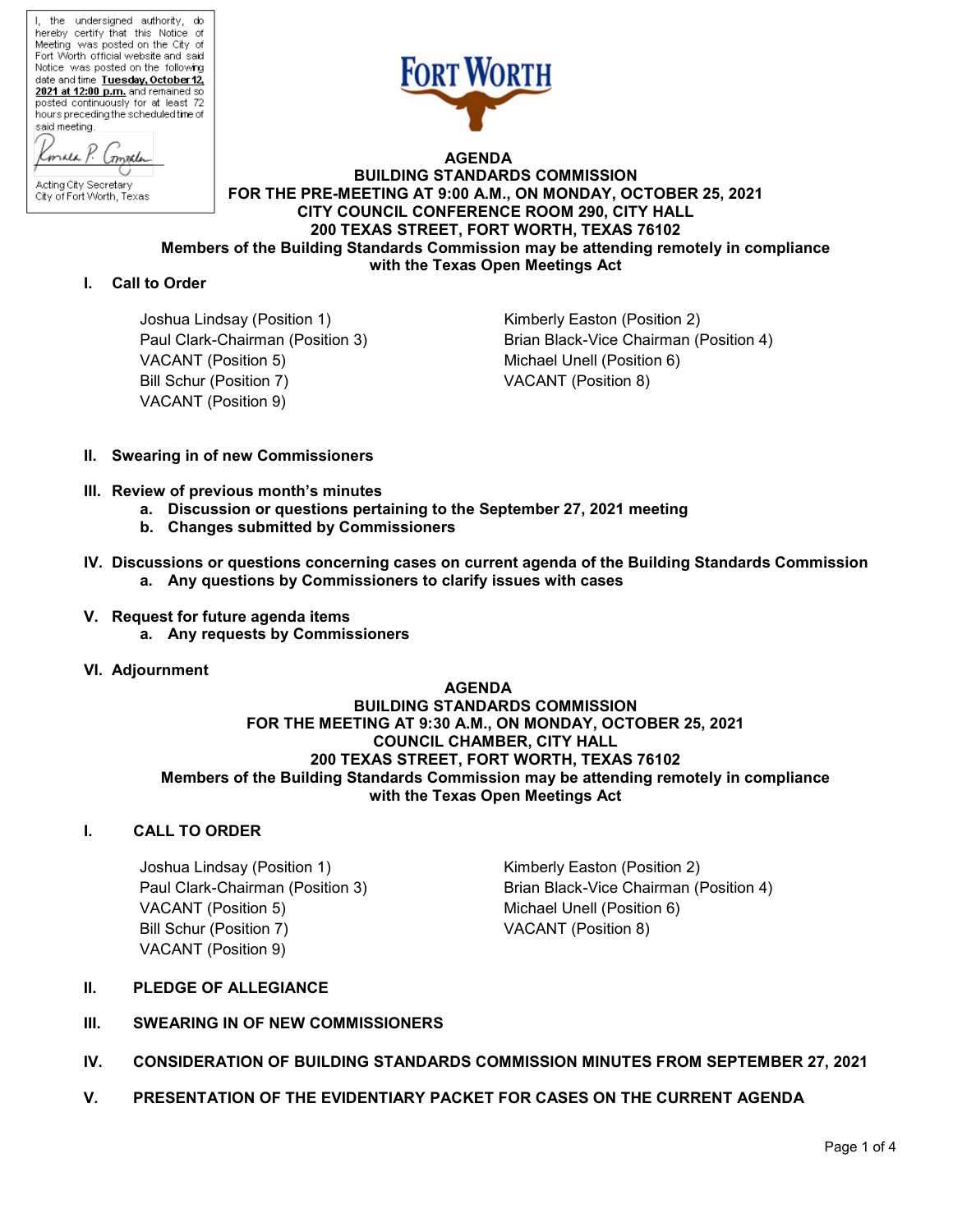#### **VI. SWEAR IN THE INTERPRETER (IF APPLICABLE)**

#### **VII. SWEAR IN THOSE WHO PLAN TO GIVE TESTIMONY**

#### **VIII. CASES TO WITHDRAW FROM TODAY'S AGENDA**

#### **IX. THE COMMISSION WILL BREAK FOR A WORK SESSION AT APPROXIMATELY 12:00 P.M.**

#### **X. NEW CASES RESIDENTIAL**

- a. **HS-22-00 (CD 5)** 4433 Fairlane Avenue (Primary Structure) aka HOMEWOOD ADDITION, BLOCK 6, LOT 8, Fort Worth, Texas. Owner: Nancy Middleton Cooper. Lienholder(s): None.
- b. **HS-22-01 (CD 5)** 3824 Burnice Drive (Primary Structure) aka Lot 7, Block 6, SANDY ACRES ADDITION to the City of Fort Worth, Tarrant County, Texas, according to the plat filed in Book 388-L, Page 22, Deed Records of Tarrant County, Texas. Owner: Billie Charles Hatcher. Lienholder(s): Henry-Kelsey II LLC and FNA DZ, LLC.
- c. **HS-22-03 (CD 5)** 3601 Wilbarger Street (Primary Structure) aka Lot 27, Block 4, True Acres Addition, An Addition to the City of Fort Worth, Tarrant County, Texas, According to the Map or Plat Thereof Recorded in Volume 388-J, Page 101 of the Plat Records of Tarrant County, Texas. Owner: Togetherness, Inc. Lienholder(s): M.R. Cavenee Ltd/ c/o Conrod Properties, LLC and State of Texas Office of the Attorney General.
- d. **HS-22-04 (CD 8)** 608 Colvin Avenue (Primary Structure) aka LOT 9, BLOCK 1, WEST MORNINGSIDE TO BE AN ADDITION TO FORT WORTH, TEXAS, ACCORDING TO PLAT AND DEDICATION RECORDED IN VOLUME 881, PAGE 541, PLAT RECORDS, TARRANT COUNTY, TEXAS. Owner: Miguel Nava. Lienholder: Judith O. smith Mortgage Group, Inc.
- e. **HS-22-06 (CD 3)** 5705 Blackmore Avenue (Primary Structure) aka Lot or parcel of land lying and being situated in Tarrant County, Texas and described as Lot Nos. 3 and 4, in Block No. 99, of Chamberlain Arlington Heights, Second Filing, an addition to the City of Fort Worth, Tarrant County, Texas. Owner(s): Leroy Slater and wife, Mary Slater. Lienholder(s): None.
- f. **HS-22-07 (CD 2)** 2513 Chestnut Avenue (Primary Structure) aka LOT 6, ROSEN HEIGHTS ADDITION, TO THE CITY OF FORT WORTH, TARRANT COUNTY, TEXAS, ACCORDING TO THE PLAT RECORDED IN VOLUME 106, PAGE 56, PLAT RECORDS, TARRANT COUNTY, TEXAS. Owner(s): Armand Hernandez, Ester H. Medina, and Salvador P. Medina. Lienholder(s): None.

# **XI. NEW CASE COMMERIAL**

a. **HS-22-08 (CD 5)** 2312 Miller Avenue (Primary Structure) Being Lot 44 and a portion of Lot 45, of EASTOVER ADDITION, an Addition to the City of Fort Worth, Tarrant County, Texas, according to the plat recorded in Volume 388-F, Page 7, Plat Records, Tarrant County, Texas, and being more particularly described by metes and bounds. Owner: Foxmen Properties Texas LLC. Lienholder(s): None.

#### **XII. CONTINUED NEW CASE RESIDENTIAL**

a. **HS-21-176 (CD 8)** 1428 East Maddox Avenue (Primary Structure and 2 Accessory Structures) aka BEING Lot 8, Block 56, HIGHLAND PARK ADDITION, an Addition to the City of Fort Worth, Tarrant County, Texas, according to Plat filed for recorded in Vol. 310, Page 60, Deed Records, Tarrant County, Texas. Commonly known as 1428 E. Maddox Avenue, Fort Worth, Tarrant County, Texas 76104. Owner: Misahalay M. Morris. Lienholder(s): None.

#### **XIII. ADMINISTRATIVE CIVIL PENALTY CASES RESIDENTIAL**

a. **ACP-22-09 (CD 2)** 4405 Poinsetta Drive aka Lot 14, Block 6, BROOKSIDE ANNEX, an Addition to the City of Fort Worth, Tarrant County, Texas. Owner: Darwin Ray Milligan. Lienholder(s): None.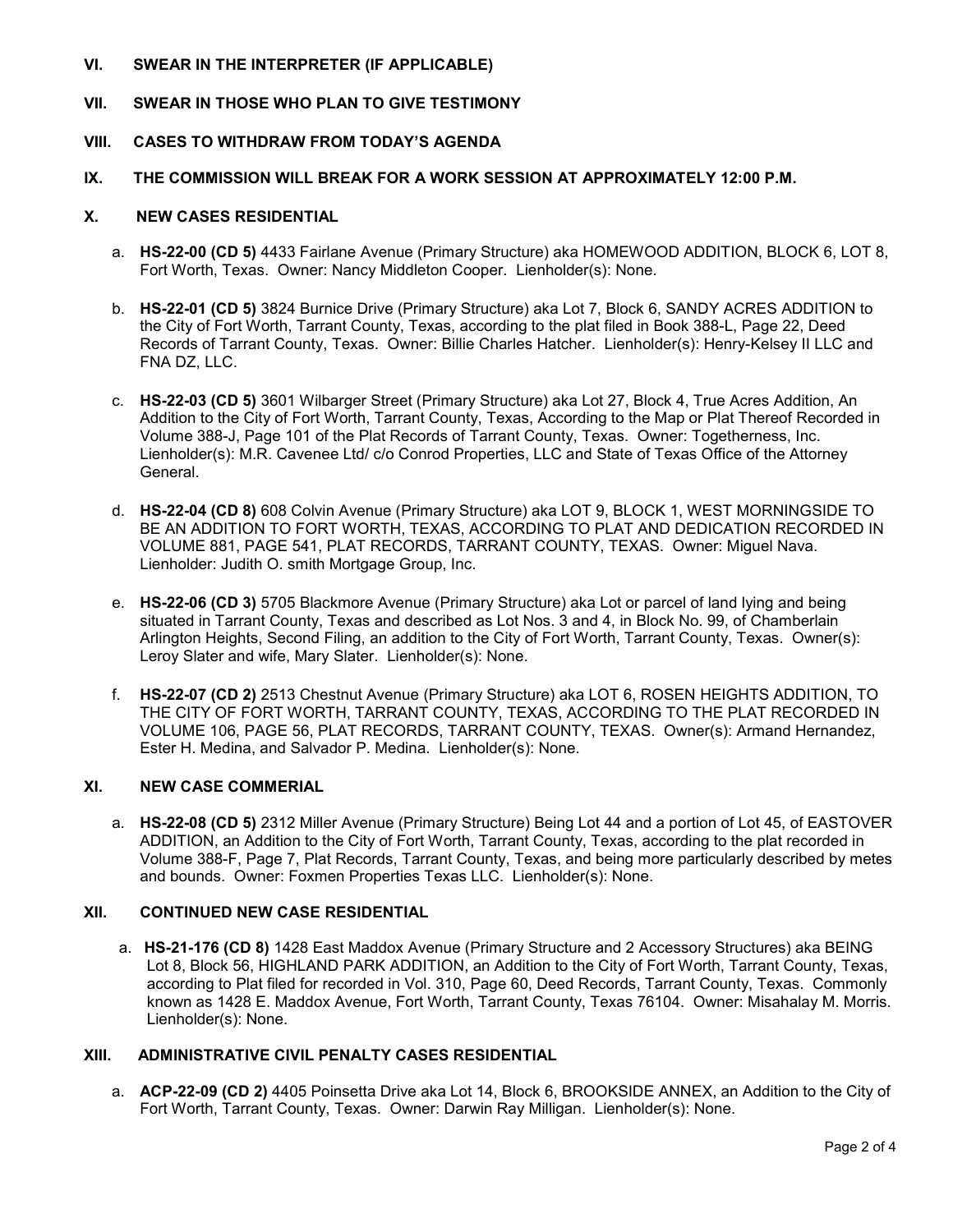- b. **ACP-22-10 (CD 8)** 3744 East 1st Street aka Being a part of the B.E. WALLER SURVEY, Abstract No. 1659, Tract 4B, in the City of Fort Worth, Tarrant County, Texas, described as follows: BEGINNING 80 feet West of the Northeast corner of said survey at a point in the South line of East First Street; THENCE West 100 feet along the South line of East First Street; THENCE South 140 feet; THENCE North 140 feet to the South line of East First Street to the PLACE OF THE BEGINNING. Owner: J. Chandler Sheppard. Lienholder: Tarrant County Bail Bond Board of Tarrant County, TX c/o Tarrant County Sherriff's Department.
- c. **ACP-22-11 (CD 9)** 3505 5th Avenue aka BEING the middle of one-third (1/3) of the West one-half (1/2) of Block 20, Silver Lake Addition to the City of Fort Worth, Tarrant County, Texas, according to the plat thereof recorded in Volume 204, Page 36, Plat Records, Tarrant County, Texas. Owner: Woodrow W. Thomas. Lienholder(s): None.
- d. **ACP-22-12 (CD 6)** 3620 Kimberly Lane aka Lot 6, Block 69 of WEDGWOOD ADDITION, an Addition to the City of Fort Worth, Tarrant County, Texas. Owner: Stephen Kent Weatherly. Lienholder(s): Donna Jane Weatherly, Comptroller of Public Accounts, Suzanne E. Cox, Bulova Corporation c/o Guest & Associates, PC.
- e. **ACP-22-13 (CD 5)** 2408 Johnson Street aka LOT NUMBER SIX (6) IN BLOCK NUMBER ONE (1) OF PARK VIEW ADDITION TO THE CITY OF FORT WORTH, TARRANT COUNTY, TEXAS, AS SHOWN BY PLAT OF SAID ADDITION RECORDED IN VOLUME 388-B, PAGE 191, PLAT RECORDS, TARRANT COUNTY, TEXAS. Owner: Sylvester Love Jr. Lienholder(s): None.
- f. **ACP-22-14 (CD 5)** 5537 Alter Drive aka Lot 22, Block "B", RALPH BUNCHE ADDITION to the City of Fort Worth, Tarrant County, Texas, according to the plat recorded in Volume 388-5, page 60, Plat Records of Tarrant County, Texas. Owner(s): General James St. Ann and wife, Gladys Yvonne St. Ann. Lienholder(s): None.

# **XIV. AMENDMENT CASES RESIDENTIAL**

- a. **HS-21-113 (CD 3)** 3905 Neville Street (Primary Structure) aka Lots 19 and 20, Block 73, Chamberlin Arlington Heights, Second Filing, an addition to the City of Fort Worth, Tarrant County, Texas, according to plat thereof recorded in Volume 63, Page 43, Plat Records, Tarrant County, Texas. Owner: MDH Investments, LLC. Lienholder(s): None.
- b. **HS-21-128 (CD 5)** 3008 Griggs Avenue (Primary Structure and Accessory Structure) aka Lot 8, Block 11, EASTWOOD ADDITION, an Addition to the City of Fort Worth, Tarrant County, Texas, according to plat recorded in Vol. 388-R, Page 73, Deed Records, Tarrant County, Texas. Owner(s): William G. Miles and wife, Dorothy M. Miles. Lienholder(s): None

# **XV. CONTINUED AMENDMENT CASE RESIDENTIAL**

a. **HS-21-132 (CD 6)** 4459 Radstock Court (Primary Structure) aka Lot 5, Block 161, Wedgewood Addition to the City of Fort Worth, Tarrant County, Texas, according to Plat recorded in Volume 388-39, Page 36, Plat Records, Tarrant County, Texas. Owner: Laurie Ann Humberd. Lienholder(s): FGMS Holdings, LLC. and White, Zuckerman, Warsavasky, Luna, Wolfe, and Huner, LLP c/o Guest & Associates, PC.

# **XVI. AMENDMENT CASES ADMINISTRATIVE CIVIL PENALTY RESIDENTIAL**

- a. **ACP-21-138 (CD 9)** 3232 College Avenue aka Being Lot 16, in Block 43 of South Hemphill Height, an Addition to the City of Fort Worth, Tarrant County, Texas according to the Map thereof recorded in Volume 106, Page 132 of the Map Records of Tarrant County, Texas. Owner: A.D. Sparlin. Lienholder(s): Homecomings Financial LLC, Mortgage Electronic Registration Systems, Inc., Deutsche Bank Trust Company Americas as Trustee for Residential Loans Inc. c/o Ocwen Loan Servicing, LLC, and FirstKey Mortgage.
- b. **ACP-21-171 (CD 2)** 2101 Pearl Avenue aka LOT ONE (1). BLOCK EIGHT (8), J.W. SHIRLEY'S ADDITION, TO THE CITY OF FORT WORTH, TARRANT COUNTY, TEXAS, ACCORDING TO THE PLAT RECORDED IN VOLUME 106, PAGE 83, DEED RECORDS OF TARRANT COUNTY, TEXAS. Owner: Helen Hall. Lienholder: Citifinancial, Inc.

# **XVII. EXECUTIVE SESSION**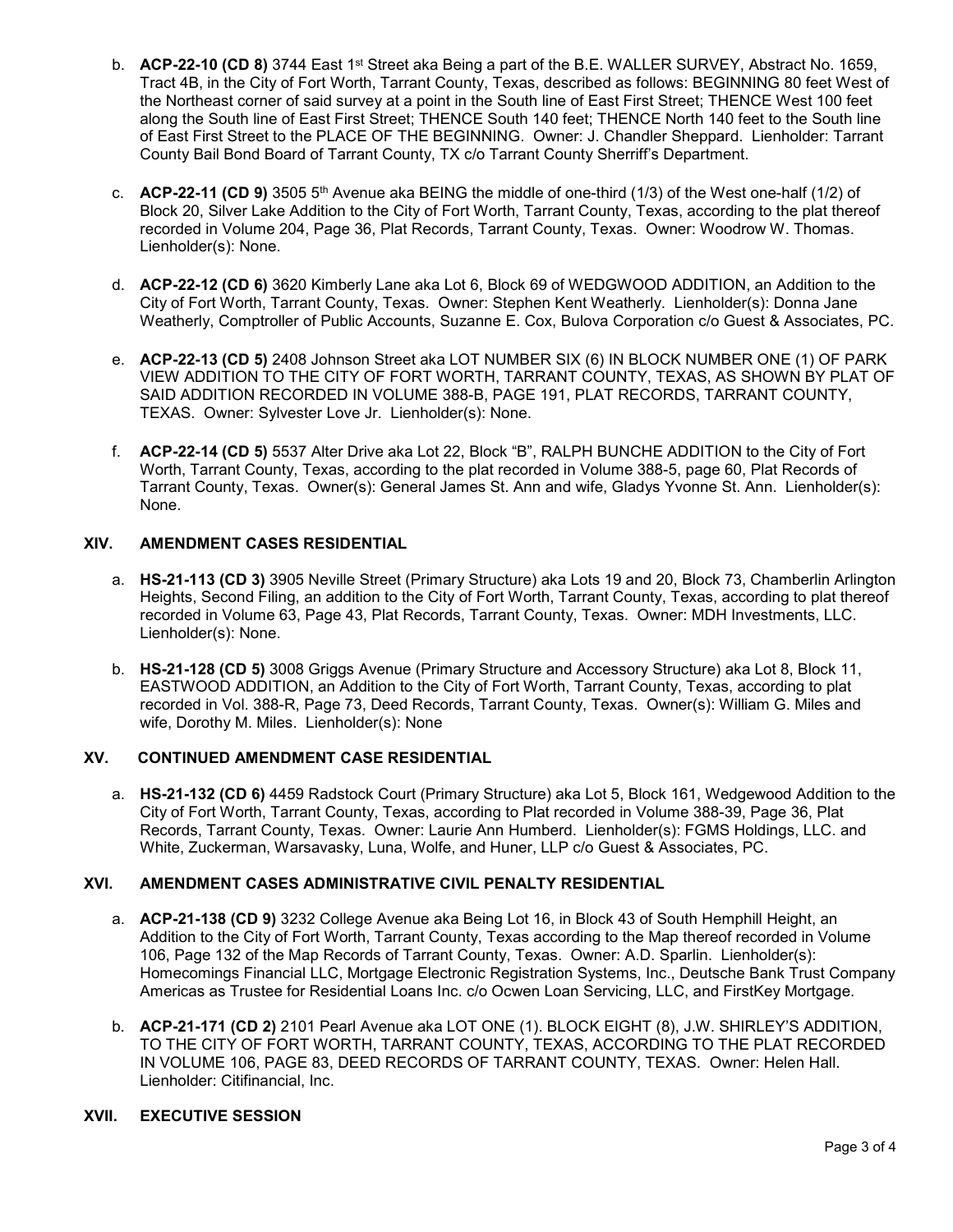The Building Standards Commission will conduct a closed meeting, as necessary, to seek the advice of its attorneys concerning pending or contemplated litigation or other matters that are exempt from public disclosure under Article X, Section 9 of the Texas State Bar Rules, and as authorized by Section 551.071 of the Texas Government Code, which are related to any case appearing on this agenda.

# **XVIII. ADJOURNMENT**

ASSISTANCE AT THE PUBLIC MEETINGS: This meeting site is wheelchair accessible. Persons with disabilities who plan to attend this meeting and who may need accommodations, auxiliary aids, or services such as interpreters, readers, or large print are requested to contact the City's ADA Coordinator at (817) 392- 8552 or e-mail [ADA@FortWorthTexas.gov](mailto:ADA@FortWorthTexas.gov) at least 48 hours prior to the meeting so that appropriate arrangements can be made. If the City does not receive notification at least 48 hours prior to the meeting, the City will make a reasonable attempt to provide the necessary accommodations.

ASSISTENCIA A REUNIONES PUBLICAS: Este sitio de reunión es accesible con silla de ruedas. Se solicita a las personas con discapacidades que planean asistir a esta reunión y que necesitan acomodaciones, ayudas auxiliares o servicios tales como intérpretes, lectores o impresiones con letra grande, que se comuniquen con el Coordinador de la Asociación Americana de Discapacitados (ADA) de la Ciudad llamando al teléfono (817) 392- 8552 o por correo electrónico a [ADA@FortWorthTexas.gov](mailto:ADA@FortWorthTexas.gov) por lo menos 48 horas antes de la reunión, de modo que puedan hacerse los arreglos adecuados. Si la Municipalidad no recibe una notificación por lo menos 48 horas antes de la reunión, ésta hará un intento razonable para proporcionar las acomodaciones necesarias.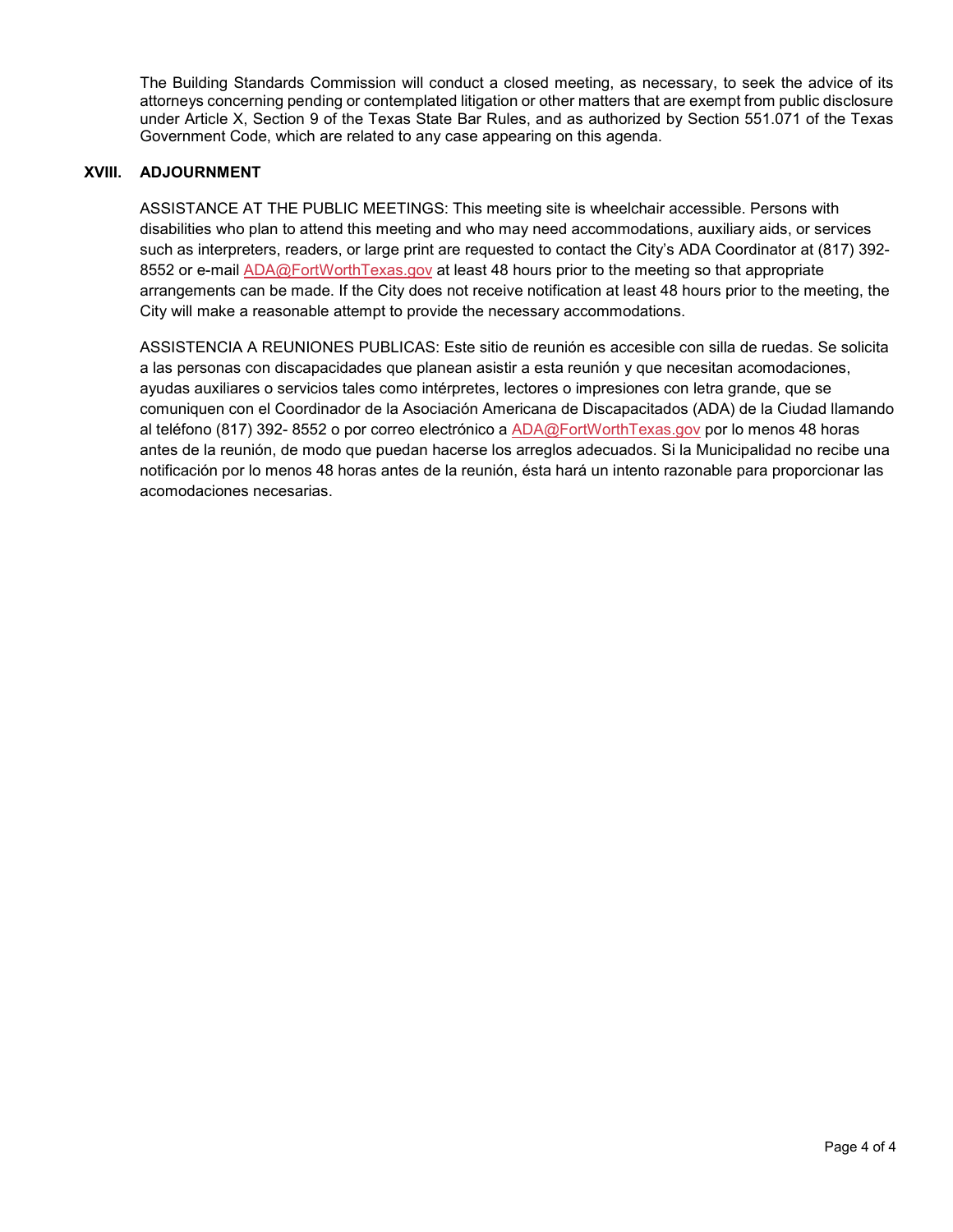# **MINUTES**

#### **BUILDING STANDARDS COMMISSION FOR THE PRE-MEETING AT 9:00 A.M., ON MONDAY, OCTOBER 25, 2021 CITY COUNCIL CONFERENCE ROOM 290, CITY HALL 200 TEXAS STREET, FORT WORTH, TEXAS 76102 Members of the Building Standards Commission may be attending remotely in compliance with the Texas Open Meetings Act**

# **I. Call to Order: Pre-Meeting started at 9:10 A.M**

Joshua Lindsay (Position 1) Kimberly Easton (Position 2) VACANT (Position 5) Michael Unell (Position 6) Bill Schur (Position 7) VACANT (Position 8) VACANT (Position 9)

Paul Clark-Chairman (Position 3) Brian Black-Vice Chairman (Position 4)

- The following Commissioners were present at 9:00 A.M.: Mr. Joshua Lindsay (Position 1), Mr. Paul Clark (Position 3), Mr. Paul Kerpoe (Position 5), Mr. Michael Unell (Position 6), and Mr. Bill Schur (District 7) (remote attendance).
- Ms. Easton (Position 2) Brian Black (Position 4) notified the City that they would not be in attendance prior to the meeting.
- Positions 8 and 9 are vacant.
- Code Compliance staff members in attendance were Shannon Elder (Assistant Director), Chris McAllister and Oscar Reyes (Superintendents), Kenneth Young and Ty Kitchens (Supervisors), and Annette Sefcik (Executive Secretary).
- Law Department staff members in attendance were Christopher Austria and Siang L. Sang (Assistant City Attorneys).

# **II. Swearing in of new Commissioners**

- Paul Kerpoe (District 5) was sworn in prior to the Pre-Meeting.
- With the absence of Brian Black (Position 4), Joshua Lindsay (Position 1) nominated Michael Unell (Position 6) for Acting Vice-Chairman for today's meeting, second by Mr. Kerpoe. MOTION CARRIED 5-0 with Ms. Easton and Mr. Black absent and Positions 8 and 9 vacant.
- Michael Unell is Acting Vice-Chairman for today's meeting.

#### **III. Review of previous month's minutes**

- **a. Discussion or questions pertaining to the September 27, 2021 meeting**
- **b. Changes submitted by Commissioners**
	- No corrections to the September 27, 2021 Minutes were submitted to the Executive Secretary.
	- No discussion regarding the meeting.

# **IV. Discussions or questions concerning cases on current agenda of the Building Standards Commission a. Any questions by Commissioners to clarify issues with cases**

• Assistant Code Director Shannon Elder informed the Commission that the Continued Amendment case would need to be heard right after the lunch session is over as the owner would be attending virtually.

#### **V. Request for future agenda items**

- **a. Any requests by Commissioners**
	- Assistant City Attorney Christopher Austria stated that he would be sending out web-ex invites for virtual Code of Ethics Training to the Commissioners and would discuss further during the lunch session.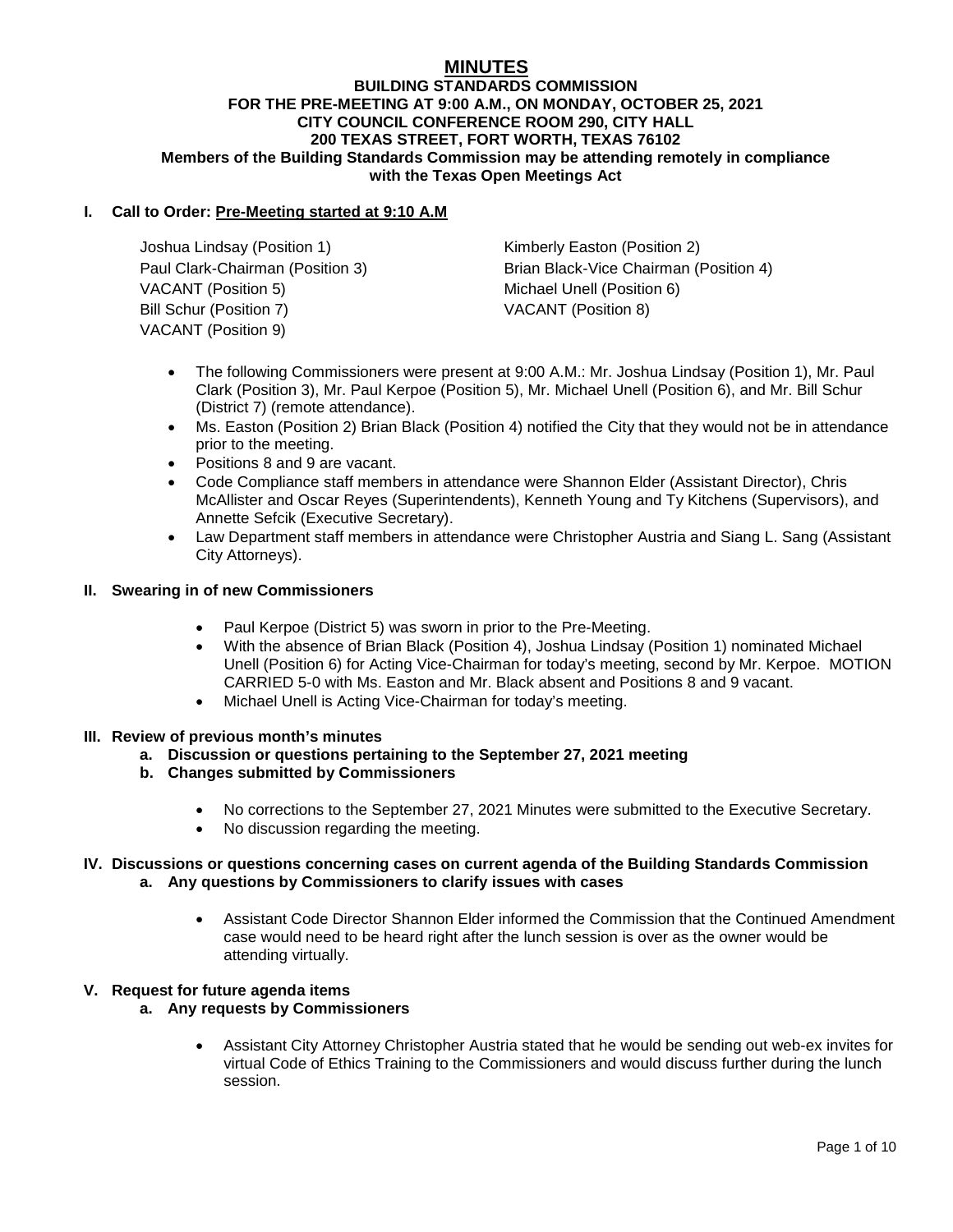- Chairman Clark discussed the 2021 Annual Report and stated that according to prior years, the numbers were low, and said that he felt that reduction in the numbers was due to Covid and the suspension of the meetings for several months.
- Mr. Unell agreed, and noted that the numbers did seem more in line once the virtual meetings began.
- Mr. Lindsay stated he noticed that as well, and thanked all for sending the report to the Commissioners.
- Executive Secretary Annette Sefcik stated that once the amendments to the Rules and Procedures have been made an approved at the December 6, 2021 meeting, she will create a new reference book for the Commissioners with updated information that she would give out after the first of the year.
- Ms. Sefcik also reminded Commissioners that nominations for Chairman and Vice-Chairman will happen during Pre-Meeting on December 6, 2021, as well as the acceptance of the 2022 Building Standards Commission Meetings Calendar.
- Mr. Lindsay moved to adjourn Pre-Meeting, second by Mr. Unell. MOTION CARRIED 5-0 with Ms. Easton and Mr. Black absent and Positions 8 and 9 vacant.
- **Pre- meeting adjourned at 9:18 A.M.**

# **VI. Adjournment**

#### **AGENDA BUILDING STANDARDS COMMISSION FOR THE MEETING AT 9:30 A.M., ON MONDAY, OCTOBER 25, 2021 COUNCIL CHAMBER, CITY HALL 200 TEXAS STREET, FORT WORTH, TEXAS 76102 Members of the Building Standards Commission may be attending remotely in compliance with the Texas Open Meetings Act**

# **I. CALL TO ORDER: Regular meeting started at 9:30 A.M.**

Joshua Lindsay (Position 1) The Rimberly Easton (Position 2) VACANT (Position 5) Michael Unell (Position 6) Bill Schur (Position 7) VACANT (Position 8) VACANT (Position 9)

Paul Clark-Chairman (Position 3) Brian Black-Vice Chairman (Position 4)

- The following Commissioners were present at 9:00 A.M.: Mr. Joshua Lindsay (Position 1), Mr. Paul Clark (Position 3), Mr. Paul Kerpoe (Position 5), Mr. Michael Unell (Position 6), and Mr. Bill Schur (District 7) (remote attendance).
- Ms. Easton (Position 2) Brian Black (Position 4) notified the City that they would not be in attendance prior to the meeting.
- Positions 8 and 9 are vacant.
- Code Compliance staff members in attendance were Shannon Elder (Assistant Director), Chris McAllister and Oscar Reyes (Superintendents), Kenneth Young and Ty Kitchens (Supervisors), Manuel Ramirez and Marc Oler (Senior Officers), Andrea Alexander (Officer), Gina Ambriz (Officer), Homero Campos (Officer), Alfonso Hurtado (Officer), Theo Jenkins (Officer), Bill Jones (Officer), Kenneth Mendez (Officer), Marilynn Turner-Mims (Officer), Alma Molina (Officer), Annette Sefcik (Executive Secretary), Belinda Burns and Thomas Gonzales (Title Investigators), and Aya Nomura and Paul Trigona (Fort Worth TV Crew).
- Law Department staff members in attendance were Christopher Austria and Siang L. Sang (Assistant City Attorneys).

# **II. PLEDGE OF ALLEGIANCE**

# **III. SWEARING IN OF NEW COMMISSIONERS**

• Paul Kerpoe was publically sworn in to the Building Standards Commission.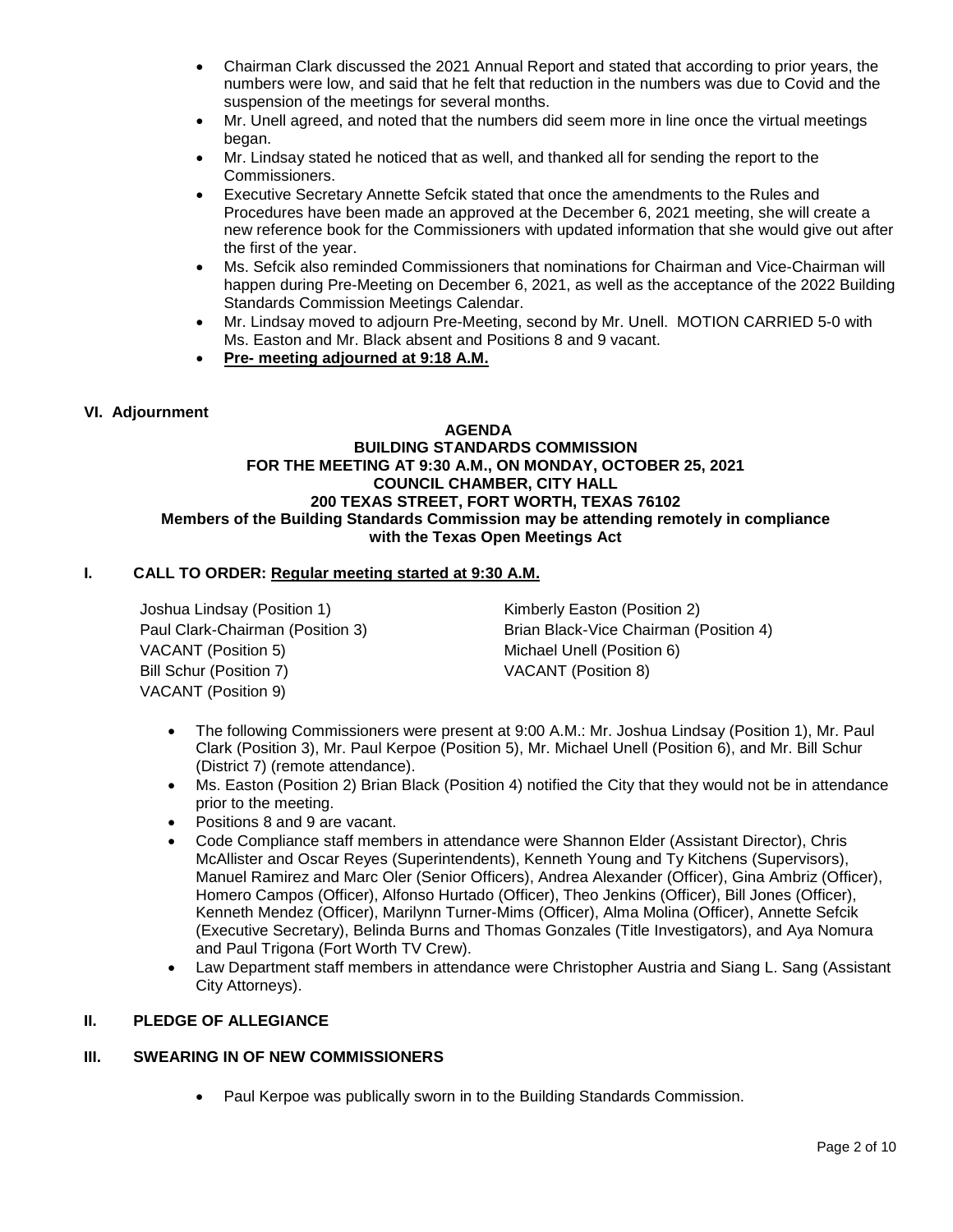# **IV. CONSIDERATION OF BUILDING STANDARDS COMMISSION MINUTES FROM SEPTEMBER 27, 2021**

• Mr. Lindsay moved to accept the September 27, 2021 Minutes, second by Mr. Unell. MOTION CARRIED 5-0 with Ms. Easton and Mr. Black absent and Positions 8 and 9 vacant.

# **V. PRESENTATION OF THE EVIDENTIARY PACKET FOR CASES ON THE CURRENT AGENDA**

- Assistant City Attorney Siang L. Sang presented the Evidentiary Packet to the Executive Secretary Annette Sefcik for the record.
- Bill Schur confirmed for the record he has received the Evidence Packet.

# **VI. SWEAR IN THE INTERPRETER (IF APPLICABLE)**

• Judith Scott, the interpreter was sworn in.

# **VII. SWEAR IN THOSE WHO PLAN TO GIVE TESTIMONY**

• All citizens and staff to give testimony were sworn in.

# **VIII. CASES TO WITHDRAW FROM TODAY'S AGENDA**

- **Withdraw-**New Case Residential: HS-22=03---3601 Wilbarger Street (Primary Structure); Administrative Civil Penalty Cases Residential: ACP-22-10---3744 East 1st Street, ACP-22-11---3505 5<sup>th</sup> Avenue.
- Mr. Lindsay moved to grant the City's request to withdraw these 3 cases, second by Mr. Unell. MOTION CARRIED 5-0 with Ms. Easton and Mr. Black absent and Positions 8 and 9 vacant.

# **IX. THE COMMISSION WILL BREAK FOR A WORK SESSION AT APPROXIMATELY 12:00 P.M.**

# *CHAIRMAN CLARK ANNOUNCED THE COMMISSION WILL GO IN ORDER ON THE AGENDA AND HEAR CASES THAT HAVE CITIZENS IN ATTENDANCE TO GIVE TESIMONY*

# **X. NEW CASES RESIDENTIAL**

- a. **HS-22-00 (CD 5)** 4433 Fairlane Avenue (Primary Structure) aka HOMEWOOD ADDITION, BLOCK 6, LOT 8, Fort Worth, Texas. Owner: Nancy Middleton Cooper. Lienholder(s): None. **Nancy Cooper, the owner, appeared for this case.**
	- Staff presented the recommendation to declare the structure substandard and hazardous and to order the owner to repair or demolish the structure within thirty (30) days.
	- Nancy Cooper, the owner, testified that she has sold the property.
	- Title Investigator Belinda Burns sated that no new deed has been recorded in Tarrant County showing the property had been sold.
	- Assistant City Attorney Siang L. Sang asked Ms. Cooper if she had documentation of the sale of the property and she replied she did not.
	- Mr. Lindsay moved to continue this case to the December 6, 2021 Building Standards Commission meeting to determine if the property has been sold, second by Mr. Unell. MOTION CARRIED 5-0 with Ms. Easton and Mr. Black absent and Positions 8 and 9 vacant.
- b. **HS-22-01 (CD 5)** 3824 Burnice Drive (Primary Structure) aka Lot 7, Block 6, SANDY ACRES ADDITION to the City of Fort Worth, Tarrant County, Texas, according to the plat filed in Book 388-L, Page 22, Deed Records of Tarrant County, Texas. Owner: Billie Charles Hatcher. Lienholder(s): Henry-Kelsey II LLC and FNA DZ, LLC. **Billie Hatcher, the owner, appeared for this case.**
	- Staff presented the recommendation to declare the structure substandard and hazardous and to order the owner to repair or demolish the structure within thirty (30) days.
	- Billie Hatcher, the owner, testified that he is trying to sell the property and asked for time to do so.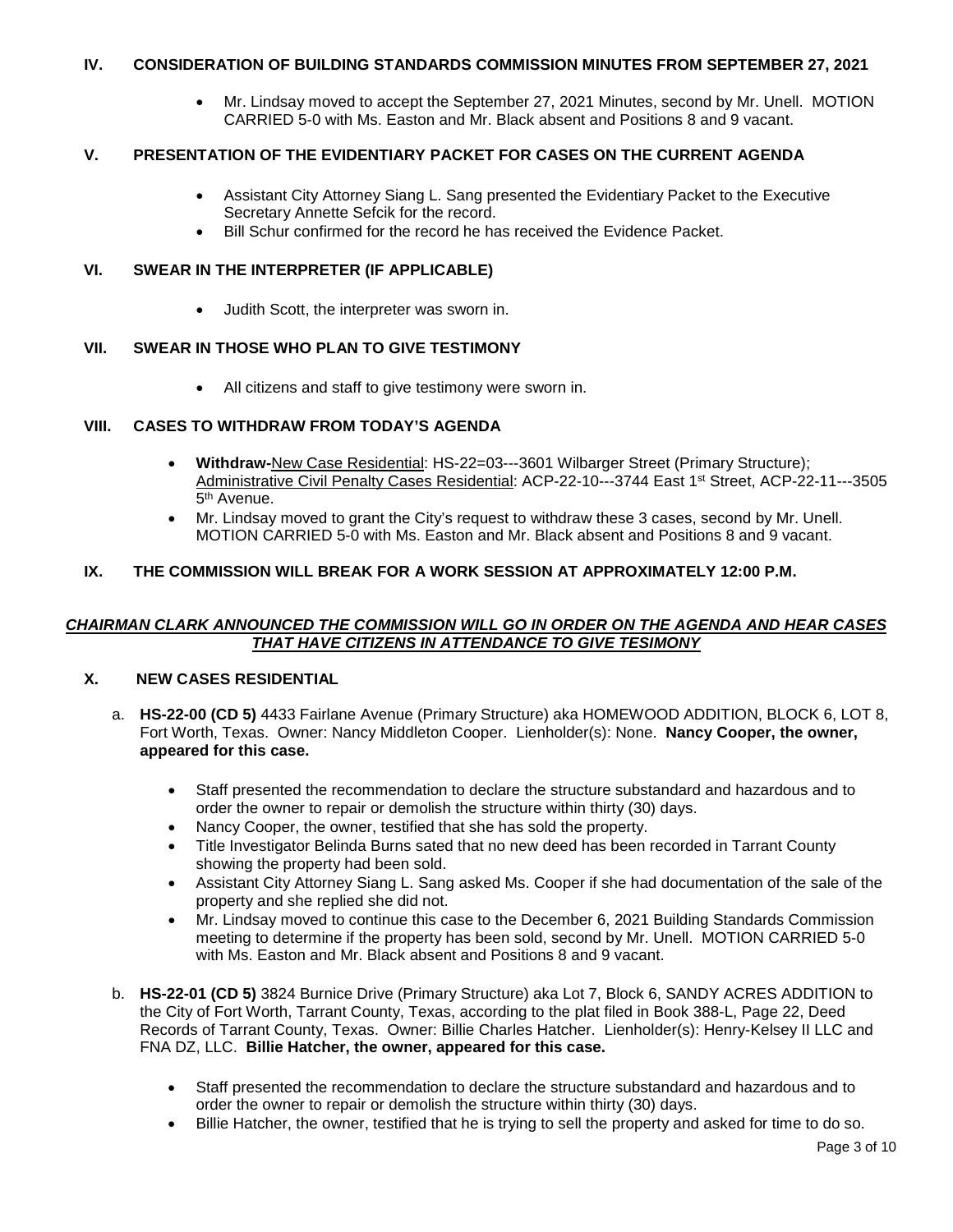- Assistant City Attorney Siang L. Sang restated the staff recommendation.
- Mr. Kerpoe moved to declare the structure substandard and hazardous, second by Mr. Lindsay. MOTION CARRIED 5-0 with Ms. Easton and Mr. Black absent and Positions 8 and 9 vacant.
- Mr. Kerpoe moved that the owner be ordered to repair or demolish the structure within thirty (30) days, second by Mr. Unell. MOTION CARRIED 5-0 with Ms. Easton and Mr. Black absent and Positions 8 and 9 vacant.
- c. **HS-22-04 (CD 8)** 608 Colvin Avenue (Primary Structure) aka LOT 9, BLOCK 1, WEST MORNINGSIDE TO BE AN ADDITION TO FORT WORTH, TEXAS, ACCORDING TO PLAT AND DEDICATION RECORDED IN VOLUME 881, PAGE 541, PLAT RECORDS, TARRANT COUNTY, TEXAS. Owner: Miguel Nava. Lienholder: Judith O. smith Mortgage Group, Inc. **Johnny Nava, interested party and son of the owner, appeared for this case.**
	- Staff presented the recommendation to declare the structure substandard and hazardous and to order the owner to repair or demolish the structure within thirty (30) days.
	- Johnny Nava, son of the owner, testified that the contractor is having issues getting the necessary permits to make repairs to the structure and asked for sixty (60) days.
	- Assistant City Attorney Siang L. Sang restated the staff recommendation.
	- Mr. Unell moved to declare the structure substandard and hazardous, second by Mr. Lindsay. MOTION CARRIED 5-0 with Ms. Easton and Mr. Black absent and Positions 8 and 9 vacant.
	- Mr. Unell moved that the owner be ordered to repair or demolish the structure within thirty (30) days, second by Mr. Unell. MOTION CARRIED 5-0 with Ms. Easton and Mr. Black absent and Positions 8 and 9 vacant.

# *BREAK 10:41 A.M.---10:58 A.M.*

- d. **HS-22-06 (CD 3)** 5705 Blackmore Avenue (Primary Structure) aka Lot or parcel of land lying and being situated in Tarrant County, Texas and described as Lot Nos. 3 and 4, in Block No. 99, of Chamberlain Arlington Heights, Second Filing, an addition to the City of Fort Worth, Tarrant County, Texas. Owner(s): Leroy Slater and wife, Mary Slater. Lienholder(s): None. **Christopher Slater and Mack Slater Jr., heirs, appeared for this case.**
	- Staff presented the recommendation to declare the structure substandard and hazardous and to order the owner to repair or demolish the structure within thirty (30) days.
	- Mack Slater Jr., an heir, testified that he is speaking for the family and described the sentimental value of the structure. He stated that there are multiple heirs, a long family history, and asked for ninety (90) days so the family could come together and take care of the house.
	- Christopher Slater, an heir, stated that he would be available when Code needed to check the progress and asked for ninety (90) days.
	- Assistant City Attorney Siang L. Sang stated the City was unopposed to ninety (90) days to repair or demolish the structure.
	- Mr. Schur moved to declare the structure substandard and hazardous, second by Mr. Kerpoe. MOTION CARRIED 5-0 with Ms. Easton and Mr. Black absent and Positions 8 and 9 vacant.
	- Mr. Schur moved that the owner be ordered to repair or demolish the structure within ninety (90) days, second by Mr. Lindsay. MOTION CARRIED 5-0 with Ms. Easton and Mr. Black absent and Positions 8 and 9 vacant.
- e. **HS-22-07 (CD 2)** 2513 Chestnut Avenue (Primary Structure) aka LOT 6, ROSEN HEIGHTS ADDITION, TO THE CITY OF FORT WORTH, TARRANT COUNTY, TEXAS, ACCORDING TO THE PLAT RECORDED IN VOLUME 106, PAGE 56, PLAT RECORDS, TARRANT COUNTY, TEXAS. Owner(s): Armand Hernandez, Ester H. Medina, and Salvador P. Medina. Lienholder(s): None. **No one appeared for this case.**
	- **This case was heard later in the meeting.**

#### **XI. NEW CASE COMMERCIAL**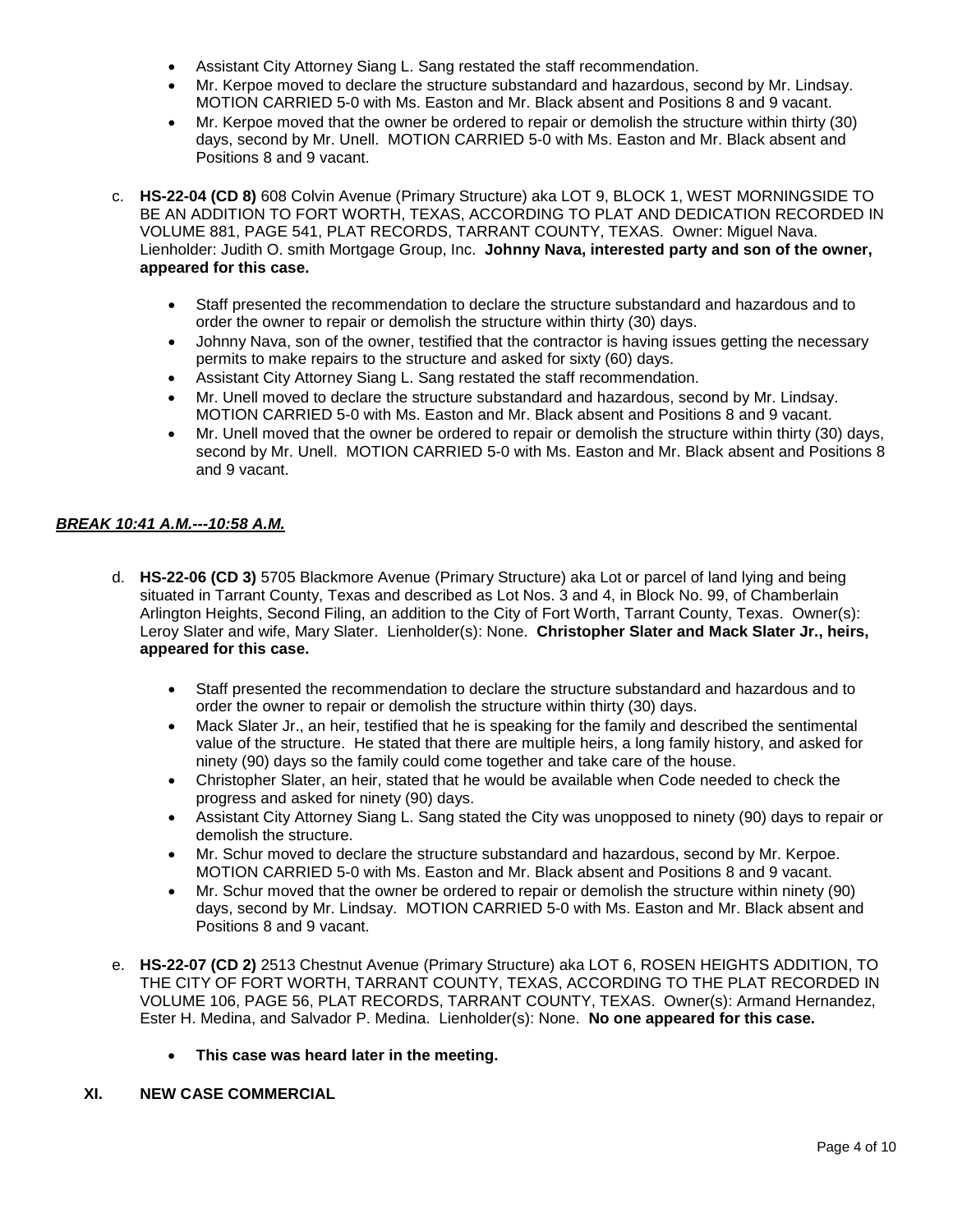- a. **HS-22-08 (CD 5)** 2312 Miller Avenue (Primary Structure) Being Lot 44 and a portion of Lot 45, of EASTOVER ADDITION, an Addition to the City of Fort Worth, Tarrant County, Texas, according to the plat recorded in Volume 388-F, Page 7, Plat Records, Tarrant County, Texas, and being more particularly described by metes and bounds. Owner: Foxmen Properties Texas LLC. Lienholder(s): None. **Robert Ginsburg, an agent for the owner, and Yvette Kent and Jerry Brooks, interested parties, appeared for this case.**
	- Executive Secretary Annette Sefcik read into record a continuance request submitted by Robert Ginsburg, an agent for the owner, Foxmen Properties Texas LLC, requesting to hear this case at the December 6, 2021 Building Standards Commission meeting.
	- Yvette Kent, stated she had Power of Attorney on this property and wanted the case to proceed as she has submitted plans to the City.
	- Jerry Brooks, Ms. Kent's attorney stated that he was unaware of Robert Ginsburg's request and wants the case to proceed.
	- Assistant City Attorney Siang L. Sang stated the City was unopposed to continuing the case.
	- It was determined by the Commission that the continuance request submitted by Robert Ginsburg was valid.
	- Mr. Lindsay moved grant the continuance request to hear this case at the December 6, 2021 Building Standards Commission meeting, second by Mr. Kerpoe. MOTION CARRIED 5-0 with Ms. Easton and Mr. Black absent and Positions 8 and 9 vacant.

# **XII. CONTINUED NEW CASE RESIDENTIAL**

- a. **HS-21-176 (CD 8)** 1428 East Maddox Avenue (Primary Structure and 2 Accessory Structures) aka BEING Lot 8, Block 56, HIGHLAND PARK ADDITION, an Addition to the City of Fort Worth, Tarrant County, Texas, according to Plat filed for recorded in Vol. 310, Page 60, Deed Records, Tarrant County, Texas. Commonly known as 1428 E. Maddox Avenue, Fort Worth, Tarrant County, Texas 76104. Owner: Misahalay M. Morris. Lienholder(s): None. **Misahalay Morris, the owner, appeared for this case.**
	- Staff stated that the owner has demolished the 2 accessory structures on the property and presented the recommendation to declare the primary structure substandard and hazardous and to order the owner to repair or demolish the primary structure within thirty (30) days.
	- Misahalay Morris, the owner, testified that she did demolish the 2 accessory structures, is waiting on word back about her NEZ application, and asked for ninety (90) days.
	- Assistant City Attorney Siang L. Sang stated the City was unopposed to ninety (90) days to repair or demolish the primary structure.
	- Mr. Kerpoe moved to declare the primary structure substandard and hazardous, second by Mr. Unell. MOTION CARRIED 5-0 with Ms. Easton and Mr. Black absent and Positions 8 and 9 vacant.
	- Mr. Kerpoe moved that the owner be ordered to repair or demolish the primary structure within ninety (90) days, second by Mr. Unell. MOTION CARRIED 5-0 with Ms. Easton and Mr. Black absent and Positions 8 and 9 vacant.

# *LUNCH BREAK 12:00 P.M.---1:04 P.M.*

- **Lunch Session started at 12:31 P.M.**
- Chairman Clark called the session to order.
- Assistant City Attorney Christopher Austria asked the Commissioner if they would prefer a group training on Ethics, or individual. Chairman Clark as well as Mr. Unell replied they preferred a group training.
- Mr. Unell stated that since BSC in not on November 22, 2021 that date would be an option for him.
- Mr. Austria stated that he would get the web ex times set up and email each Commissioner to confirm the date and time they would prefer.
- Mr. Austria also stated that it is a basic review of the Code of Ethics they were given when appointed.
- **Lunch session adjourned at 12:40 P.M.**

#### *CHAIRMAN CLARK ANNOUNCED THE COMMISSION WILL NOW HEAR CONTINUED AMENDNENT CASE HS-21-132 4459 RADSTOCK COURT (PRIMAY STRUCTURE) AS THE OWNER REQUESTED VIRTUAL ATTENDANCE VIA ADA REQUEST AND THE TIME WAS SET AT 1 P,M.*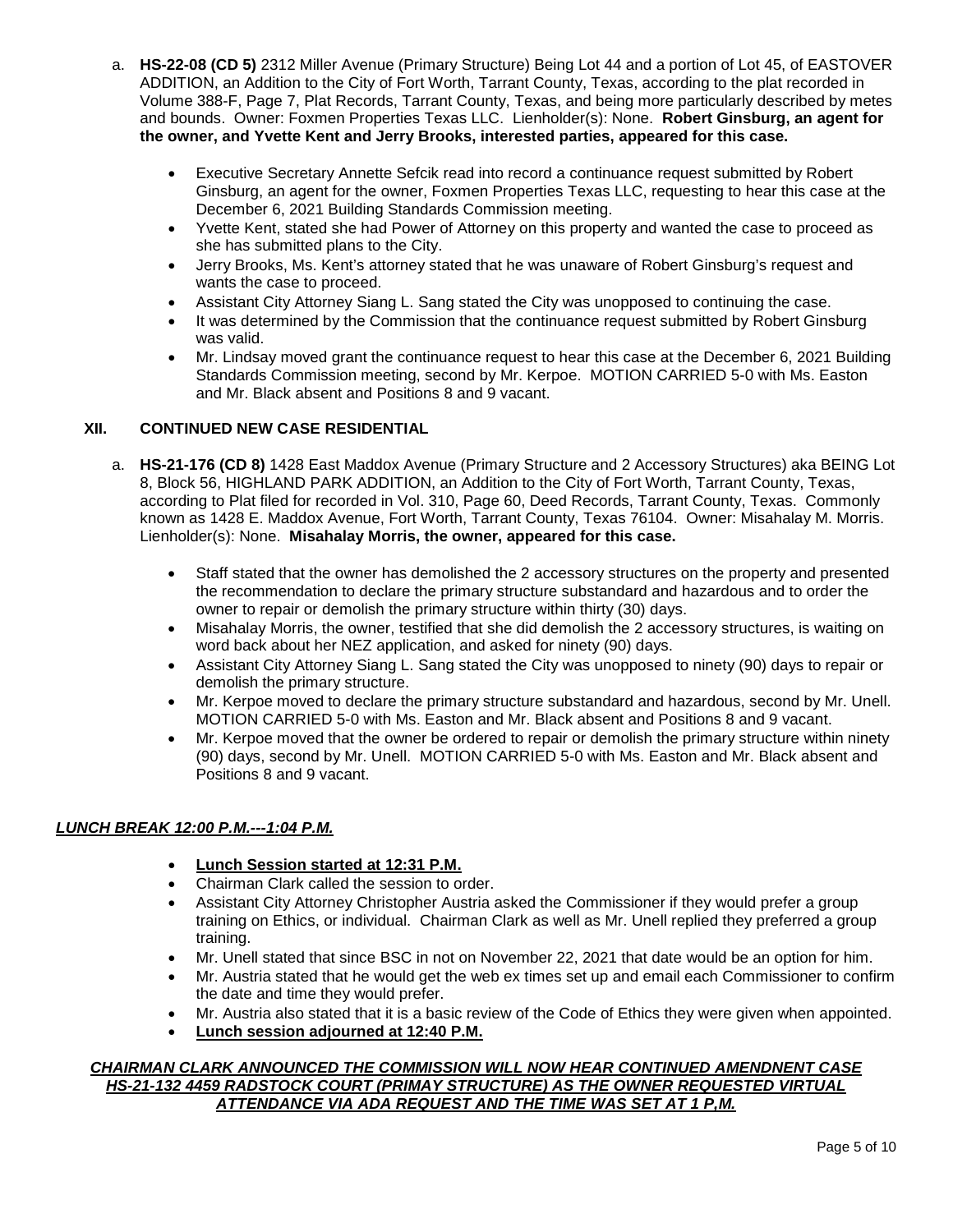# **XIII. CONTINUED AMENDMENT CASE RESIDENTIAL**

- a. **HS-21-132 (CD 6)** 4459 Radstock Court (Primary Structure) aka Lot 5, Block 161, Wedgewood Addition to the City of Fort Worth, Tarrant County, Texas, according to Plat recorded in Volume 388-39, Page 36, Plat Records, Tarrant County, Texas. Owner: Laurie Ann Humberd. Lienholder(s): FGMS Holdings, LLC. and White, Zuckerman, Warsavasky, Luna, Wolfe, and Huner, LLP c/o Guest & Associates, PC.
	- This amendment case was scheduled for the September 27, 2021 meeting.
	- Ms, Humberd had an agent appear at the September 27, 2021 meeting with POA and said agent, Marlene Bone, requested and was granted a continuance to today's meeting.
	- Ms. Humberd notified the City that she would ask for another continuance if she was not granted the option to attend the meeting virtually per ADA.
	- City Staff set up for her to attend virtually, told her that her case would be heard right after the lunch break, and to be in attendance virtually from 1:00 P.M. until her case was heard.
	- Ms. Humberd was not online when the meeting resumed at 1:04 P.M.
	- Chairman Clark stated the meeting would proceed with meeting until Ms. Humberd was in attendance virtually.

# **XIV. ADMINISTRATIVE CIVIL PENALTY CASES RESIDENTIAL**

- a. **ACP-22-09 (CD 2)** 4405 Poinsetta Drive aka Lot 14, Block 6, BROOKSIDE ANNEX, an Addition to the City of Fort Worth, Tarrant County, Texas. Owner: Darwin Ray Milligan. Lienholder(s): None. **Darwin Milligan, the owner, appeared for this case.**
	- Staff presented the recommendation to issue an Administrative Civil Penalty to the owner in the amount of \$100.00 per day for thirty five (35) days for a total of \$3,500.00 and order the owner to abate the nuisance within thirty (30) days.
	- Darwin Milligan, the owner, described what all he had completed with the clean-up, testified that he has had some health issues, and stated he felt he was about 50% done with the clean-up.
	- Mr. Milligan further stated he would like more time, but could probably be finished in thirty (30) days and to not be assessed a penalty as he has cooperated with City staff.
	- Assistant City Attorney Siang L. Sang restated the staff recommendation.
	- Mr. Schur moved to issue an Administrative Civil Penalty to the owner in the amount of \$50.00 per day for thirty five (35) days for a total of \$1,750.00 and order the owner to abate the nuisance within thirty (30) days, second by Mr. Lindsay. MOTION CARRIED 5-0 with Ms. Easton and Mr. Black absent and Positions 8 and 9 vacant.

#### *CHAIRMAN CLARK ANNOUNCED THE COMMISSION WILL NOW HEAR CONTINUED AMENDNENT CASE HS-21-132 4459 RADSTOCK COURT (PRIMAY STRUCTURE)*

#### **XV. CONTINUED AMENDMENT CASE RESIDENTIAL**

- a. **HS-21-132 (CD 6)** 4459 Radstock Court (Primary Structure) aka Lot 5, Block 161, Wedgewood Addition to the City of Fort Worth, Tarrant County, Texas, according to Plat recorded in Volume 388-39, Page 36, Plat Records, Tarrant County, Texas. Owner: Laurie Ann Humberd. Lienholder(s): FGMS Holdings, LLC. and White, Zuckerman, Warsavasky, Luna, Wolfe, and Huner, LLP c/o Guest & Associates, PC. **Roger Tannor, an agent for the owner, appeared virtually for this case via teleconference.**
	- This amendment case was scheduled for the September 27, 2021 meeting.
	- Ms, Humberd had an agent appear at the September 27, 2021 meeting with POA and requested and was granted a continuance to today's meeting.
	- Ms. Humberd notified the City that she would ask for another continuance if she was not granted the option to attend the meeting virtually per ADA.
	- City Staff set up for her to attend virtually, told her that her case would be heard right after the lunch break, and to be in attendance virtually from 1:00 P.M. until her case was heard.
	- Ms. Humberd was not online when the meeting resumed at 1:04 P.M.
	- Ms. Humberd did not attend the meeting virtually. She appointed someone to speak of her behalf virtually, and emailed Superintendent Oscar Reyes the POA.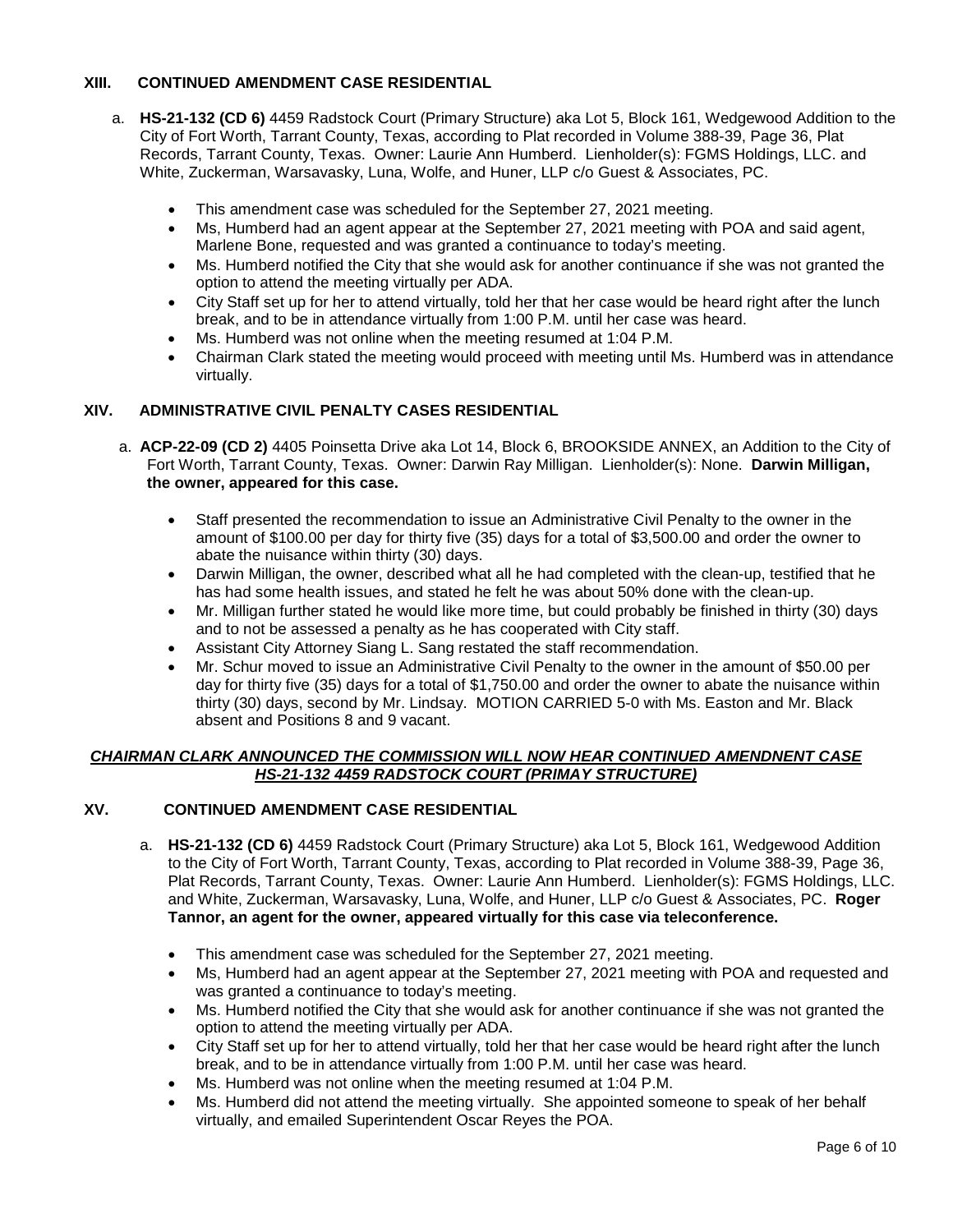- Roger Tannor, an agent for the owner, asked on behalf of the owner to continue this case to the January 2022 Building Standards Commission hearing so that Ms. Humberd could appear and make her amendment request.
- Mr. Tannor stated that Ms. Humberd is a single parent, has health issues, lives out of state, and has been terrorized by the neighbors at the property which have prevented her from repairing the structure as ordered.
- Assistant City Attorney Siang L. Sang stated the City was opposed to continuing the case as this is an amendment request made by Ms. Humberd, it has been continued once, and Ms. Humberd notified the City that if she was not allowed virtual access, she would ask to continue the case again.
- Mr. Siang further stated that the City granted her request, yet she still did not appear, instead, appointed an agent to represent her, and still is asking for a continuance.
- Superintendent Oscar Reyes stated that the City is opposed to the continuance, but is unopposed to the amendment request of an additional ninety (90) days made by the owner.
- Mr. Unell moved to deny the request for a continuance, second by Mr. Lindsay. MOTION CARRIED 5-0 with Ms. Easton and Mr. Black absent and Positions 8 and 9 vacant.
- Mr. Unell moved to deny the request for an amendment, second by Mr. Schur. MOTION FAILED 3-2 with Mr. Lindsay and Mr. Kerpoe voting no, Mr. Clark, Mr. Unell, and Mr Schur voting yes, Ms. Easton and Mr. Black absent, and Positions 8 and 9 vacant. (With 5 members present 4-1 vote has to be the majority to pass).
- Mr. Lindsay moved to grant an additional ninety (90) days to repair or demolish the structure, second by Mr. Kerpoe.
- Mr. Schur moved for a substitute motion to grant an additional thirty (30) days to repair or demolish the structure. MOTION FAILED for lack of a second.
- Voting goes to the motion made by Mr. Lindsay to grant an additional ninety (90) days to repair or demolish the structure, second by Mr. Kerpoe. MOTION CARRIED 5-0 with Ms. Easton and Mr. Black absent and Positions 8 and 9 vacant.

# **XVI. ADMINISTRATIVE CIVIL PENALTY CASES RESIDENTIAL**

- a. **ACP-22-12 (CD 6)** 3620 Kimberly Lane aka Lot 6, Block 69 of WEDGWOOD ADDITION, an Addition to the City of Fort Worth, Tarrant County, Texas. Owner: Stephen Kent Weatherly. Lienholder(s): Donna Jane Weatherly, Comptroller of Public Accounts, Suzanne E. Cox, Bulova Corporation c/o Guest & Associates, PC. **No one appeared for this case.**
	- **This case was heard later in the meeting.**
- b. **ACP-22-13 (CD 5)** 2408 Johnson Street aka LOT NUMBER SIX (6) IN BLOCK NUMBER ONE (1) OF PARK VIEW ADDITION TO THE CITY OF FORT WORTH, TARRANT COUNTY, TEXAS, AS SHOWN BY PLAT OF SAID ADDITION RECORDED IN VOLUME 388-B, PAGE 191, PLAT RECORDS, TARRANT COUNTY, TEXAS. Owner: Sylvester Love Jr. Lienholder(s): None. **Dora Love and Anita Love, heirs, appeared for this case.**
	- Staff presented the recommendation to issue an Administrative Civil Penalty to the owner in the amount of \$80.00 per day for forty five (45) days for a total of \$3,600.00 and order the owner to abate the nuisance within thirty (30) days.
	- Dora and Anita Love, heirs, described what all he had completed with the clean-up, asked for ninety (90) days to finish, and no penalty.
	- Assistant City Attorney Siang L. Sang restated the staff recommendation for the penalty, but stated the City was unopposed to ninety (90) days to abate the nuisance as some progress was noted.
	- Mr. Unell moved to issue an Administrative Civil Penalty to the owner in the amount of \$64.00 per day for forty five (45) days for a total of \$2,880.00 and order the owner to abate the nuisance within ninety (90) days, second by Mr. Kerpoe. MOTION CARRIED 5-0 with Ms. Easton and Mr. Black absent and Positions 8 and 9 vacant.
- c. **ACP-22-14 (CD 5)** 5537 Alter Drive aka Lot 22, Block "B", RALPH BUNCHE ADDITION to the City of Fort Worth, Tarrant County, Texas, according to the plat recorded in Volume 388-5, page 60, Plat Records of Tarrant County, Texas. Owner(s): General James St. Ann and wife, Gladys Yvonne St. Ann. Lienholder(s): None. **General Christopher JG St. Ann, an heir, appeared for this case.**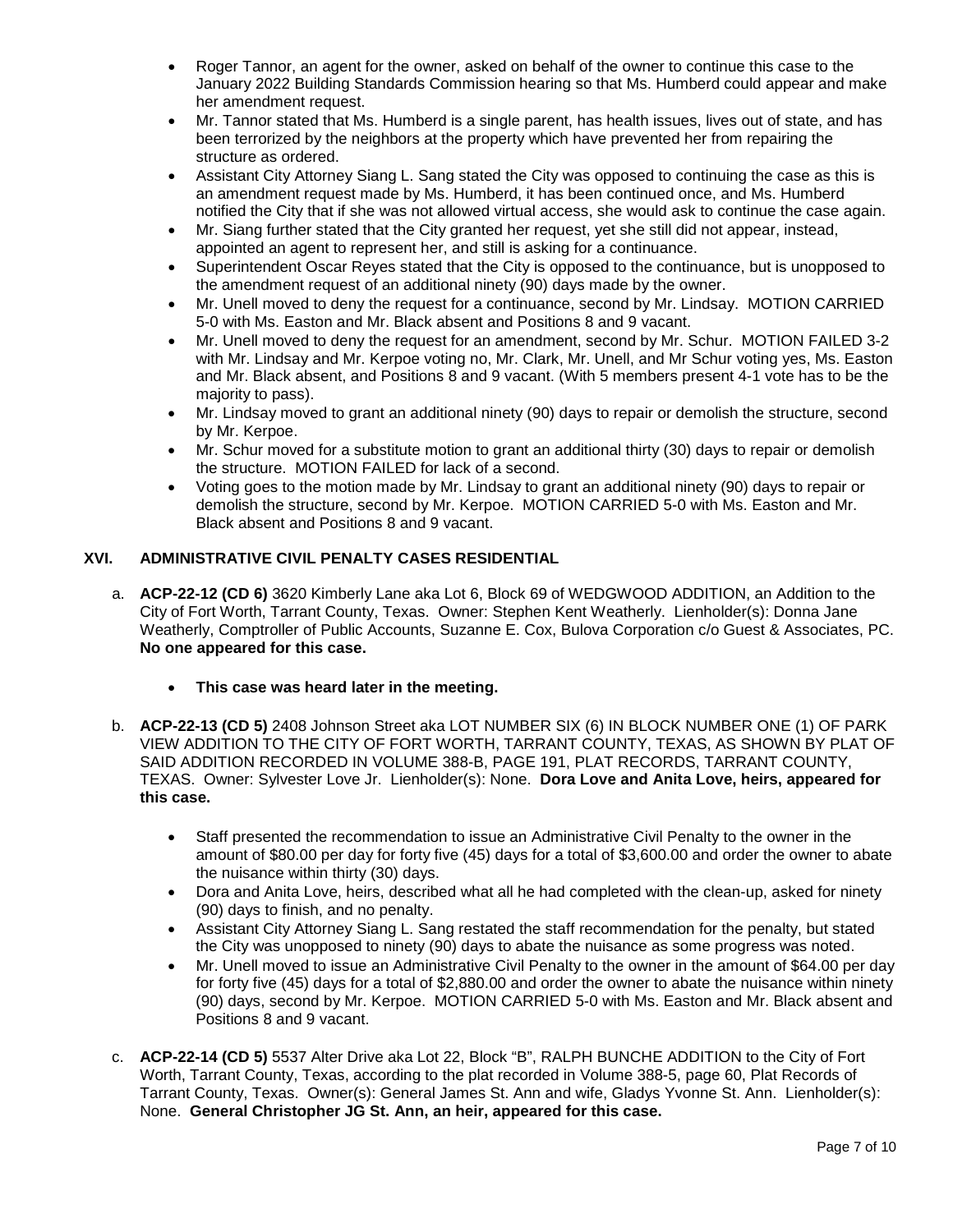- Staff presented the recommendation to issue an Administrative Civil Penalty to the owner in the amount of \$100.00 per day for forty five (45) days for a total of \$4,500.00 and order the owner to abate the nuisance within thirty (30) days.
- Christopher St. Ann, an heir, testified that he was unaware of issues at the property as he lived several hours from Fort Worth. He stated that he will be cleaning the property and asked for ninety (90) days to do so.
- Mr. St. Ann asked why notices were not sent to him before this point and it was explained that we had no knowledge that his father was deceased so all notices of violation were sent to him as he is the owner listed on TAD.
- Mr. St. Ann asked for no penalty as he will get it cleaned.
- The amendment process was explained in case a penalty was assessed.
- Assistant City Attorney Siang L. Sang restated the staff recommendation for the penalty, but stated the City was unopposed to ninety (90) days to abate the nuisance.
- Mr. Kerpoe moved to issue an Administrative Civil Penalty to the owner in the amount of \$100.00 per day for forty five (45) days for a total of \$4,500.00 and order the owner to abate the nuisance within ninety (90) days, second by Mr. Unell. MOTION CARRIED 5-0 with Ms. Easton and Mr. Black absent and Positions 8 and 9 vacant.

# *BREAK 3:05 P.M.---3:16 P.M.*

# **XVII. AMENDMENT CASES RESIDENTIAL**

- a. **HS-21-113 (CD 3)** 3905 Neville Street (Primary Structure) aka Lots 19 and 20, Block 73, Chamberlin Arlington Heights, Second Filing, an addition to the City of Fort Worth, Tarrant County, Texas, according to plat thereof recorded in Volume 63, Page 43, Plat Records, Tarrant County, Texas. Owner: MDH Investments, LLC. Lienholder(s): None. **No one appeared for this case.**
	- **This case was heard later in the meeting.**
- b. **HS-21-128 (CD 5)** 3008 Griggs Avenue (Primary Structure and Accessory Structure) aka Lot 8, Block 11, EASTWOOD ADDITION, an Addition to the City of Fort Worth, Tarrant County, Texas, according to plat recorded in Vol. 388-R, Page 73, Deed Records, Tarrant County, Texas. Owner(s): William G. Miles and wife, Dorothy M. Miles. Lienholder(s): None. **Carla Love, an heir, and James Taylor, an interested party, appeared for this case.**
	- Carla Love, an heir, stated the property had been sold, the paperwork has not been recorded yet, and asked for an additional ninety (90) days for the new owner to repair or demolish the primary structure and accessory structure.
	- James Taylor, interested party and new owner, stated the sale of the property closed last week, described what he has done so far, what he intends to do with the property moving forward, and asked for an additional ninety (90) days to repair or demolish the primary structure and accessory structure.
	- Assistant City Attorney Siang L. Sang stated the City was unopposed to the ninety (90) day amendment request.
	- Mr. Unell moved to grant an additional ninety (90) days to repair or demolish the primary structure and accessory structure, second by Mr. Lindsay. MOTION CARRIED 5-0 with Ms. Eason and Mr. Black absent and Positions 8 and 9 present.

# **XVIII. AMENDMENT CASES ADMINISTRATIVE CIVIL PENALTY RESIDENTIAL**

a. **ACP-21-138 (CD 9)** 3232 College Avenue aka Being Lot 16, in Block 43 of South Hemphill Height, an Addition to the City of Fort Worth, Tarrant County, Texas according to the Map thereof recorded in Volume 106, Page 132 of the Map Records of Tarrant County, Texas. Owner: A.D. Sparlin. Lienholder(s): Homecomings Financial LLC, Mortgage Electronic Registration Systems, Inc., Deutsche Bank Trust Company Americas as Trustee for Residential Loans Inc. c/o Ocwen Loan Servicing, LLC, and FirstKey Mortgage**. A.D. Sparlin, the owner, appeared for this case.**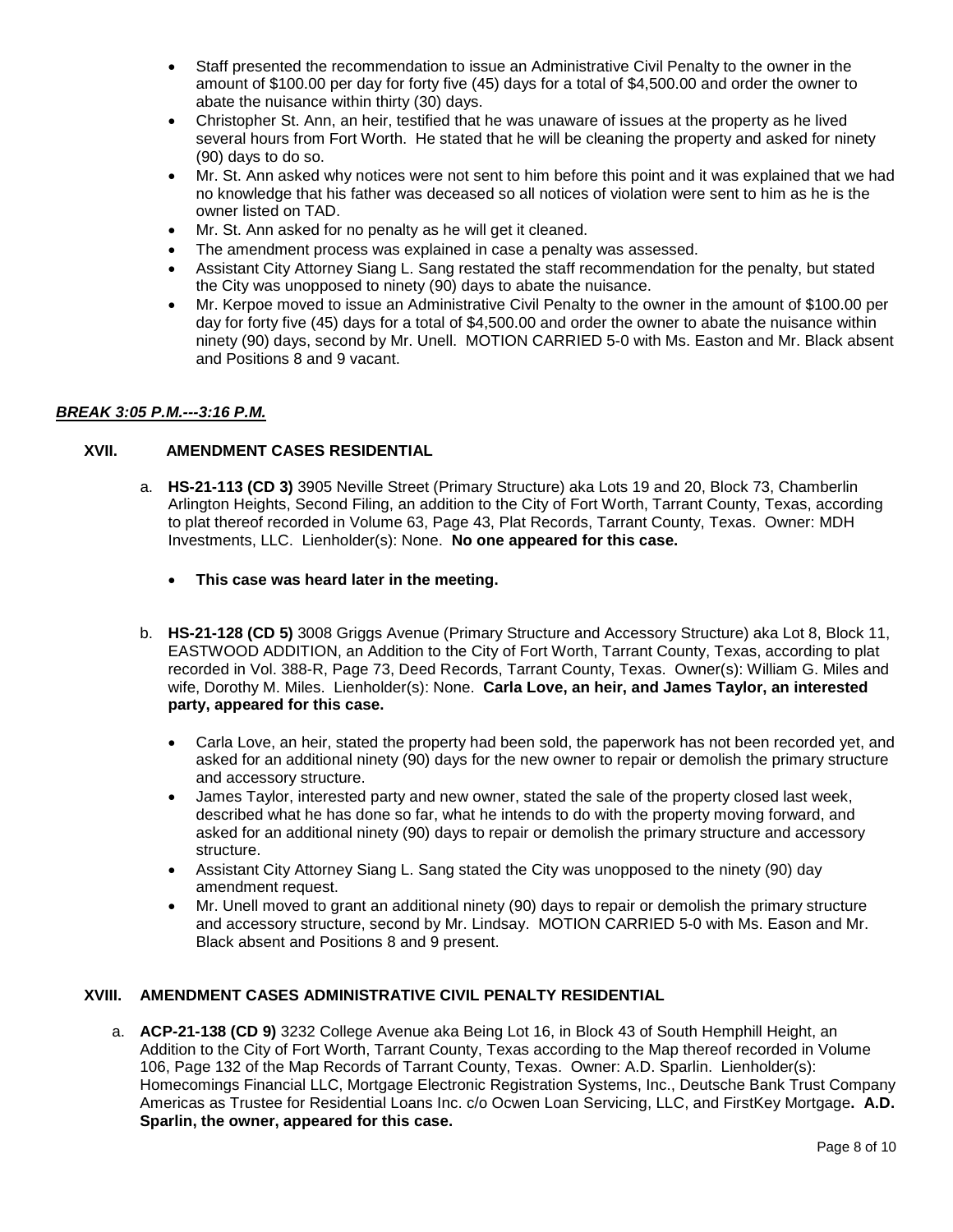- A.D. Sparlin, the owner, stated the property has been cleaned and did not need additional time.
- Mr. Sparlin provided pictures for the Commission to review and asked for the previously assessed Administrative Civil Penalty of \$1,100.00 to be removed.
- Superintendent Chris McAllister stated the City was unopposed to the amendment request.
- Assistant City Attorney Siang L. Sang stated the City confirmed the property had been cleaned and was unopposed to the amendment request to remove the previously assessed Administrative Civil Penalty.
- Mr. Schur moved to grant the amendment request to remove the previously assessed Administrative Civil Penalty of \$1,100.00, second by Mr. Lindsay. MOTION CARRIED 5-0 with Ms. Easton and Mr. Black absent and Positions 8 and 9 present.
- b. **ACP-21-171 (CD 2)** 2101 Pearl Avenue aka LOT ONE (1). BLOCK EIGHT (8), J.W. SHIRLEY'S ADDITION, TO THE CITY OF FORT WORTH, TARRANT COUNTY, TEXAS, ACCORDING TO THE PLAT RECORDED IN VOLUME 106, PAGE 83, DEED RECORDS OF TARRANT COUNTY, TEXAS. Owner: Helen Hall. Lienholder: Citifinancial, Inc. **Douglas Hall, an heir, appeared for this case.**
	- Douglas Hall, an heir, stated the property has been cleaned, did not need additional time, and asked for the previously assessed Administrative Civil Penalty of \$2,200.00 to be removed.
	- Superintendent Chris McAllister stated the City was unopposed to the amendment request.
	- Assistant City Attorney Siang L. Sang stated the City confirmed the property had been cleaned and was unopposed to the amendment request to remove the previously assessed Administrative Civil Penalty.
	- Mr. Lindsay moved to grant the amendment request to remove the previously assessed Administrative Civil Penalty of \$1,100.00, second by Mr. Unell. MOTION CARRIED 5-0 with Ms. Easton and Mr. Black absent and Positions 8 and 9 present.

#### *CHAIRMAN CLARK ANNOUNCED THE COMMISSION WILL GO IN ORDER OF THE AGENDA AND NOW HEAR CASES THAT NO CITIZENS HAVE APPEARED TO GIVE TESIMONY*

# **XIX. NEW CASES RESIDENTIAL**

- a. **HS-22-07 (CD 2)** 2513 Chestnut Avenue (Primary Structure) aka LOT 6, ROSEN HEIGHTS ADDITION, TO THE CITY OF FORT WORTH, TARRANT COUNTY, TEXAS, ACCORDING TO THE PLAT RECORDED IN VOLUME 106, PAGE 56, PLAT RECORDS, TARRANT COUNTY, TEXAS. Owner(s): Armand Hernandez, Ester H. Medina, and Salvador P. Medina. Lienholder(s): None. **No one appeared for this case.**
	- Staff presented the recommendation to declare the structure substandard and hazardous and to order the owner to repair or demolish the structure within thirty (30) days.
	- Assistant City Attorney Siang L. Sang restated the staff recommendation.
	- Mr. Kerpoe moved to declare the structure substandard and hazardous, second by Mr. Lindsay. MOTION CARRIED 5-0 with Ms. Easton and Mr. Black absent and Positions 8 and 9 vacant.
	- Mr. Kerpoe moved that the owner be ordered to repair or demolish the structure within thirty (30) days, second by Mr. Lindsay. MOTION CARRIED 5-0 with Ms. Easton and Mr. Black absent and Positions 8 and 9 present.

#### **XX. ADMINISTRATIVE CIVIL PENALTY CASES RESIDENTIAL**

- a. **ACP-22-12 (CD 6)** 3620 Kimberly Lane aka Lot 6, Block 69 of WEDGWOOD ADDITION, an Addition to the City of Fort Worth, Tarrant County, Texas. Owner: Stephen Kent Weatherly. Lienholder(s): Donna Jane Weatherly, Comptroller of Public Accounts, Suzanne E. Cox, Bulova Corporation c/o Guest & Associates, PC. **No one appeared for this case.**
	- Staff presented the recommendation to issue an Administrative Civil Penalty to the owner in the amount of \$100.00 per day for forty five (45) days for a total of \$4,500.00 and order the owner to abate the nuisance within thirty (30) days.
	- Assistant City Attorney Siang L. Sang restated the staff recommendation.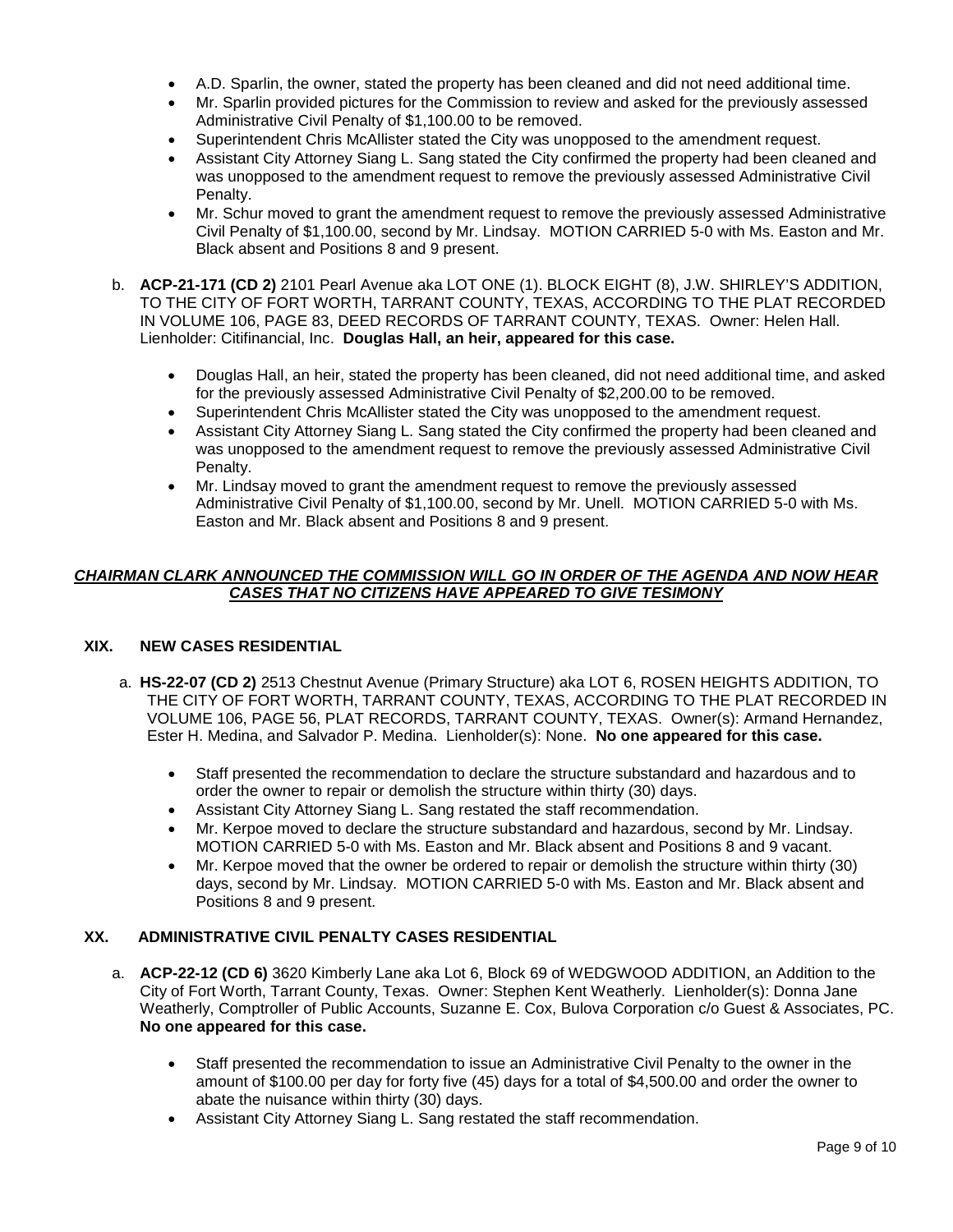• Mr. Unell moved to issue an Administrative Civil Penalty to the owner in the amount of \$100.00 per day for forty five (45) days for a total of \$4,500.00 and order the owner to abate the nuisance within thirty (30) days, second by Mr. Kerpoe. MOTION CARRIED 5-0 with Ms. Easton and Mr. Black absent and Positions 8 and 9 vacant.

# **XXI. AMENDMENT CASES RESIDENTIAL**

- a. **HS-21-113 (CD 3)** 3905 Neville Street (Primary Structure) aka Lots 19 and 20, Block 73, Chamberlin Arlington Heights, Second Filing, an addition to the City of Fort Worth, Tarrant County, Texas, according to plat thereof recorded in Volume 63, Page 43, Plat Records, Tarrant County, Texas. Owner: MDH Investments, LLC. Lienholder(s): None. **No one appeared for this case.**
	- Assistant City Attorney Siang L. Sang stated the recommendation to deny the request for an amendment as the case background states that no progress has been made and the owner is not in attendance to provide evidence or testimony to receive additional time.
	- Mr. Schur moved to deny the request for an amendment, second by Mr. Kerpoe. MOTION CARRIED 5-0 with Ms. Easton and Mr. Black absent and Positions 8 and 9 vacant.

#### **XXII. EXECUTIVE SESSION**

• No session was conducted.

#### **XXIII. ADJOURNMENT**

- Mr. Lindsay moved to adjourn the meeting, second by Mr. Unell. MOTION CARRIED 5-0 with Ms. Easton and Mr. Black absent and Positions 8 and 9 vacant.
- **Meeting adjourned at 3:49 P.M.**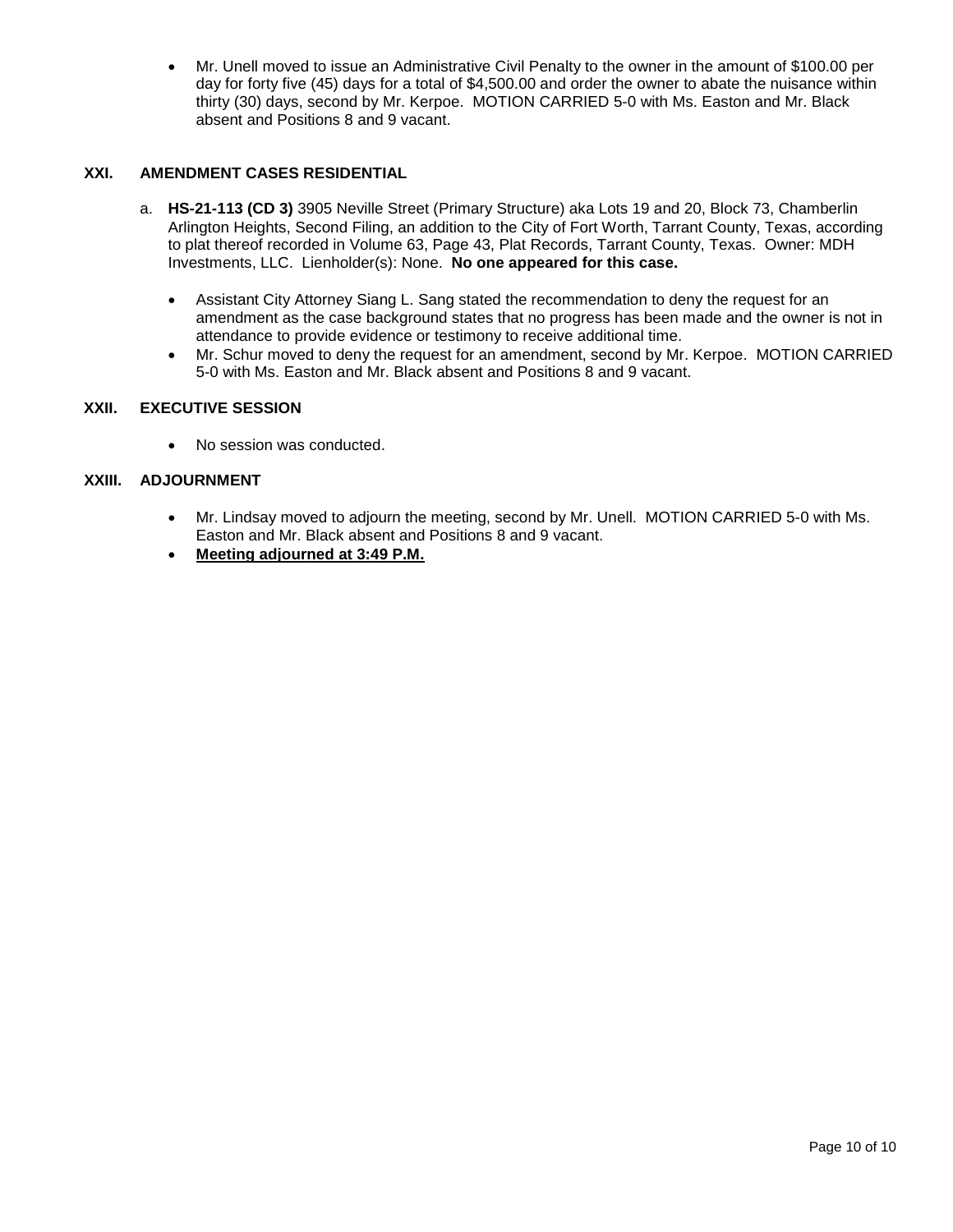

#### **AGENDA BUILDING STANDARDS COMMISSION FOR THE PRE-MEETING AT 9:00 A.M., ON MONDAY, DECEMBER 6, 2021 CITY COUNCIL CONFERENCE ROOM 290, CITY HALL 200 TEXAS STREET, FORT WORTH, TEXAS 76102 Members of the Building Standards Commission may be attending remotely in compliance with the Texas Open Meetings Act**

# **I. Call to Order**

Joshua Lindsay (Position 1) The Control of Kimberly Easton (Position 2) Paul Kerpoe (Position 5) Michael Unell (Position 6) Bill Schur (Position 7) VACANT (Position 8) Pedro Juarez (Position 9)

Paul Clark-Chairman (Position 3) Brian Black-Vice Chairman (Position 4)

- **II. Review of previous month's minutes**
	- **a. Discussion or questions pertaining to the October 25, 2021 meeting**
	- **b. Changes submitted by Commissioners**
- **III. Discussions or questions concerning cases on current agenda of the Building Standards Commission a. Any questions by Commissioners to clarify issues with cases**
- **IV. Review and adoption of amendments**
	- **a. Rules of Procedures**
	- **b. Motions**
- **V. Review and adoption of the 2022 Building Standards Commission Meeting Calendar**
- **VI. Nomination and Election of Chairman and Vice-Chairman**
- **VII. Request for future agenda items**
	- **a. Any requests by Commissioners**

#### **VIII.Adjournment**

#### **AGENDA BUILDING STANDARDS COMMISSION FOR THE MEETING AT 9:30 A.M., ON MONDAY, DECEMBER 6, 2021 COUNCIL CHAMBER, CITY HALL 200 TEXAS STREET, FORT WORTH, TEXAS 76102 Members of the Building Standards Commission may be attending remotely in compliance with the Texas Open Meetings Act**

### **I. CALL TO ORDER**

Joshua Lindsay (Position 1) Kimberly Easton (Position 2) Paul Kerpoe (Position 5) Michael Unell (Position 6) Bill Schur (Position 7) VACANT (Position 8) Pedro Juarez (Position 9)

Paul Clark-Chairman (Position 3) Brian Black-Vice Chairman (Position 4)

#### **II. PLEDGE OF ALLEGIANCE**

**III. SWEAR IN PEDRO JUAREZ TO THE BUILDING STANDARDS COMMISSION**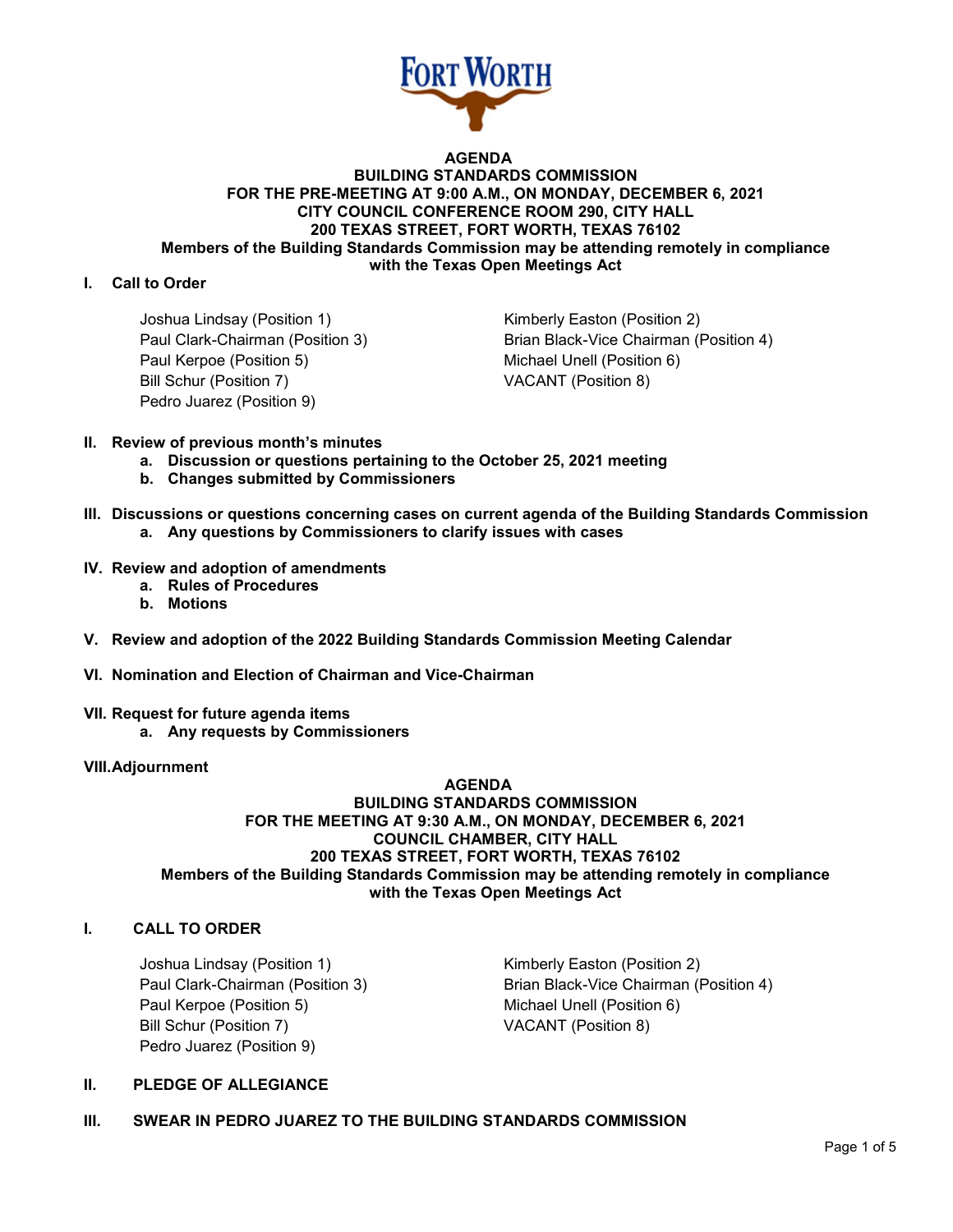- **IV. CONSIDERATION OF BUILDING STANDARDS COMMISSION MINUTES FROM OCTOBER 25, 2021**
- **V. PRESENTATION OF THE EVIDENTIARY PACKET FOR CASES ON THE CURRENT AGENDA**
- **VI. SWEAR IN THE INTERPRETER (IF APPLICABLE)**
- **VII. SWEAR IN THOSE WHO PLAN TO GIVE TESTIMONY**
- **VIII. CASES TO WITHDRAW FROM TODAY'S AGENDA**
- **IX. THE COMMISSION WILL BREAK FOR A WORK SESSION AT APPROXIMATELY 12:00 P.M.**

# **X. NEW CASES RESIDENTIAL**

- a. **HS-22-15 (CD 8)** 1233 East Richmond Avenue (Accessory Structure Only) aka Being Lot 21, Block 47 of HIGHLAND PARK, an Addition to the City of Fort Worth, Tarrant County, Texas, according to the Plat thereof recorded in Volume 310, Page 60, Plat Records, Tarrant County, Texas, SAVE and EXCEPT the West 7 inches of Lot 21, as conveyed recorded in Volume 1377, Page 163, Deed Records of Tarrant County, Texas. Owner: B & J Rehab Property Invest, LLC. Lienholder(s): None.
- b. **HS-22-16 (CD 8)** 3300 Meadowbrook Drive (Accessory Structure Only) aka BEING LOT 29, OF MEADOWVIEW ADDITION, AN ADDITION TO THE CITY OF FORT WORTH, TARRANT COUNTY, TEXAS, ACCORDING TO THE PLAT RECORDED IN VOLUME 1019, PAGE 335, OF THE DEED RECORDS OF TARRANT COUNTY, TEXAS. Owner: Ramiro Lule Alvarez. Lienholder(s): None.
- c. **HS-22-17 (CD 2)** 2004 NE 36th Street (Primary Structure) aka Lot 7, in Block 17, SABINE PLACE ADDITION, an Addition to the City of Fort Worth, Tarrant County, Texas, according to the plat recorded in the Plat Records of Tarrant County, Texas. Owner(s): Dick Salazar and wife, Anita Salazar. Lienholder(s): Sun West Mortgage Company, Inc., The Secretary of Housing and Urban Development, and Simmons Bank.
- d. **HS-22-18 (CD 8)** 1254 East Myrtle Street (Primary Structure and Accessory Structure) aka house and lot at 1253 East Myrtle, Fort Worth, Tarrant County, Texas being legally described as: Lot 6, Block 36, of the LAKEVIEW ADDITION, an addition to the City of Fort Worth, Tarrant County, Texas, as recorded in the Deed Records, Volume 8081, Page 276 & 277, Tarrant County, Texas. Owner: Marvin Drake. Lienholder(s): None.
- e. **HS-22-19 (CD 4)** 2206 Robinwood Drive (Accessory Structure Only) aka Lot 9 block F, North Riverside Apartment Inc. an addition to the City of Fort Worth, Tarrant County, Texas, as recorded on Plat Volume 388- R, Page 18, Deed Records, Tarrant County, Texas. Owner: Douglas Ray Hays Jr. Lienholder(s): None.
- f. **HS-22-20 (CD 8)** 1331 Stewart Street (Primary Structure) aka LOT 10, BLOCK 2, GREENWOOD SUBDIVISION OF BLOCK 10, EVANS SOUTH ADDITION, TO THE CITY OF FORT WORTH, TARRANT COUNTY, TEXAS, ACCORDING TO THE PLAT RECORDED IN VOLUME 97, PAGE 88, DEED RECORDS, TARRANT COUNTY, TEXAS. Owner: Shahryar Karimi. Lienholder(s): Babak Zirakchi, Office of the Attorney General, and Raush Strum, Israel, Enerson & Hornik, LLC.
- g. **HS-22-21 (CD 3)** 5738 Humbert Avenue (Accessory Structure Only) aka LOT TWENTY-ONE (21) AND TWENTY-TWO (22), BLOCK NINETY-NINE (99), CHAMBERLAIN ARLINGTON HEIGHTS, SECOND FILING, AN ADDITION TO THE CITY OF FORT WORTH, TARRANT COUNTY, TEXAS, ACCORDING TO THE PLAT RECORDED IN VOLUME 63, PAGE 40, PLAT RECORDS, TARRANT COUNTY, TEXAS. Owner: Carolyn D. Lacy. Lienholder: LYTT Investments, LLC.
- h. **HS-22-32 (CD 5)** 2844 Canton Drive (Primary Structure) aka East one-half (1/2) of South one-half (1/2) of Lot 26, Driscoll Addition to the City of Fort Worth, Tarrant County, Texas, more commonly known as 2844 Canton Dr., Fort Worth, Texas., (50% Undivided Interest). Owner(s): Barbara Jo Cannon and Sharon Lee Roughton. Lienholder: Dale Herman.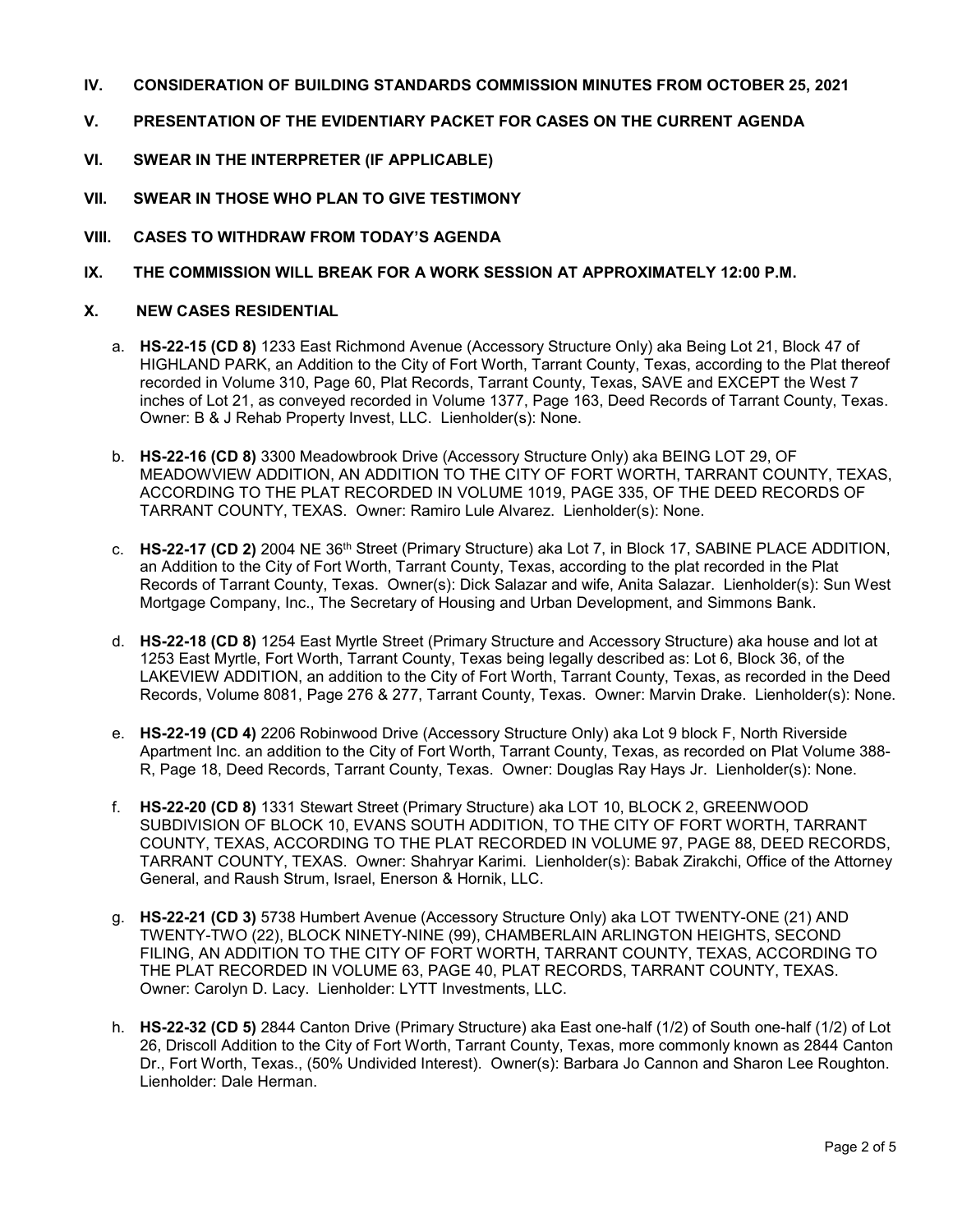i. **HS-22-33 (CD 5)** 2844 Canton Drive (Primary Structure) aka East one-half (1/2) of South one-half (1/2) of Lot 26, Driscoll Addition to the City of Fort Worth, Tarrant County, Texas, more commonly known as 2844 Canton Dr., Fort Worth, Texas., (50% Undivided Interest). Owner(s): Barbara Jo Cannon and Sharon Lee Roughton. Lienholder: Dale Herman.

#### **XI. CONTINUED NEW CASE COMMERIAL**

a. **HS-22-08 (CD 5)** 2312 Miller Avenue (Primary Structure) Being Lot 44 and a portion of Lot 45, of EASTOVER ADDITION, an Addition to the City of Fort Worth, Tarrant County, Texas, according to the plat recorded in Volume 388-F, Page 7, Plat Records, Tarrant County, Texas, and being more particularly described by metes and bounds. Owner: Foxmen Properties Texas LLC. Lienholder(s): None.

# **XII. NEW HISTORIC CASE RESIDENTIAL**

a. **HS-22-23 (CD 8)** 1005 Stella Street (Primary Structure) aka Lot No. Nineteen (19), in Block No. Fifteen (15), Union Depot Addition to the City of Fort Worth, Tarrant County, Texas. Owner: Julia Lydia. Lienholder(s): None.

# **XIII. ADMINISTRATIVE CIVIL PENALTY CASES RESIDENTIAL**

- a. **ACP-22-24 (CD 6)** 10616 Flamewood Drive aka Lot 6B, Block 3, SOUTH OAK GROVE ESTATES, SECTION ONE, an Addition to the City of Fort Worth, Tarrant County, Texas, according to the Plat thereof recorded in Volume 388-178, Page 7, Plat Records, Tarrant County, Texas. Owner: Jennifer M. Silvey-Vandeventer. Lienholder(s): Tarrant County District Clerks.
- b. **ACP-22-25 (CD 3)** 7009 Overhill Road aka Lot 9, Block 2, RIDGLEA SOUTH ADDITION, an addition to the City of Fort Worth, Tarrant County, Texas, according to the plat recorded in Volume 388-Y, Page 103, Deed Records of Tarrant County, Texas. Owner: Milton Jerrold Nix III. Lienholder: Liberty Bank.
- c. **ACP-22-26 (CD 9)** 1011 West Shaw Street aka Block 1, Lot 11, Pasadena Heights Addistion to the City of Fort Worth, Tarrant County, Texas according to the Plat filed in Volume 1853, Page 509, Deed Records, Tarrant County, Texas; more commonly known as 1011 W. Shaw St., Fort Worth, TX 76110. Owner: Jodene Mavis Wood. Lienholder(s): None.
- d. **ACP-22-27 (CD 8)** 3005 Strong Avenue aka BEING LOT 13 AND THE WEST ½ OF LOT 12 IN BLOCK 10 OF BURCH HILL ADDITION, FIRST FILING, AN ADDITION TO THE CITY OF FORT WORTH, TARRANT COUNTY, TEXAS ACCORDING TO THE PLAT THEREOF RECORDED IN VOLUME 204-A, PAGE 144 OF THE PLAT RECORDS OF TARRANT COUNTY, TEXAS. Owner: Ana Maria Chacon. Lienholder(s): None.
- e. **ACP-22-28 (CD 2)** 2116 Salisbury Avenue aka Lots 8 and 9, Block 26, Diamond Hill Addition to the City of Fort Worth, Tarrant County, Texas. Owner: Ortensia Rodriquez. Lienholder: W.M. Fitch Jr. aka William M. Fitch Jr.
- f. **ACP-22-29 (CD 8)** 1443 East Jefferson Avenue aka Lot 22, Block 58, of Highland Park Addition to the City of Fort Worth, Tarrant County, Texas, according to the Plat recorded in Volume 310, Page 60, Plat Records, Tarrant County, Texas. Owner: Norma Rodriguez. Lienholder(s): None.

#### **XIV. ADMINISTRATIVE CIVIL PENALTY CASES COMMERCIAL**

a. **ACP-22-30 (CD 7)** Jacksboro Hwy. aka Being a parcel of land out of the J. WILCOX SURVEY, NO. 33, ABSTRACT NO. 1716, IN Tarrant County, Texas, and being a part of a 4.2 acre tract of land out of said survey conveyed to R.D.T. St. Claire and wife, Lillian St. Claire to Sylvester B. Elam, et ux by deed records in Volume 1617, Page 30 of the Deed Records of Tarrant Caounty, Texas. Containing 0.876 acre land, more or less. SAVE AND EXCEPT that portion taken under Condemnation Proceedings shown by metes and bounds on that one certain order of the court filed in Volume 15205, Page 280, Deed Records of Tarrant County, Texas (no numeric address). Owner: Anthony Springfield dba Real Estate Enterprises. Lienholder(s): Internal Revenue Service and the National Bank of Texas.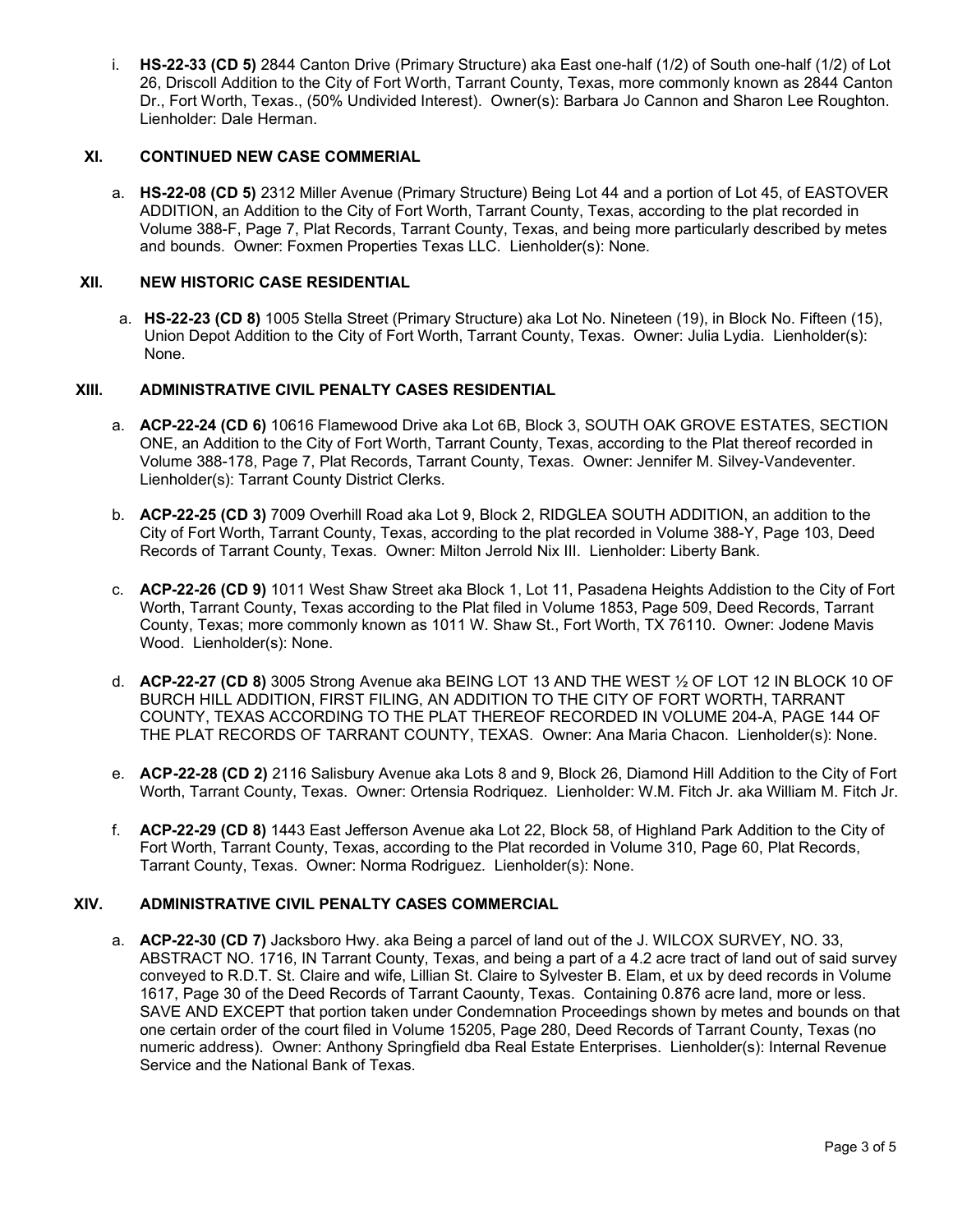b. **ACP-22-31 (CD 7)** 7601 Jacksboro Hwy. aka Being a parcel of land out of the J. Wilcox Survey, Abstract No. 1716, also being that certain tract of land described and recorded in Volume 1760, Page 1559 of the Tarrant County, Deed Records, and being more particularly described by metes and bounds. Owner: Anthony T. Springfield dba Real Estate Enterprises. Lienholder(s): Internal Revenue Service, Midland Funding, and Bank of Texas.

# **XV. AMENDMENT CASES RESIDENTIAL**

- a. **HS-21-161 (CD 8)** 1233 East Jessamine Street (Primary Structure) aka Vickery Southeast, an addition to the City of Fort Worth, Texas, Lot 22 Block 5 and Tarrant County, TX. Owner: Ronnie Bernard McCoy. Lienholder(s): None.
- b. **HS-21-175 (CD 4)** 5913 Chaney Street (Primary Structure) aka ACCT: NO. 01614665; LOT 14, BLOCK 1, OUT OF JOE LOUIS ADDITION, SITUATED IN THE CITY OF FORT WORTH, TARRANT COUNTY, TEXAS, AND LOCATED WITHIN THE BIRDVILLE INDEPENDENT SCHOOL DISTRICT, AS SHOWN BY A DEED OF RECORD IN VOLUME 3904 PAGE 490 OF THE DEED RECORDS OF TARRANT COUNTY, TEXAS. Owner: Jose Cruz Castillo. Lienholder(s): None.

# **XVI. AMENDMENT CASES ADMINISTRATIVE CIVIL PENALTY RESIDENTIAL**

- a. **ACP-21-183 (CD 5)** 2412 Handley Drive aka Lot 16, HANDLEY HEIGHTS ADDITION to the Town of Handley, Tarrant County, Texas, (now a part of the City of Fort Worth, Tarrant County, Texas), according to the plat recorded in Volume 767, Page 267, Deed Records, Tarrant County, Texas. Owner: Julie L. Hames. Lienholder(s): None.
- b. **ACP-21-184 (CD 8)** 3241 Eastland Street aka LOT "C", BLOCK TWO (2), BLISS SUBDIVISION, OF MASONIC HOME ADDITION, SECOND FILING, AN ADDITION TO THE CITY OF FORT WORTH, TARRANT COUNTY, TEXAS, ACCORDING TO THE PLAT RECORDED IN VOLUME 1964, PAGE 39 PLAT RECORDS, TARRANT COUNTY, TEXAS. Owner(s): Ruben L. Dobbins and Billie Dobbins. Lienholder(s): None.
- c. **ACP-21-187 (CD 2)** 1311 Grand Avenue aka Being Lots 6, block 133H and Lot 19, Block 133 ½ North fort worth Addition, an Addition to the City of Everman, Tarrant County, Texas, according to the plat thereof recorded in the Plat Records of Tarrant County, Texas, aka Lots 6 and 19, Block 133 ½, of NORTH FORT WORTH Addition, an Addition to the City of Fort Worth, Tarrant County, Texas, according to the plat recorded thereof recorded in Volume 106, Page 91, of the Plat Records of Tarrant County, Texas. Owner: Shannon Pulido. Lienholder(s): None.

# **XVII. EXECUTIVE SESSION**

The Building Standards Commission will conduct a closed meeting, as necessary, to seek the advice of its attorneys concerning pending or contemplated litigation or other matters that are exempt from public disclosure under Article X, Section 9 of the Texas State Bar Rules, and as authorized by Section 551.071 of the Texas Government Code, which are related to any case appearing on this agenda.

# **XVIII. ADJOURNMENT**

ASSISTANCE AT THE PUBLIC MEETINGS: This meeting site is wheelchair accessible. Persons with disabilities who plan to attend this meeting and who may need accommodations, auxiliary aids, or services such as interpreters, readers, or large print are requested to contact the City's ADA Coordinator at (817) 392- 8552 or e-mail **ADA@FortWorthTexas.gov** at least 48 hours prior to the meeting so that appropriate arrangements can be made. If the City does not receive notification at least 48 hours prior to the meeting, the City will make a reasonable attempt to provide the necessary accommodations.

ASSISTENCIA A REUNIONES PUBLICAS: Este sitio de reunión es accesible con silla de ruedas. Se solicita a las personas con discapacidades que planean asistir a esta reunión y que necesitan acomodaciones, ayudas auxiliares o servicios tales como intérpretes, lectores o impresiones con letra grande, que se comuniquen con el Coordinador de la Asociación Americana de Discapacitados (ADA) de la Ciudad llamando al teléfono (817) 392- 8552 o por correo electrónico a [ADA@FortWorthTexas.gov](mailto:ADA@FortWorthTexas.gov) por lo menos 48 horas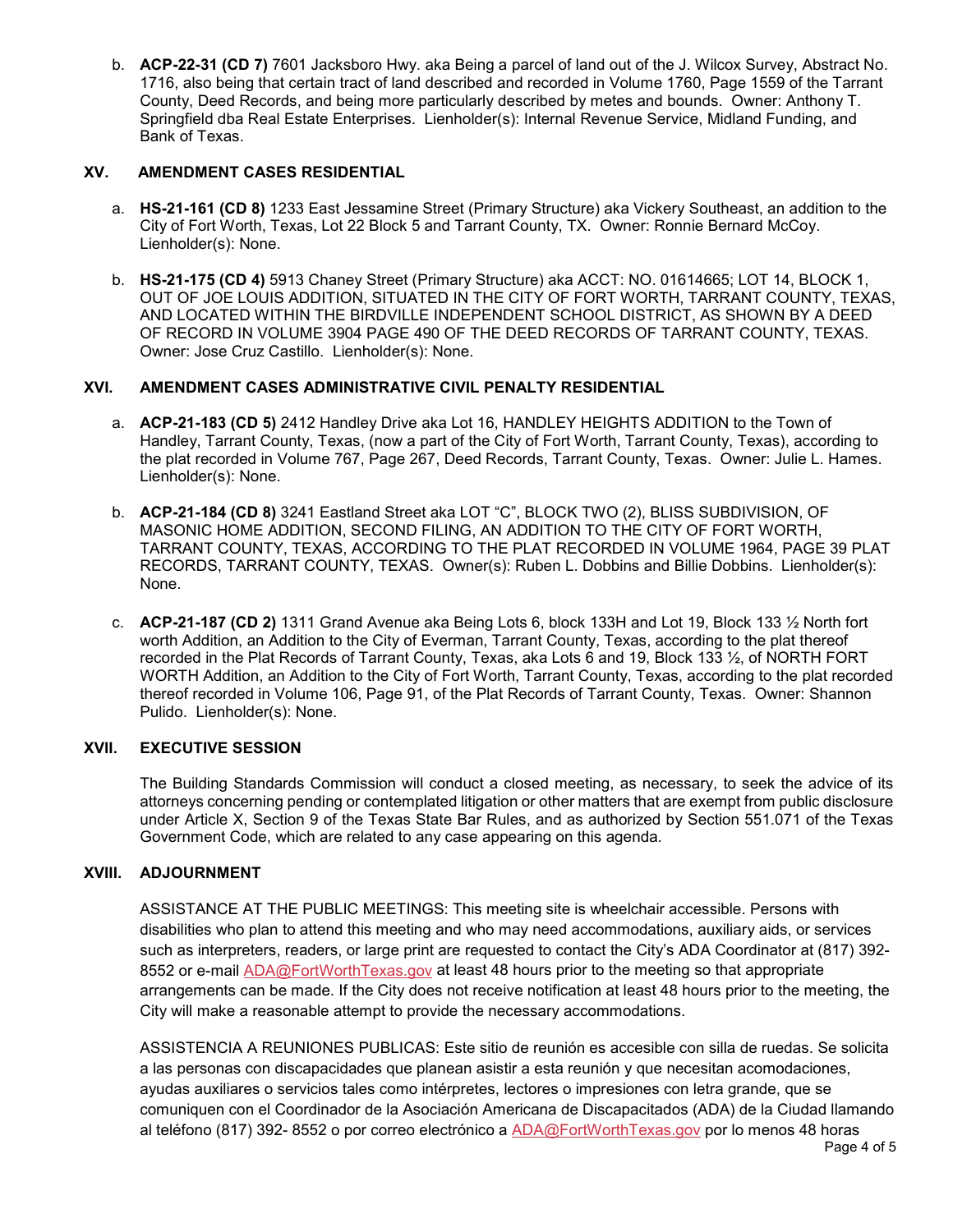antes de la reunión, de modo que puedan hacerse los arreglos adecuados. Si la Municipalidad no recibe una notificación por lo menos 48 horas antes de la reunión, ésta hará un intento razonable para proporcionar las acomodaciones necesarias.

I, the undersigned authority, do hereby certify that this Notice of Meeting was posted on the City of Fort Worth official website and said Notice was posted on the following date<br>and time <u>Monday, November 22, 2021 at 10:3</u>

Romald P. Compala

Acting City Secretary for the City of Fort Worth, Texas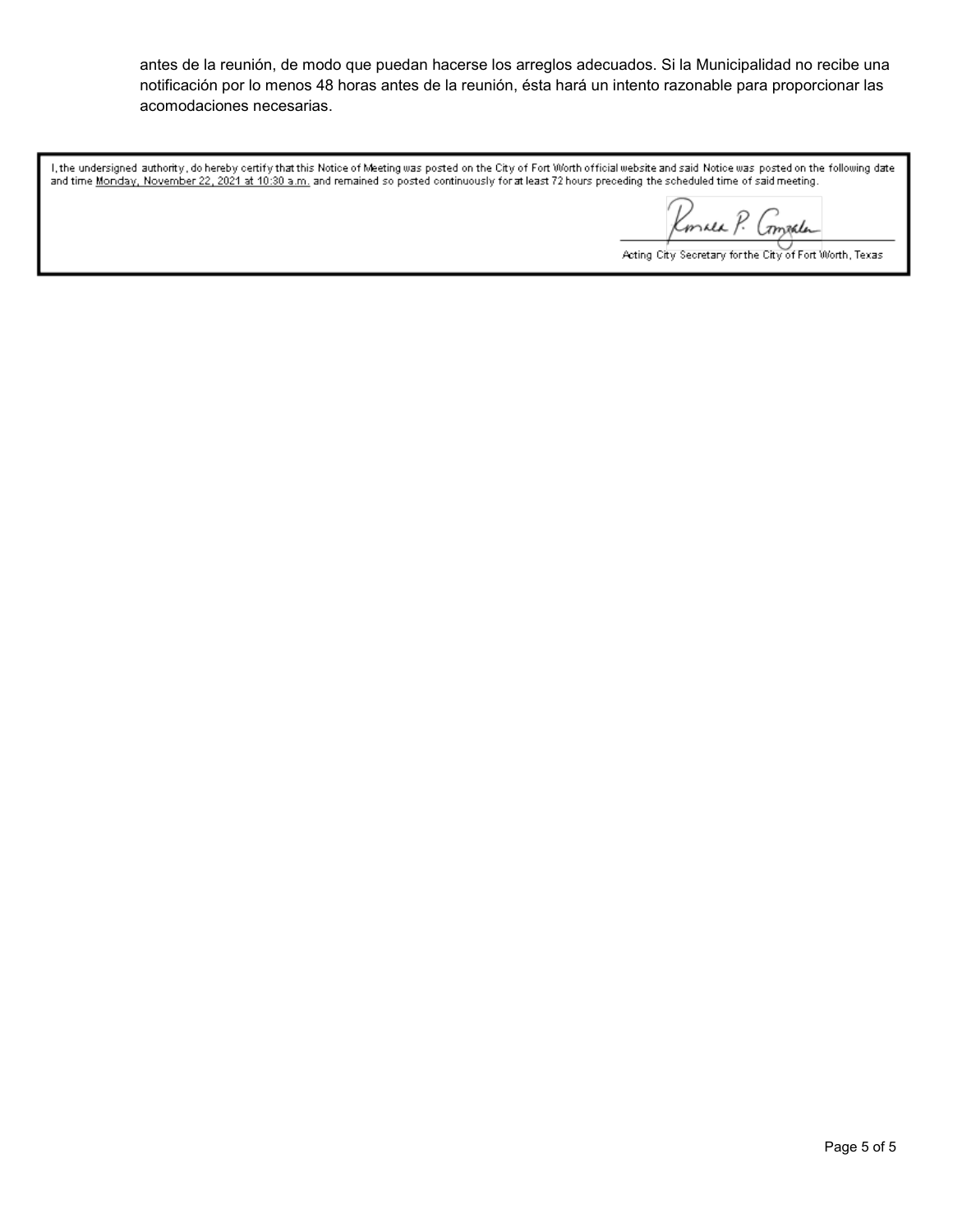# **MINUTES**

#### **BUILDING STANDARDS COMMISSION FOR THE PRE-MEETING AT 9:00 A.M., ON MONDAY, DECEMBER 6, 2021 CITY COUNCIL CONFERENCE ROOM 290, CITY HALL 200 TEXAS STREET, FORT WORTH, TEXAS 76102 Members of the Building Standards Commission may be attending remotely in compliance with the Texas Open Meetings Act**

# **I. Call to Order: Pre-Meeting started at 9:55 A.M.**

Joshua Lindsay (Position 1) The Rimberly Easton (Position 2) Paul Kerpoe (Position 5) Michael Unell (Position 6) Bill Schur (Position 7) VACANT (Position 8) Pedro Juarez (Position 9)

Paul Clark-Chairman (Position 3) Brian Black-Vice Chairman (Position 4)

- The following Commissioners were present at 9:00 A.M.: Mr. Paul Clark (Position 3), Mr. Brian Black (Position 4), and Mr. Paul Kerpoe (Position 5).
- Mr. Pedro Juarez (Position 9) notified the City that he was going to be late, and arrived at 9:10 A.M.
- Mr. Joshua Lindsay (Position 10), Ms. Kimberly Easton (Position 2), and Mr. Bill Schur (Position 7) notified the City that they would not be in attendance prior to the meeting.
- Position 8 is vacant.
- Mr. Michael Unell (Position 6) arrived at 9:54 A.M. and the Commission had a quorum.
- Code Compliance staff members in attendance were Shannon Elder (Assistant Director), Oscar Reyes (Superintendent,) Kenneth Young (Acting Superintendent), Boyd Oomging (Acting Supervisor), Ty Kitchens (Supervisor), Annette Sefcik (Executive Secretary), Paul Trigona and Aya Nomura (Fort Worth TV Crew).
- Law Department staff members in attendance were Christopher Austria and Siang L. Sang (Assistant City Attorneys).

#### **II. Review of previous month's minutes**

- **a. Discussion or questions pertaining to the October 25, 2021 meeting**
- **b. Changes submitted by Commissioners**
	- No discussion regarding the meeting.
	- Chairman Clark stated that with only 5 members present, it would be best to vote on the October Minutes at the January Building Standards Commission meeting, as today is Mr. Juarez's first meeting and was not on the Commission in October.
	- Assistant City Attorney Christopher Austria agreed and stated that in the Regular meeting a motion, second, and vote would need to go on record for that.

# **III. Discussions or questions concerning cases on current agenda of the Building Standards Commission a. Any questions by Commissioners to clarify issues with cases**

- Mr. Austria reminded the Commission that a vote of 4-1 would be needed to pass a motion.
- Assistant Code Director Shannon Elder stated that the 2 cases for 2844 Canton Drive would need to be heard directly after lunch as Sr. Assistant City Attorneys Harvey Frye and Benjamin Sampract would be handling these cases, and there would be witnesses scheduled to give testimony.

#### **IV. Review and adoption of amendments**

- **a. Rules of Procedures**
- **b. Motions**
	- Chairman Clark stated that with the meeting running late, it would be best to vote on these matters at the January meeting, giving time to be reviewed by all Commissioners prior to the meeting, and allowing time for discussion if warranted.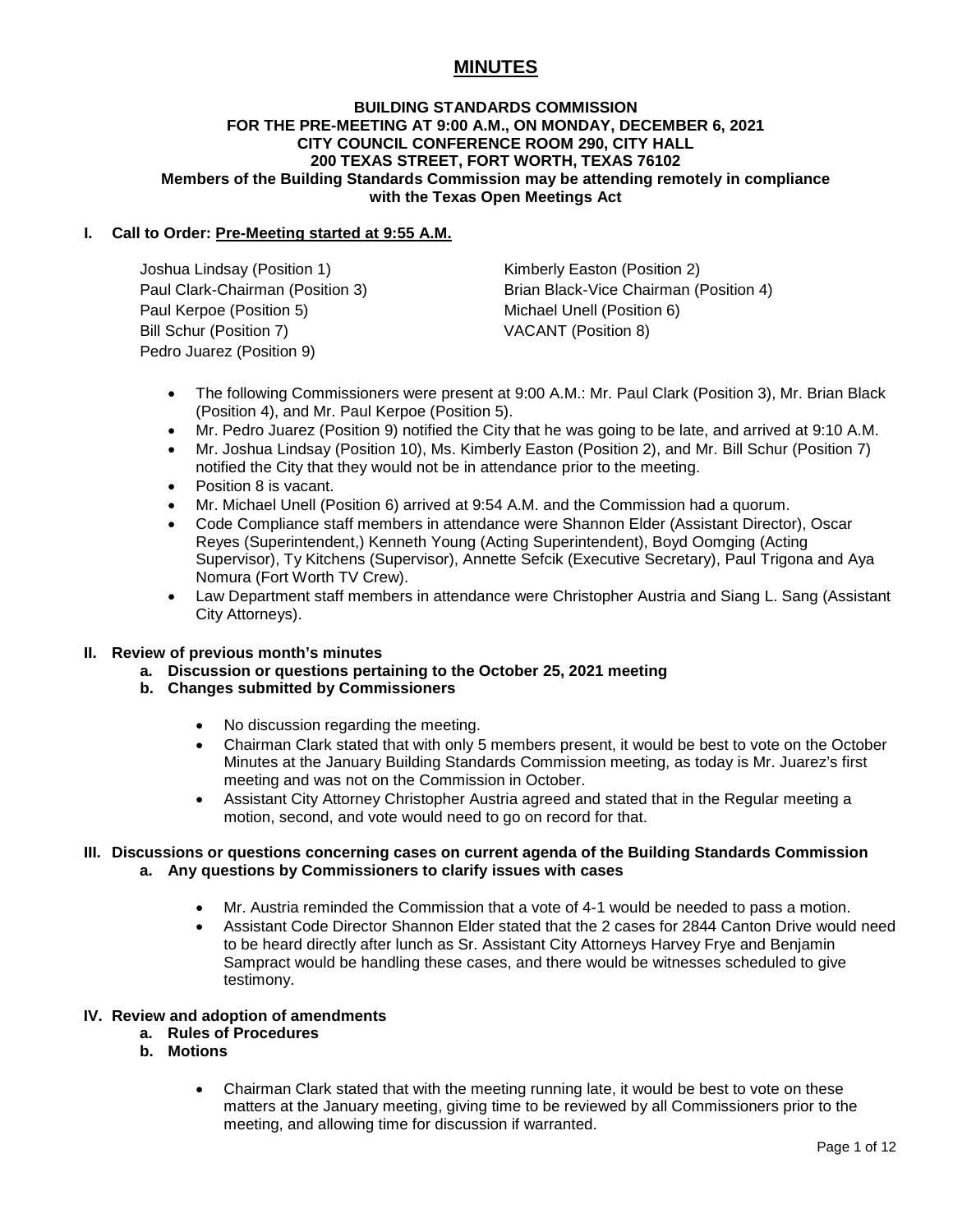• Mr. Black moved to add the review and adoption of the Rules of Procedure and Motions to the January BSC Pre-Meeting agenda, second by Mr. Unell. MOTION CARRIED 5-0 with Mr. Lindsay, Ms. Easton, and Mr. Schur absent, and Position 8 vacant.

# **V. Review and adoption of the 2022 Building Standards Commission Meeting Calendar**

• Mr. Black moved to adopt the 2022 BSC Meeting Calendar, second by Mr. Kerpoe. MOTION CARRIED 5-0 with Mr. Lindsay, Ms. Easton, and Mr. Schur absent, and Position 8 vacant.

# **VI. Nomination and Election of Chairman and Vice-Chairman**

- Mr. Black nominated Paul Clark as Chairman, second by Mr. Unell. MOTION CARRIED 5-0 with Mr. Lindsay, Ms. Easton, and Mr. Schur absent, and Position 8 vacant.
- **Mr. Paul Clark was re-elected as Chairman of the Building Standards Commission.**
- Mr. Kerpoe nominated Brian Black as Vice-Chairman, second by Mr. Unell. MOTION CARRIED 5-0 with Mr. Lindsay, Ms. Easton, and Mr. Schur absent, and Position 8 vacant.
- **Mr. Brian Black was re-elected as Vice-Chairman of the Building Standards Commission.**

#### **VII. Request for future agenda items**

# **a. Any requests by Commissioners**

- Mr. Black restated that the voting for changes to the Rules of Procedures and Motions to be added to the January 2022 BSC Pre-Meeting agenda.
- No other requests.

#### **VIII.Adjournment**

- Mr. Black moved to adjourn Pre-Meeting, second by Mr. Juarez. MOTION CARRIED 5-0 with Mr. Lindsay, Ms. Easton, and Mr. Schur absent, and Position 8 vacant.
- **Pre-Meeting adjourned at 10:08 A.M.**

#### **BUILDING STANDARDS COMMISSION FOR THE MEETING AT 9:30 A.M., ON MONDAY, DECEMBER 6, 2021 COUNCIL CHAMBER, CITY HALL 200 TEXAS STREET, FORT WORTH, TEXAS 76102 Members of the Building Standards Commission may be attending remotely in compliance with the Texas Open Meetings Act**

#### **I. CALL TO ORDER: Regular meeting started at 10:15 A.M.**

Joshua Lindsay (Position 1) The Rimberly Easton (Position 2) Paul Kerpoe (Position 5) Michael Unell (Position 6) Bill Schur (Position 7) VACANT (Position 8) Pedro Juarez (Position 9)

Paul Clark-Chairman (Position 3) Brian Black-Vice Chairman (Position 4)

- The following Commissioners were present at 10:15 A.M.: Mr. Paul Clark (Position 3), Mr. Brian Black, (Position 4), Mr. Paul Kerpoe (Position 5), Mr. Michael Unell (Position 6), and Mr. Pedro Juarez (Position 9).
- Mr. Joshua Lindsay (Position 10), Ms. Kimberly Easton (Position 2), and Mr. Bill Schur (Position 7) notified the City that they would not be in attendance prior to the meeting.
- Position 8 is vacant.
- Code Compliance staff members in attendance were Shannon Elder (Assistant Director), Oscar Reyes (Superintendent,) Kenneth Young (Acting Superintendent), Boyd Oomging (Acting Supervisor), Ty Kitchens (Supervisor), Manuel Ramirez and Marc Oler (Senior Officers), Andrea Alexander (Officer), Alfonso Hurtado (Officer), Theo Jenkins (Officer), Bill Jones (Officer), Alma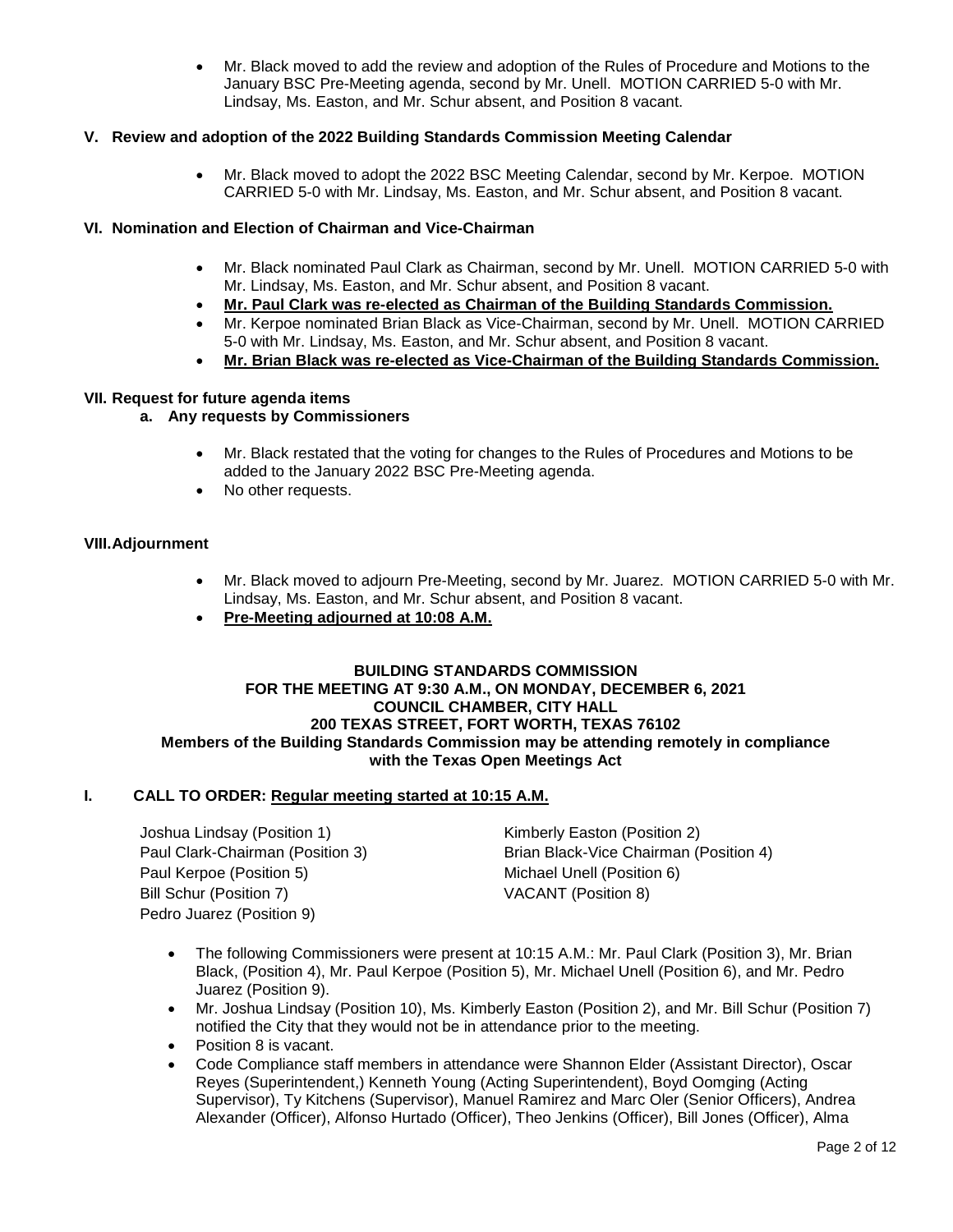Molina (Officer), Kenneth Mendez (Officer), Marilynn Turner-Mims (Officer), Tiffany Taylor (Officer), Annette Sefcik (Executive Secretary), Belinda Burns and Thomas Gonzales (Title Investigators), and Paul Trigona and Aya Nomura (Fort Worth TV Crew).

- Law Department staff members in attendance were Christopher Austria and Siang L. Sang (Assistant City Attorneys).
- For the 2 cases regarding 2844 Canton Drive, Benjamin Sampract and Harvey Fryer (Sr. Assistant City Attorneys) will be in attendance to advise City and Commission.

# **II. PLEDGE OF ALLEGIANCE**

• Pledge of Allegiance.

# **III. SWEAR IN PEDRO JUAREZ TO THE BUILDING STANDARDS COMMISSION**

• Mr. Pedro Juarez was publically sworn in to the Building Standards Commission.

# **IV. CONSIDERATION OF BUILDING STANDARDS COMMISSION MINUTES FROM OCTOBER 25, 2021**

• Mr. Black moved to vote on the October minutes at the January 24, 2022 Building Standards Commission meeting, second by Mr. Unell. MOTION CARRIED 5-0 with Mr. Lindsay, Ms. Easton, and Mr. Schur absent, and Position 8 vacant.

## **V. PRESENTATION OF THE EVIDENTIARY PACKET FOR CASES ON THE CURRENT AGENDA**

• Assistant City Attorney Siang L. Sang presented the Evidence Packet to the Executive Secretary.

## **VI. SWEAR IN THE INTERPRETER (IF APPLICABLE)**

• Judith Scott, the interpreter was sworn in.

# **VII. SWEAR IN THOSE WHO PLAN TO GIVE TESTIMONY**

• All citizens and staff to give testimony were sworn in.

#### **I. CASES TO WITHDRAW OR CONTINUE FROM TODAY'S AGENDA**

- **Withdraw-**New Case Historic Residential: HS-22-23---1005 Stella Street (Primary Structure); Administrative Civil Penalty Cases Residential: ACP-22-25---7009 Overhill Road. Amendment Case Residential: HS-21-175---5913 Chaney Street (Primary Structure).
- **Continue-**New Case Residential: HS-22-20---1331 Stewart Street (Primary Structure) to the January 24, 2022 Building Standards Commission meeting.
- Mr. Kerpoe moved to grant the City's request to withdraw the 3 cases read into record, second by Mr. Black. MOTION CARRIED 5-0 with Mr. Lindsay, Ms. Easton, and Mr. Schur absent, and Position 8 vacant.
- Mr. Kerpoe moved to grant the City's request to continue the case read into record to the January 24, 2022 Building Standards Commission meeting, second by Mr. Black. MOTION CARRIED 5-0 with Mr. Lindsay, Ms. Easton, and Mr. Schur absent, and Position 8 vacant.

#### **II. THE COMMISSION WILL BREAK FOR A WORK SESSION AT APPROXIMATELY 12:00 P.M.**

## *CHAIRMAN CLARK ANNOUNCED THE COMMISSION WILL GO IN ORDER ON THE AGENDA AND HEAR CASES THAT HAVE CITIZENS IN ATTENDANCE TO GIVE TESIMONY*

## **III. NEW CASES RESIDENTIAL**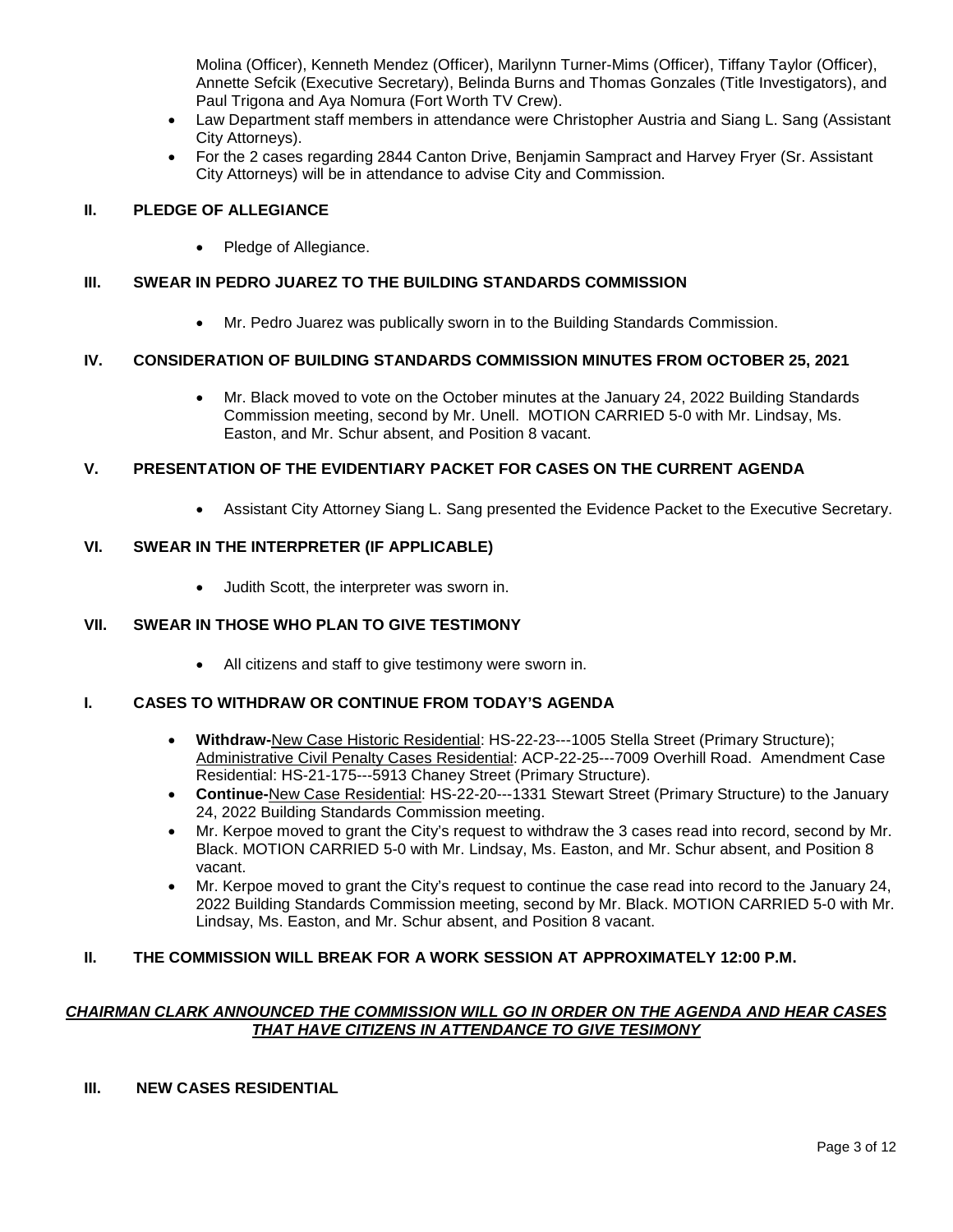- a. **HS-22-15 (CD 8)** 1233 East Richmond Avenue (Accessory Structure Only) aka Being Lot 21, Block 47 of HIGHLAND PARK, an Addition to the City of Fort Worth, Tarrant County, Texas, according to the Plat thereof recorded in Volume 310, Page 60, Plat Records, Tarrant County, Texas, SAVE and EXCEPT the West 7 inches of Lot 21, as conveyed recorded in Volume 1377, Page 163, Deed Records of Tarrant County, Texas. Owner: B & J Rehab Property Invest, LLC. Lienholder(s): None. **No one appeared for this case.**
	- **This case was heard later in the meeting as no one was in attendance to give testimony.**
- b. **HS-22-16 (CD 8)** 3300 Meadowbrook Drive (Accessory Structure Only) aka BEING LOT 29, OF MEADOWVIEW ADDITION, AN ADDITION TO THE CITY OF FORT WORTH, TARRANT COUNTY, TEXAS, ACCORDING TO THE PLAT RECORDED IN VOLUME 1019, PAGE 335, OF THE DEED RECORDS OF TARRANT COUNTY, TEXAS. Owner: Ramiro Lule Alvarez. Lienholder(s): None. **Ramiro Alvarez, the owner, appeared for this case. Mr. Alvarez participated in the meeting with the assistance of the interpreter.**
	- Staff presented the recommendation to declare the structure substandard and hazardous and to order the owner to repair or demolish the structure within thirty (30) days.
	- Ramiro Alvarez, the owner, stated that he is still working on the property, described what all he has been able to repair and asked for 2-3 months to finish.
	- Assistant City Attorney Siang L. Sang restated the staff recommendation.
	- Mr. Kerpoe moved to declare the structure substandard and hazardous, second by Mr. Black. MOTION CARRIED 5-0 with Mr. Lindsay, Ms. Easton, and Mr. Schur absent, and Position 8 vacant.
	- Mr. Kerpoe moved that the owner be ordered to repair or demolish the structure within ninety (90) days, second by Mr. Black. MOTION CARRIED 5-0 with Mr. Lindsay, Ms. Easton, and Mr. Schur absent, and Position 8 vacant.
- c. **HS-22-17 (CD 2)** 2004 NE 36th Street (Primary Structure) aka Lot 7, in Block 17, SABINE PLACE ADDITION, an Addition to the City of Fort Worth, Tarrant County, Texas, according to the plat recorded in the Plat Records of Tarrant County, Texas. Owner(s): Dick Salazar and wife, Anita Salazar. Lienholder(s): Sun West Mortgage Company, Inc., The Secretary of Housing and Urban Development, and Simmons Bank. **Catherine Salazar, daughter of the owners and interested party, appeared for this case.**
	- Staff presented the recommendation to declare the structure substandard and hazardous and to order the owner to repair or demolish the structure within thirty (30) days.
	- Catherine Salazar, daughter of the owners and interested party, testified that the property has been re-financed in an attempt to sell the property and states there are no plans to repair the structure.
	- Ms. Salazar asked for time to sell the property.
	- Assistant City Attorney Siang L. Sang restated the staff recommendation.
	- Mr. Black moved to declare the structure substandard and hazardous, second by Mr. Unell. MOTION CARRIED 5-0 with Mr. Lindsay, Ms. Easton, and Mr. Schur absent, and Position 8 vacant.
	- Mr. Black moved that the owner be ordered to repair or demolish the structure within thirty (30) days, second by Mr. Unell. MOTION CARRIED 5-0 with Mr. Lindsay, Ms. Easton, and Mr. Schur absent, and Position 8 vacant.
- d. **HS-22-18 (CD 8)** 1254 East Myrtle Street (Primary Structure and Accessory Structure) aka house and lot at 1253 East Myrtle, Fort Worth, Tarrant County, Texas being legally described as: Lot 6, Block 36, of the LAKEVIEW ADDITION, an addition to the City of Fort Worth, Tarrant County, Texas, as recorded in the Deed Records, Volume 8081, Page 276 & 277, Tarrant County, Texas. Owner: Marvin Drake. Lienholder(s): None. **No one appeared for this case.**
	- **This case was heard later in the meeting as no one was in attendance to give testimony.**
- e. **HS-22-19 (CD 4)** 2206 Robinwood Drive (Accessory Structure Only) aka Lot 9 block F, North Riverside Apartment Inc. an addition to the City of Fort Worth, Tarrant County, Texas, as recorded on Plat Volume 388- R, Page 18, Deed Records, Tarrant County, Texas. Owner: Douglas Ray Hays Jr. Lienholder(s): None. **No one appeared for this case.**
	- **This case was heard later in the meeting as no one was in attendance to give testimony.**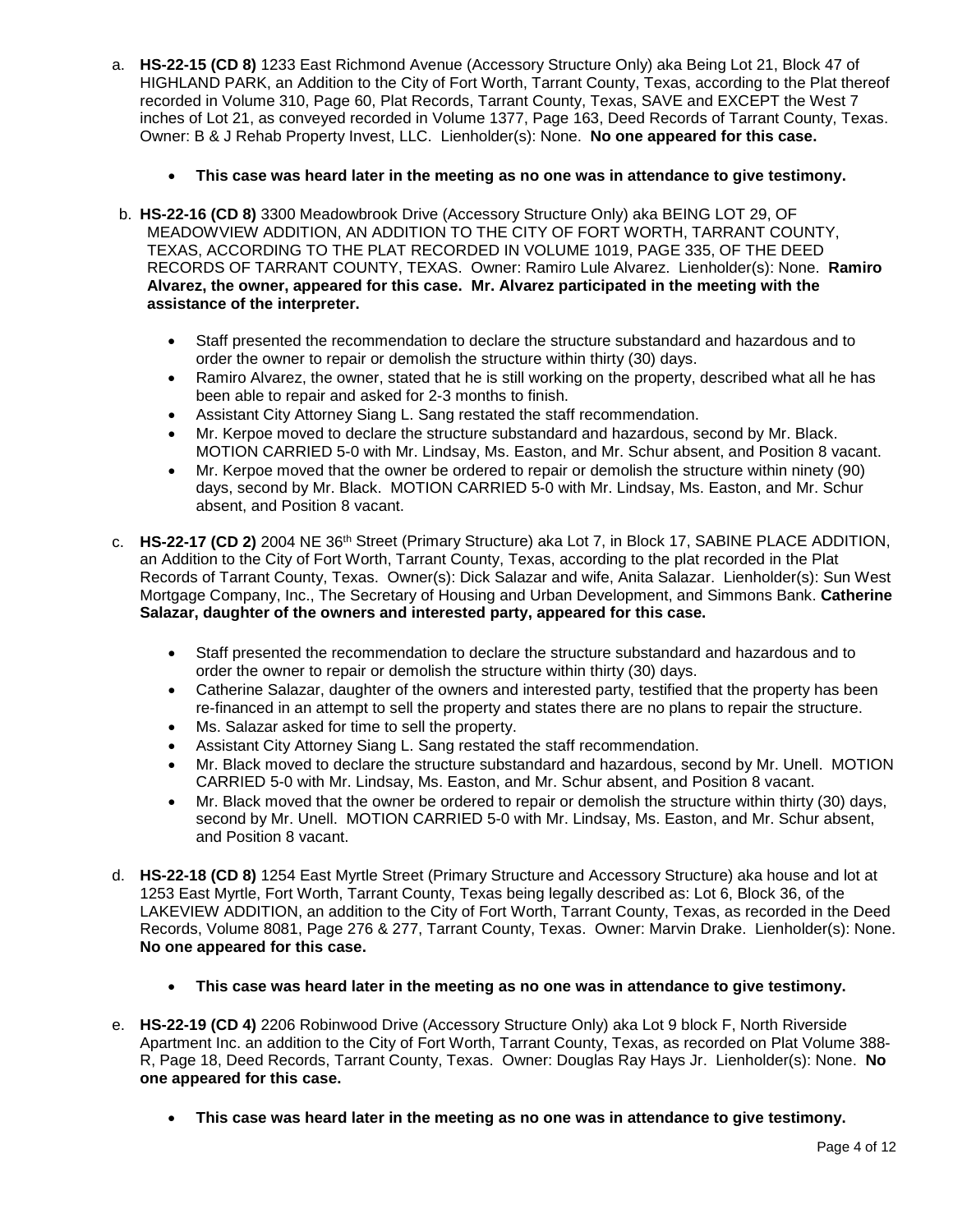- f. **HS-22-21 (CD 3)** 5738 Humbert Avenue (Accessory Structure Only) aka LOT TWENTY-ONE (21) AND TWENTY-TWO (22), BLOCK NINETY-NINE (99), CHAMBERLAIN ARLINGTON HEIGHTS, SECOND FILING, AN ADDITION TO THE CITY OF FORT WORTH, TARRANT COUNTY, TEXAS, ACCORDING TO THE PLAT RECORDED IN VOLUME 63, PAGE 40, PLAT RECORDS, TARRANT COUNTY, TEXAS. Owner: Carolyn D. Lacy. Lienholder: LYTT Investments, LLC. **Carolyn Lacy, the owner, and Ed Austin, an interested party, appeared for this case.**
	- Staff presented the recommendation to declare the structure substandard and hazardous and to order the owner to repair or demolish the structure within thirty (30) days.
	- Carolyn Lacy, the owner, testified that she does not have the funds to repair or demolish the structure and stated that she is trying to find agencies that offer assistance with this type of case.
	- Ed Austin, son-in-law of the owner and interested party, questioned the notification process and wanted to ensure that Ms. Lacy's rights were protected.
	- Officer Bill Jones confirmed that all City procedures were followed as described in the City ordinance.
	- Ms. Lacy asked for ninety (90) days.
	- Assistant City Attorney Siang L. Sang stated the City was unopposed to ninety (90) days.
	- Mr. Unell moved to declare the structure substandard and hazardous, second by Mr. Kerpoe. MOTION CARRIED 5-0 with Mr. Lindsay, Ms. Easton, and Mr. Schur absent, and Position 8 vacant.
	- Mr. Unell moved that the owner be ordered to repair or demolish the structure within ninety (90) days, second by Mr. Kerpoe. MOTION CARRIED 5-0 with Mr. Lindsay, Ms. Easton, and Mr. Schur absent, and Position 8 vacant.

# *CHAIRMAN CLARK ANNOUNCED THE NEXT TWO CASES WILL BE SKIPPED NOW, BUT WILL BE HEARD FIRST AFTER THE LUNCH BREAK*

- g. **HS-22-32 (CD 5)** 2844 Canton Drive (Primary Structure) aka East one-half (1/2) of South one-half (1/2) of Lot 26, Driscoll Addition to the City of Fort Worth, Tarrant County, Texas, more commonly known as 2844 Canton Dr., Fort Worth, Texas., (50% Undivided Interest). Owner(s): Barbara Jo Cannon and Sharon Lee Roughton. Lienholder: Dale Herman.
- h. **HS-22-33 (CD 5)** 2844 Canton Drive (Primary Structure) aka East one-half (1/2) of South one-half (1/2) of Lot 26, Driscoll Addition to the City of Fort Worth, Tarrant County, Texas, more commonly known as 2844 Canton Dr., Fort Worth, Texas., (50% Undivided Interest). Owner(s): Barbara Jo Cannon and Sharon Lee Roughton. Lienholder: Dale Herman.
	- **These cases was heard later in the meeting after the lunch break.**

## **IV. CONTINUED NEW CASE COMMERIAL**

- a. **HS-22-08 (CD 5)** 2312 Miller Avenue (Primary Structure) Being Lot 44 and a portion of Lot 45, of EASTOVER ADDITION, an Addition to the City of Fort Worth, Tarrant County, Texas, according to the plat recorded in Volume 388-F, Page 7, Plat Records, Tarrant County, Texas, and being more particularly described by metes and bounds. Owner: Foxmen Properties Texas LLC. Lienholder(s): None. **Robert Ginsburg, attorney for the owner, and Yvette Kent, an interested party, appeared for this case.**
	- Staff presented the recommendation to declare the structure substandard and hazardous and to order the owner to repair or demolish the structure within thirty (30) days.
	- Robert Ginsburg, Attorney for the owner, testified that the owner does not dispute the status of the property and is securing estimates for the cost to repair the structure as well as demolish the structure.
	- Mr. Ginsburg asked for ninety (90) days.
	- Yvette Kent, an interested party, stated that she has worked for the owner for years and manages the property and is asking for time to repair, she stated she has met several contractors on the property, ands stated that this was the testimony she was to give at the last hearing and did not agree that the case should have been continued.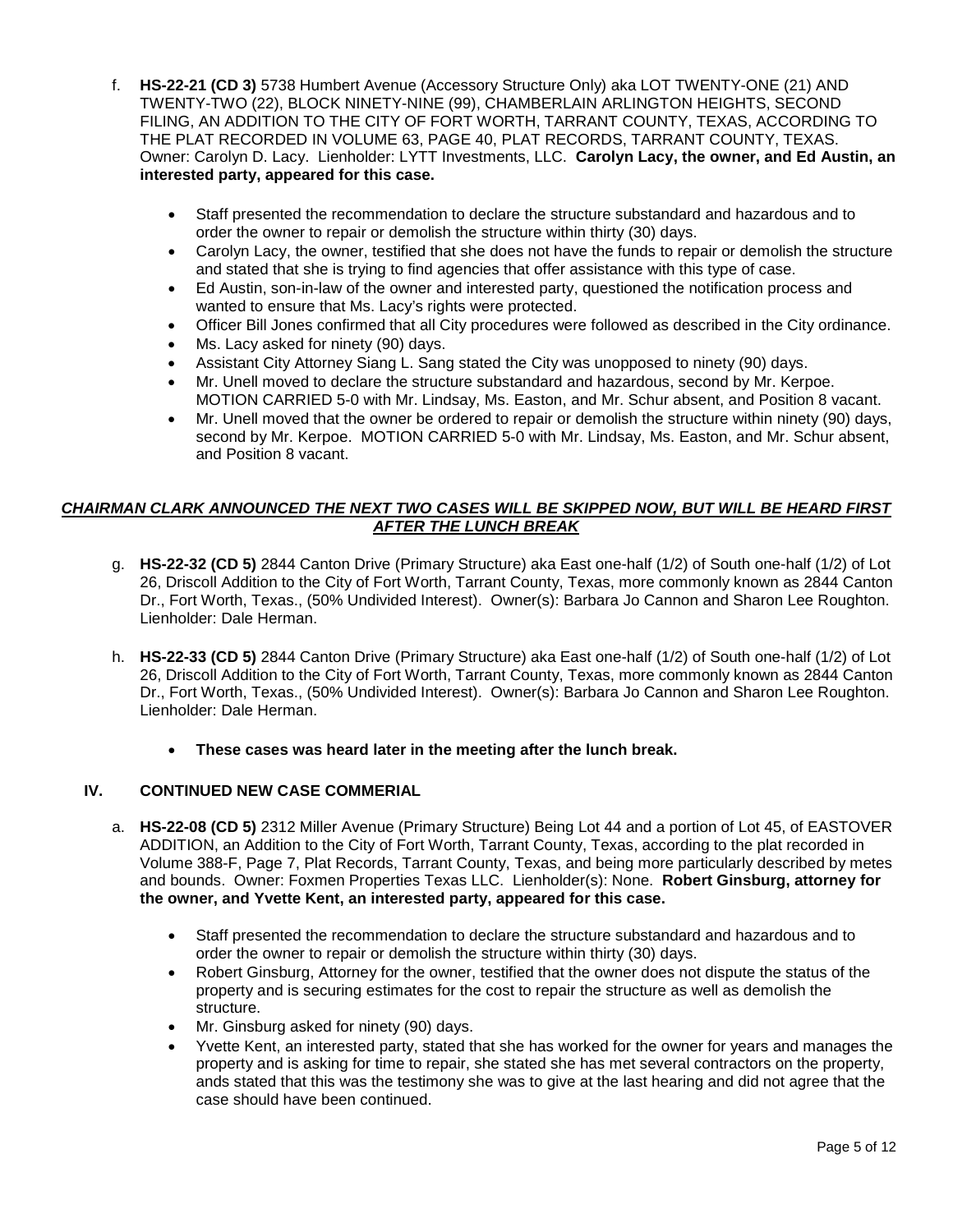- Mr. Ginsburg stated that Ms. Kent did have POA to speak on the property, but that was revoked and in an effort to get all of the information to the owner about the property so his client could decide what needed to be done is why the continuance was requested last month.
- Assistant City Attorney Siang L. Sang stated the City was unopposed to ninety (90) days.
- Mr. Juarez moved to declare the structure substandard and hazardous, second by Mr. Black. MOTION CARRIED 5-0 with Mr. Lindsay, Ms. Easton, and Mr. Schur absent, and Position 8 vacant.
- Mr. Juarez moved that the owner be ordered to repair or demolish the structure within ninety (90) days, second by Mr. Kerpoe.
- Discussion between Commissioners ensued over the length of time the property has been in violation, the owner's process in determination of whether to repair or demolish the structure, and the amendment process.
- Mr. Unell moved for a substitute motion for the owner to be ordered to repair or demolish the structure within thirty (30) days. MOTION CARRIED 4-1 with all Commissioners voting yes except Mr. Clark, with Mr. Lindsay, Ms. Easton, and Mr. Schur absent, and Position 8 vacant.

## **V. ADMINISTRATIVE CIVIL PENALTY CASES RESIDENTIAL**

- a. **ACP-22-24 (CD 6)** 10616 Flamewood Drive aka Lot 6B, Block 3, SOUTH OAK GROVE ESTATES, SECTION ONE, an Addition to the City of Fort Worth, Tarrant County, Texas, according to the Plat thereof recorded in Volume 388-178, Page 7, Plat Records, Tarrant County, Texas. Owner: Jennifer M. Silvey-Vandeventer. Lienholder(s): Tarrant County District Clerks. **No one appeared for this case.**
	- **This case was heard later in the meeting as no one was in attendance to give testimony.**
- b. **ACP-22-26 (CD 9)** 1011 West Shaw Street aka Block 1, Lot 11, Pasadena Heights Addistion to the City of Fort Worth, Tarrant County, Texas according to the Plat filed in Volume 1853, Page 509, Deed Records, Tarrant County, Texas; more commonly known as 1011 W. Shaw St., Fort Worth, TX 76110. Owner: Jodene Mavis Wood. Lienholder(s): None. **Sherry Davis, the owner's daughter and interested party, appeared for this case.**
	- Staff presented the recommendation to not asses an Administrative Civil Penalty to the owner at this time, and order the owner to abate the nuisance within thirty (30) days.
	- Sherry Davis, daughter of the owner and interested party, testified that her mother is a facility and that she along with her brother are trying to address the violations on the property.
	- Mr. Davis was grateful to the City for not asking for a penalty because her mother is not responsible, stated her brother has started the eviction process for the people living at the property, and asked for the time to get the eviction process complete and get the situation under control.
	- Assistant City Attorney Siang L. Sang restated the staff recommendation.
	- Mr. Kerpoe moved not to assess an Administrative Civil Penalty to the owner at this time, and order the owner to abate the nuisance within thirty (30) days, second by Mr. Black. MOTION CARRIED 5-0 with Mr. Lindsay, Ms. Easton, and Mr. Schur absent, and Position 8 vacant.

# *LUNCH BREAK 11:55 A.M.---1:00 P.M.*

- **Lunch Session started at 12:24 P.M.**
- Chairman Clark called the session to order.
- Mr. Unell asked if the script read into record could be changed to state that the cases would be heard in order according to the agenda with citizens present instead of during the meeting or being in the Minutes and Assistant City Attorney Austria confirmed the script could be updated and that it was not necessary for any type of vote.
- Executive Secretary Annette Sefcik stated that she would update the script.
- Mr. Unell asked what happens on a case where the City has discovered that the owner is deceased and Assistant Code Director Shannon Elder stated that the City then reaches out to heirs or family members.
- Mr. Unell asked if the owner is not deceased and no response is received does the City reach out to heirs and Ms. Elder confirmed.
- Assistant City Attorney Christopher Austria offered the Code of Ethics Training to Mr. Juarez and stated he would send him an email to schedule that next week.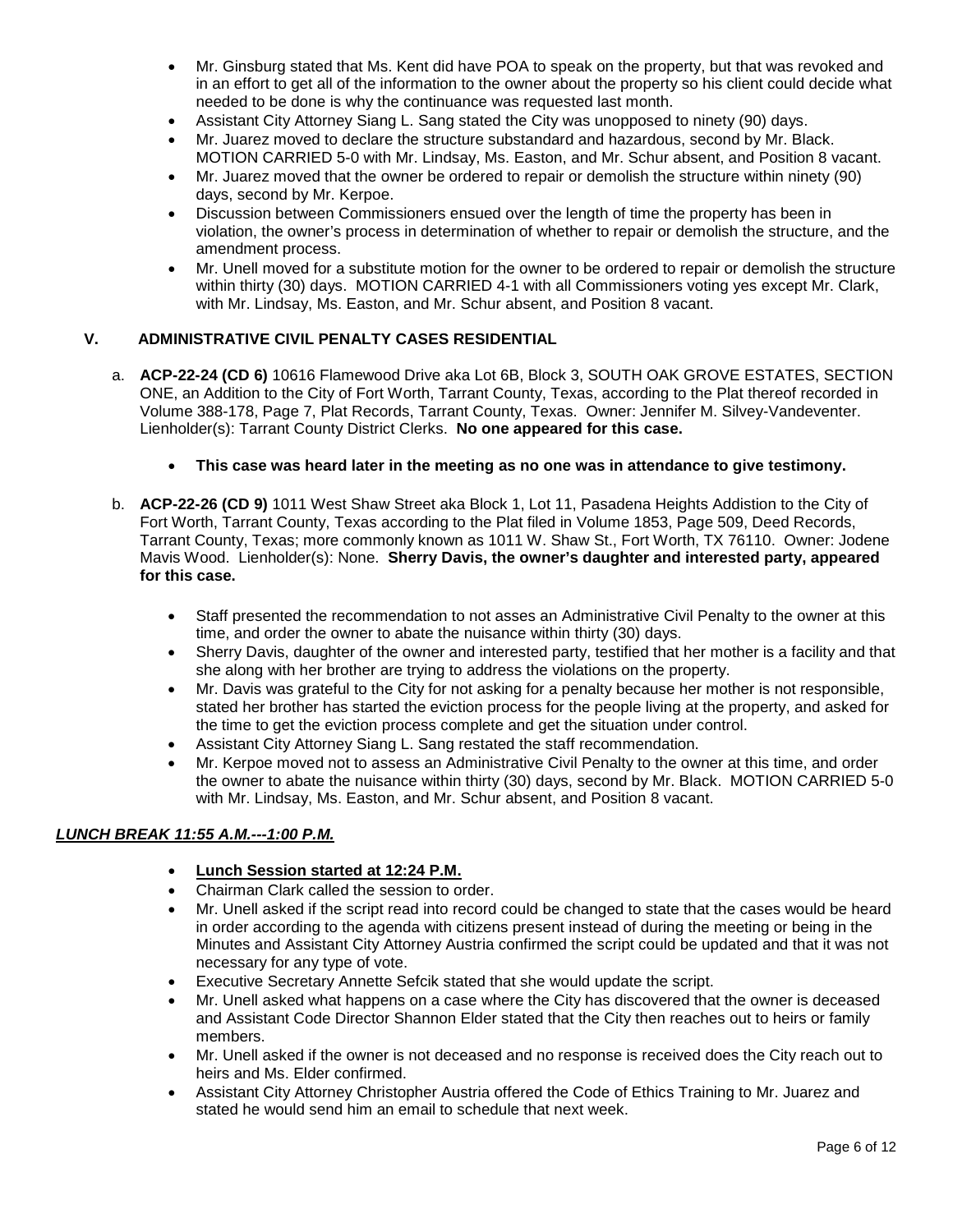- Ms. Sefcik reminded Mr. Juarez about the required Open Meetings Training and stated she would send him that information next week as well.
- Ms. Elder reminded Chairman Clark that the 2 cases for 2844 Canton Drive need to be heard right after lunch.
- Mr. Black moved to adjourn the lunch session, second by Mr. Kerpoe. MOTION CARRIED 5-0 with Mr. Lindsay, Ms. Easton, and Mr. Schur absent, and Position 8 vacant.
- **Lunch session adjourned at 12:35 P.M.**

## **VI. NEW CASES RESIDENTIAL**

- a. **HS-22-32 (CD 5)** 2844 Canton Drive (Primary Structure) aka East one-half (1/2) of South one-half (1/2) of Lot 26, Driscoll Addition to the City of Fort Worth, Tarrant County, Texas, more commonly known as 2844 Canton Dr., Fort Worth, Texas., (50% Undivided Interest). Owner(s): Barbara Jo Cannon and Sharon Lee Roughton. Lienholder: Dale Herman.
- b. **HS-22-33 (CD 5)** 2844 Canton Drive (Primary Structure) aka East one-half (1/2) of South one-half (1/2) of Lot 26, Driscoll Addition to the City of Fort Worth, Tarrant County, Texas, more commonly known as 2844 Canton Dr., Fort Worth, Texas., (50% Undivided Interest). Owner(s): Barbara Jo Cannon and Sharon Lee Roughton. Lienholder: Dale Herman. **Tara Perez, a representative of the City Manager's officer of the City of Fort Worth, appeared for this case and gave testimony as a witness for the City. Michael Phipps, Judy Taylor, interested parties, appeared for this case, and gave testimony as witnesses for the City.** 
	- Sr. Assistant City Attorney Benjamin Sampract replaced Assistant City Attorney Christopher Austria to advise the Commission for these 2 cases.
	- Sr. Assistant City Attorney Harvey Frye replaces Assistant City Attorney Siang L. Sang to advise the City for these 2 cases.
	- Executive Secretary Annette Sefcik stated theses 2 cases are being presented together as it is one structure. Ms. Sefcik stated that due to the undivided interest on the property, there will need to be 2 orders issued.
	- Staff presented the recommendation to declare the structure substandard and hazardous and to order the owner to repair or demolish the structure within sixty (60) days stating that this is one structure on one property with 2 owners with undivided interest.
	- Sr. Assistant City Attorney Harvey Frye restated the staff recommendation and clarified that the city was asking for sixty (60) days as the City is attempting to help one of the owners, Sharon Roughton, who lives on the property, relocate.
	- Harvey Frye stated that the other owner listed, Barbara Jo Cannon, sold her interest percentage to the City, and that he, as a representative for the City portion of ownership, agrees with the staff recommendation.
	- Harvey Frye called Tara Perez for testimony.
	- Mr. Frye asked Tara Perez what her job was with the City and how she was assisting on this case. Ms. Perez stated that her area works with finding facilities for citizens who are indigent and have health and or mental concerns to find a safe and hazard free living environment.
	- Mr. Frye called Michael Phipps for testimony and Mr. Phipps detailed his observations of the property, condition, and described numerous police calls and drug activity at the residence.
	- Mr. Frye called Judy Taylor for testimony and Ms. Taylor detailed the condition of the structure, its proximity to a day care and pedestrian traffic and stated that the condition is not safe or livable and hasn't been for years. Ms. Taylor further stated that the constant comings and goings of drug activity and random homeless is something the neighbors are tired of dealing with on a daily basis.
	- Mr. Frye called Senior Officer Manny Ramirez for testimony.
	- Sr. Officer Ramirez described the structural condition, the history of Code involvement, the neighbor complaints, Police calls, drug activity, as well as the unhealthy conditions of no water or electricity to the structure. Sr. Officer Ramirez detailed the indoor and outdoor and fires used for cooking and how that is a danger not only to the structure but to neighboring homes.
	- Mr. Frye summarized his case and asked for an order for each case number be issued to repair or demolish the structure within sixty (60) days.
	- **For case number HS-22-32**, Mr. Black moved to declare the structure substandard and hazardous, second by Mr. Unell. MOTION CARRIED 5-0 with Mr. Lindsay, Ms. Easton, and Mr. Schur absent, and Position 8 vacant.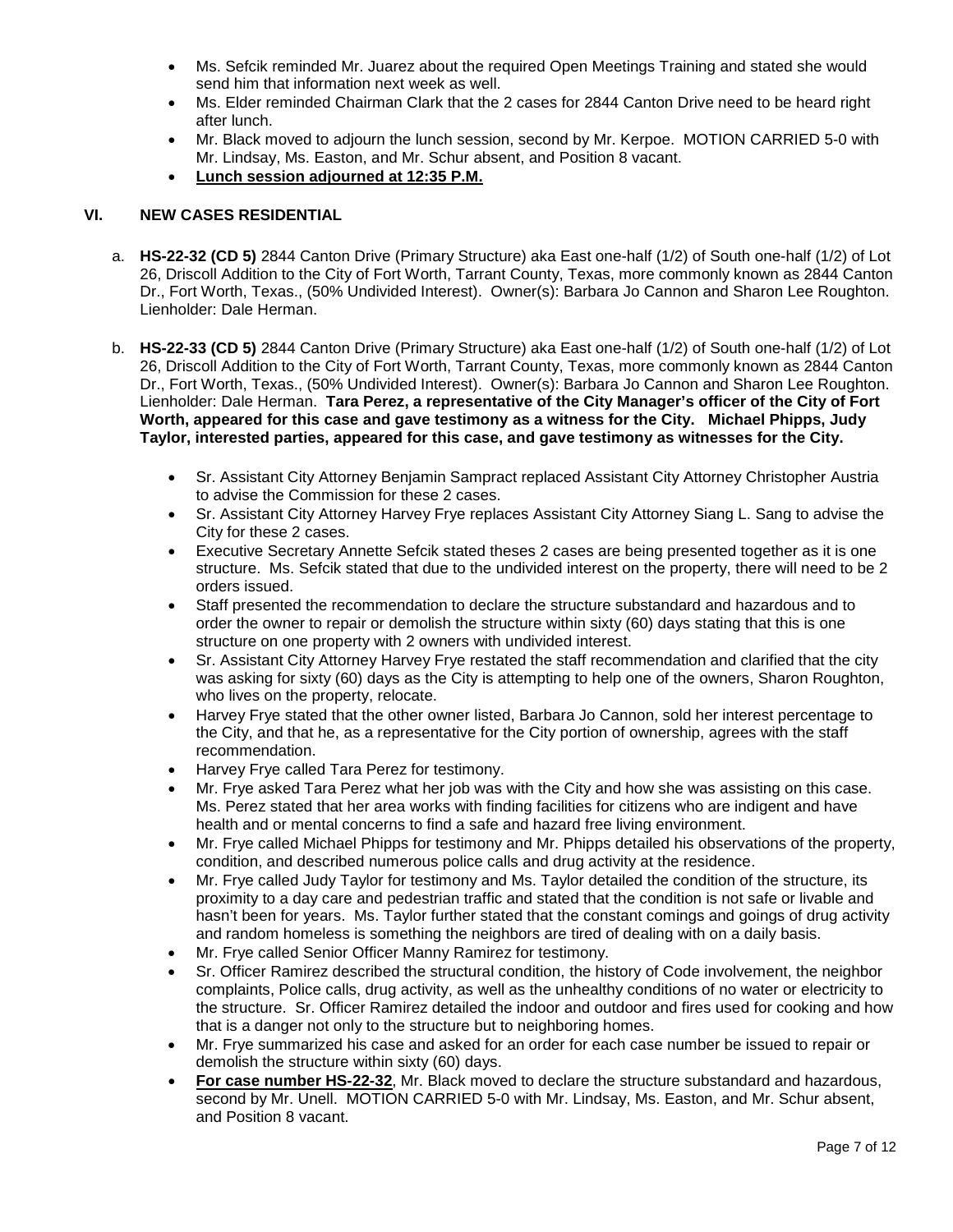- **For case number HS-22-32**, Mr. Black moved that the owner be ordered to repair or demolish the structure within sixty (60) days, second by Mr. Unell. MOTION CARRIED 5-0 with Mr. Lindsay, Ms. Easton, and Mr. Schur absent, and Position 8 vacant.
- **For case number HS-22-33**, Mr. Black moved to declare the structure substandard and hazardous, second by Mr. Unell. MOTION CARRIED 5-0 with Mr. Lindsay, Ms. Easton, and Mr. Schur absent, and Position 8 vacant.
- **For case number HS-22-33,** Mr. Black moved that the owner be ordered to repair or demolish the structure within sixty (60) days, second by Mr. Unell. MOTION CARRIED 5-0 with Mr. Lindsay, Ms. Easton, and Mr. Schur absent, and Position 8 vacant.

# *BREAK 2:05 P.M.---2:20 P.M.*

# **VII. ADMINISTRATIVE CIVIL PENALTY CASES RESIDENTIAL**

- a. **ACP-22-27 (CD 8)** 3005 Strong Avenue aka BEING LOT 13 AND THE WEST ½ OF LOT 12 IN BLOCK 10 OF BURCH HILL ADDITION, FIRST FILING, AN ADDITION TO THE CITY OF FORT WORTH, TARRANT COUNTY, TEXAS ACCORDING TO THE PLAT THEREOF RECORDED IN VOLUME 204-A, PAGE 144 OF THE PLAT RECORDS OF TARRANT COUNTY, TEXAS. Owner: Ana Maria Chacon. Lienholder(s): None. **Ana Chacon, the owner, and Margarita Osornio, daughter of the owner and interested party, appeared for this case. Ms. Chacon participated in the meeting with the assistance of the interpreter. Ms. Orsornio left before the case was called and did not give testimony.**
	- Staff presented the recommendation to issue an Administrative Civil Penalty to the owner in the amount of \$100.00 per day for forty five (45) days for a total of \$4,500.00 and order the owner to abate the nuisance within thirty (30) days.
	- Maria Chacon, the owner, described what all she had completed with the clean-up, testified that she is working on the issues, and stated she felt he was about 3/4 done with the clean-up.
	- Ms. Chacon further stated she would like ninety (90) days to finish the clean up and to not be assessed a penalty as she does not have the money to pay.
	- Assistant City Attorney Siang L. Sang restated the staff recommendation.
	- Mr. Unell moved to issue an Administrative Civil Penalty to the owner in the amount of \$50.00 per day for forty five (45) days for a total of \$2,250.00, second by Mr. Black. MOTION CARRIED 5-0 with Mr. Lindsay, Ms. Easton, and Mr. Schur absent, and Position 8 vacant.
	- Mr. Unell moved to order the owner to abate the nuisance within forty five (45) days, second by Mr. Juarez. MOTION CARRIED 5-0 with Mr. Lindsay, Ms. Easton, and Mr. Schur absent, and Position 8 vacant.
- b. **ACP-22-28 (CD 2)** 2116 Salisbury Avenue aka Lots 8 and 9, Block 26, Diamond Hill Addition to the City of Fort Worth, Tarrant County, Texas. Owner: Ortensia Rodriquez. Lienholder: W.M. Fitch Jr. aka William M. Fitch Jr. **No one appeared for this case.**
	- **This case was heard later in the meeting as no one was in attendance to give testimony.**
- c. **ACP-22-29 (CD 8)** 1443 East Jefferson Avenue aka Lot 22, Block 58, of Highland Park Addition to the City of Fort Worth, Tarrant County, Texas, according to the Plat recorded in Volume 310, Page 60, Plat Records, Tarrant County, Texas. Owner: Norma Rodriguez. Lienholder(s): None. **No one appeared for this case.**
	- **This case was heard later in the meeting as no one was in attendance to give testimony.**

## **VIII. ADMINISTRATIVE CIVIL PENALTY CASES COMMERCIAL**

a. **ACP-22-30 (CD 7)** Jacksboro Hwy. aka Being a parcel of land out of the J. WILCOX SURVEY, NO. 33, ABSTRACT NO. 1716, IN Tarrant County, Texas, and being a part of a 4.2 acre tract of land out of said survey conveyed to R.D.T. St. Claire and wife, Lillian St. Claire to Sylvester B. Elam, et ux by deed records in Volume 1617, Page 30 of the Deed Records of Tarrant Caounty, Texas. Containing 0.876 acre land, more or less. SAVE AND EXCEPT that portion taken under Condemnation Proceedings shown by metes and bounds on that one certain order of the court filed in Volume 15205, Page 280, Deed Records of Tarrant County,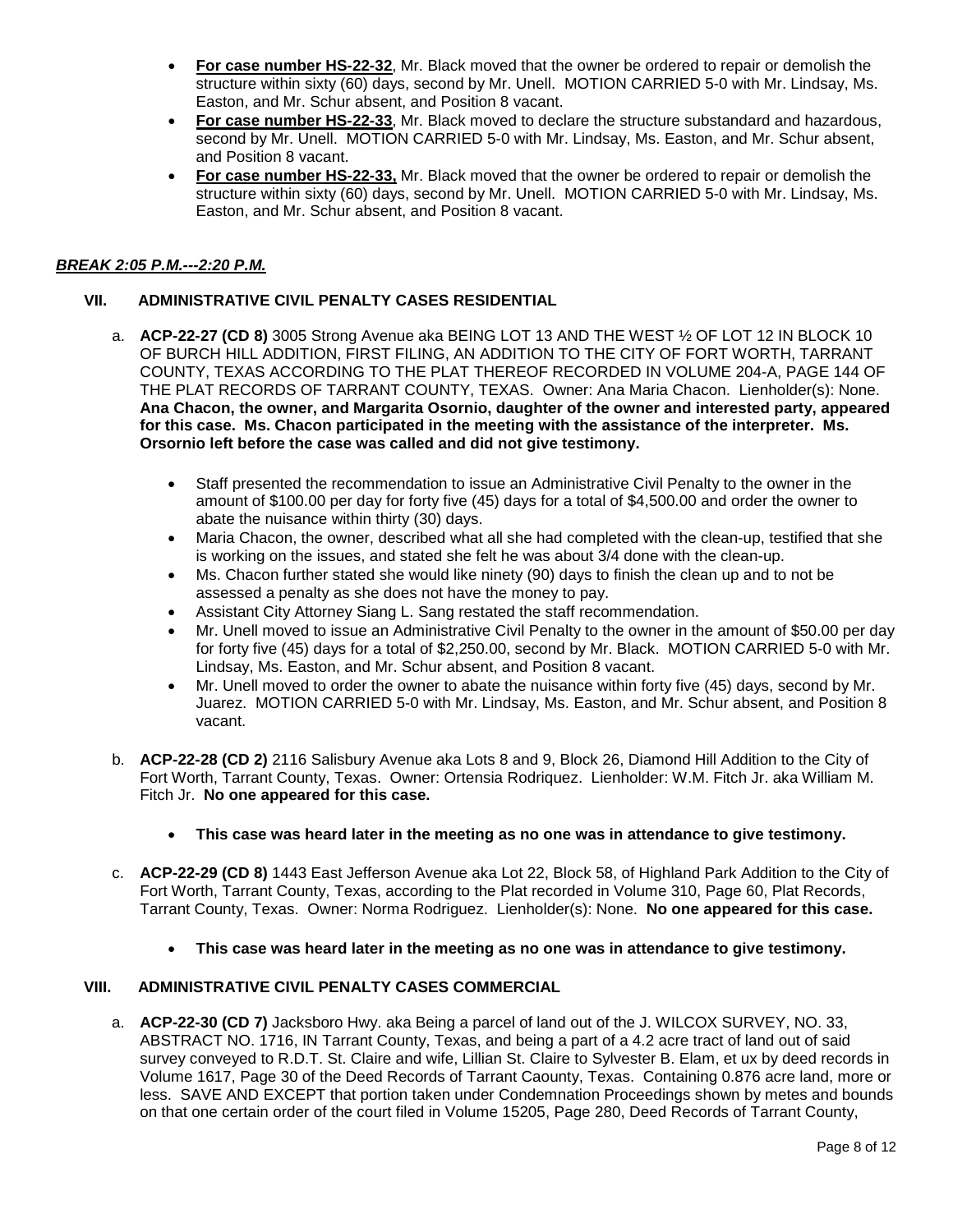Texas (no numeric address). Owner: Anthony Springfield dba Real Estate Enterprises. Lienholder(s): Internal Revenue Service and the National Bank of Texas.

- b. **ACP-22-31 (CD 7)** 7601 Jacksboro Hwy. aka Being a parcel of land out of the J. Wilcox Survey, Abstract No. 1716, also being that certain tract of land described and recorded in Volume 1760, Page 1559 of the Tarrant County, Deed Records, and being more particularly described by metes and bounds. Owner: Anthony T. Springfield dba Real Estate Enterprises. Lienholder(s): Internal Revenue Service, Midland Funding, and Bank of Texas. **Anthony (Thomas) Springfield, the owner of both properties, appeared for the cases.**
	- Staff presented the recommendation to issue an Administrative Civil Penalty to the owner in the amount of \$100.00 per day for forty five (45) days for a total of \$4,500.00 and order the owner to abate the nuisance within thirty (30) days on each case.
	- Anthony Springfield, the owner, stated that he has gone through a very rough personal time and realizes both properties are in bad shape. He states that the properties are pretty open to the public and a lot of it is homeless oriented.
	- Mr. Springfield stated that he feels he can get it all cleaned up within ninety (90) days, described what he has already removed, and asked for no penalty
	- Assistant City Attorney Siang L. Sang stated the City was unopposed to sixty (60) days and left the assessment of the penalty up to the Commission.
	- **For ACP-22-30**, Mr. Juarez moved to issue an Administrative Civil Penalty to the owner in the amount of \$100.00 per day for forty five (45) days for a total of \$4,500.00, second by Mr. Kerpoe. MOTION CARRIED 5-0 with Mr. Lindsay, Ms. Easton, and Mr. Schur absent, and Position 8 vacant.
	- **For ACP-22-30**, Mr. Juarez moved to order the owner to abate the nuisance within sixty (60) days, second by Mr. Kerpoe. MOTION CARRIED 5-0 with Mr. Lindsay, Ms. Easton, and Mr. Schur absent, and Position 8 vacant.
	- **For ACP-22-31**, Mr. Juarez moved to issue an Administrative Civil Penalty to the owner in the amount of \$100.00 per day for forty five (45) days for a total of \$4,500.00, second by Mr. Kerpoe. MOTION CARRIED 5-0 with Mr. Lindsay, Ms. Easton, and Mr. Schur absent, and Position 8 vacant.
	- **For ACP-22-31**, Mr. Juarez moved to order the owner to abate the nuisance within sixty (60) days, second by Mr. Kerpoe. MOTION CARRIED 5-0 with Mr. Lindsay, Ms. Easton, and Mr. Schur absent, and Position 8 vacant.

# *BREAK 3:15 P.M.---3:25 P.M.*

# **IX. AMENDMENT CASE RESIDENTIAL**

- a. **HS-21-161 (CD 8)** 1233 East Jessamine Street (Primary Structure) aka Vickery Southeast, an addition to the City of Fort Worth, Texas, Lot 22 Block 5 and Tarrant County, TX. Owner: Ronnie Bernard McCoy. Lienholder(s): None. **Cecil Stell, the new owner, appeared for this case.**
	- Cecil Stell, the new owner, described what he has completed in repairing the structure and described his intentions on the remaining areas to be repaired.
	- Mr. Stell asked for one hundred and eighty (180) days to finish the repairs and provided an action plan for the Commission to review.
	- Officer Turner-Mims confirmed communication with the new owner and that some repairs have been completed.
	- Assistant City Attorney Siang L. Sang stated the City was unopposed the amendment request.
	- Mr. Black moved to grant an additional one hundred eighty (180) days to repair or demolish the structure, second by Mr. Unell. MOTION CARRIED 5-0 with Mr. Lindsay, Ms. Easton, and Mr. Schur absent, and Position 8 vacant.

#### **X. AMENDMENT CASES ADMINISTRATIVE CIVIL PENALTY RESIDENTIAL**

- a. **ACP-21-183 (CD 5)** 2412 Handley Drive aka Lot 16, HANDLEY HEIGHTS ADDITION to the Town of Handley, Tarrant County, Texas, (now a part of the City of Fort Worth, Tarrant County, Texas), according to the plat recorded in Volume 767, Page 267, Deed Records, Tarrant County, Texas. Owner: Julie L. Hames. Lienholder(s): None. **Stephanie Feagin, an agent for the owner, appeared for this case.**
	- Stephanie Feagin, an agent for the owner, stated the clean up is complete, and asked for the previously assessed Administrative Civil Penalty of \$4,400.00 be reduced or removed.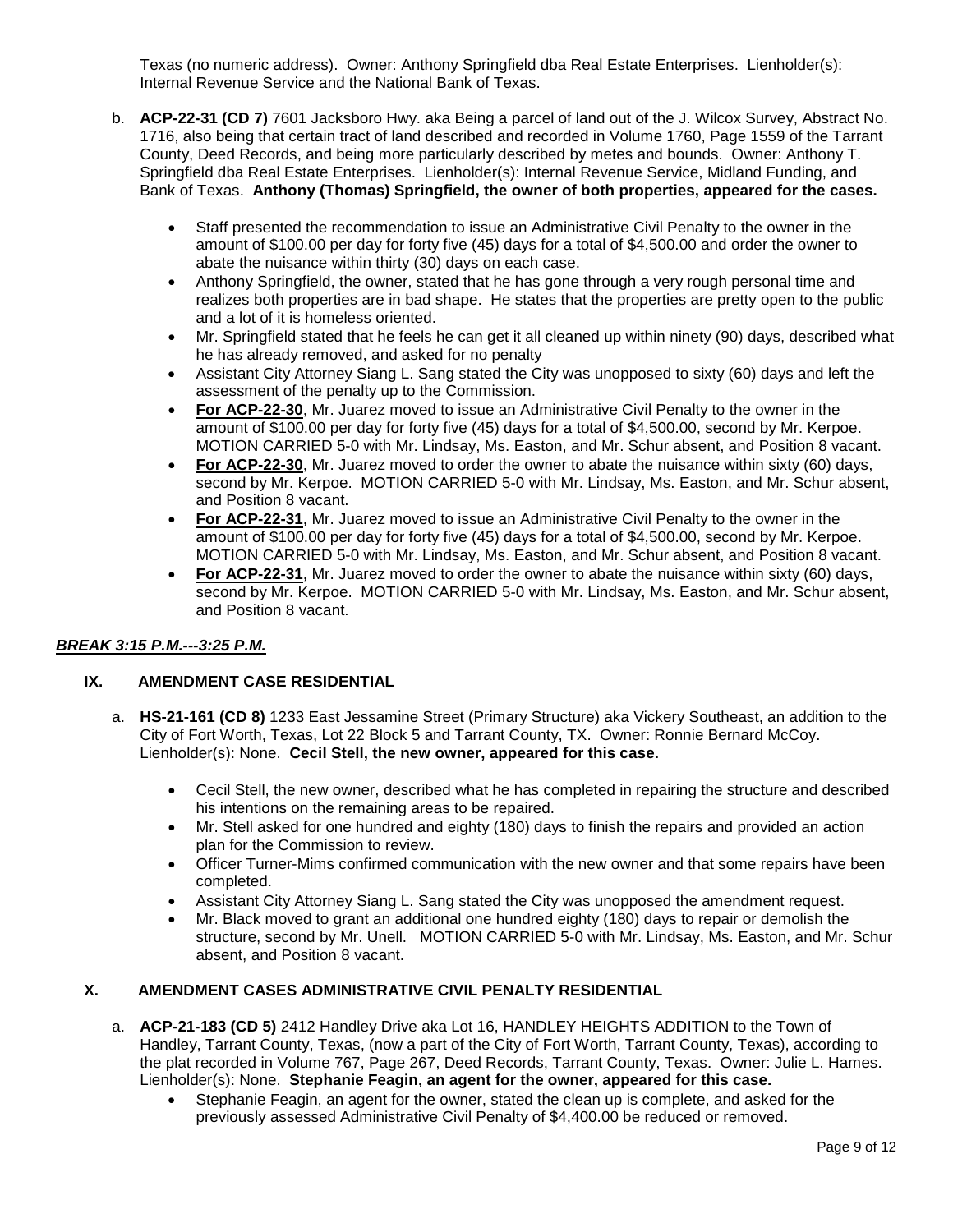- Ms. Feagin further testified that the clean up was complete.
- Officer Kenneth Mendez confirmed that the nuisance has been abated.
- Assistant City Attorney Siang L. Sang stated the City was unopposed the amendment request.
- Mr. Black moved to grant the amendment request to remove the previously assessed Administrative Civil Penalty of \$4,400.00, second by Mr. Unell. MOTION CARRIED 5-0 with Mr. Lindsay, Ms. Easton, and Mr. Schur absent, and Position 8 vacant.
- b. **ACP-21-184 (CD 8)** 3241 Eastland Street aka LOT "C", BLOCK TWO (2), BLISS SUBDIVISION, OF MASONIC HOME ADDITION, SECOND FILING, AN ADDITION TO THE CITY OF FORT WORTH, TARRANT COUNTY, TEXAS, ACCORDING TO THE PLAT RECORDED IN VOLUME 1964, PAGE 39 PLAT RECORDS, TARRANT COUNTY, TEXAS. Owner(s): Ruben L. Dobbins and Billie Dobbins. Lienholder(s): None. **Ruben and Billie Dobbins, the owners, appeared for this case.**
	- Ruben and Billie Dobbins, the owners, testified that the property was cleaned and they did not need addition time, but did ask to the previously assessed Administrative Civil Penalty of \$4,400.00 be reduced or removed.
	- Officer Kenneth Mendez confirmed that the nuisance has been abated.
	- Assistant City Attorney Siang L. Sang stated the City was unopposed the amendment request.
	- Mr. Unell moved to grant the amendment request to remove the previously assessed Administrative Civil Penalty of \$4,400.00, second by Mr. Juarez MOTION CARRIED 5-0 with Mr. Lindsay, Ms. Easton, and Mr. Schur absent, and Position 8 vacant.
- c. **ACP-21-187 (CD 2)** 1311 Grand Avenue aka Being Lots 6, block 133H and Lot 19, Block 133 ½ North fort worth Addition, an Addition to the City of Everman, Tarrant County, Texas, according to the plat thereof recorded in the Plat Records of Tarrant County, Texas, aka Lots 6 and 19, Block 133 ½, of NORTH FORT WORTH Addition, an Addition to the City of Fort Worth, Tarrant County, Texas, according to the plat recorded thereof recorded in Volume 106, Page 91, of the Plat Records of Tarrant County, Texas. Owner: Shannon Pulido. Lienholder(s): None. **Shannon Pulido Jr, the owner, appeared for this case.**
	- Shannon Pulido Jr., the owner, stated that that 95% of the nuisance has been abated and asked for ninety (90) days to finish the clean up.
	- Mr. Pulido asked for the previously assessed Administrative Civil Penalty of \$8,600.00 be reduced or removed and provided pictures for the Commission to review.
	- Officer Hurtado testified that he was on the property the Friday prior to the meeting (2 days ago) and stated that only 40% of the nuisance had been removed.
	- Officer Hurtado was questioned about the pictures provided by the owner and he said he could not confirm the clean up.
	- Assistant City Attorney Siang L. Sang stated the City was unopposed to an additional sixty (60) days being given to abate the nuisance, but that the City was opposed to the reduction or removal of the penalty because this was not the first time this case had been before the Commission and the pictures provided did could not prove the nuisance had been abated.
	- Mr. Unell moved to continue this case to the January 24, 2022 hearing, second by Mr. Black. MOTION CARRIED 5-0 with Mr. Lindsay, Ms. Easton, and Mr. Schur absent, and Position 8 vacant.

## *CHAIRMAN CLARK ANNOUNCED THE COMMISSION WILL GO IN ORDER OF THE AGENDA AND NOW HEAR CASES THAT NO CITIZENS HAVE APPEARED TO GIVE TESIMONY*

## **XI. NEW CASES RESIDENTIAL**

- a. **HS-22-15 (CD 8)** 1233 East Richmond Avenue (Accessory Structure Only) aka Being Lot 21, Block 47 of HIGHLAND PARK, an Addition to the City of Fort Worth, Tarrant County, Texas, according to the Plat thereof recorded in Volume 310, Page 60, Plat Records, Tarrant County, Texas, SAVE and EXCEPT the West 7 inches of Lot 21, as conveyed recorded in Volume 1377, Page 163, Deed Records of Tarrant County, Texas. Owner: B & J Rehab Property Invest, LLC. Lienholder(s): None. **No one appeared for this case.**
	- Staff presented the recommendation to declare the structure substandard and hazardous and to order the owner to repair or demolish the structure within thirty (30) days.
	- Assistant City Attorney Siang L. Sang restated the staff recommendation.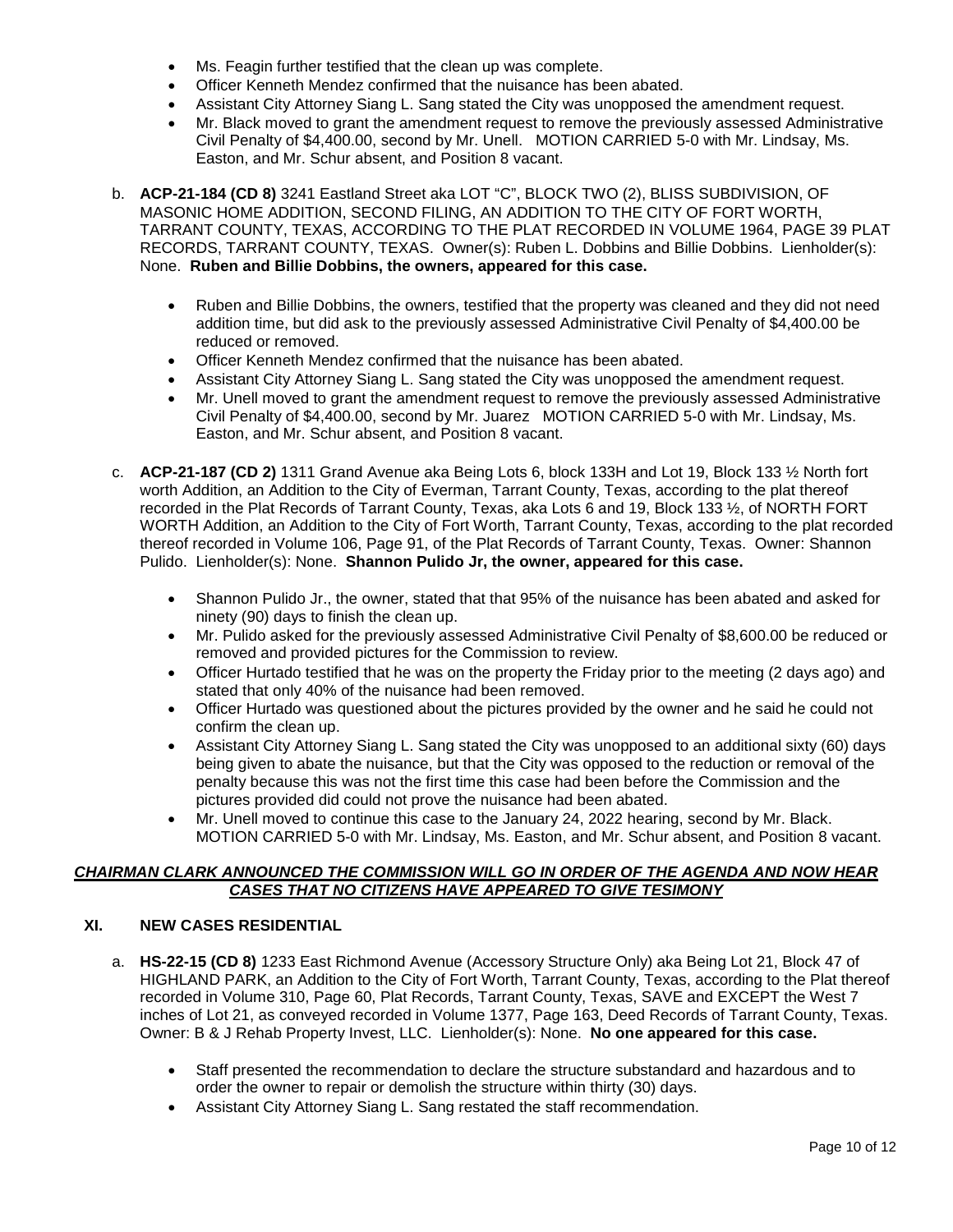- Mr. Black moved to declare the structure substandard and hazardous, second by Mr. Unell. MOTION CARRIED 5-0 with Mr. Lindsay, Ms. Easton, and Mr. Schur absent, and Position 8 vacant.
- Mr. Black moved that the owner be ordered to repair or demolish the structure within thirty (30) days, second by Mr. Unell. MOTION CARRIED 5-0 with Mr. Lindsay, Ms. Easton, and Mr. Schur absent, and Position 8 vacant.
- b. **HS-22-18 (CD 8)** 1254 East Myrtle Street (Primary Structure and Accessory Structure) aka house and lot at 1253 East Myrtle, Fort Worth, Tarrant County, Texas being legally described as: Lot 6, Block 36, of the LAKEVIEW ADDITION, an addition to the City of Fort Worth, Tarrant County, Texas, as recorded in the Deed Records, Volume 8081, Page 276 & 277, Tarrant County, Texas. Owner: Marvin Drake. Lienholder(s): None. **No one appeared for this case.**
	- Staff presented the recommendation to declare the structure substandard and hazardous and to order the owner to repair or demolish the structure within thirty (30) days.
	- Assistant City Attorney Siang L. Sang restated the staff recommendation.
	- Mr. Unell moved to declare the structure substandard and hazardous, second by Mr. Juarez. MOTION CARRIED 5-0 with Mr. Lindsay, Ms. Easton, and Mr. Schur absent, and Position 8 vacant.
	- Mr. Unell moved that the owner be ordered to repair or demolish the structure within thirty (30) days, second by Mr. Juarez. MOTION CARRIED 5-0 with Mr. Lindsay, Ms. Easton, and Mr. Schur absent, and Position 8 vacant.
- c. **HS-22-19 (CD 4)** 2206 Robinwood Drive (Accessory Structure Only) aka Lot 9 block F, North Riverside Apartment Inc. an addition to the City of Fort Worth, Tarrant County, Texas, as recorded on Plat Volume 388- R, Page 18, Deed Records, Tarrant County, Texas. Owner: Douglas Ray Hays Jr. Lienholder(s): None. **No one appeared for this case.**
	- Staff presented the recommendation to declare the structure substandard and hazardous and to order the owner to repair or demolish the structure within thirty (30) days.
	- Assistant City Attorney Siang L. Sang restated the staff recommendation.
	- Mr. Juarez moved to declare the structure substandard and hazardous, second by Mr. Kerpoe. MOTION CARRIED 5-0 with Mr. Lindsay, Ms. Easton, and Mr. Schur absent, and Position 8 vacant.
	- Mr. Juarez moved that the owner be ordered to repair or demolish the structure within thirty (30) days, second by Mr. Kerpoe. MOTION CARRIED 5-0 with Mr. Lindsay, Ms. Easton, and Mr. Schur absent, and Position 8 vacant.

# **XII. ADMINISTRATIVE CIVIL PENALTY CASES RESIDENTIAL**

- a. **ACP-22-24 (CD 6)** 10616 Flamewood Drive aka Lot 6B, Block 3, SOUTH OAK GROVE ESTATES, SECTION ONE, an Addition to the City of Fort Worth, Tarrant County, Texas, according to the Plat thereof recorded in Volume 388-178, Page 7, Plat Records, Tarrant County, Texas. Owner: Jennifer M. Silvey-Vandeventer. Lienholder(s): Tarrant County District Clerks. **No one appeared for this case.**
	- Staff presented the recommendation to issue an Administrative Civil Penalty to the owner in the amount of \$100.00 per day for forty three (43) days for a total of \$4,300.00 and order the owner to abate the nuisance within thirty (30) days.
	- Assistant City Attorney Siang L. Sang restated the staff recommendation.
	- Mr. Kerpoe moved to issue an Administrative Civil Penalty to the owner in the amount of \$100.00 per day for forty three (43) days for a total of \$4,300.00, second by Mr. Black. MOTION CARRIED 5-0 with Mr. Lindsay, Ms. Easton, and Mr. Schur absent, and Position 8 vacant.
	- Mr. Kerpoe moved to order the owner to abate the nuisance within thirty (30) days, second by Mr. Black. MOTION CARRIED 5-0 with Mr. Lindsay, Ms. Easton, and Mr. Schur absent, and Position 8 vacant.
- b. **ACP-22-28 (CD 2)** 2116 Salisbury Avenue aka Lots 8 and 9, Block 26, Diamond Hill Addition to the City of Fort Worth, Tarrant County, Texas. Owner: Ortensia Rodriquez. Lienholder: W.M. Fitch Jr. aka William M. Fitch Jr. **No one appeared for this case.**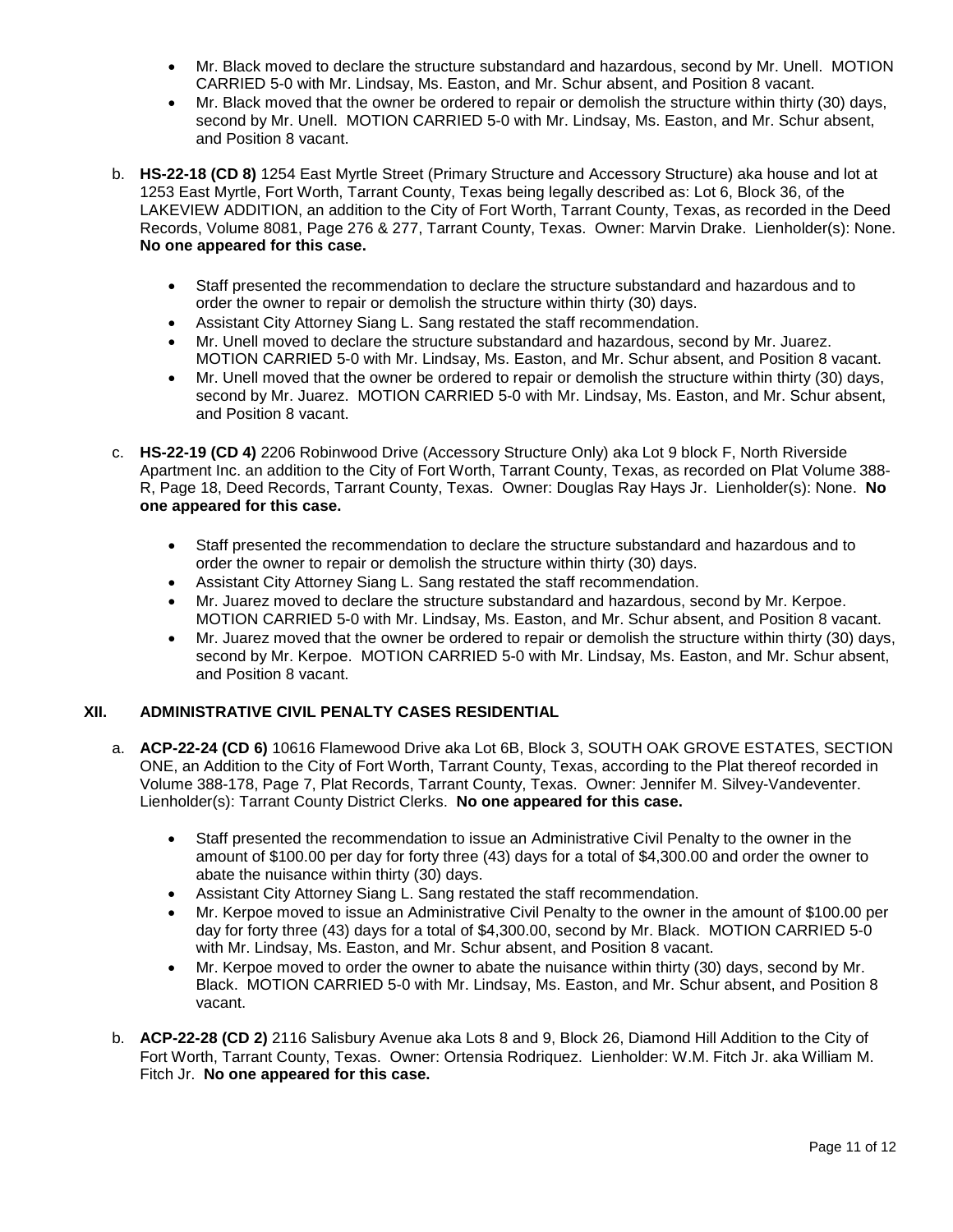- Staff presented the recommendation to issue an Administrative Civil Penalty to the owner in the amount of \$100.00 per day for forty five (45) days for a total of \$4,500.00 and order the owner to abate the nuisance within thirty (30) days.
- Assistant City Attorney Siang L. Sang restated the staff recommendation.
- Mr. Black moved to issue an Administrative Civil Penalty to the owner in the amount of \$100.00 per day for forty five (45) days for a total of \$4,500.00, second by Mr. Unell. MOTION CARRIED 5-0 with Mr. Lindsay, Ms. Easton, and Mr. Schur absent, and Position 8 vacant.
- Mr. Black moved to order the owner to abate the nuisance within thirty (30) days, second by Mr. Unell MOTION CARRIED 5-0 with Mr. Lindsay, Ms. Easton, and Mr. Schur absent, and Position 8 vacant.
- c. **ACP-22-29 (CD 8)** 1443 East Jefferson Avenue aka Lot 22, Block 58, of Highland Park Addition to the City of Fort Worth, Tarrant County, Texas, according to the Plat recorded in Volume 310, Page 60, Plat Records, Tarrant County, Texas. Owner: Norma Rodriguez. Lienholder(s): None. **No one appeared for this case.**
	- Staff presented the recommendation to issue an Administrative Civil Penalty to the owner in the amount of \$100.00 per day for forty five (45) days for a total of \$4,500.00 and order the owner to abate the nuisance within thirty (30) days.
	- Assistant City Attorney Siang L. Sang restated the staff recommendation.
	- Mr. Unell moved to issue an Administrative Civil Penalty to the owner in the amount of \$100.00 per day for forty five (45) days for a total of \$4,500.00, second by Mr. Juarezl. MOTION CARRIED 5-0 with Mr. Lindsay, Ms. Easton, and Mr. Schur absent, and Position 8 vacant.
	- Mr. Unell moved to order the owner to abate the nuisance within thirty (30) days, second by Mr. Juarez MOTION CARRIED 5-0 with Mr. Lindsay, Ms. Easton, and Mr. Schur absent, and Position 8 vacant.

## **XIII. EXECUTIVE SESSION**

• No session was conducted**.**

## **XIV. ADJOURNMENT**

- Mr. Black moved to adjourn the meeting, second by Mr. Unell. MOTION CARRIED 5-0 with Mr. Lindsay, Ms. Easton, and Mr. Schur absent, and Position 8 vacant.
- **Meeting adjourned at 5:27 P.M.**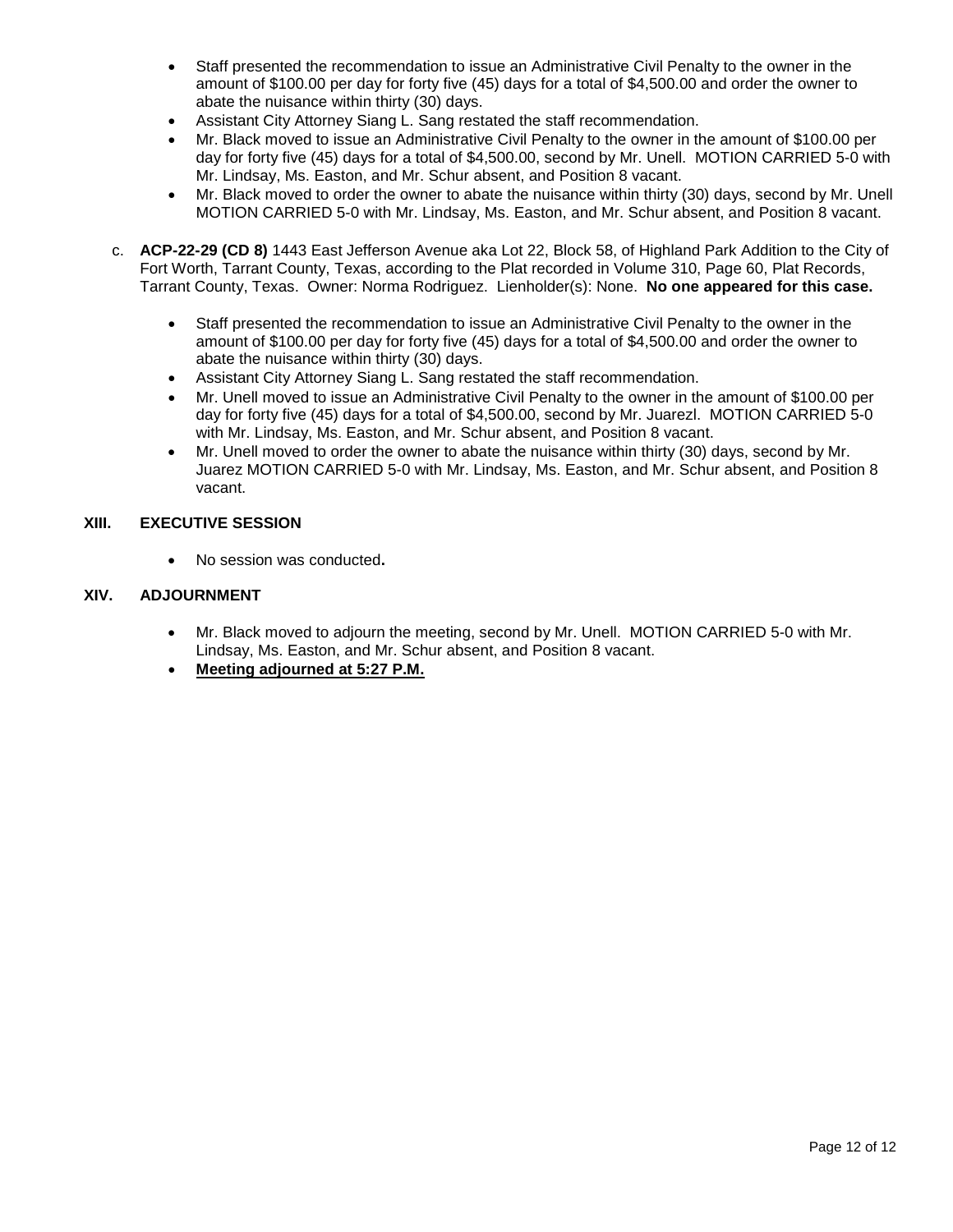

#### **AGENDA BUILDING STANDARDS COMMISSION FOR THE PRE-MEETING AT 9:00 A.M., ON MONDAY, JANUARY 24, 2022 CITY COUNCIL CONFERENCE ROOM 290, CITY HALL 200 TEXAS STREET, FORT WORTH, TEXAS 76102**

## **I. Call to Order**

Joshua Lindsay (Position 1) The Rimberly Easton (Position 2) Paul Kerpoe (Position 5) Michael Unell (Position 6) Bill Schur (Position 7) VACANT (Position 8) Pedro Juarez (Position 9)

Paul Clark-Chairman (Position 3) Brian Black-Vice Chairman (Position 4)

- **II. Review of previous month's minutes**
	- **a. Discussion or questions pertaining to the October 25, 2021 meeting**
	- **b. Changes submitted by Commissioners**
- **III. Review of previous month's minutes**
	- **a. Discussion or questions pertaining to the December 6, 2021 meeting**
	- **b. Changes submitted by Commissioners**
- **IV. Discussions or questions concerning cases on current agenda of the Building Standards Commission a. Any questions by Commissioners to clarify issues with cases**
- **V. Review and adoption of amendments**
	- **a. Rules of Procedures**
	- **b. Motions**
- **VI. Request for future agenda items**
	- **a. Any requests by Commissioners**
- **VII. Adjournment**

## **AGENDA BUILDING STANDARDS COMMISSION FOR THE MEETING AT 9:30 A.M., ON MONDAY, JANUARY 24, 2022 COUNCIL CHAMBER, CITY HALL 200 TEXAS STREET, FORT WORTH, TEXAS 76102**

#### **I. CALL TO ORDER**

Joshua Lindsay (Position 1) Manuel Coston (Position 2) Paul Kerpoe (Position 5) Michael Unell (Position 6) Bill Schur (Position 7) VACANT (Position 8) Pedro Juarez (Position 9)

Paul Clark-Chairman (Position 3) Brian Black-Vice Chairman (Position 4)

- **II. PLEDGE OF ALLEGIANCE**
- **III. CONSIDERATION OF BUILDING STANDARDS COMMISSION MINUTES FROM OCTOBER 25, 2021**
- **IV. CONSIDERATION OF BUILDING STANDARDS COMMISSION MINUTES FROM DECEMBER 6, 2021**
- **V. PRESENTATION OF THE EVIDENTIARY PACKET FOR CASES ON THE CURRENT AGENDA**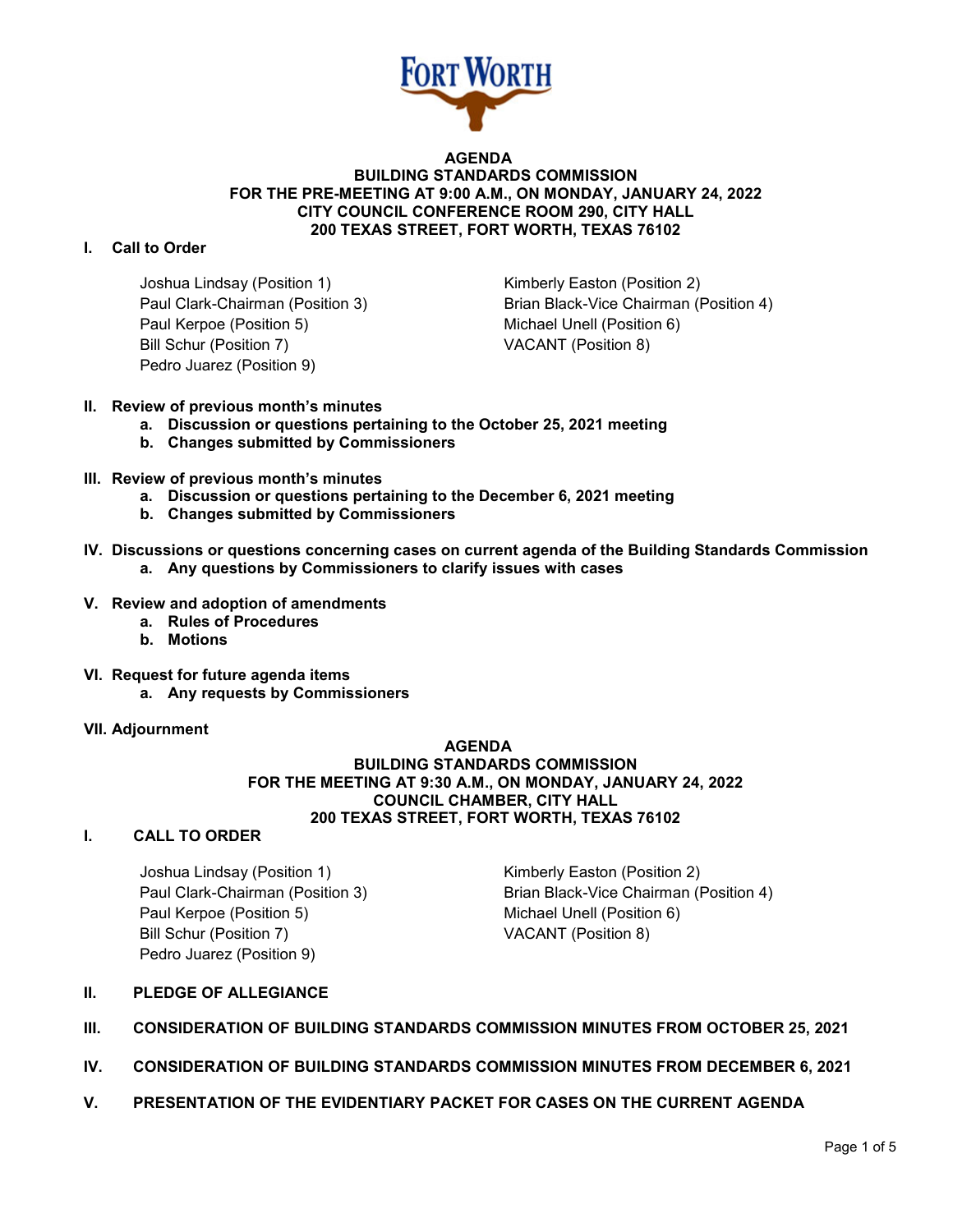## **VI. SWEAR IN THE INTERPRETER (IF APPLICABLE)**

# **VII. SWEAR IN THOSE WHO PLAN TO GIVE TESTIMONY**

#### **VIII. CASES TO WITHDRAW FROM TODAY'S AGENDA**

#### **IX. THE COMMISSION WILL BREAK FOR A WORK SESSION AT APPROXIMATELY 12:00 P.M.**

#### **X. NEW CASES RESIDENTIAL**

- a. **HS-22-02 (CD 2)** 1504 Grand Avenue (Accessory Structure Only) aka Being all of Lot 3 and a portion of Lot 2, Block 90, BELMONT TERRACE, an Addition to the City of Fort Worth, Tarrant County, Texas, according to the Plat recorded in Volume 204, Page 9, Plat Records, Tarrant County, Texas and being described in Warranty Deed from J. Fren Shaw and Hazel Shaw to Donald Fred Shaw, et al, dated February 16, 2019 and recorded under Instrument No. D219030801, Deed Records, Tarrant County, Texas. Owner: Nicholas Renteria. Lienholder: Ark-La-Tex Financial Services dba Eleven Mortgage.
- b. **HS-22-34 (CD 7)** 5120 Crestline Road (Primary Structure) aka 5120 CRESTLINE ROAD, FORT WORTH, TEXAS 76107 MORE COMMONLY KNOWN AS BEING LOT B, REVISION OF LOT 10, BLOCK 1, NORTHCREST ADDITION AND LOTS 17, 18, 19, 20 AND PART OF LOT 16, BLOCK C CHAMBERLAIN ARLINGTON HEIGHTS FIRST FILING, ADDITION TO THE CITY OF FORT WORTH, TARRANT COUNTY, TEXAS, ACCORDING TO PLAT RECORDED IN VOLUME 388-J, PAGE 51, DEED RECORDS OF TARRANT COUNTY, TEXAS. Owner: Crestline Trust c/o Trustee-Merie Yazbek. Lienholder(s): Znotes, LP, John Botts, and Westside Builders.
- c. **HS-22-35 (CD 5)** 4113 Fitzhugh Avenue (Primary Structure) aka Lot No. 19 in Block No. 3, SAN ROE ADDITION, SECOND FILING to the City of Fort Worth, Tarrant County, Texas, according to plat recorded in Book 388-F, Page 555 of the Plat Records of Tarrant County, Texas. Owner(s): Henry Edward Alridge Jr., and wife, Frankie Mae Alridge. Lienholder: Department of the Treasury-Internal Revenue Department.
- d. **HS-22-36 (CD 8)** 2913 Galvez Avenue (Primary Structure) aka Lot 7, Block 32, RIVERSIDE, an Addition to the City of Fort Worth, Tarrant County, Texas, according to the map or plat thereof, recorded in Volume 63, Page 67, Plat Records, Tarrant County, Texas. Owner: JGA Holdings, LLC. Lienholder: State of Texas-Comptroller of Public Accounts.
- e. **HS-22-37 (CD 8)** 2728 Wilkinson Avenue (Accessory Structure Only) aka LOT 8, BLOCK 40, OF SYCAMORE HEIGHTS ADDITION, AN ADDITION TO THE CITY OF FORT WORTH, TARRANT COUNTY, TEXAS, ACCORDING TO THE PLAT THEREOF RECORDED IN VOLUME 309, PAGE 11, OF THE PLAT RECORDS OF TARRANT COUNTY, TEXAS. Owner(s): Marco A. Arredondo Et Ux Manuela G. Arredondo. Lienholder(s): None.
- f. **HS-22-38 (CD 4)** 7716 Crownwood Drive (Primary Structure) aka Lot 6, Block 136, PHASE V1, SECTION 4B1-SUMMERFIELDS, an Addition to the City of Fort Worth, Tarrant County, Texas, according to the corrected plat recorded in Volume 388-190, Page 57 of the Plat Records of Tarrant County, Texas. Owner: Open House Texas Realty & Investments LLC. Lienholder: Secretary of Housing and Urban Development.
- g. **HS-22-40 (CD 9)** 3132 St. Louis Avenue (Primary Structure and Accessory Structure) aka Lot 19R, Block 34, of RYAN AND PRUITT ADDITION, to the City of Fort Worth, Tarrant County, Texas, according to the Plat thereof recorded in Volume 388-150, Page 17, of the Plat Records of Tarrant County, Texas. Owner(s): Candido Santillan and wife, Flora Santillan. Lienholder(s): None.
- h. **HS-22-41 (CD 5)** 5120 Elgin Street (Primary Structure) aka ACCT. NO. 01829106; LOT 16, BLOCK 2, OUT OF THE FW MURPHY ADDITION, AN ADDITION TO THE CITY OF FORT WORTH, TARRANT COUNTY, TEXAS AND LOCATED WITHIN THE FORT WORTH INDEPENDENT SCHOOL DISTRICT, AS SHOWN BY A DEED OF RECORD IN VOLUME 12169, PAGE 1074, OF THE DEED RECORDS OF TARRANT COUNTY, TEXAS. Owner: A New Home 4 U Inc. Lienholder(s): None.

## **XI. NEW CASE COMMERIAL**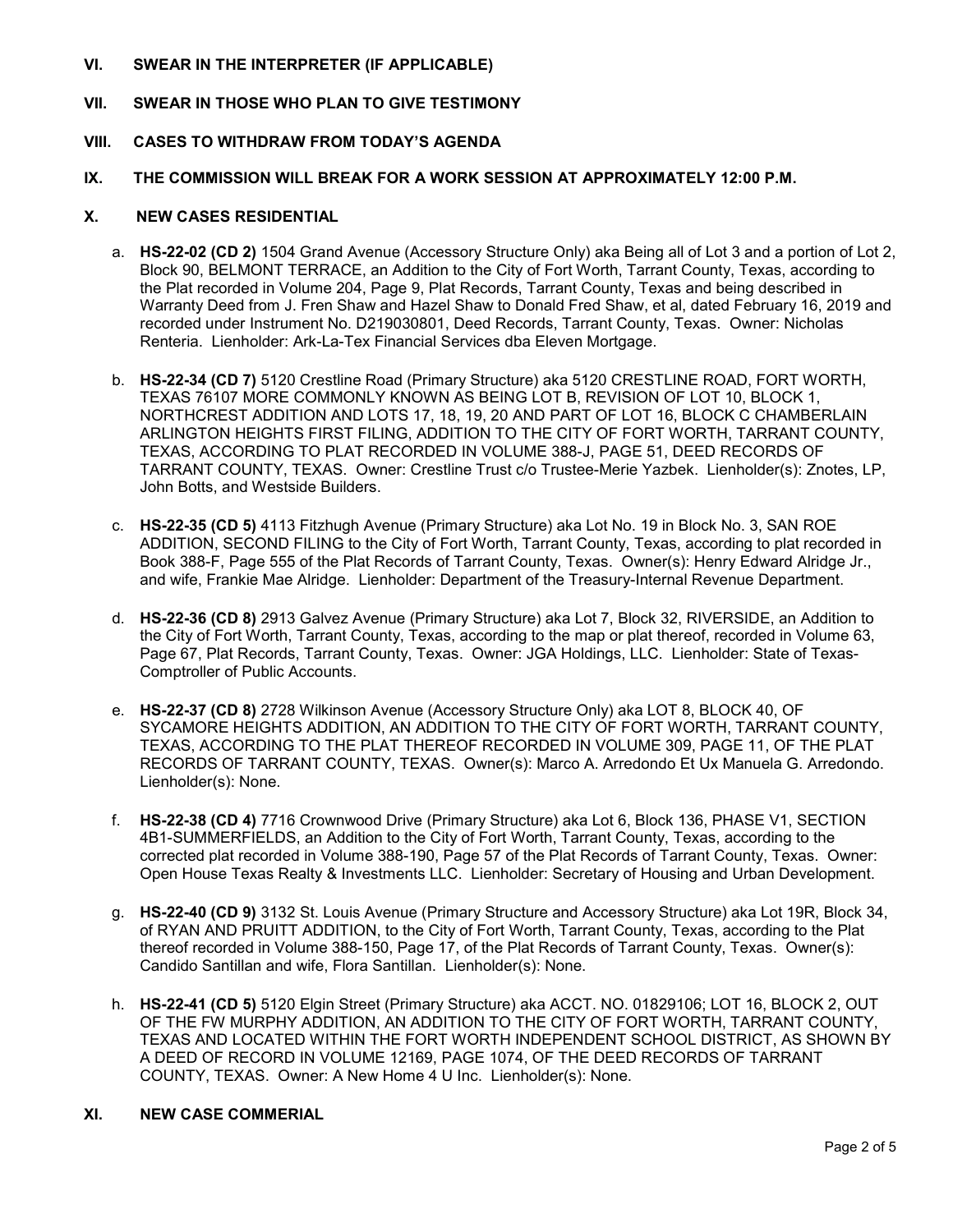a. **HS-22-22 (CD 2)** 601 North Throckmorton Street (Primary Structure) aka SITUATED in the City of Fort Worth, Tarrant County, Texas and being a tract of land out of the F.G. Mulliken Survey, Abstract 1045 and the A. GOUHENANT Survey, Abstract No. 582, said tract being conveyed to Commercial Metals Company by deed recorded in Volume 3596, Page 409 (tract 1) and Volume 15604, Page 383 (tract 2) of the Deed Records of Tarrant County, Texas, (D.R.T.C.T.) said tract being all of Lots 1 through 5 of Block 253 and the south 15 feet of Lot 3 and all of Lots 4 through 6 of Block 252 of North Fort Worth Townsite Company Subdivision, being an addition to the City of Fort Worth according to the plat recorded in Volume 204-A, Page 117 of the Plat Records of Tarrant County, Texas and a 60 foot wide strip of land adjoining the southeast boundary line of said Lot 6, identified as "RESERVED" on the said plat of North Fort Worth Townsite Company Subdivision, said tract being herein more particularly described by metes and bounds. Owner: Tarrant Regional Water District. Lienholder(s): None.

## **XII. CONTINUED NEW CASE RESIDENTIAL**

a. **HS-22-20 (CD 8)** 1331 Stewart Street (Primary Structure) aka LOT 10, BLOCK 2, GREENWOOD SUBDIVISION OF BLOCK 10, EVANS SOUTH ADDITION, TO THE CITY OF FORT WORTH, TARRANT COUNTY, TEXAS, ACCORDING TO THE PLAT RECORDED IN VOLUME 97, PAGE 88, DEED RECORDS, TARRANT COUNTY, TEXAS. Owner: Shahryar Karimi. Lienholder(s): Babak Zirakchi, Office of the Attorney General, and Rausch, Sturm, Israuel, Enerson & Hornik, LLC.

## **XIII. ADMINISTRATIVE CIVIL PENALTY CASES RESIDENTIAL**

- a. **ACP-22-42 (CD 2)** 3319 NW 28<sup>th</sup> Street aka Rosen Heights Second Filing Blk 212 Lots 10 and 11 and 12 Fort Worth, Tarrant Co., TX 76106. Owner: Vincent S. Balderas. Lienholder(s): None.
- b. **ACP-22-43 (CD 2)** 1314 Denver Avenue aka Being Lot 15, Block 72 of North Fort Worth Addition, an Addition to the City of Fort Worth, Tarrant County, Texas, according to the Map thereof recorded Volume 63, Page 149, of the Plat records of Tarrant County, Texas. Owner: Toffiq Nazarali. Lienholder(s): Paul Hart, Chase Bank, Edward S. Cox, and Washington Mutual Bank, FA.
- c. **ACP-22-44 (CD 9)** 1029 Barclay Avenue aka LOT 8, BLOCK 1, OF GARDENS ADDITION TO RIVERSIDE, AN ADDITION TO THE CITY OF FORT WORTH, TARRANT COUNTY, TEXAS ACCORDING TO THE PLAT THEREOF RECORDED IN VOLUME 204-A, PAGE 145, OF THE PLAT RECORDS OF TARRANT COUNTY, TEXAS. SAVE AND EXCEPT THE EAST 100 FEET CONVEYED TO THE CITY OF FORT WORTH, AS SHOWN IN DEED RECORDED IN VOLUME 8188, PAGE 700, DEED RECORDS OR TARRANT COUNTY, TEXAS. Owner: JPMorgan Chase Bank, National Association. Lienholder(s): None.
- d. **ACP-22-45 (CD 2)** 3319 NW 30<sup>th</sup> Street aka Lot 10, Block 215 ROSEN HEIGHTS, SECOND FILING, an Addition to the City of Fort Worth, Tarrant County, Texas, according to the plat recorded in Volume 2009, Page 124, of the Deed Records of Tarrant County, Texas. Owner(s): Jerry Pack and Peggy Pack Estates. Lienholder(s): None.
- e. **ACP-22-46 (CD 5)** 920 Duff Court aka aka Lot, tract or parcel of land described as follows: Lot 3-3B-R, Block B, Grand Vista Heights Addition to the City of Fort Worth, Tarrant County, Texas, otherwise known as 920 Duff Court Fort Worth, Texas 76112. Owner: Sandra Annette Howell. Lienholder(s): None.
- f. **ACP-22-47 (CD 5)** 2009 Wallace Street aka The North 50 feet of Lot 4, Block 6, Vickery Gardens Tracts Addition, an Addition to the City of Fort Worth, in Tarrant County, Texas, according to the Plat recorded in Volume 204A, Page 174, Deed Recrods, Tarrant County, Texas. Owner(s): Quincy Jones, Gloria T. Jones, and Darwin E. Jones. Lienholder: Department of the Treasury-Internal Revenue Service.
- g. **ACP-22-48 (CD 4)** 6233 Kentwood Place aka An Undivided one-half interest to each Grantee in Lot 9, Block 4, Brentwood Hills Addition to the City of Fort Worth, Texas, Tarrant County, Texas according to the Plat filed in Book 388-Z, Page 116, Deed Records of Tarrant County, Texas and all fixtures and personally attached to property. Owner(s): William Robert Williams and Wayne Russell Williams III. Lienholder: Department of the Treasury-Internal Revenue Service.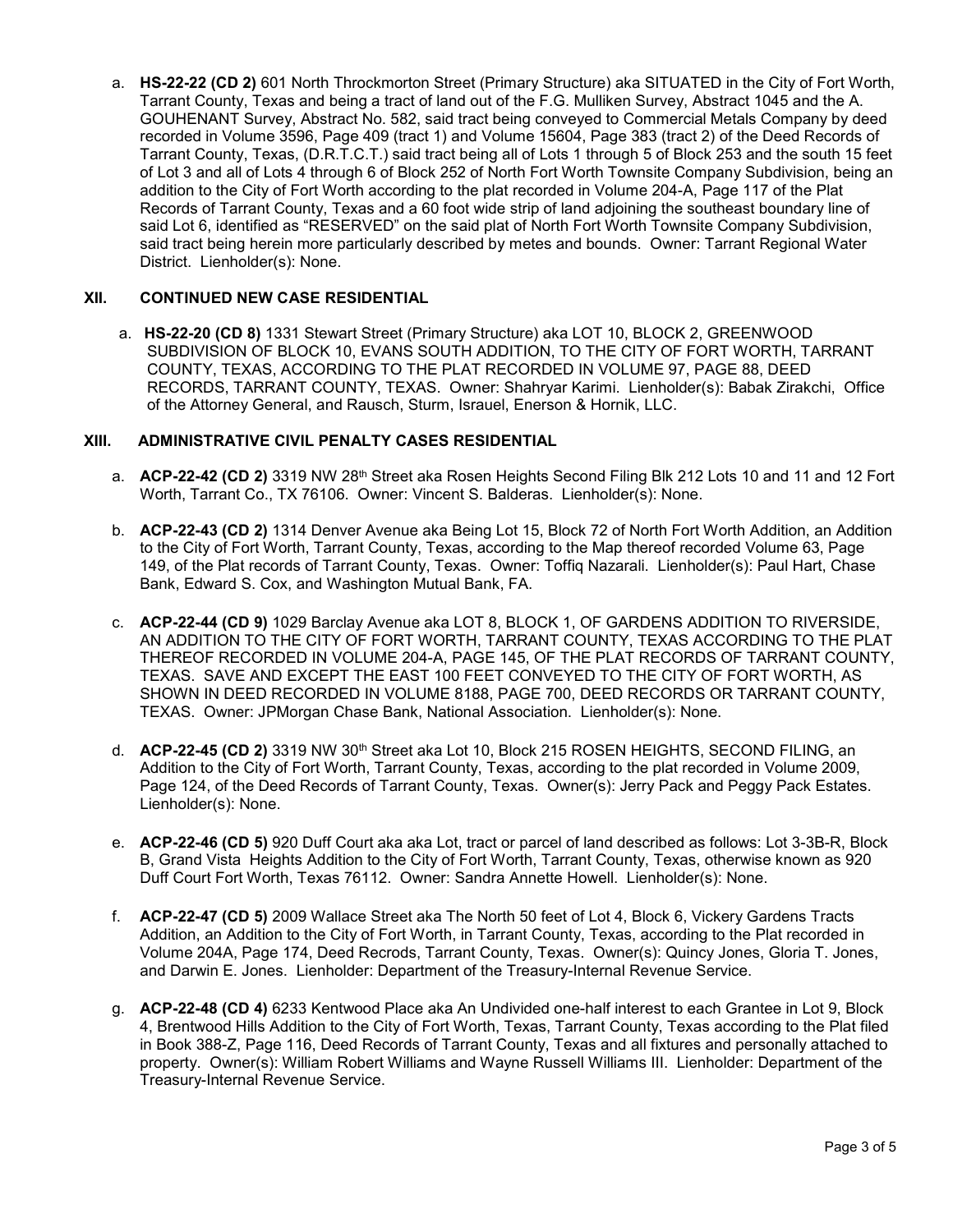h. **ACP-22-49 (CD 4)** 4412 Kings Circle North aka Lot 9, Block 4, KINGS OAKS ADDITION, an Addition to the City of Fort Worth, Tarrant County, Texas, according to the Plat recorded in Volume 388-14, Page 48, Plat Records of Tarrant County, Texas. Owner: John Allan Conley. Lienholder(s): None.

## **XIV. AMENDMENT CASE COMMERCIAL**

a. **HS-21-164 (CD 2)** 721 NW 28<sup>th</sup> Street (Primary Structure) aka 729 NW 28<sup>th</sup> Street aka BEING THREE TRACTS OF LAND OUT OF LOTS 15, 16 & 17, IN BLOCK 47, OF M.G. ELLIS ADDITION TO THE CITY OF FORT WORTH, TARRANT COUNTY, TEXAS, ACCORDING TO PLAT RECORDED IN VOLUME 63, PAGES 18 & 19, PLAT RECORDS, TARRANT COUNTY, TEXAS, AND BEING MORE PARTICULARLY DESCRIBED BY METES AND BOUNDS. Owner: Emad Taq. Lienholder(s): None.

## **XV. AMENDMENT CASES ADMINISTRATIVE CIVIL PENALTY RESIDENTIAL**

- a. **ACP-21-189 (CD 8)** 209 North De Costa Street aka Lot 3, Block 1, J.R. JAMESON SUBDIVISION of part of the L.G. TINSLEY SURVEY and the F. WOOD SURVEY, Tarrant County, Texas, now in the City of Fort Worth, according to plat recorded in Volume 1580, Page 194, Deed Records of Tarrant County, Texas. Owner: Margarita Polanco. Lienholder(s): None.
- b. **ACP-21-218 (CD 9)** 3509 Laughton Street aka Situated in Tarrant County, Texas, and being Lot 3, Block 1 of WILLIE AND DENHAM ADDITION to the City of Fort Worth, Tarrant County, Texas, according to plat recorded in Vol. 791, pg. 218, Deed Records, Tarrant County, Texas. Owner(s): Baldemar Ramon and wife, Stella Ramon. Lienholder(s): None.
- c. **ACP-22-09 (CD 2)** 4405 Poinsetta Drive aka Lot 14, Block 6, BROOKSIDE ANNEX, an Addition to the City of Fort Worth, Tarrant County, Texas. Owner: Darwin Ray Milligan. Lienholder(s): None.
- d. **ACP-22-12 (CD 6)** 3620 Kimberly Lane aka Lot 6, Block 69 of WEDGWOOD ADDITION, an Addition to the City of Fort Worth, Tarrant County, Texas. Owner: Stephen Kent Weatherly. Lienholder(s): None.

## **XVI. CONTINUED AMENDMENT CASE ADMINISTRATIVE CIVIL PENALTY RESIDENTIAL**

a. **ACP-21-187 (CD 2)** 1311 Grand Avenue aka Being Lots 6, block 133H and Lot 19, Block 133 ½ North fort worth Addition, an Addition to the City of Everman, Tarrant County, Texas, according to the plat thereof recorded in the Plat Records of Tarrant County, Texas, aka Lots 6 and 19, Block 133 ½, of NORTH FORT WORTH Addition, an Addition to the City of Fort Worth, Tarrant County, Texas, according to the plat recorded thereof recorded in Volume 106, Page 91, of the Plat Records of Tarrant County, Texas. Owner: Shannon Pulido. Lienholder(s): None.

## **XVII. EXECUTIVE SESSION**

The Building Standards Commission will conduct a closed meeting, as necessary, to seek the advice of its attorneys concerning pending or contemplated litigation or other matters that are exempt from public disclosure under Article X, Section 9 of the Texas State Bar Rules, and as authorized by Section 551.071 of the Texas Government Code, which are related to any case appearing on this agenda.

#### **XVIII. ADJOURNMENT**

ASSISTANCE AT THE PUBLIC MEETINGS: This meeting site is wheelchair accessible. Persons with disabilities who plan to attend this meeting and who may need accommodations, auxiliary aids, or services such as interpreters, readers, or large print are requested to contact the City's ADA Coordinator at (817) 392- 8552 or e-mail [ADA@FortWorthTexas.gov](mailto:ADA@FortWorthTexas.gov) at least 48 hours prior to the meeting so that appropriate arrangements can be made. If the City does not receive notification at least 48 hours prior to the meeting, the City will make a reasonable attempt to provide the necessary accommodations.

ASSISTENCIA A REUNIONES PUBLICAS: Este sitio de reunión es accesible con silla de ruedas. Se solicita a las personas con discapacidades que planean asistir a esta reunión y que necesitan acomodaciones, ayudas auxiliares o servicios tales como intérpretes, lectores o impresiones con letra grande, que se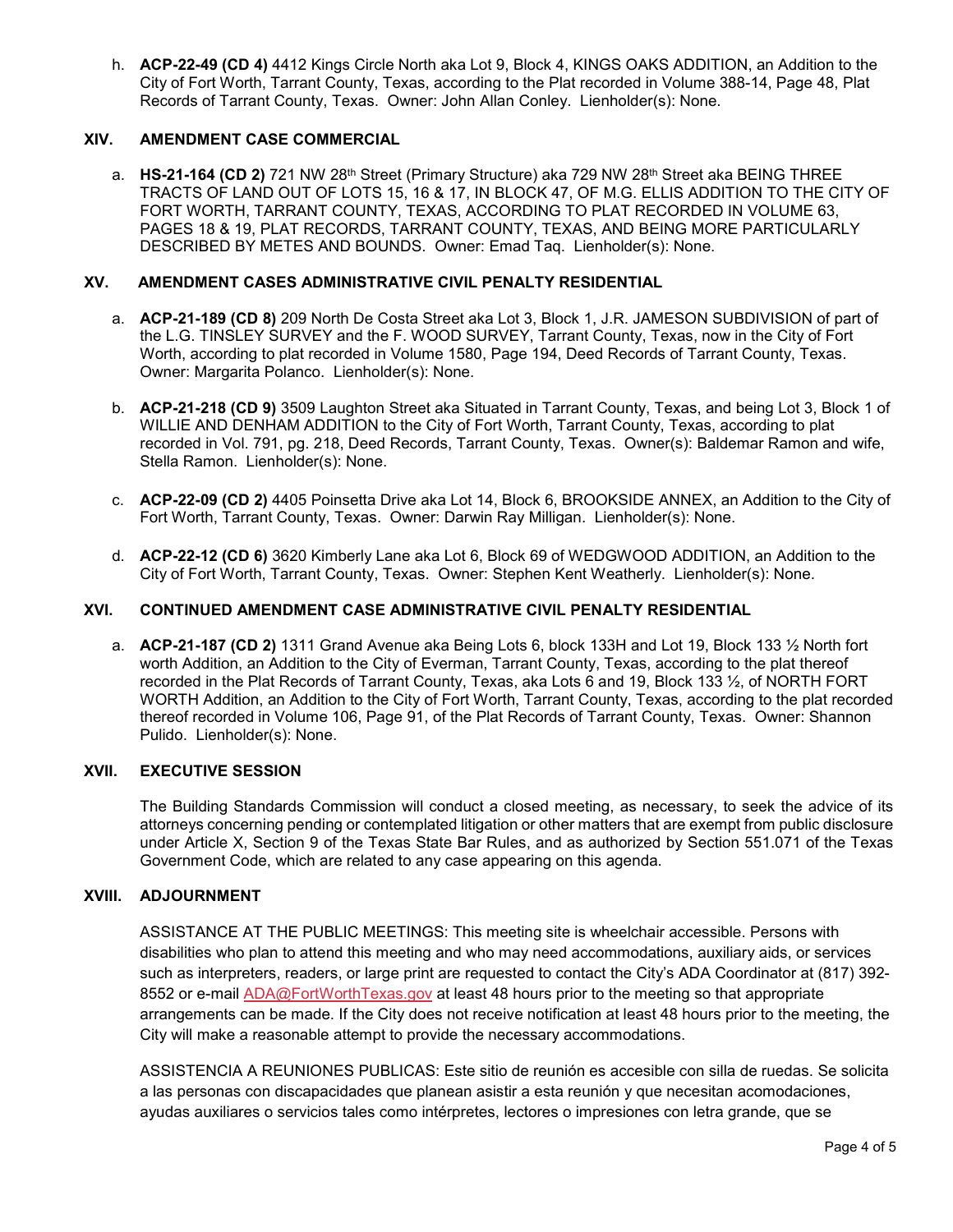comuniquen con el Coordinador de la Asociación Americana de Discapacitados (ADA) de la Ciudad llamando al teléfono (817) 392- 8552 o por correo electrónico a [ADA@FortWorthTexas.gov](mailto:ADA@FortWorthTexas.gov) por lo menos 48 horas antes de la reunión, de modo que puedan hacerse los arreglos adecuados. Si la Municipalidad no recibe una notificación por lo menos 48 horas antes de la reunión, ésta hará un intento razonable para proporcionar las acomodaciones necesarias.

The location identified on this agenda is the location at which the presiding officer will be physically present and presiding over the meeting. Members of the Building Standards Commission may be attending remotely in compliance with the Texas Open Meetings Act.

l, the undersigned authority, do hereby certify that this Notice of Meeting was posted on the City of Fort Worth official website and said Notice was posted on the following date<br>and time <u>Tuesday, January 11, 2022 at 9:30</u>

arrete S. Berndal

tity Secretary for the City of Fort Worth, Texas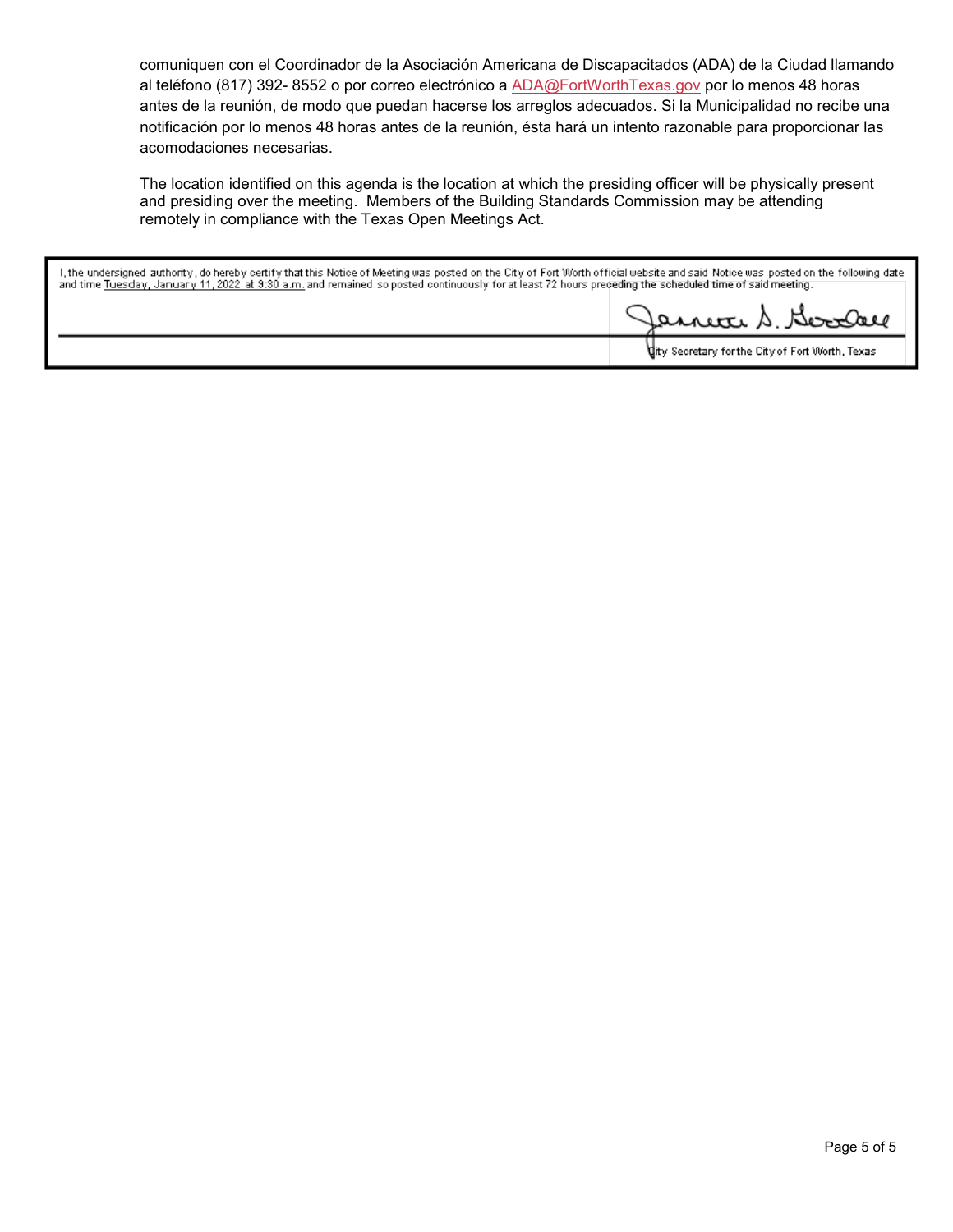# **MINUTES**

#### **BUILDING STANDARDS COMMISSION FOR THE PRE-MEETING AT 9:00 A.M., ON MONDAY, JANUARY 24, 2022 CITY COUNCIL CONFERENCE ROOM 290, CITY HALL 200 TEXAS STREET, FORT WORTH, TEXAS 76102**

## **I. Call to Order: Pre-Meeting started at 9:02 A.M.**

Joshua Lindsay (Position 1) The Research Hotel Kimberly Easton (Position 2) Paul Kerpoe (Position 5) Michael Unell (Position 6) Bill Schur (Position 7) James Walker (Position 8) Pedro Juarez (Position 9)

Paul Clark-Chairman (Position 3) Brian Black-Vice Chairman (Position 4)

- The following Commissioners were present at 9:00 A.M.: Mr. Joshua Lindsay (Position 1), Mr. Paul Clark (Position 3), Mr. Brian Black (Position 4), Mr. Paul Kerpoe (Position 5), Mr. James Walker (Position 8), and Mr. Pedro Juarez (Position 9).
- Mr. Bill Schur (Position 7) notified the City that he was going to be late to the meeting.
- Ms. Kimberly Easton (Position 2), and Mr. Michael Unell (Position 6) notified the City that they would not be in attendance prior to the meeting.
- Code Compliance staff members in attendance were Chris McAllister (Ex-Officio), Oscar Reyes (Superintendent,) Kenneth Young (Acting Superintendent), Boyd Oomging (Acting Supervisor), Annette Sefcik (Executive Secretary), Paul Trigona and Aya Nomura (Fort Worth TV Crew).
- Law Department staff members in attendance were Christopher Austria and Siang L. Sang (Assistant City Attorneys).

#### **II. Review of previous month's minutes**

- **a. Discussion or questions pertaining to the October 25, 2021 meeting**
- **b. Discussion or questions pertaining to the December 6, 2021 meeting**
- **c. Changes submitted by Commissioners**
	- No discussion pertaining to the October 25, 2021 meeting.
	- No changes submitted for the October 25, 2021 Minutes
	- No discussion pertaining to the December 6, 2021 meeting
	- No changes submitted for the December 6, 2021 Minutes.

#### **III. Discussions or questions concerning cases on current agenda of the Building Standards Commission a. Any questions by Commissioners to clarify issues with cases**

- Mr. Lindsay asked if the inspection date on 5120 Elgin Street of January 12, 2020 was an error. Executive Secretary Annette Sefcik confirmed it was an error, the date should be January 12, 2022, and stated that would be corrected on record when the case was being presented.
- Welcome to James Walker who was sworn in prior to the Pre-Meeting and will be publically sworn in on record in the Regular Meeting.

## **IV. Review and adoption of amendments**

- **a. Rules of Procedures**
- **b. Motions**
	- Chairman Clark asked for clarification on Reconsideration cases as he was unfamiliar with that type of case and Mr. McAllister explained that it was a case previously heard by the Commission. Mr. McAllister gave examples of reasons the case could be brought back for Reconsideration.
	- Chairman Clark submitted a few minor corrections to the Executive Secretary to address in the Rules of Procedure that would not affect voting for adoption.
	- **Mr. Bill Schur (Position 7) arrived at 9:15 A.M.**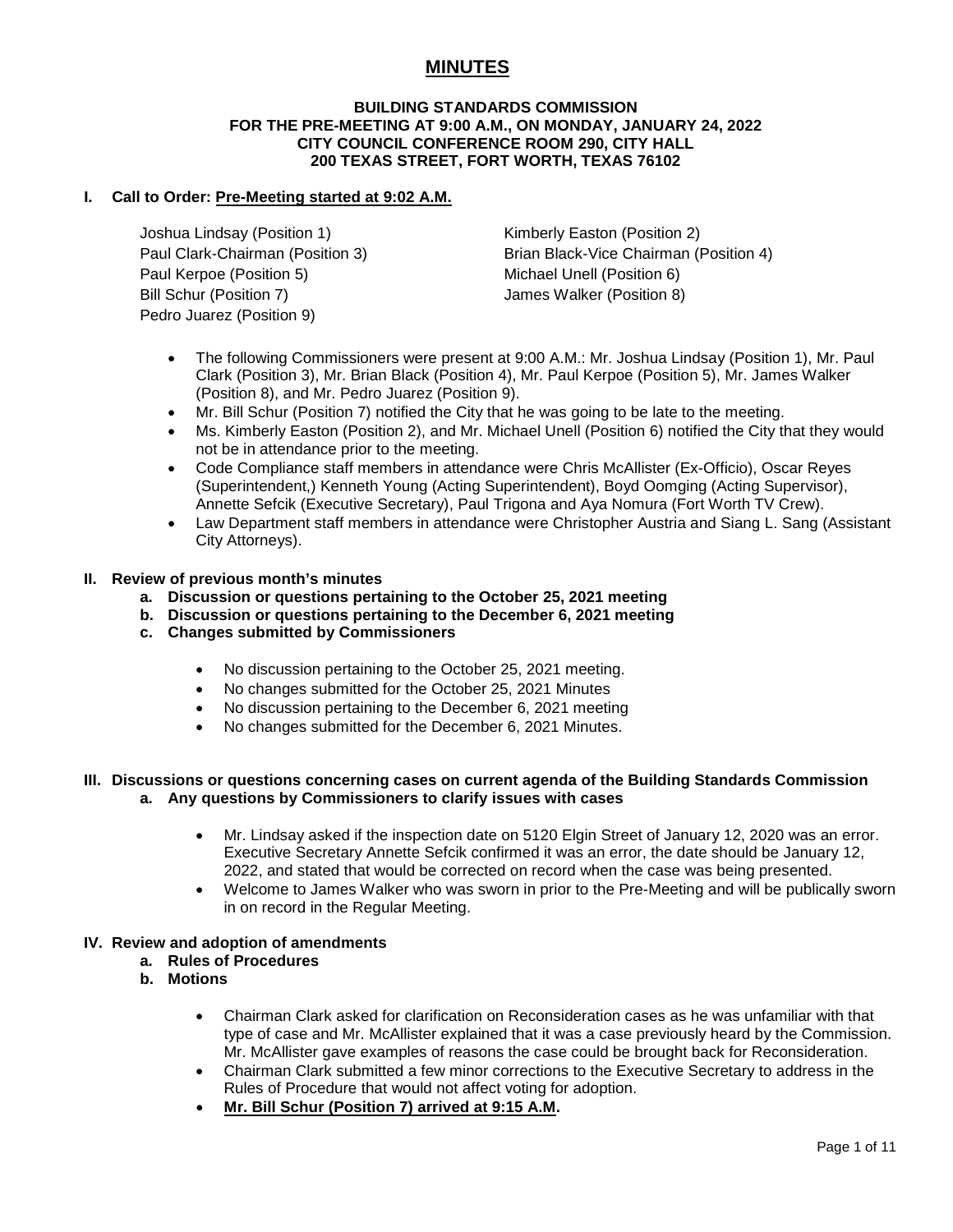• Mr. Black moved to adopt the amended Rules of Procedures and Motions, second by Mr. Kerpoe. MOTION CARRIED 7-0 with Ms. Easton and Mr. Unell absent.

## **V. Request for future agenda items**

# **a. Any requests by Commissioners**

- No requests were submitted.
- Mr. Schur stated that he would be leaving the meeting around 1:30 P.M.
- Mr. Juarez stated that he would be leaving the meeting around 3:30 P.M.

## **VI. Adjournment**

- Mr. Black moved to adjourn Pre-Meeting, second by Mr. Kerpoe. MOTION CARRIED 7-0 with Ms. Easton and Mr. Unell absent.
- **Pre-Meeting adjourned at 9:22 A.M.**

#### **BUILDING STANDARDS COMMISSION FOR THE MEETING AT 9:30 A.M., ON MONDAY, JANUARY 24, 2022 COUNCIL CHAMBER, CITY HALL 200 TEXAS STREET, FORT WORTH, TEXAS 76102**

#### **I. CALL TO ORDER: REGULAR MEETING STARTED AT 9:42 A.M.**

Joshua Lindsay (Position 1) The Research Rimberly Easton (Position 2) Paul Kerpoe (Position 5) Michael Unell (Position 6) Bill Schur (Position 7) James Walker (Position 8) Pedro Juarez (Position 9)

Paul Clark-Chairman (Position 3) Brian Black-Vice Chairman (Position 4)

- The following Commissioners were present at 9:00 A.M.: Mr. Joshua Lindsay (Position 1), Mr. Paul Clark (Position 3), Mr. Brian Black (Position 4), Mr. Paul Kerpoe (Position 5), Mr. Bill Schur (Position 7), Mr. James Walker (Position 8), and Mr. Pedro Juarez (Position 9).
- Ms. Kimberly Easton (Position 2), and Mr. Michael Unell (Position 6) notified the City that they would not be in attendance prior to the meeting.
- Code Compliance staff members in attendance were Chris McAllister (Ex-Officio), Oscar Reyes (Superintendent,) Kenneth Young (Acting Superintendent), Boyd Oomging (Acting Supervisor), Marc Oler (Senior Officer), Homero Campos (Officer), Alfonso Hurtado (Officer), Theo Jenkins (Officer), Bill Jones (Officer), Kenneth Mendez (Officer), Alma Molina (Officer), Marilynn Turner-Mims (Officer), Annette Sefcik (Executive Secretary), Belinda Burns and Thomas Gonzales (Title Investigators), and Paul Trigona and Aya Nomura (Fort Worth TV Crew).
- Law Department staff members in attendance were Christopher Austria and Siang L. Sang (Assistant City Attorneys).

# **II. PLEDGE OF ALLEGIANCE**

• Pledge of Allegiance.

# **III. SWEAR IN JAMES WALKER TO THE BUILDING STANDARDS COMMISSION**

• James Walker was publically sworn in to the Building Standards Commission.

# **IV. CONSIDERATION OF BUILDING STANDARDS COMMISSION MINUTES FROM OCTOBER 25, 2021**

• Mr. Kerpoe moved to accept the October 25, 2021 minutes, second by Mr. Black. MOTION CARRIED 7-0 with Ms. Easton and Mr. Unell absent.

#### **V. CONSIDERATION OF BUILDING STANDARDS COMMISSION MINUTES FROM DECEMBER 6, 2021**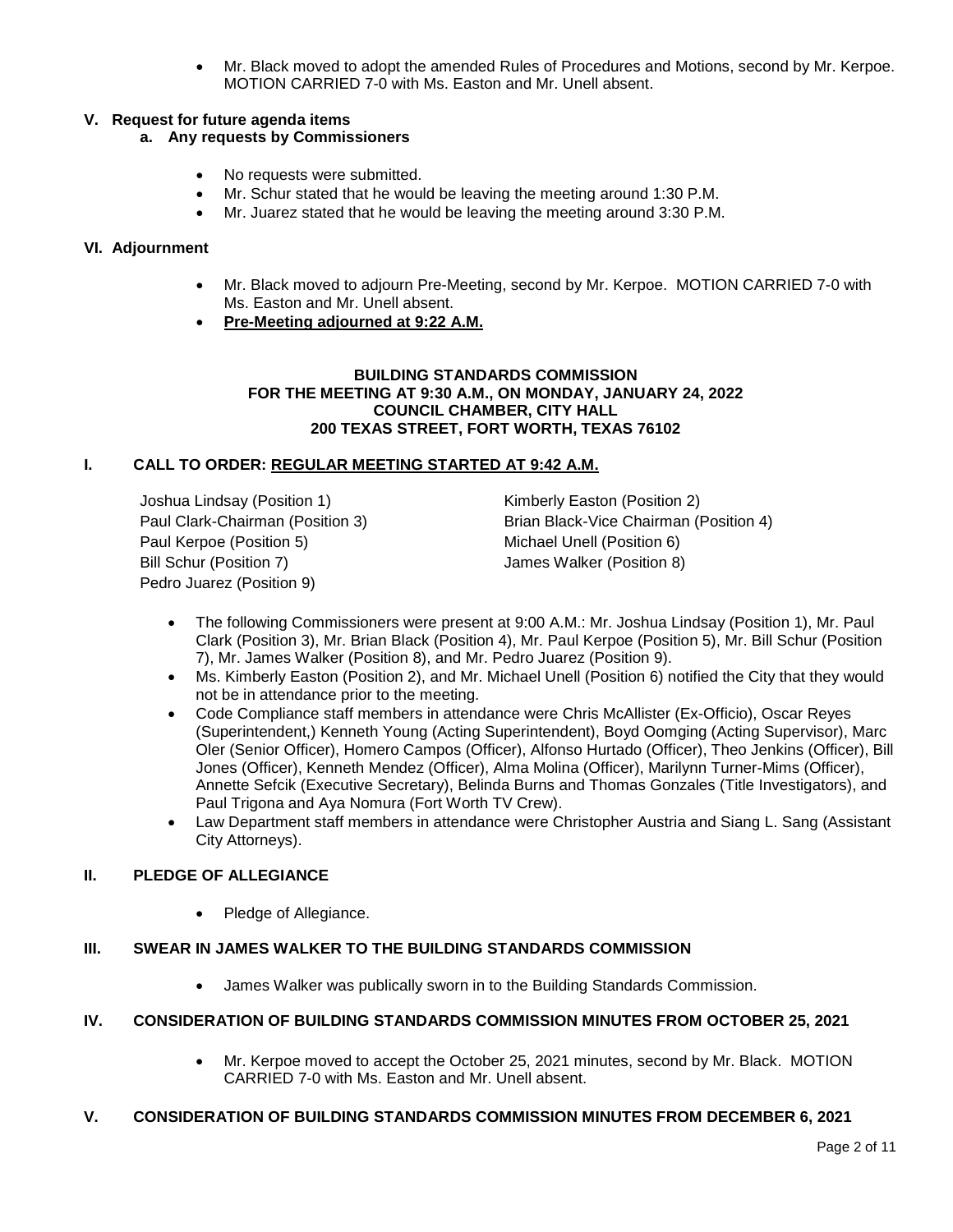• Mr. Black moved to accept the December 6, 2021 minutes, second by Mr. Juarez. MOTION CARRIED 7-0 with Ms. Easton and Mr. Unell absent.

# **VI. PRESENTATION OF THE EVIDENTIARY PACKET FOR CASES ON THE CURRENT AGENDA**

• Assistant City Attorney Siang L, Sang presented the Evidence Packet to the Executive Secretary Annette Sefcik.

## **VII. SWEAR IN THE INTERPRETER (IF APPLICABLE)**

• No interpreter was requested for today's meeting.

# **VIII. SWEAR IN THOSE WHO PLAN TO GIVE TESTIMONY**

• All citizens and staff to give testimony were sworn in.

## **IX. CASES TO WITHDRAW FROM TODAY'S AGENDA**

- **Withdraw-**New Cases Historic Residential: HS-22-37---2728 Wilkinson Avenue (Accessory Structure Only), HS-22-40---3132 St Louis Avenue (Primary Structure and Accessory Structure); New Case Commercial: HS-22-22---601 North Throckmorton Street (Primary Structure); Administrative Civil Penalty Cases Residential: ACP-22-42---3319 NW 28<sup>th</sup> Street, ACP-22-43---1314 Denver Avenue.
- Mr. Lindsay moved to grant the City's request to withdraw the 5 cases read into record, second by Mr. Kerpoe. MOTION CARRIED 7-0 with Ms. Easton and Mr. Unell absent.

## **X. THE COMMISSION WILL BREAK FOR A WORK SESSION AT APPROXIMATELY 12:00 P.M.**

## *CHAIRMAN CLARK ANNOUNCED THE COMMISSION WILL GO IN ORDER ON THE AGENDA AND HEAR CASES THAT HAVE CITIZENS IN ATTENDANCE TO GIVE TESIMONY*

#### **XI. NEW CASES RESIDENTIAL**

- a. **HS-22-02 (CD 2)** 1504 Grand Avenue (Accessory Structure Only) aka Being all of Lot 3 and a portion of Lot 2, Block 90, BELMONT TERRACE, an Addition to the City of Fort Worth, Tarrant County, Texas, according to the Plat recorded in Volume 204, Page 9, Plat Records, Tarrant County, Texas and being described in Warranty Deed from J. Fren Shaw and Hazel Shaw to Donald Fred Shaw, et al, dated February 16, 2019 and recorded under Instrument No. D219030801, Deed Records, Tarrant County, Texas. Owner: Nicholas Renteria. Lienholder: Ark-La-Tex Financial Services dba Eleven Mortgage. **Nicholas Renteria, the owner, appeared for this case.**
	- Staff presented the recommendation to declare the structure substandard and hazardous and to order the owner to repair or demolish the structure within thirty (30) days.
	- Nicholas Renteria, the owner, stated he plans to demolish the structure, needs time to secure the permit, and asked for sixty (60) days.
	- Assistant City Attorney Siang L. Sang restated the staff recommendation.
	- Mr. Lindsay moved to declare the structure substandard and hazardous, second by Mr. Kerpoe. MOTION CARRIED 7-0 with Ms. Easton and Mr. Unell absent.
	- Mr. Lindsay moved that the owner be ordered to repair or demolish the structure within forty five (45) days, second by Mr. Kerpoe. MOTION CARRIED 7-0 with Ms. Easton and Mr. Unell absent.
- b. **HS-22-34 (CD 7)** 5120 Crestline Road (Primary Structure) aka 5120 CRESTLINE ROAD, FORT WORTH, TEXAS 76107 MORE COMMONLY KNOWN AS BEING LOT B, REVISION OF LOT 10, BLOCK 1, NORTHCREST ADDITION AND LOTS 17, 18, 19, 20 AND PART OF LOT 16, BLOCK C CHAMBERLAIN ARLINGTON HEIGHTS FIRST FILING, ADDITION TO THE CITY OF FORT WORTH, TARRANT COUNTY, TEXAS, ACCORDING TO PLAT RECORDED IN VOLUME 388-J, PAGE 51, DEED RECORDS OF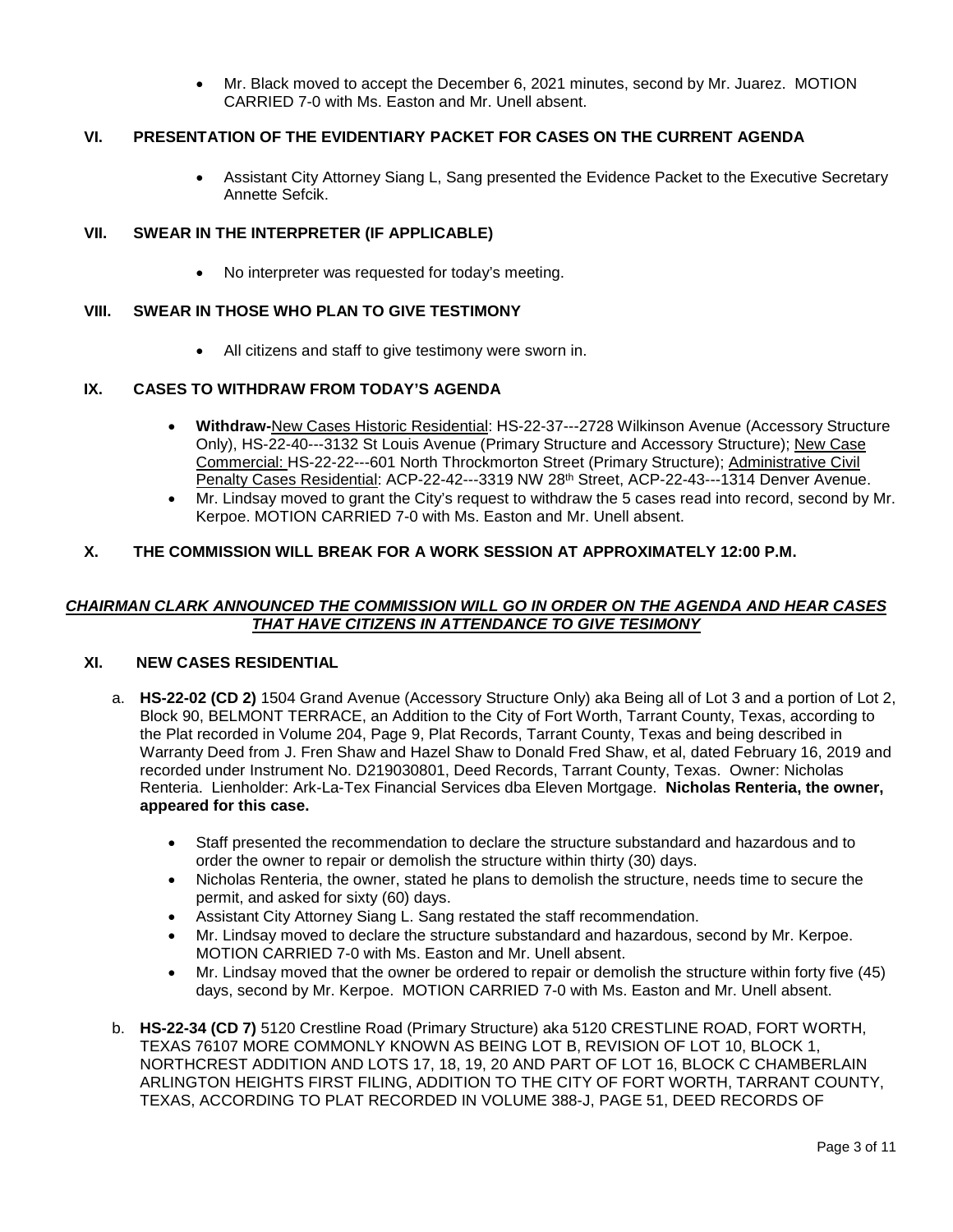TARRANT COUNTY, TEXAS. Owner: Crestline Trust c/o Trustee-Merie Yazbek. Lienholder(s): Znotes, LP, John Botts, and Westside Builders. **None one appeared for this case.**

- **This case was heard later in the meeting as no one was in attendance to give testimony.**
- c. **HS-22-35 (CD 5)** 4113 Fitzhugh Avenue (Primary Structure) aka Lot No. 19 in Block No. 3, SAN ROE ADDITION, SECOND FILING to the City of Fort Worth, Tarrant County, Texas, according to plat recorded in Book 388-F, Page 555 of the Plat Records of Tarrant County, Texas. Owner(s): Henry Edward Alridge Jr., and wife, Frankie Mae Alridge. Lienholder: Department of the Treasury-Internal Revenue Department. **Helen Henderson, an heir, and James Jayson, an interested party appeared for this case.** 
	- Staff presented the recommendation to declare the structure substandard and hazardous and to order the owner to repair or demolish the structure within thirty (30) days.
	- Helen Henderson testified that there are several heirs to the property and none have shown an interest in fixing it. She further stated she is now trying to sell the property and asked for ninety (90) days.
	- James Jayson stated he is in the process of purchasing the property but needs to secure all of the heirs' signatures in order to do so and asked for ninety (90) days to get the documentation and purchase the property to start the repairs.
	- Assistant City Attorney Siang L. Sang stated the City is unopposed to ninety (90) days.
	- Mr. Kerpoe moved to declare the structure substandard and hazardous, second by Mr. Lindsay. MOTION CARRIED 7-0 with Ms. Easton and Mr. Unell absent.
	- Mr. Kerpoe moved that the owner be ordered to repair or demolish the structure within ninety (90) days, second by Mr. Lindsay. MOTION CARRIED 7-0 with Ms. Easton and Mr. Unell absent.
- d. **HS-22-36 (CD 8)** 2913 Galvez Avenue (Primary Structure) aka Lot 7, Block 32, RIVERSIDE, an Addition to the City of Fort Worth, Tarrant County, Texas, according to the map or plat thereof, recorded in Volume 63, Page 67, Plat Records, Tarrant County, Texas. Owner: JGA Holdings, LLC. Lienholder: State of Texas-Comptroller of Public Accounts. **Julie Abrams of JGA Holdings LLC, the owner, appeared for this case.**
	- Staff presented the recommendation to declare the structure substandard and hazardous and to order the owner to repair or demolish the structure within thirty (30) days.
	- Julie Abrams described what she intends to do in repairing the structure and asked for six months to get everything complete.
	- Chairman Clark stated the maximum time allowed with an action plan is one hundred eighty (180) days) (6 months), without an action plan the maximum time allowed is ninety (90) days, and asked Ms. Abrams if she had an action plan to present for that amount of time.
	- Ms. Abrams stated she did not have an action plan and asked for ninety (90) days to make the repairs she has planned.
	- Assistant City Attorney Siang L. Sang stated the City is unopposed to ninety (90) days.
	- Mr. Black moved to declare the structure substandard and hazardous, second by Mr. Lindsay. MOTION CARRIED 7-0 with Ms. Easton and Mr. Unell absent.
	- Mr. Black moved that the owner be ordered to repair or demolish the structure within ninety (90) days, second by Mr. Kerpoe. MOTION CARRIED 7-0 with Ms. Easton and Mr. Unell absent.
- e. **HS-22-38 (CD 4)** 7716 Crownwood Drive (Primary Structure) aka Lot 6, Block 136, PHASE V1, SECTION 4B1-SUMMERFIELDS, an Addition to the City of Fort Worth, Tarrant County, Texas, according to the corrected plat recorded in Volume 388-190, Page 57 of the Plat Records of Tarrant County, Texas. Owner: Open House Texas Realty & Investments LLC. Lienholder: Secretary of Housing and Urban Development. **Zachary Broadsky of Open House Texas Realty & Investments LLC, the owner, appeared for this case.**
	- Staff presented the recommendation to declare the structure substandard and hazardous and to order the owner to repair or demolish the structure within thirty (30) days.
	- Zachary Broadsky testified that a contractor has been hired to demolish the structure and should be done within thirty (30) days.
	- Assistant City Attorney Siang L. Sang restated the City recommendation.
	- Mr. Schur moved to declare the structure substandard and hazardous, second by Mr. Juarez. MOTION CARRIED 7-0 with Ms. Easton and Mr. Unell absent.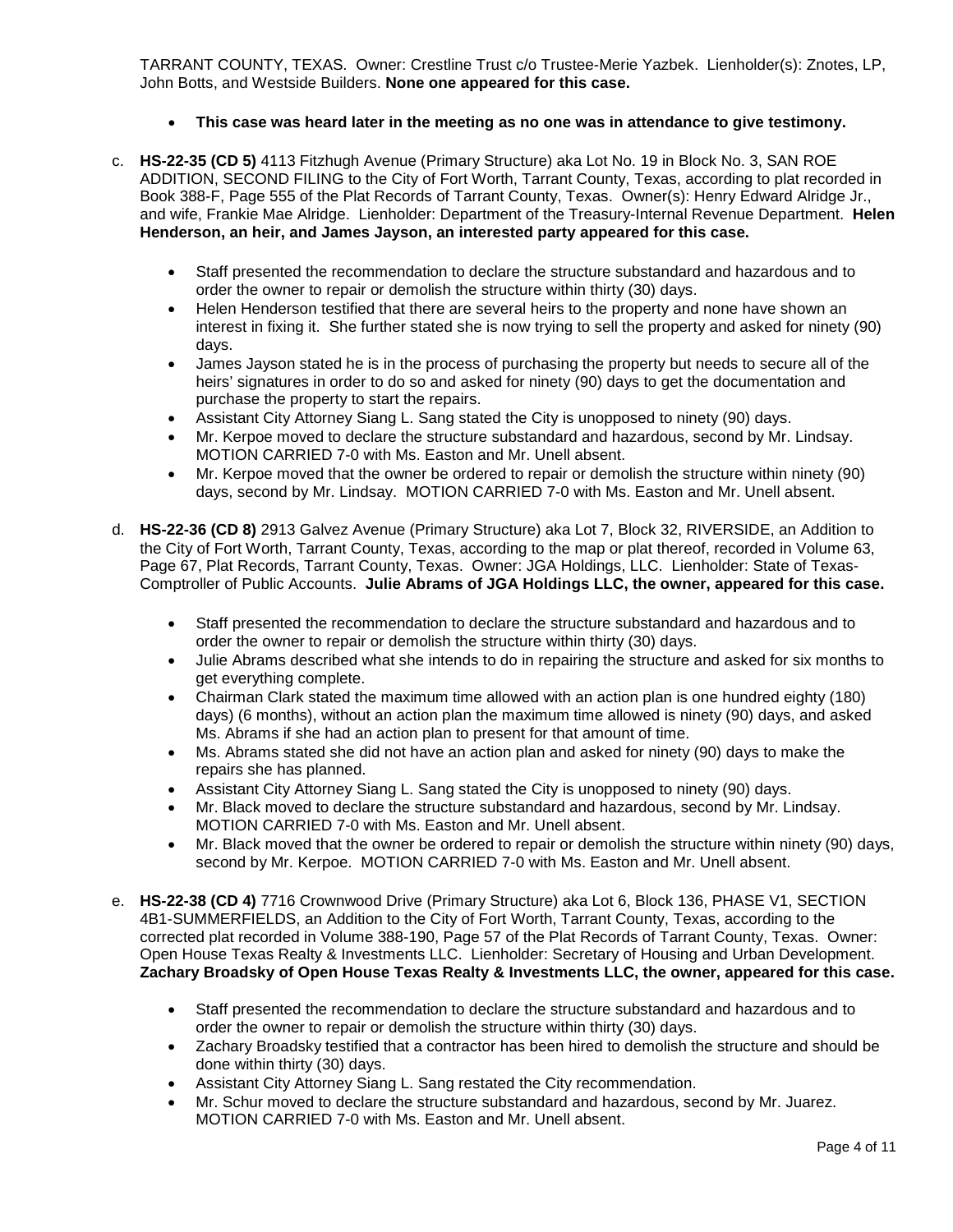- Mr. Schur moved that the owner be ordered to repair or demolish the structure within thirty (30) days, second by Mr. Kerpoe. MOTION CARRIED 7-0 with Ms. Easton and Mr. Unell absent.
- f. **HS-22-41 (CD 5)** 5120 Elgin Street (Primary Structure) aka ACCT. NO. 01829106; LOT 16, BLOCK 2, OUT OF THE FW MURPHY ADDITION, AN ADDITION TO THE CITY OF FORT WORTH, TARRANT COUNTY, TEXAS AND LOCATED WITHIN THE FORT WORTH INDEPENDENT SCHOOL DISTRICT, AS SHOWN BY A DEED OF RECORD IN VOLUME 12169, PAGE 1074, OF THE DEED RECORDS OF TARRANT COUNTY, TEXAS. Owner: A New Home 4 U Inc. Lienholder(s): None. **No one appeared for this case**.
	- **This case was heard later in the meeting as no one was in attendance to give testimony.**

## **XII. CONTINUED NEW CASE RESIDENTIAL**

- a. **HS-22-20 (CD 8)** 1331 Stewart Street (Primary Structure) aka LOT 10, BLOCK 2, GREENWOOD SUBDIVISION OF BLOCK 10, EVANS SOUTH ADDITION, TO THE CITY OF FORT WORTH, TARRANT COUNTY, TEXAS, ACCORDING TO THE PLAT RECORDED IN VOLUME 97, PAGE 88, DEED RECORDS, TARRANT COUNTY, TEXAS. Owner: Shahryar Karimi. Lienholder(s): Babak Zirakchi, Office of the Attorney General, and Rausch, Sturm, Israuel, Enerson & Hornik, LLC. **Shahryar Karimi aka Shawn Karimi, the owner, appeared for this case.**
	- Staff presented the recommendation to declare the structure substandard and hazardous and to order the owner to repair or demolish the structure within thirty (30) days.
	- Shaw Karimi stated that he has just recently been able to get permits to remodel this structure and asked for ninety (90) days.
	- Assistant City Attorney Siang L. Sang stated the City was unopposed to ninety (90) says.
	- Mr. Walker moved to declare the structure substandard and hazardous, second by Mr. Lindsay. MOTION CARRIED 7-0 with Ms. Easton and Mr. Unell absent.
	- Mr. Walker moved that the owner be ordered to repair or demolish the structure within ninety (90) days, second by Mr. Lindsay. MOTION CARRIED 7-0 with Ms. Easton and Mr. Unell absent.

## **XIII. ADMINISTRATIVE CIVIL PENALTY CASES RESIDENTIAL**

- a. **ACP-22-44 (CD 9)** 1029 Barclay Avenue aka LOT 8, BLOCK 1, OF GARDENS ADDITION TO RIVERSIDE, AN ADDITION TO THE CITY OF FORT WORTH, TARRANT COUNTY, TEXAS ACCORDING TO THE PLAT THEREOF RECORDED IN VOLUME 204-A, PAGE 145, OF THE PLAT RECORDS OF TARRANT COUNTY, TEXAS. SAVE AND EXCEPT THE EAST 100 FEET CONVEYED TO THE CITY OF FORT WORTH, AS SHOWN IN DEED RECORDED IN VOLUME 8188, PAGE 700, DEED RECORDS OR TARRANT COUNTY, TEXAS. Owner: JPMorgan Chase Bank, National Association. Lienholder(s): None. **Joyce Nwachukwu of McCarthy Holthus, an agent for the owner, appeared for this case.**
	- Staff presented the recommendation to not assess an Administrative Civil Penalty to the owner at this time, and order the owner to abate the nuisance within thirty (30) days.
	- Joyce Nwachukwu stated there is an occupant on the property that has been evicted. She then stated that the occupant has filed an appeal to the eviction and the owners are waiting for that court date so they can clean the property. She was grateful that a penalty was not being asked for at this time and asked for the maximum time allowed.
	- Assistant City Attorney Siang L. Sang restated the staff recommendation.
	- Mr. Juarez moved not to assess an Administrative Civil Penalty to the owner at this time, second by Mr. Lindsay. MOTION CARRIED 6-1 with Mr. Black voting no, and Ms. Easton and Mr. Unell absent.
	- Mr. Juarez moved to order the owner to abate the nuisance within thirty (30) days, second by Mr. Black. MOTION CARRIED 7-0 with Ms. Easton and Mr. Unell absent.

# *LUNCH BREAK 11:36 A.M.---12:33 P.M.*

- **Lunch Session started at 12:01 P.M.**
- Chairman Clark called the session to order.
- Chairman Clark asked that the Commissioners consider that on a case where there is an eviction involved, especially with a penalty, ownership should not be an issue with the motions.
- Mr. Black agreed that the owner purchasing a property should be aware of the risks.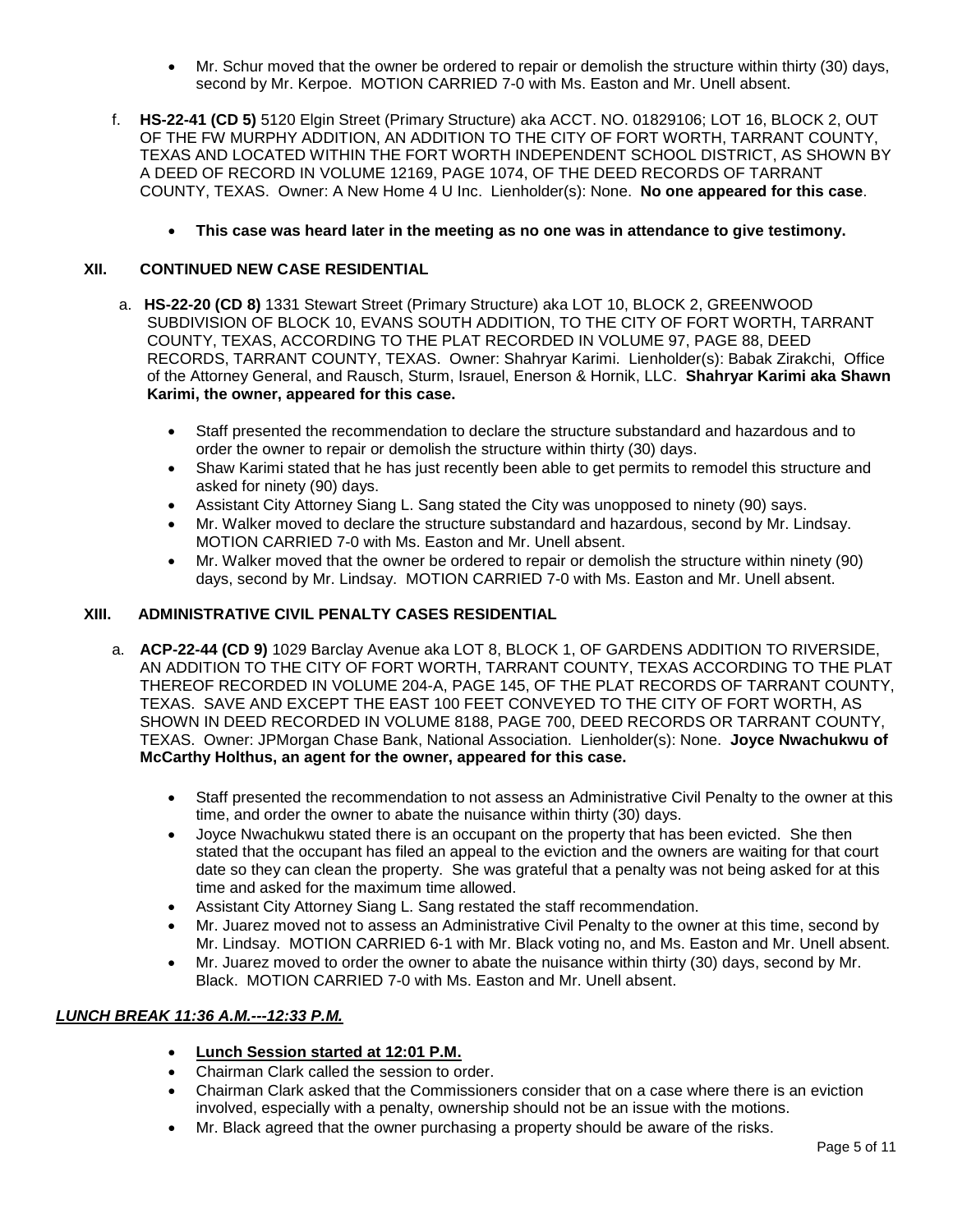- Assistant City Attorney Christopher Austria agreed, but do consider the liens that could be applied.
- Mr. Schur stated that a complication with foreclosure or eviction is when a tenant files bankruptcy. He further stated that the penalty assessed is not necessarily a punishment, it is a motivator to have the owner move quicker with these processes needed to rectify the problem.
- Mr. Black asked that if previous action had been taken through the BSC process, to have that included in the evidence. Executive Secretary Annette Sefcik stated that some cases will have that, but previous information from a different owner would not be listed.
- Chairman Clark asked Mr. Austria if it was appropriate to consider past conduct on a case or only to consider what is presented and Mr. Austria replied that if it is the same owner, yes, but if it was a different owner, it could be asked, but would too relevant.
- Mr. McAllister, Ex-Officio, stated that previous information may not be there if it is a new owner. He further stated that if the case is under the same owner, it will be listed and often times that is why a penalty request may be of a higher amount.
- Mr. Lindsay stated that he would want to know that just to address the neighborhood concerns because for them, they do not care who the owner is they just want the problem resolved.
- Mr. Juarez stated that he is afraid of the loopholes that some owners find with these properties.
- **Lunch session adjourned at 12:21 P.M.**

# **ADMINISTRATIVE CIVIL PENALTY CASES RESIDENTIAL RESUME**

- b. **ACP-22-45 (CD 2)** 3319 NW 30<sup>th</sup> Street aka Lot 10, Block 215 ROSEN HEIGHTS, SECOND FILING, an Addition to the City of Fort Worth, Tarrant County, Texas, according to the plat recorded in Volume 2009, Page 124, of the Deed Records of Tarrant County, Texas. Owner(s): Jerry Pack and Peggy Pack Estates. Lienholder(s): None. **No one appeared for this case.**
	- **This case was heard later in the meeting as no one was in attendance to give testimony.**
- c. **ACP-22-46 (CD 5)** 920 Duff Court aka aka Lot, tract or parcel of land described as follows: Lot 3-3B-R, Block B, Grand Vista Heights Addition to the City of Fort Worth, Tarrant County, Texas, otherwise known as 920 Duff Court Fort Worth, Texas 76112. Owner: Sandra Annette Howell. Lienholder(s): None. **No one appeared for this case.**
	- **This case was heard later in the meeting as no one was in attendance to give testimony.**
- d. **ACP-22-47 (CD 5)** 2009 Wallace Street aka The North 50 feet of Lot 4, Block 6, Vickery Gardens Tracts Addition, an Addition to the City of Fort Worth, in Tarrant County, Texas, according to the Plat recorded in Volume 204A, Page 174, Deed Recrods, Tarrant County, Texas. Owner(s): Quincy Jones, Gloria T. Jones, and Darwin E. Jones. Lienholder: Department of the Treasury-Internal Revenue Service. **Darwin Jones, an heir, and Matthew Brown, an interested party, appeared for this case.**
	- Staff presented the recommendation to assess an Administrative Civil Penalty to the owner of \$100.00 per day for forty five (45) days for a total of \$4,500.00, and order the owner to abate the nuisance within thirty (30) days.
	- Darwin Jones testified that his mother was the owner of the property as well as two others in the City. He stated when his mother passed away, a Mr. Scott contacted him and stated that his mother still owed money for this property and wanted payment. Mr. Jones further testified that he is unsure if the property is his responsibility.
	- When asked about documentation that Mr. Scott had stating that his mother still owed money for the property, Mr. Jones replied he did not have it with him.
	- Matthew Brown stated that he was trying to work with Mr. Jones to determine if the property is his to sell as he is wanting to buy it.
	- Both Mr. Jones and Mr. Brown testified that there are squatters on the property.
	- Assistant City Attorney Siang L. Sang restated the staff recommendation.
	- Mr. Lindsay moved not to assess an Administrative Civil Penalty to the owner at this time, second by Mr. Kerpoe. MOTION CARRIED 6-1 with Mr. Black no, and Ms. Easton and Mr. Unell absent.
	- Mr. Lindsay moved to order the owner to abate the nuisance within sixty (60) days, second by Mr. Kerpoe. MOTION CARRIED 6-1 with Mr. Black voting no, and Ms. Easton and Mr. Unell absent.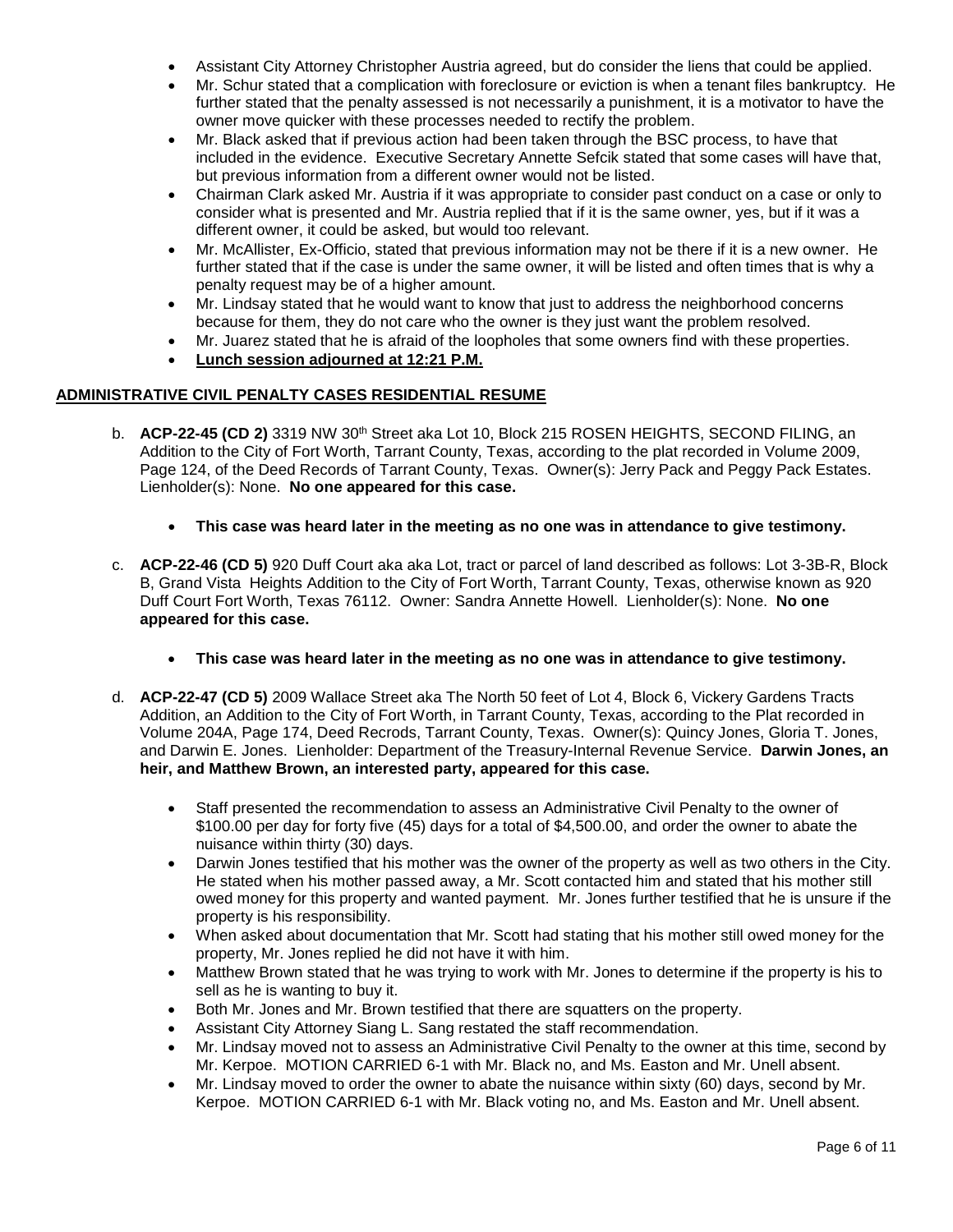- e. **ACP-22-48 (CD 4)** 6233 Kentwood Place aka An Undivided one-half interest to each Grantee in Lot 9, Block 4, Brentwood Hills Addition to the City of Fort Worth, Texas, Tarrant County, Texas according to the Plat filed in Book 388-Z, Page 116, Deed Records of Tarrant County, Texas and all fixtures and personally attached to property. Owner(s): William Robert Williams and Wayne Russell Williams III. Lienholder: Department of the Treasury-Internal Revenue Service. **William R. Williams, the owner, appeared for this case.**
	- Staff presented the recommendation to assess an Administrative Civil Penalty to the owner of \$100.00 per day for forty five (45) days for a total of \$4,500.00, and order the owner to abate the nuisance within thirty (30) days.
	- William Williams stated that he has been in and out of the hospital for the past few months and people who are staying with him are making the mess. He testified that he has told them that nothing more can be brought to the property and has tried to clean it up the best he can. Mr. Williams further stated that he cannot afford to pay a penalty and asked for ninety (90) days to finish the clean up.
	- Assistant City Attorney Siang L. Sang restated the staff recommendation.
	- Mr. Kerpoe moved to assess an Administrative Civil Penalty to the owner of \$50.00 per day for forty five (45) days for a total of \$2,250.00, second by Mr. Lindsay.
	- After discussion, Mr. Black moved for a substitute motion to assess an Administrative Civil Penalty to the owner of \$70.00 per day for forty five (45) days for a total of \$3,150.00, second by Mr. Schur. MOTION FAILED 4-3 with Mr. Lindsay, Mr. Clark, Mr. Kerpoe, and Mr. Walker voting no, Mr. Black, Mr. Schur, and Mr. Juarez voting yes, and Ms. Easton and Mr. Unell absent.
	- Voting goes back to the original motion where Mr. Kerpoe moved to assess an Administrative Civil Penalty to the owner of \$50.00 per day for forty five (45) days for a total of \$2,250.00, second by Mr. Lindsay. MOTION CARRIED 5-2 with Mr. Lindsay, Mr. Clark, Mr. Kerpoe, Mr. Schur, and Mr. Walker voting yes, Mr. Black and Mr. Juarez voting no, Ms. Easton and Mr. Unell absent.
	- Mr. Juarez moved to order the owner to abate the nuisance within sixty (60) days, second by Mr. Black. MOTION CARRIED 7-0 with Ms. Easton and Mr. Unell absent.
- f. **ACP-22-49 (CD 4)** 4412 Kings Circle North aka Lot 9, Block 4, KINGS OAKS ADDITION, an Addition to the City of Fort Worth, Tarrant County, Texas, according to the Plat recorded in Volume 388-14, Page 48, Plat Records of Tarrant County, Texas. Owner: John Allan Conley. Lienholder(s): None. **No one appeared for this case.**
	- **This case was heard later in the meeting as no one was in attendance to give testimony.**

## **XIV. AMENDMENT CASE COMMERCIAL**

- a. **HS-21-164 (CD 2)** 721 NW 28<sup>th</sup> Street (Primary Structure) aka 729 NW 28<sup>th</sup> Street aka BEING THREE TRACTS OF LAND OUT OF LOTS 15, 16 & 17, IN BLOCK 47, OF M.G. ELLIS ADDITION TO THE CITY OF FORT WORTH, TARRANT COUNTY, TEXAS, ACCORDING TO PLAT RECORDED IN VOLUME 63, PAGES 18 & 19, PLAT RECORDS, TARRANT COUNTY, TEXAS, AND BEING MORE PARTICULARLY DESCRIBED BY METES AND BOUNDS. Owner: Emad Taq. Lienholder(s): None. **Emad Taq, the owner, appeared for this case.**
	- **Mr. Bill Schur (Position 9) left the meeting at 1:28 P.M.**
	- Emad Taq described what he has completed in repairing the structure, detailed the remaining areas to be repaired, and asked for an additional ninety (90) days.
	- Assistant City Attorney Siang L. Sang stated the City was unopposed the amendment request.
	- Mr. Black moved to grant an additional ninety (90) days to repair or demolish the structure, second by Mr. Lindsay. MOTION CARRIED 6-0 with Ms. Easton, Mr. Unell and Mr. Schur absent.

#### **XV. AMENDMENT CASES ADMINISTRATIVE CIVIL PENALTY RESIDENTIAL**

a. **ACP-21-189 (CD 8)** 209 North De Costa Street aka Lot 3, Block 1, J.R. JAMESON SUBDIVISION of part of the L.G. TINSLEY SURVEY and the F. WOOD SURVEY, Tarrant County, Texas, now in the City of Fort Worth, according to plat recorded in Volume 1580, Page 194, Deed Records of Tarrant County, Texas. Owner: Margarita Polanco. Lienholder(s): None. **Margarita Polanco, the owner, appeared for this case.**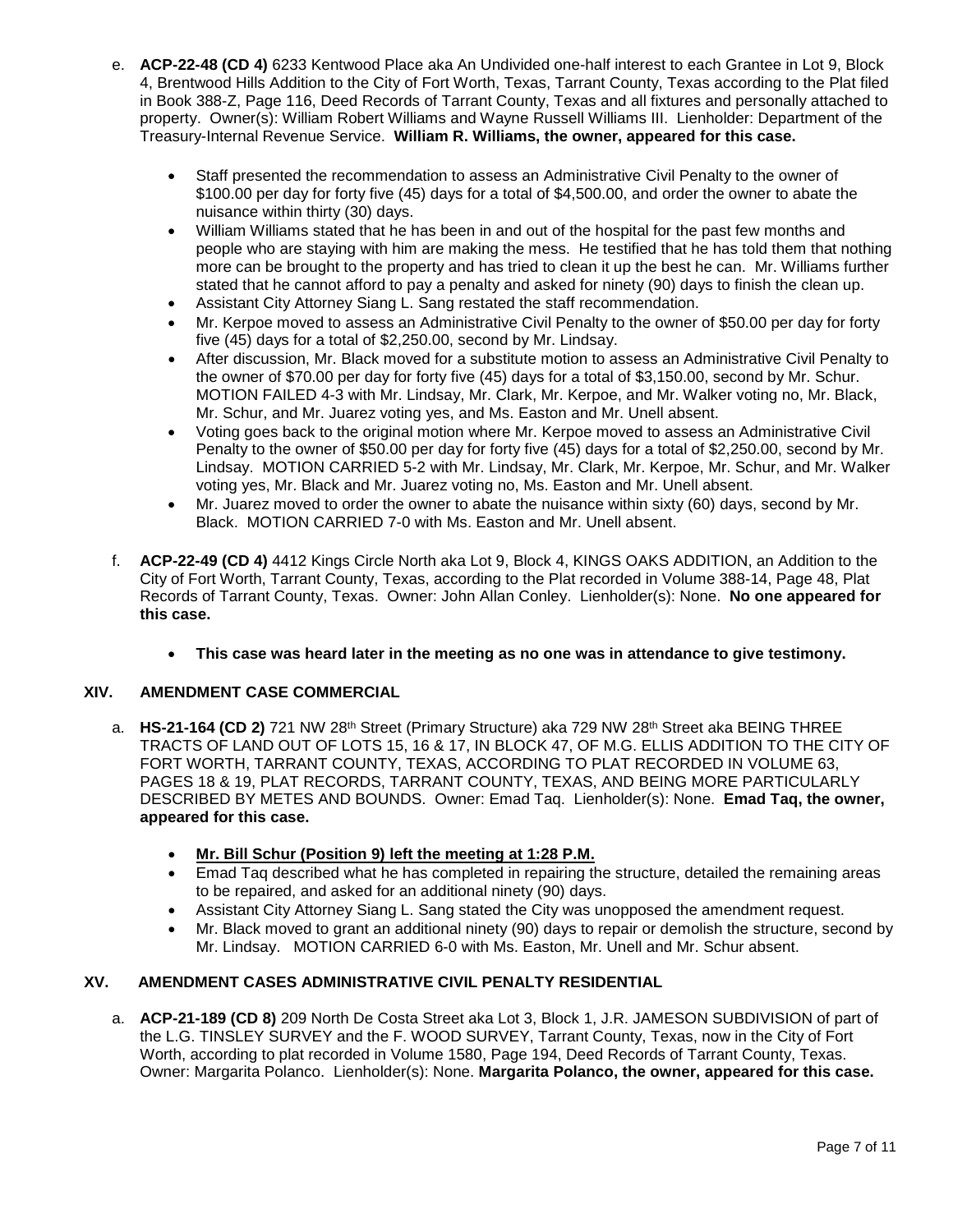- Margarita Polanco testified on what clean up she has been able to do. She asked for an additional ninety (90) days, stated she has had health issues, and has been doing it on her own. She further asked that the penalty be removed as she does not have the money to pay it.
- Assistant City Attorney Siang L. Sang stated the City was unopposed the amendment request.
- Mr. Walker moved to grant the amendment request to remove the previously assessed Administrative Civil Penalty of \$2,150.00, second by Mr. Lindsay. MOTION CARRIED 6-0 with Ms. Easton, Mr. Unell and Mr. Schur absent.
- Mr. Walker moved to grant an additional ninety (90) days to abate the nuisance, second by Mr. Juarez. MOTION CARRIED 6-0 with Ms. Easton, Mr. Unell and Mr. Schur absent.
- b. **ACP-21-218 (CD 9)** 3509 Laughton Street aka Situated in Tarrant County, Texas, and being Lot 3, Block 1 of WILLIE AND DENHAM ADDITION to the City of Fort Worth, Tarrant County, Texas, according to plat recorded in Vol. 791, pg. 218, Deed Records, Tarrant County, Texas. Owner(s): Baldamar Ramon and wife, Stella Ramon. Lienholder(s): None. **Baldamar Ramon, the owner, appeared for this case.**
	- Baldamar Ramon testified that the property has been cleaned and asked the Commission to remove the previously assessed Administrative Civil Penalty of \$4,500.00
	- Assistant City Attorney Siang L. Sang stated the City was unopposed the amendment request as City staff confirmed the nuisance has been abated.
	- Mr. Juarez moved to grant the amendment request to remove the previously assessed Administrative Civil Penalty of \$4,500.00, second by Mr. Kerpoe. MOTION CARRIED 6-0 with Ms. Easton, Mr. Unell and Mr. Schur absent.
- c. **ACP-22-09 (CD 2)** 4405 Poinsetta Drive aka Lot 14, Block 6, BROOKSIDE ANNEX, an Addition to the City of Fort Worth, Tarrant County, Texas. Owner: Darwin Ray Milligan. Lienholder(s): None. Darwin Ray Milligan, the owner, and Wanda McCarthy, an interested party, appeared for this case.
	- Darwin Milligan testified that the property has been cleaned and asked the Commission to remove the previously assessed Administrative Civil Penalty of \$1,750.00.
	- Wanda McCarthy stated that the property had been cleaned.
	- Assistant City Attorney Siang L. Sang stated the City was unopposed the amendment request as City staff confirmed the nuisance has been abated.
	- Mr. Lindsay moved to grant the amendment request to remove the previously assessed Administrative Civil Penalty of \$1,750.00, second by Mr. Black. MOTION CARRIED 6-0 with Ms. Easton, Mr. Unell and Mr. Schur absent.
- d. **ACP-22-12 (CD 6)** 3620 Kimberly Lane aka Lot 6, Block 69 of WEDGWOOD ADDITION, an Addition to the City of Fort Worth, Tarrant County, Texas. Owner: Stephen Kent Weatherly. Lienholder(s): None. **No one appeared for this case.**
	- **This case was heard later in the meeting as no one was in attendance to give testimony.**

# *BREAK 2:10 P.M.---2:21 P.M.*

#### **XVI. CONTINUED AMENDMENT CASE ADMINISTRATIVE CIVIL PENALTY RESIDENTIAL**

- a. **ACP-21-187 (CD 2)** 1311 Grand Avenue aka Being Lots 6, block 133H and Lot 19, Block 133 ½ North fort worth Addition, an Addition to the City of Everman, Tarrant County, Texas, according to the plat thereof recorded in the Plat Records of Tarrant County, Texas, aka Lots 6 and 19, Block 133 ½, of NORTH FORT WORTH Addition, an Addition to the City of Fort Worth, Tarrant County, Texas, according to the plat recorded thereof recorded in Volume 106, Page 91, of the Plat Records of Tarrant County, Texas. Owner: Shannon Pulido. Lienholder(s): None. **Shannon Pulido Jr., the owner appeared for this case.**
	- Executive Secretary Annette Sefick read into record that the case was continued from the December 6, 2021 Building Standards Commission meeting because the pictures and testimony provided by the owner conflicted with City's presentation.
	- Shannon Pulido Jr. testified that the property is almost clean and asked for more time and to have the previously assessed Administrative Civil Penalty of \$8.800.00 removed.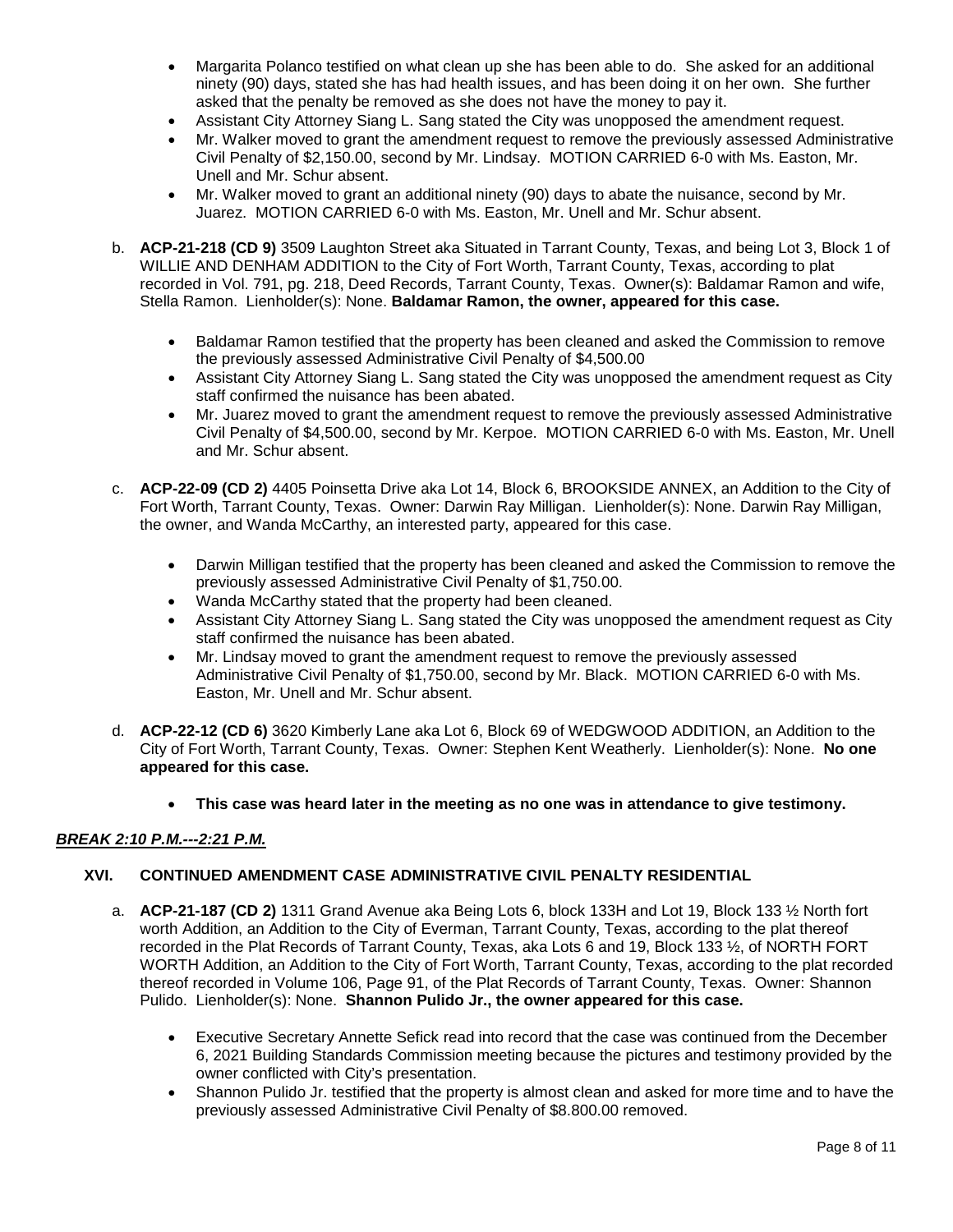- Officer Hurtado testified that he inspected the property the day after the December 6, 2021 hearing on December 7, 2021 and those pictures as well as the current pictures were being shown in the Power Point. He confirmed his testimony from December 6, 2021. He further stated that little progress has been made and that more items have been accumulated.
- Mr. Black asked Mr. Pulido if he had pictures from that December 7, 2021 inspection and replied that he did not, but did have the pictures he presented previously and some from the weekend prior to this hearing and those were shown to the Commission.
- Assistant City Attorney Siang L. Sang stated the City was opposed to the amendment request as City staff confirmed the testimony from the December 6, 2021 hearing detailing progress made, and the nuisance has still not been abated and it has been six more weeks.
- Mr. Kerpoe moved to deny the amendment request, second by Mr. Black. MOTION CARRIED 6-0 with Ms. Easton, Mr. Unell and Mr. Schur absent.

## *CHAIRMAN CLARK ANNOUNCED THE COMMISSION WILL GO IN ORDER OF THE AGENDA AND NOW HEAR CASES THAT NO CITIZENS HAVE APPEARED TO GIVE TESIMONY*

# **XVII. NEW CASES RESIDENTIAL**

- a. **HS-22-34 (CD 7)** 5120 Crestline Road (Primary Structure) aka 5120 CRESTLINE ROAD, FORT WORTH, TEXAS 76107 MORE COMMONLY KNOWN AS BEING LOT B, REVISION OF LOT 10, BLOCK 1, NORTHCREST ADDITION AND LOTS 17, 18, 19, 20 AND PART OF LOT 16, BLOCK C CHAMBERLAIN ARLINGTON HEIGHTS FIRST FILING, ADDITION TO THE CITY OF FORT WORTH, TARRANT COUNTY, TEXAS, ACCORDING TO PLAT RECORDED IN VOLUME 388-J, PAGE 51, DEED RECORDS OF TARRANT COUNTY, TEXAS. Owner: Crestline Trust c/o Trustee-Merie Yazbek. Lienholder(s): Znotes, LP, John Botts, and Westside Builders. **None one appeared for this case.**
	- Executive Secretary Annette Sefcik testified that she had received a fax from the owner prior to the hearing that was not included in the evidence packet. She read the fax into record and it stated that the owner would like the case continued and asked for time to make repairs.
	- Assistant City Attorney Christopher Austria stated the Commission would first have to vote on whether this was a continuance request, then vote on whether to continue the case.
	- Mr. Lindsay moved to vote that the fax read into record was a continuance request, second by Mr. Black. MOTION CARRIED 6-0 with Ms. Easton, Mr. Unell and Mr. Schur absent.
	- Assistant City Attorney Siang L. Sang stated the City is opposed to a continuance request.
	- Mr. Black moved to deny the continuance request, second by Mr. Kerpoe. MOTION CARRIED 6-0 with Ms. Easton, Mr. Unell and Mr. Schur absent.
	- Staff presented the recommendation to declare the structure substandard and hazardous and to order the owner to repair or demolish the structure within thirty (30) days.
	- Assistant City Attorney Siang L. Sang restated the staff recommendation.
	- Mr. Walker moved to declare the structure substandard and hazardous, second by Mr. Lindsay. MOTION CARRIED 6-0 with Ms. Easton, Mr. Unell and Mr. Schur absent.
	- Mr. Walker moved that the owner be ordered to repair or demolish the structure within thirty (30) days, second by Mr. Lindsay. MOTION CARRIED 6-0 with Ms. Easton, Mr. Unell and Mr. Schur absent.
- b. **HS-22-41 (CD 5)** 5120 Elgin Street (Primary Structure) aka ACCT. NO. 01829106; LOT 16, BLOCK 2, OUT OF THE FW MURPHY ADDITION, AN ADDITION TO THE CITY OF FORT WORTH, TARRANT COUNTY, TEXAS AND LOCATED WITHIN THE FORT WORTH INDEPENDENT SCHOOL DISTRICT, AS SHOWN BY A DEED OF RECORD IN VOLUME 12169, PAGE 1074, OF THE DEED RECORDS OF TARRANT COUNTY, TEXAS. Owner: A New Home 4 U Inc. Lienholder(s): None. **No one appeared for this case.**
	- **Mr. Pedro Juarez (Position 9) left the meeting at 3.27 P.M**
	- Executive Secretary Annette Sefcik stated that there is a continuance request in the evidence packet from the owner to hear this case at the March 18, 2022 hearing.
	- Assistant City Attorney Siang L. Sang stated the City is unopposed to a continuance request.
	- Mr. Kerpoe moved to continue this case to the March 28, 2022 hearing, second by Mr. Lindsay.
	- After discussion, Mr. Black moved for a substitute motion to continue this case to the February 28, 2022 hearing, second by Mr. Kerpoe. MOTION CARRIED 5-0 with Ms. Easton, Mr. Unell, Mr. Schur, and Mr. Juarez absent.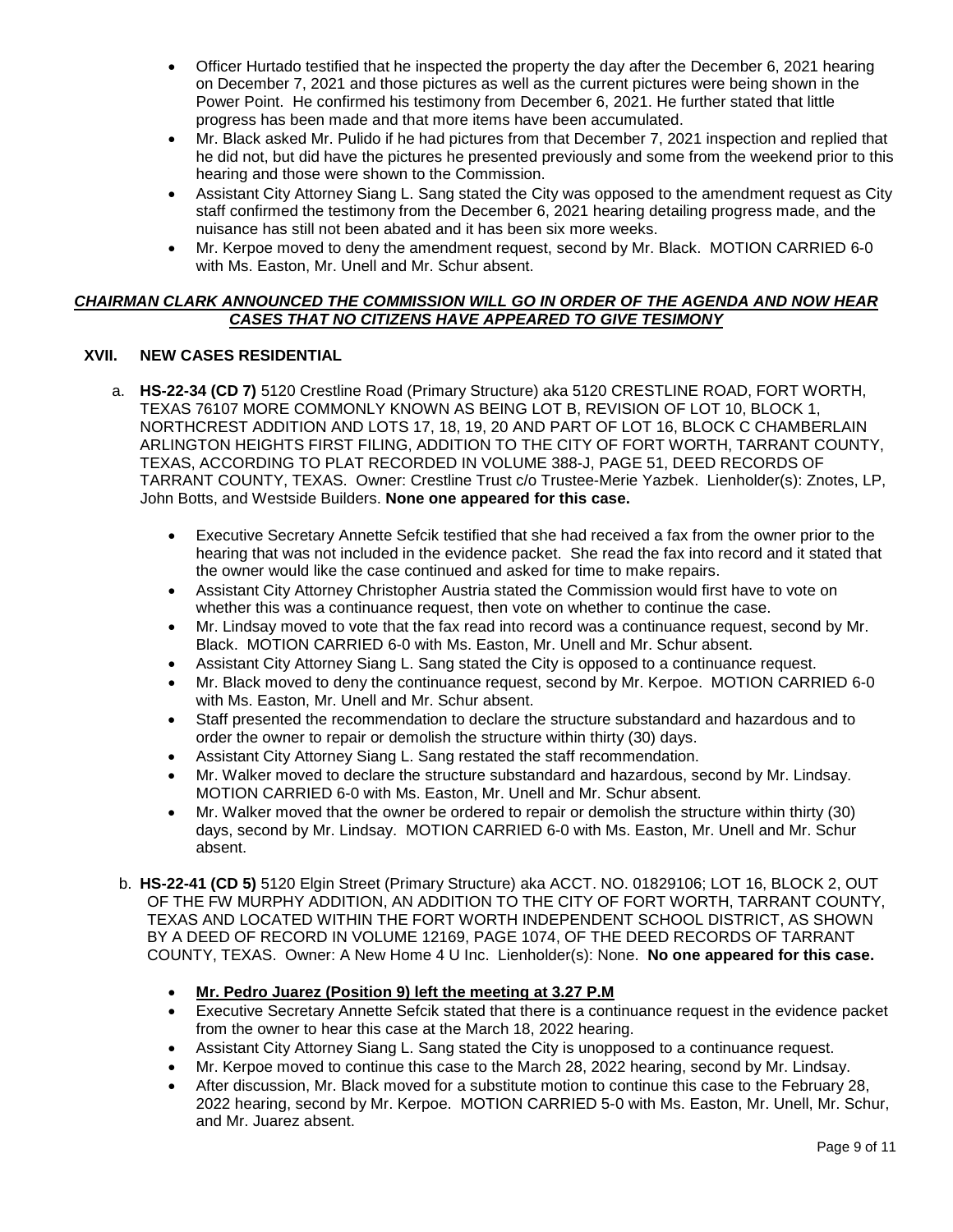# **XVIII. ADMINISTRATIVE CIVIL PENALTY CASES RESIDENTIAL**

- a. **ACP-22-45 (CD 2)** 3319 NW 30<sup>th</sup> Street aka Lot 10, Block 215 ROSEN HEIGHTS, SECOND FILING, an Addition to the City of Fort Worth, Tarrant County, Texas, according to the plat recorded in Volume 2009, Page 124, of the Deed Records of Tarrant County, Texas. Owner(s): Jerry Pack and Peggy Pack Estates. Lienholder(s): None. **No one appeared for this case.**
	- Staff presented the recommendation to not assess an Administrative Civil Penalty to the owner at this time, and order the owner to abate the nuisance within thirty (30) days.
	- Assistant City Attorney Siang L. Sang restated the staff recommendation.
	- Mr. Lindsay moved not to assess an Administrative Civil Penalty to the owner at this time, second by Mr. Kerpoe. MOTION CARRIED 5-0 with Ms. Easton, Mr. Unell, Mr. Schur, and Mr. Juarez absent.
	- Mr. Lindsay moved to order the owner to abate the nuisance within thirty (30) days, second by Mr. Kerpoe. MOTION CARRIED 5-0 with Ms. Easton, Mr. Unell, Mr. Schur, and Mr. Juarez absent.
- b. **ACP-22-46 (CD 5)** 920 Duff Court aka aka Lot, tract or parcel of land described as follows: Lot 3-3B-R, Block B, Grand Vista Heights Addition to the City of Fort Worth, Tarrant County, Texas, otherwise known as 920 Duff Court Fort Worth, Texas 76112. Owner: Sandra Annette Howell. Lienholder(s): None. **No one appeared for this case.**
	- Staff presented the recommendation to not assess an Administrative Civil Penalty to the owner at this time, and order the owner to abate the nuisance within thirty (30) days.
	- Assistant City Attorney Siang L. Sang restated the staff recommendation.
	- Mr. Kerpoe moved not to assess an Administrative Civil Penalty to the owner at this time, second by Mr. Black. MOTION CARRIED 5-0 with Ms. Easton, Mr. Unell, Mr. Schur, and Mr. Juarez absent.
	- Mr. Kerpoe moved to order the owner to abate the nuisance within thirty (30) days, second by Mr. Lindsay. MOTION CARRIED 5-0 with Ms. Easton, Mr. Unell, Mr. Schur, and Mr. Juarez absent.
- c. **ACP-22-49 (CD 4)** 4412 Kings Circle North aka Lot 9, Block 4, KINGS OAKS ADDITION, an Addition to the City of Fort Worth, Tarrant County, Texas, according to the Plat recorded in Volume 388-14, Page 48, Plat Records of Tarrant County, Texas. Owner: John Allan Conley. Lienholder(s): None. **No one appeared for this case.**
	- Staff presented the recommendation to assess an Administrative Civil Penalty to the owner of \$500.00 per day for forty five (45) days for a total of \$22,500.00, and order the owner to abate the nuisance within thirty (30) days.
	- Assistant City Attorney Siang L. Sang restated the staff recommendation.
	- Mr. Black moved not to assess an Administrative Civil Penalty to the owner of \$500.00 per day for forty five (45) days for a total of \$22,500.00, second by Mr. Kerpoe. MOTION CARRIED 5-0 with Ms. Easton, Mr. Unell, Mr. Schur, and Mr. Juarez absent.
	- Mr. Black moved to order the owner to abate the nuisance within thirty (30) days, second by Mr. Lindsay. MOTION CARRIED 5-0 with Ms. Easton, Mr. Unell, Mr. Schur, and Mr. Juarez absent.

# **XIX. AMENDMENT CASE ADMINISTRATIVE CIVIL PENALTY CASE RESIDENTIAL**

- a. **ACP-22-12 (CD 6)** 3620 Kimberly Lane aka Lot 6, Block 69 of WEDGWOOD ADDITION, an Addition to the City of Fort Worth, Tarrant County, Texas. Owner: Stephen Kent Weatherly. Lienholder(s): None. **No one appeared for this case.**
	- Executive Secretary Annette Sefcik testified that the owner, Stephen Kent Weatherly, called right before the meeting began and stated he could not attend because he will sick. He further stated that the Officer said he was all cleaned, that he does not need additional time, and just wants the previously assessed Administrative Civil Penalty of \$4,500 removed.
	- Assistant City Attorney Siang L. Sang stated the City was unopposed the amendment request as City staff confirmed the nuisance has been abated.
	- Mr. Walker moved to grant the amendment request to remove the previously assessed Administrative Civil Penalty of \$4,500.00, second by Mr. Kerpoe. MOTION CARRIED 5-0 with Ms. Easton, Mr. Unell, Mr. Schur and Mr. Juarez absent.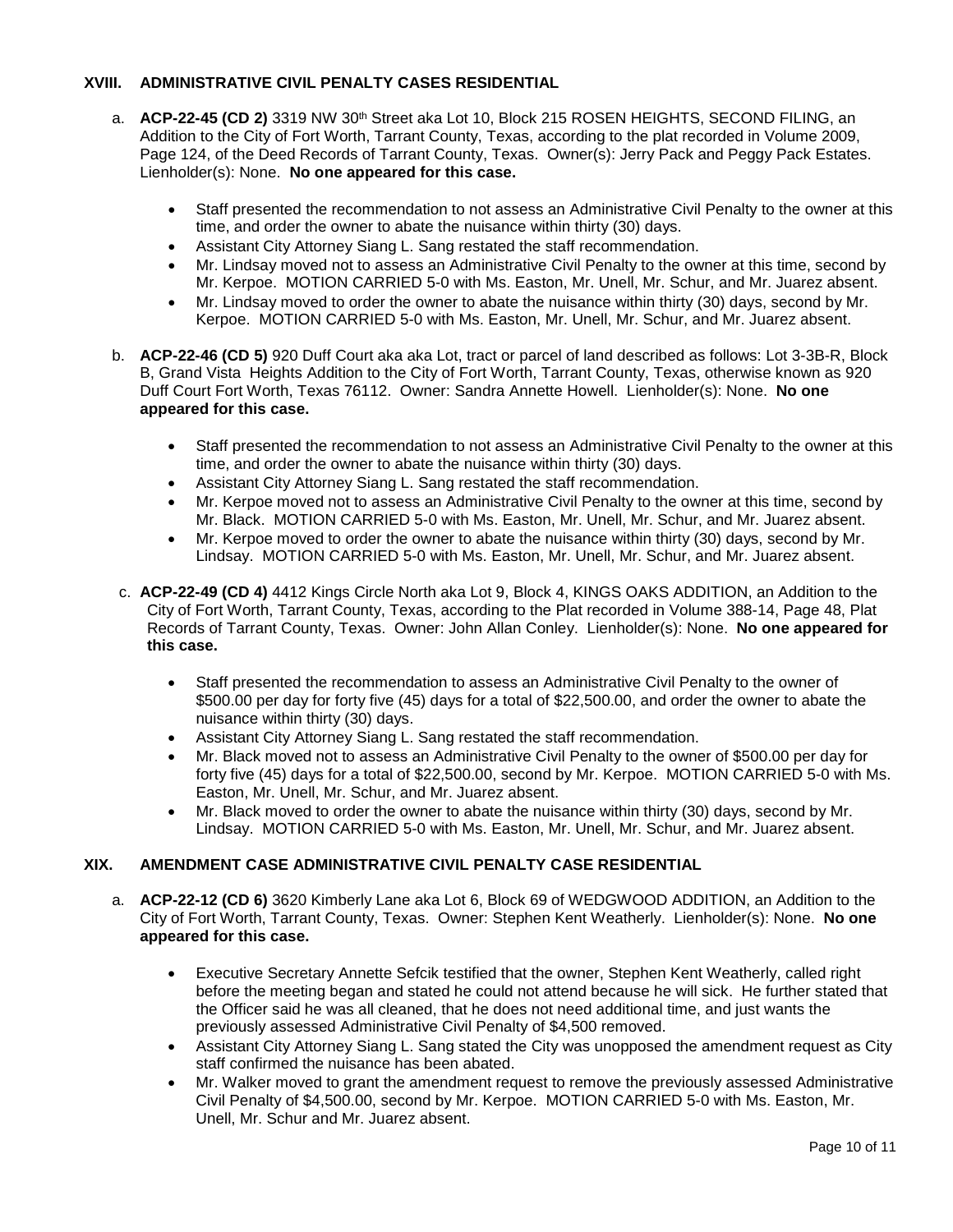# **XX. EXECUTIVE SESSION**

• No session was conducted**.**

# **XXI. ADJOURNMENT**

- Mr. Lindsay moved to adjourn the meeting, second by Mr. Kerpoe. MOTION CARRIED 5-0 with Mr. Ms. Easton, Mr. Unell, Mr. Schur and Mr. Juarez absent.
- **Meeting adjourned at 3:56 P.M.**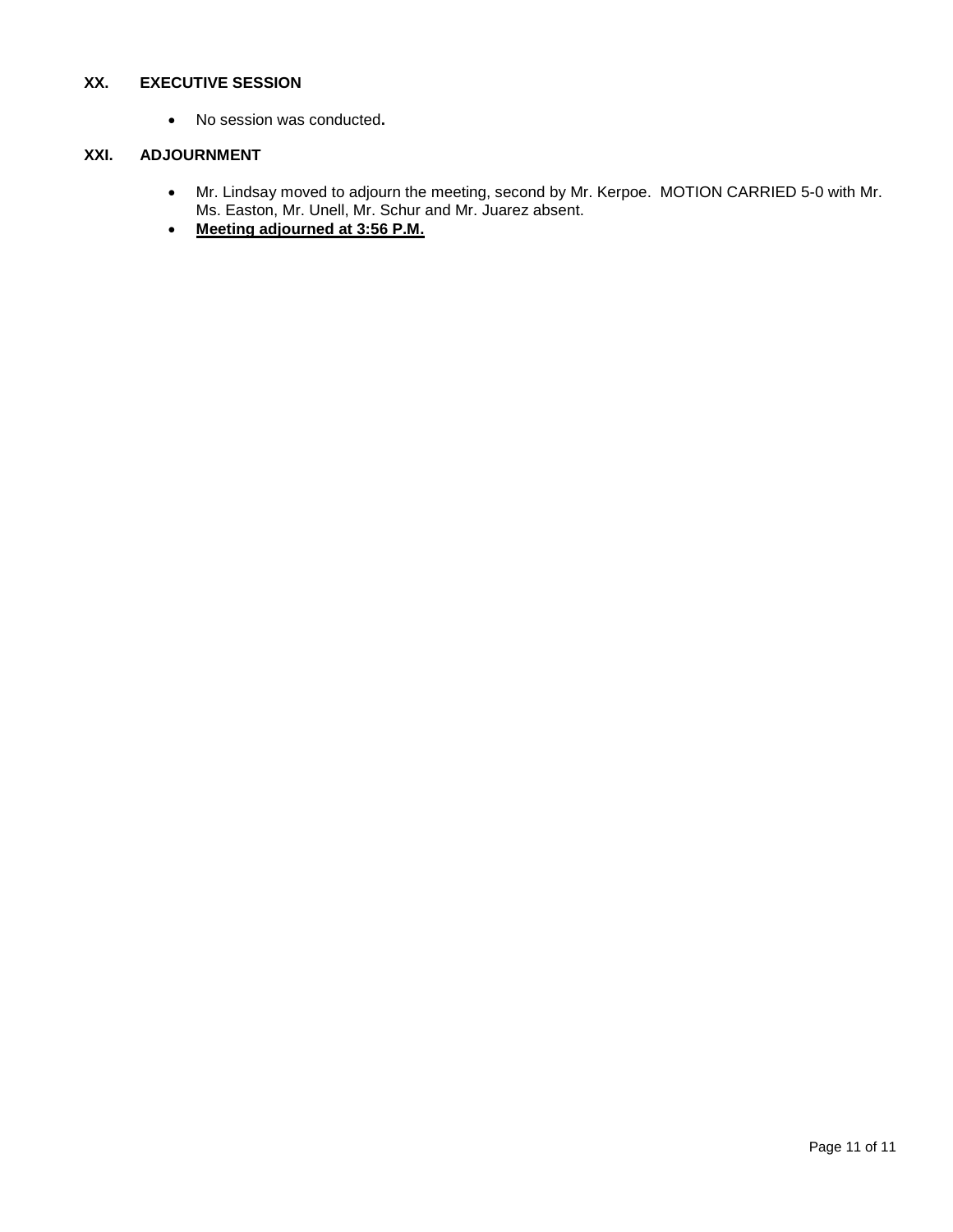

#### **AGENDA BUILDING STANDARDS COMMISSION FOR THE PRE-MEETING AT 9:00 A.M., ON MONDAY, FEBRUARY 28, 2022 CITY COUNCIL CONFERENCE ROOM 290, CITY HALL 200 TEXAS STREET, FORT WORTH, TEXAS 76102**

## **I. Call to Order**

Joshua Lindsay (Position 1) The Rimberly Easton (Position 2) Paul Kerpoe (Position 5) Michael Unell (Position 6) Bill Schur (Position 7) James Walker (Position 8) Pedro Juarez (Position 9)

Paul Clark-Chairman (Position 3) Brian Black-Vice Chairman (Position 4)

- **II. Review of previous month's minutes**
	- **a. Discussion or questions pertaining to the January 24, 2022 meeting**
	- **b. Changes submitted by Commissioners**
- **III. Discussions or questions concerning cases on current agenda of the Building Standards Commission a. Any questions by Commissioners to clarify issues with cases**
- **IV. Request for future agenda items**
	- **a. Any requests by Commissioners**
- **V. Adjournment**

#### **AGENDA BUILDING STANDARDS COMMISSION FOR THE MEETING AT 9:30 A.M., ON MONDAY, FEBRUARY 28, 2022 COUNCIL CHAMBER, CITY HALL 200 TEXAS STREET, FORT WORTH, TEXAS 76102**

# **I. CALL TO ORDER**

Joshua Lindsay (Position 1) The Rimberly Easton (Position 2) Paul Kerpoe (Position 5) Michael Unell (Position 6) Bill Schur (Position 7) James Walker (Position 8) Pedro Juarez (Position 9)

Paul Clark-Chairman (Position 3) Brian Black-Vice Chairman (Position 4)

#### **II. PLEDGE OF ALLEGIANCE**

#### **III. CONSIDERATION OF BUILDING STANDARDS COMMISSION MINUTES FROM JANUARY 24, 2022**

- **IV. PRESENTATION OF THE EVIDENTIARY PACKET FOR CASES ON THE CURRENT AGENDA**
- **V. SWEAR IN THE INTERPRETER (IF APPLICABLE)**
- **VI. SWEAR IN THOSE WHO PLAN TO GIVE TESTIMONY**
- **VII. CASES TO WITHDRAW FROM TODAY'S AGENDA**
- **VIII. THE COMMISSION WILL BREAK FOR A WORK SESSION AT APPROXIMATELY 12:00 P.M.**
- **IX. NEW CASES RESIDENTIAL**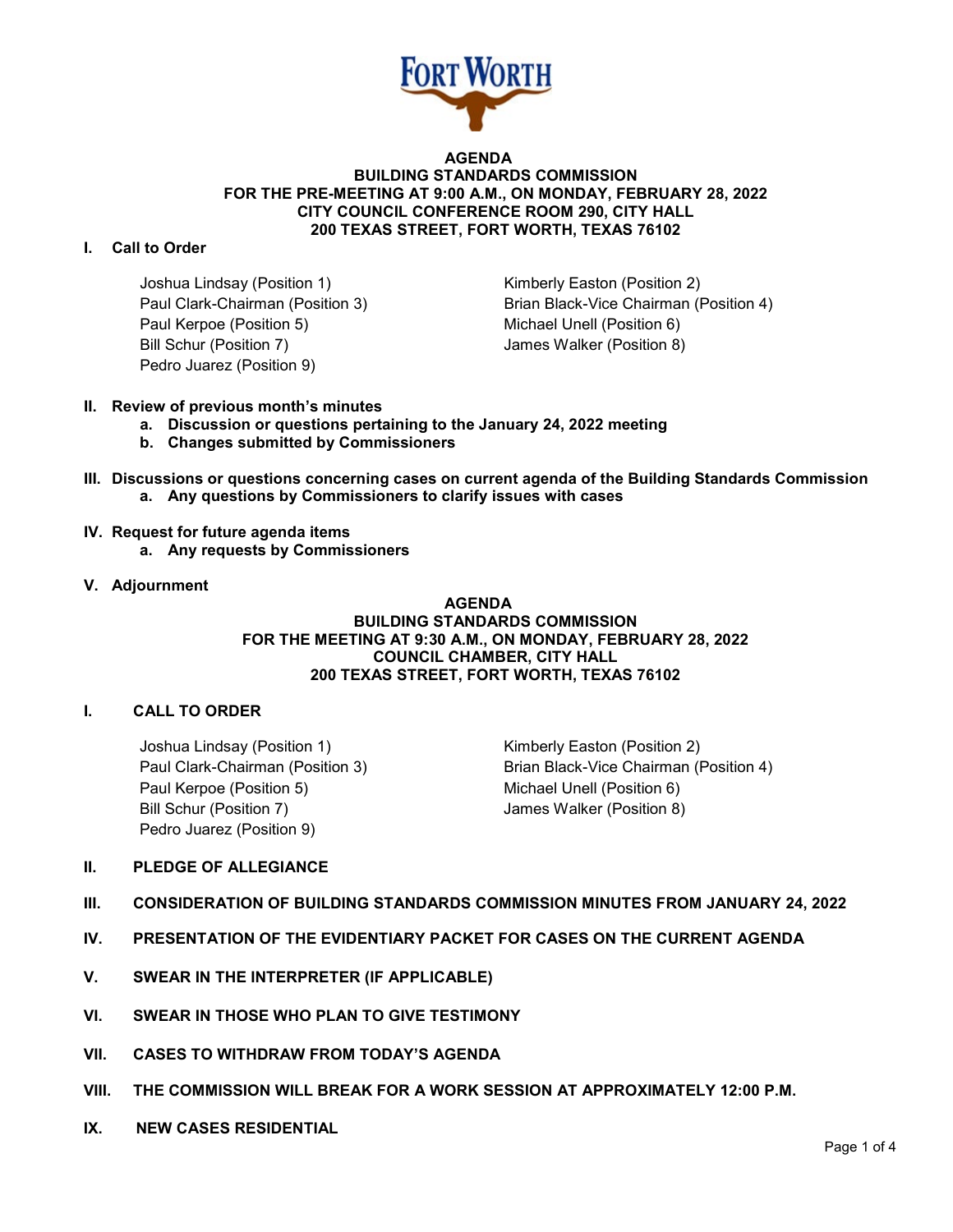- a. **HS-22-39 (CD 5)** 3744 Griggs Avenue (Primary Structure) aka Lot 4, Block 22, EASTWOOD ADDITION, an Addition to the City of Fort Worth, Tarrant County, Texas, according to the plat of same recorded in Volume 388-T, Page 37, of the Deed Records of Tarrant County, Texas. Owner: Delores Alexander. Lienholder(s): None.
- b. **HS-22-40 (CD 9)** 3132 St. Louis Avenue (Primary Structure and 14 Accessory Structures) aka Lot 19R, Block 34, of RYAN AND PRUITT ADDITION, to the City of Fort Worth, Tarrant County, Texas, according to the Plat thereof recorded in Volume 388-150, Page 17, of the Plat Records of Tarrant County, Texas. Owner(s): Candido Santillan and wife, Flora Santillan. Lienholder(s): None.
- c. **HS-22-57 (CD 5)** 5424 Sun Valley Drive (Primary Structure) aka West ½ of Lot 4, Block 9, of SUN VALLEY ADDITION, an Addition to the City of Fort Worth, Tarrant County, Texas, according to the Map or Plat thereof recorded in Volume 388-V, Page 92, of the Plat Records of Tarrant County, Texas. Owner: CM Jackson Enterprises LLC. Lienholder(s): None.
- d. **HS-22-58 (CD 9)** 809 Sharondale Street (Primary Structure) aka BEING LOT 20, BLOCK 12 OF GREENBRIAR, AN ADDITION TO THE CITY OF FORT WORTH, TARRANT COUNTY, TEXAS, ACCORDING TO THE PLAT THEREOF RECORDED IN VOLUME 388-R, PAGE 58, PLAT RECORDS, TARRANT COUNTY, TEXAS. Owner: Kenneth D. Heath. Lienholder(s): None.
- e. **HS-22-59 (CD 7)** 2821 NW 25th Street (Primary Structure) aka Lot 11, Block 127, ROSEN HEIGHTS, SECOND FILING, an Addition to the City of Fort Worth, Tarrant County, Texas, according to the Map or Plat recorded in Volume 204, Page 75, Plat Records of Tarrant County, Texas. Owner(s): Johnny Castillo and Michelle Castillo. Lienholder: GNC Management LLC c/o Trustee-William C. Shaddock.
- f. **HS-22-60 (CD 5)** 313 Clairemont Avenue (Accessory Structure Only) aka Lot 7, Block 6, TURNER'S SUBDIVISION OF BEACON HILL ADDITION to the City of Fort Worth, Tarrant County, Texas, according to plat recorded in Volume 388, Page 49, Deed Records of Tarrant County, Texas. Owner: Terry W. Gibbons. Lienholder(s): None.
- g. **HS-22-61 (CD 8)** 4903 Wichita Street (Primary Structure and Accessory Structure) aka BEING Lot 12, Block 27, Glen Park Addition, an Addition to the City of Fort Worth, Tarrant County, Texas, according to the Plat thereof recorded in Volume 388-0, Page 167, Plat Records, Tarrant County, Texas (P.R.T.C.T.), and being Lot 9, Block 28, Glen Park Addition, according to the Plat thereof recorded in Volume 388-V, Page 110 (P.R.T.C.T.) situated in the Mary Horn Survey, Abstract No. 691 and the W.M. Hicks Survey, Abstract No. 694, Tarrant County, Texas, and being described as Tract 1 in deed to James Skeen and Nancy Skeen, recorded under instrument No. D200185496 Deed Records, Tarrant County, Texas (D.R.T.C.T.), TRACT 2: BEING a tract of land situated in the Mary Horn Survey, Abstract No. 691 and the W.M. Hicks Survey, Abstract No. 694, Tarrant County, Texas, and being described as Tract 2 in deed to James Skeen and Nancy Skeen, recorded under instrument No. D200185496 Deed Records, Tarrant County, Texas (D.R.T.C.T.), TRACT 3: BEING a tract of land situated in the Mary Horn Survey, Abstract No. 691 and the W.M. Hicks Survey, Abstract No. 694, Tarrant County, Texas, and being described as Tract 3 in deed to James Skeen and Nancy Skeen, recorded under instrument No. D200185496 Deed Records, Tarrant County, Texas (D.R.T.C.T.). Owner: Gospel Properties, LLC. Lienholder: Happy State Bank c/o Trustee-PLA Services.

# **X. CONTINUED NEW CASE RESIDENTIAL**

a. **HS-22-41 (CD 5)** 5120 Elgin Street (Primary Structure) aka ACCT. NO. 01829106; LOT 16, BLOCK 2, OUT OF THE FW MURPHY ADDITION, AN ADDITION TO THE CITY OF FORT WORTH, TARRANT COUNTY, TEXAS AND LOCATED WITHIN THE FORT WORTH INDEPENDENT SCHOOL DISTRICT, AS SHOWN BY A DEED OF RECORD IN VOLUME 12169, PAGE 1074, OF THE DEED RECORDS OF TARRANT COUNTY, TEXAS. Owner: A New Home 4 U Inc. Lienholder(s): None.

# **XI. ADMINISTRATIVE CIVIL PENALTY CASES RESIDENTIAL**

a. **ACP-22-10 (CD 8)** 3744 East 1<sup>st</sup> Street aka Being a part of the B.E. WALLER SURVEY, Abstract No. 1659, Tract 4B, in the City of Fort Worth, Tarrant County, Texas, described as follows: BEGINNING 80 feet West of the Northeast corner of said survey at a point in the South line of East First Street; THENCE West 100 feet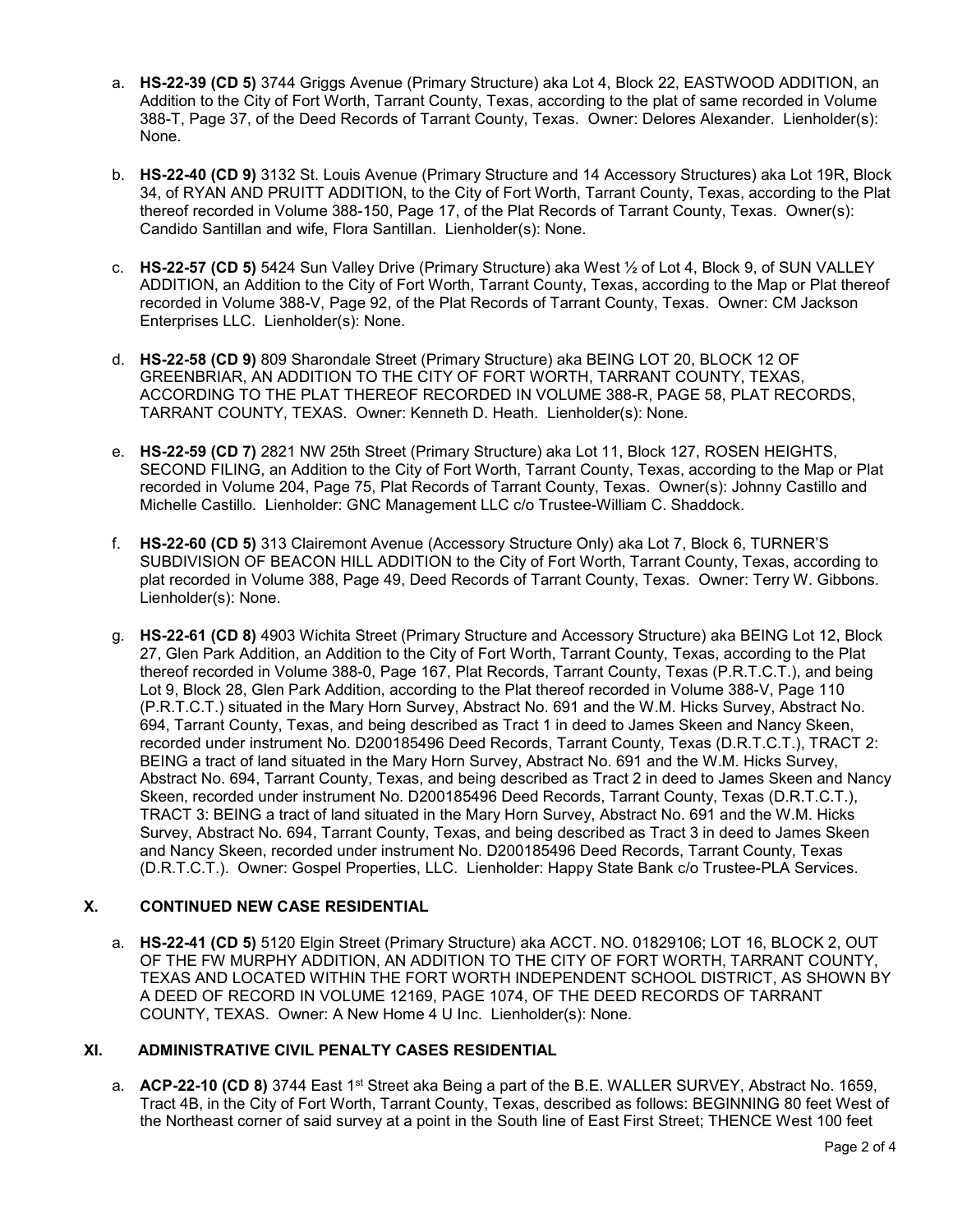along the South line of East First Street; THENCE South 140 feet; THENCE North 140 feet to the South line of East First Street to the PLACE OF THE BEGINNING. Owner: J. Chandler Sheppard. Lienholder: Tarrant County Bail bond Board of Tarrant County, Texas c/o Tarrant County Sherriff's Department.

- b. **ACP-22-62 (CD 3)** 5333 Carver Drive aka Lot 2, Block 12 of HARLEM HILLS ADDITION, an addition to the City of Fort Worth, Tarrant County, Texas, according to the plat recorded in Volume 388-6, Page 122, Plat Records, Tarrant County, Texas. Owner(s): Donald A. Jennings and Linda N. Conner. Lienholder(s): Countrywide Bank, FSB c/o Tommy Bastian and Mortgage Electronic Registration Systems, Inc.
- c. **ACP-22-63 (CD 2)** 1315 North Commerce Street aka Lot Number Seventeen (17), Block Number Fifty-One (51), NORTH FORT WORTH ADDITION to the City of Fort Worth, Tarrant County, Texas, known as 1315 North Commerce Street. Owner(s): Mario Rivera and wife, Margie Rivera. Lienholder(s): None.
- d. **ACP-22-64 (CD 8)** 920 East Davis Avenue aka Lot Six (6) in Block Twenty-Nine (29) of HYDE PARK Addition to the City of Fort Worth, Tarrant County, Texas, according to plat recorded in Deed Records of Tarrant County, Texas. Owner(s): Thomas Earl Thornton and mother, Margie Thornton. Lienholder(s): None.
- e. **ACP-22-65 (CD 5)** 3122 Avenue M aka BEING LOT 3, IN BLOCK 121, OF PLYTECHNIC HEIGHTS ADDITION, AN ADDITION TO THE CITY OF FORT WORTH, TARRANT COUNTY, TEXAS, ACCORDING TO THE MAP THEROF RECORDED IN VOLUME 63, PAGE 109, OF THE MAP RECORDS OF TARRANT COUNTY, TEXAS. Owner: Landon W. Austin. Lienholder: Wells Fargo Bank.
- f. **ACP-22-66 (CD 5)** 5564 Burton Avenue aka Lot 17, Block 2, Parkside Addition, an addition to the City of Fort Worth, Tarrant County, Texas, according to the plat recorded in the Deed Records of Tarrant County. More Commonly known as 5564 Burton Street, Fort Worth, Texas, 76119. Owner: Eddie Stegger. Lienholder(s): None.
- g. **ACP-22-67 (CD 9)** 4416 Rector Avenue aka Lot 21, Block 29, KELLIS PARK ADDITION, an Addition to the City of Fort Worth, Tarrant County, Texas, according to the plat recorded in Volume 388-F, Page 399, Plat Records, Tarrant County, Texas. Owner: Jerry Dee Rogers. Lienholder: None.

#### **XII. AMENDMENT CASES RESIDENTIAL**

a. **HS-22-04 (CD 8)** 608 Colvin Avenue (Primary Structure) aka LOT 9, BLOCK 1, WEST MORNINGSIDE TO BE AN ADDITION TO FORT WORTH, TEXAS, ACCORDING TO PLAT AND DEDICATION RECORDED IN VOLUME 881, PAGE 541, PLAT RECORDS, TARRANT COUNTY, TEXAS. Owner: Miguel Nava. Lienholder: Judith O. Smith Mortgage Group, Inc.

# **XIII. AMENDMENT CASES ADMINISTRATIVE CIVIL PENALTY RESIDENTIAL**

- a. **ACP-21-151 (CD 3)** 5612 Blackmore Avenue aka Lots 33 and 34, in Block NINETY SEVEN (97) of the CHAMBERLIN ARLINGTON HEIGHTS, SECOND FILING, an addition to the City of Fort Worth, Tarrant County, Texas, according to plat recorded in Deed Records, Tarrant County, Texas. Owner: Richard A. Young. Lienholder(s): None.
- b. **ACP-22-27 (CD 8)** 3005 Strong Avenue aka BEING LOT 13 AND THE WEST ½ OF LOT 12 IN BLOCK 10 OF BURCH HILL ADDITION, FIRST FILING, AN ADDITION TO THE CITY OF FORT WORTH, TARRANT COUNTY, TEXAS ACCORDING TO THE PLAT THEREOF RECORDED IN VOLUME 204-A, PAGE 144 OF THE PLAT RECORDS OF TARRANT COUNTY, TEXAS. Owner: Ana Maria Chacon. Lienholder(s): None.
- c. **ACP-22-28 (CD 2)** 2116 Salisbury Avenue aka Lots 8 and 9, Block 26, Diamond Hill Addition to the City of Fort Worth, Tarrant County, Texas. Owner: Ortensia Rodriguez. Lienholder: W .M. Fitch Jr. aka William M. Fitch Jr.
- d. **ACP-22-29 (CD 8)** 1443 East Jefferson Avenue aka Lot 22, Block 58, of Highland Park Addition to the City of Fort Worth, Tarrant County, Texas, according to the Plat recorded in Volume 310, Page 60, Plat Records, Tarrant County, Texas. Owner: Norma Rodriguez. Lienholder(s): None.

## **XIV. EXECUTIVE SESSION**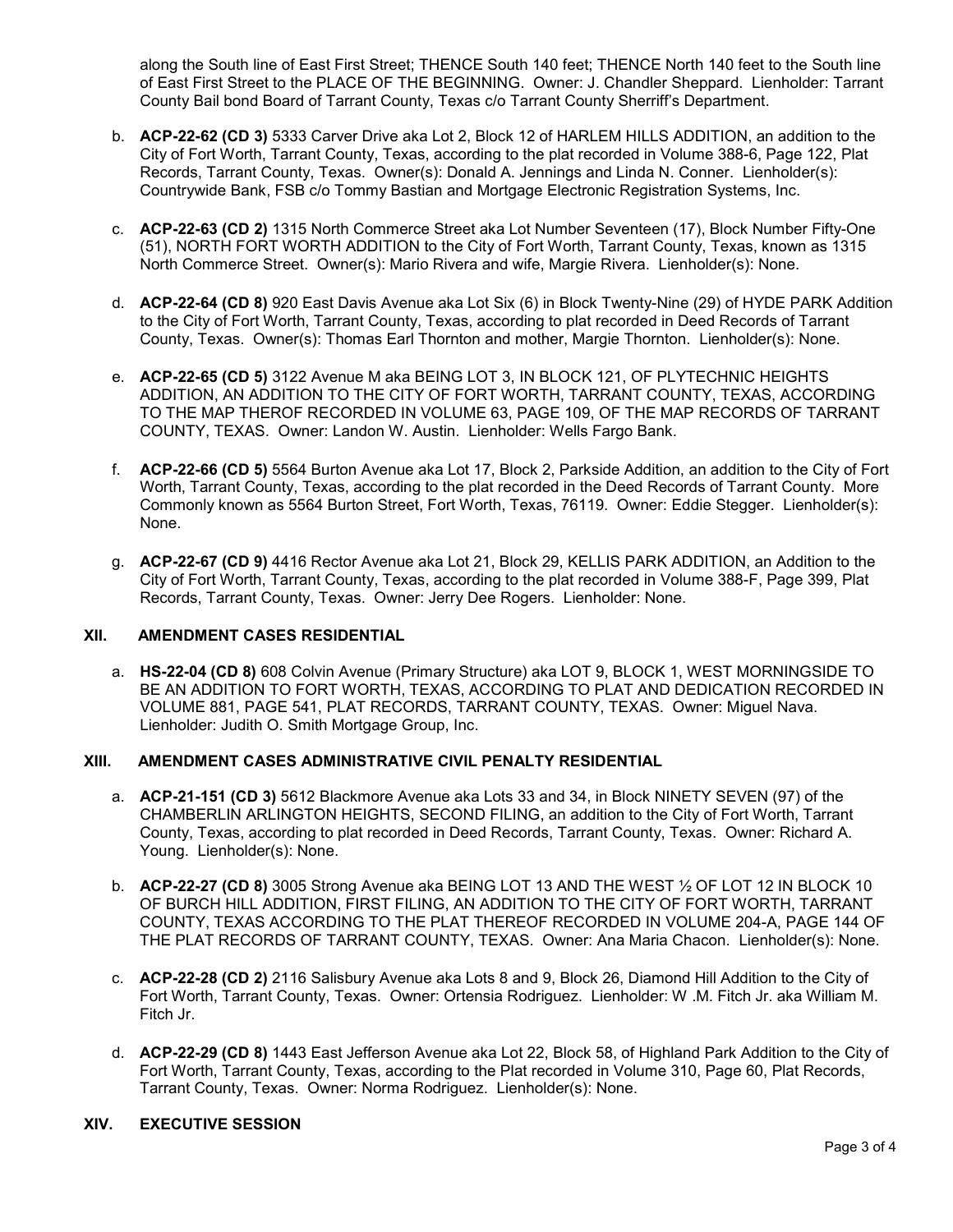The Building Standards Commission may conduct a closed meeting, as necessary, to seek the advice of its attorneys concerning pending or contemplated litigation or other matters that are exempt from public disclosure under Article X, Section 9 of the Texas State Bar Rules, and as authorized by Section 551.071 of the Texas Government Code, which are related to any case appearing on this agenda.

## **XV. ADJOURNMENT**

ASSISTANCE AT THE PUBLIC MEETINGS: This meeting site is wheelchair accessible. Persons with disabilities who plan to attend this meeting and who may need accommodations, auxiliary aids, or services such as interpreters, readers, or large print are requested to contact the City's ADA Coordinator at (817) 392- 8552 or e-mail [ADA@FortWorthTexas.gov](mailto:ADA@FortWorthTexas.gov) at least 48 hours prior to the meeting so that appropriate arrangements can be made. If the City does not receive notification at least 48 hours prior to the meeting, the City will make a reasonable attempt to provide the necessary accommodations.

ASSISTENCIA A REUNIONES PUBLICAS: Este sitio de reunión es accesible con silla de ruedas. Se solicita a las personas con discapacidades que planean asistir a esta reunión y que necesitan acomodaciones, ayudas auxiliares o servicios tales como intérpretes, lectores o impresiones con letra grande, que se comuniquen con el Coordinador de la Asociación Americana de Discapacitados (ADA) de la Ciudad llamando al teléfono (817) 392- 8552 o por correo electrónico a [ADA@FortWorthTexas.gov](mailto:ADA@FortWorthTexas.gov) por lo menos 48 horas antes de la reunión, de modo que puedan hacerse los arreglos adecuados. Si la Municipalidad no recibe una notificación por lo menos 48 horas antes de la reunión, ésta hará un intento razonable para proporcionar las acomodaciones necesarias.

The location identified on this agenda is the location at which the presiding officer will be physically present and presiding over the meeting. Members of the Building Standards Commission may be attending remotely in compliance with the Texas Open Meetings Act.

| l, the undersigned authority, do hereby certify that this Notice of Meeting was posted on the City of Fort Worth official website and said Notice was posted on the following date.<br>and time Tuesday, February 15, 2022 at 11:30 a.m. and remained so posted continuously for at least 72 hours preceding the scheduled time of said meeting. |  |                                                  |
|--------------------------------------------------------------------------------------------------------------------------------------------------------------------------------------------------------------------------------------------------------------------------------------------------------------------------------------------------|--|--------------------------------------------------|
|                                                                                                                                                                                                                                                                                                                                                  |  | Jannea S. Goodre                                 |
|                                                                                                                                                                                                                                                                                                                                                  |  | lity Secretary for the City of Fort Worth, Texas |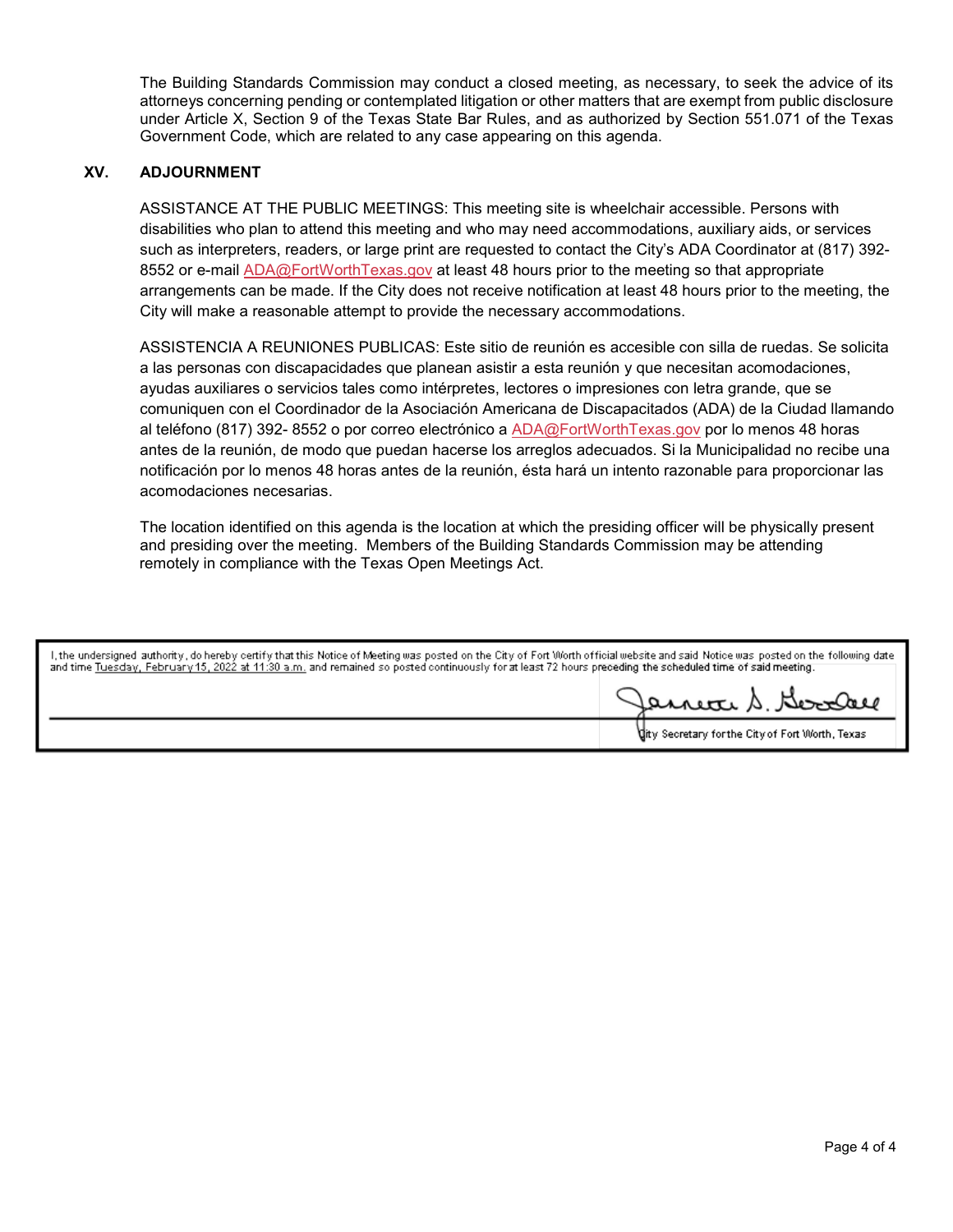# **MINUTES**

## **AGENDA BUILDING STANDARDS COMMISSION FOR THE PRE-MEETING AT 9:00 A.M., ON MONDAY, FEBRUARY 28, 2022 CITY COUNCIL CONFERENCE ROOM 290, CITY HALL 200 TEXAS STREET, FORT WORTH, TEXAS 76102**

## **I. Call to Order: Pre-Meeting started at 9:04 A.M.**

Joshua Lindsay (Position 1) The Rimberly Easton (Position 2) Paul Kerpoe (Position 5) Michael Unell (Position 6) Bill Schur (Position 7) James Walker (Position 8) Pedro Juarez (Position 9)

Paul Clark-Chairman (Position 3) Brian Black-Vice Chairman (Position 4)

- The following Commissioners were present at 9:00 A.M.: Mr. Joshua Lindsay (Position 1), Mr. Brian Black (Position 4), Mr. Paul Kerpoe (Position 5), Mr. Michael Unell (Position 6), and Mr. James Walker (Position 8).
- Mr. Bill Schur (Position 7) notified the City that he was going to miss the Pre-Meeting, but would be in attendance for the Regular meeting.
- Ms. Kimberly Easton (Position 2), Mr. Paul Clark (Position 6), and Mr. Pedro Juarez (Position 9) notified the City that they would not be in attendance prior to the meeting.
- Code Compliance staff members in attendance were Shannon Elder (Asst. Code Director), Oscar Reyes (Superintendent,) Kenneth Young (Acting Superintendent), Ty Kitchens (Supervisor), Boyd Oomging (Acting Supervisor), Annette Sefcik (Executive Secretary), Paul Trigona and Aya Nomura (Fort Worth TV Crew).
- Law Department staff members in attendance were Christopher Austria and Siang L. Sang (Assistant City Attorneys).

# **II. Review of previous month's minutes**

- **a. Discussion or questions pertaining to the January 24, 2022 meeting**
- **b. Changes submitted by Commissioners**
	- As Mr. Paul Clark (Chairman) is absent, Mr. Brian Black (Vice-Chairman) will be presiding over today's hearing.
	- Mr. Lindsay nominated Mr. Unell as Acting Vice-Chairman for today's hearing, second by Mr. Kerpoe. MOTION CARRIED 5-0 with Ms. Easton, Mr. Clark, Mr. Schur, and Mr. Juarez absent.
	- No discussion pertaining to the January 24, 2022 meeting.
	- No changes submitted for the January 24, 2022 Minutes.

#### **III. Discussions or questions concerning cases on current agenda of the Building Standards Commission a. Any questions by Commissioners to clarify issues with cases**

- Asst. Code Director Shannon Elder announced that today's hearing would need to be adjourned by 5:30 P.M. today as Council Chambers was need for another meeting.
- Assistant City Attorney Christopher Austria stated that any cases not heard at that time would be continued to the March hearing.
- Mr. Walker stated that he needed to leave the hearing today by 2 P.M. as he had a work obligation that could not be moved.
- Mr. Black confirmed that he would run the agenda the way Mr. Clark does, in order of the agenda, but hearing cases where citizens are present to testify first and stated that it is now in the script ready by the Executive Secretary.
- Mr. Lindsay asked which cases were being withdrawn and the Executive Secretary Annette Sefcik listed the cases for the Commissioners to mark on their agendas.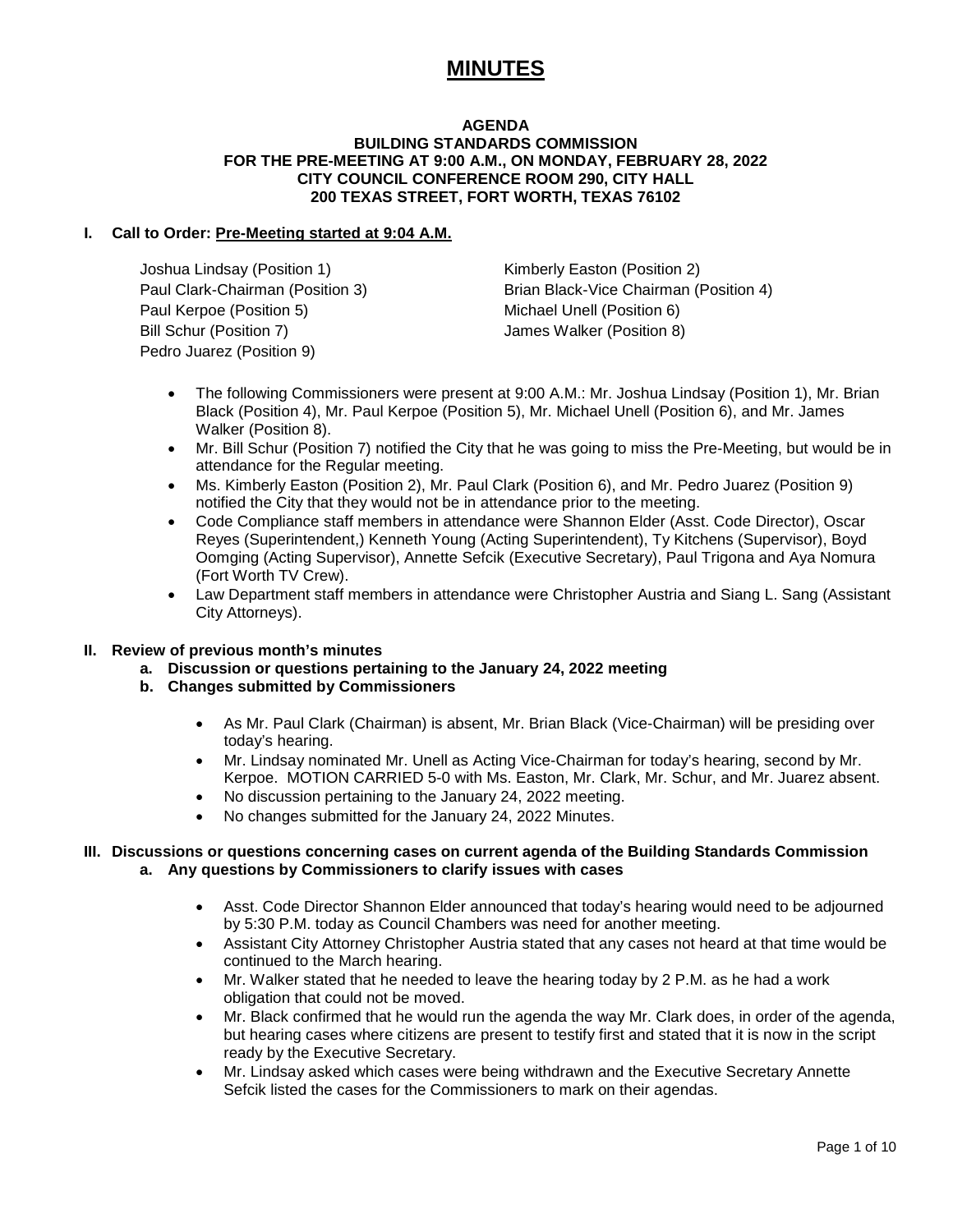## **IV. Request for future agenda items**

- **a. Any requests by Commissioners**
	- No requests were submitted.

## **V. Adjournment**

- Mr. Unell moved to adjourn Pre-Meeting, second by Mr. Kerpoe. MOTION CARRIED 5-0 with Ms. Easton, Mr. Clark, Mr. Schur, and Mr. Juarez absent.
- **Pre-Meeting adjourned at 9:07 A.M.**
- **Mr. Bill Schur (Position 7) arrived at the meeting 9:20 A.M.**

#### **AGENDA BUILDING STANDARDS COMMISSION FOR THE MEETING AT 9:30 A.M., ON MONDAY, FEBRUARY 28, 2022 COUNCIL CHAMBER, CITY HALL 200 TEXAS STREET, FORT WORTH, TEXAS 76102**

## **I. CALL TO ORDER: THE REGULAR MEETING STARTED AT 9:32 A.M.**

Joshua Lindsay (Position 1) The Rimberly Easton (Position 2) Paul Kerpoe (Position 5) The Michael Unell (Position 6) Bill Schur (Position 7) James Walker (Position 8) Pedro Juarez (Position 9)

Paul Clark-Chairman (Position 3) Brian Black-Vice Chairman (Position 4)

- The following Commissioners were present at 9:30 A.M.: Mr. Joshua Lindsay (Position 1), Mr. Brian Black (Position 4), Mr. Paul Kerpoe (Position 5), Mr. Michael Unell (Position 6), Mr. Bill Schur (Position 7), and Mr. James Walker (Position 8).
- Ms. Kimberly Easton (Position 2), Mr. Paul Clark (Position 6), and Mr. Pedro Juarez (Position 9) notified the City that they would not be in attendance prior to the meeting.
- Code Compliance staff members in attendance were Shannon Elder (Asst. Code Director), Oscar Reyes (Superintendent,) Kenneth Young (Acting Superintendent), Ty Kitchens (Supervisor), Boyd Oomging (Acting Supervisor), Manny Ramirez (Senior Officer), Andrea Alexander (Officer), Alfonso Hurtado (Officer), Theo Jenkins (Officer), Bill Jones (Officer), Alma Molina (Officer), Diana Navarro-Cruz (Officer), Tiffany Taylor (Officer), Marilynn Turner-Mims (Officer), Annette Sefcik (Executive Secretary), Belinda Burns and Thomas Gonzales (Title Investigators), and Paul Trigona and Aya Nomura (Fort Worth TV Crew).
- Law Department staff members in attendance were Christopher Austria and Siang L. Sang (Assistant City Attorneys).

# **II. PLEDGE OF ALLEGIANCE**

• Pledge of Allegiance.

#### **III. CONSIDERATION OF BUILDING STANDARDS COMMISSION MINUTES FROM JANUARY 24, 2022**

• Mr. Kerpoe moved to accept the January 24, 2022 minutes, second by Mr. Unell. MOTION CARRIED 6-0 with Ms. Easton, Mr. Clark, and Mr. Juarez absent.

#### **IV. PRESENTATION OF THE EVIDENTIARY PACKET FOR CASES ON THE CURRENT AGENDA**

• Assistant City Attorney Siang L, Sang presented the Evidence Packet to the Executive Secretary Annette Sefcik.

#### **V. SWEAR IN THE INTERPRETER (IF APPLICABLE)**

• Judith Scott will be sworn in once she has arrived for today's meeting.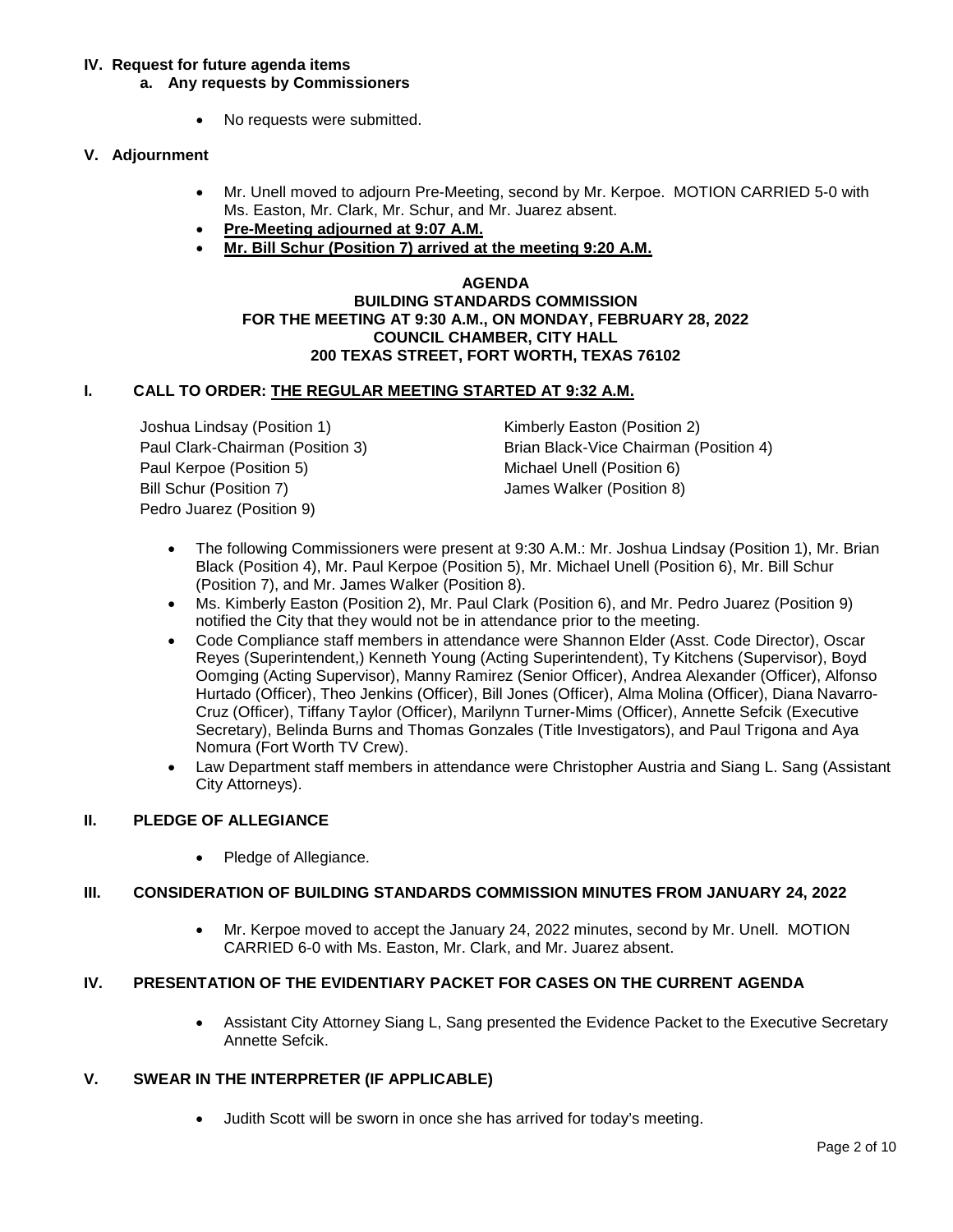# **VI. SWEAR IN THOSE WHO PLAN TO GIVE TESTIMONY**

• All citizens and staff to give testimony were sworn in.

## **VII. CASES TO WITHDRAW FROM TODAY'S AGENDA**

- **Withdraw-**New Case Residential: HS-22-57---5424 Sun Valley Drive (Primary Structure); Administrative Civil Penalty Cases Residential: ACP-22-62---5333 Carver Drive, ACP-22-63---1315 North Commerce Street.
- Mr. Kerpoe moved to grant the City's request to withdraw the 3 cases read into record, second by Mr. Unell. MOTION CARRIED 6-0 with Ms. Easton, Mr. Clark, and Mr. Juarez absent.

## **VIII. THE COMMISSION WILL BREAK FOR A WORK SESSION AT APPROXIMATELY 12:00 P.M.**

## *ACTING CHAIRMAN BLACK ANNOUNCED THE COMMISSION WILL GO IN ORDER ON THE AGENDA AND HEAR CASES THAT HAVE CITIZENS IN ATTENDANCE TO GIVE TESIMONY*

# **IX. NEW CASES RESIDENTIAL**

- a. **HS-22-39 (CD 5)** 3744 Griggs Avenue (Primary Structure) aka Lot 4, Block 22, EASTWOOD ADDITION, an Addition to the City of Fort Worth, Tarrant County, Texas, according to the plat of same recorded in Volume 388-T, Page 37, of the Deed Records of Tarrant County, Texas. Owner: Delores Alexander. Lienholder(s): None. **Roy Mateen and Mary Cade, heirs, appeared for this case.**
	- Staff presented the recommendation to declare the structure substandard and hazardous and to order the owner to repair or demolish the structure within thirty (30) days.
	- Roy Mateen stated that time was needed to get with heirs to determine the costs to repair or if it would be better to sell the property and presented some information showing the costs to repair. Mr. Mateen stated he did not have the funds to do it by himself to do either and that is why he wants to get with the rest of the heirs to determine what to do.
	- Mary Cade asked for ninety (90) days.
	- Roy Mateen asked for ninety (90) days.
	- Assistant City Attorney Siang L. Sang stated the City was unopposed to ninety (90) says.
	- Mr. Kerpeo moved to declare the structure substandard and hazardous, second by Mr. Unell. MOTION CARRIED 6-0 with Ms. Easton, Mr. Clark, and Mr. Juarez absent.
	- Mr. Kerpoe moved that the owner be ordered to repair or demolish the structure within ninety (90) days, second by Mr. Unell. MOTION CARRIED 6-0 with Ms. Easton, Mr. Clark, and Mr. Juarez absent.
- b. **HS-22-40 (CD 9)** 3132 St. Louis Avenue (Primary Structure and 14 Accessory Structures) aka Lot 19R, Block 34, of RYAN AND PRUITT ADDITION, to the City of Fort Worth, Tarrant County, Texas, according to the Plat thereof recorded in Volume 388-150, Page 17, of the Plat Records of Tarrant County, Texas. Owner(s): Candido Santillan and wife, Flora Santillan. Lienholder(s): None. **Juan Santillan, an heir, appeared for this case.**
	- Staff presented the recommendation to declare the structures substandard and hazardous and to order the owner to repair or demolish the structures within thirty (30) days.
	- Juan Santillan stated he is working on the property to repair what he can and provided evidence for the Commission to review. He stated that he needs to maximum amount of time that can be given as he has to go through the probate process because there are heirs who are not helping with the work
	- Mr. Santillan asked for ninety (90) days.
	- Assistant City Attorney Siang L. Sang stated the City was unopposed to ninety (90) says.
	- Mr. Unell moved to declare the structures substandard and hazardous, second by Mr. Lindsay. MOTION CARRIED 6-0 with Ms. Easton, Mr. Clark, and Mr. Juarez absent.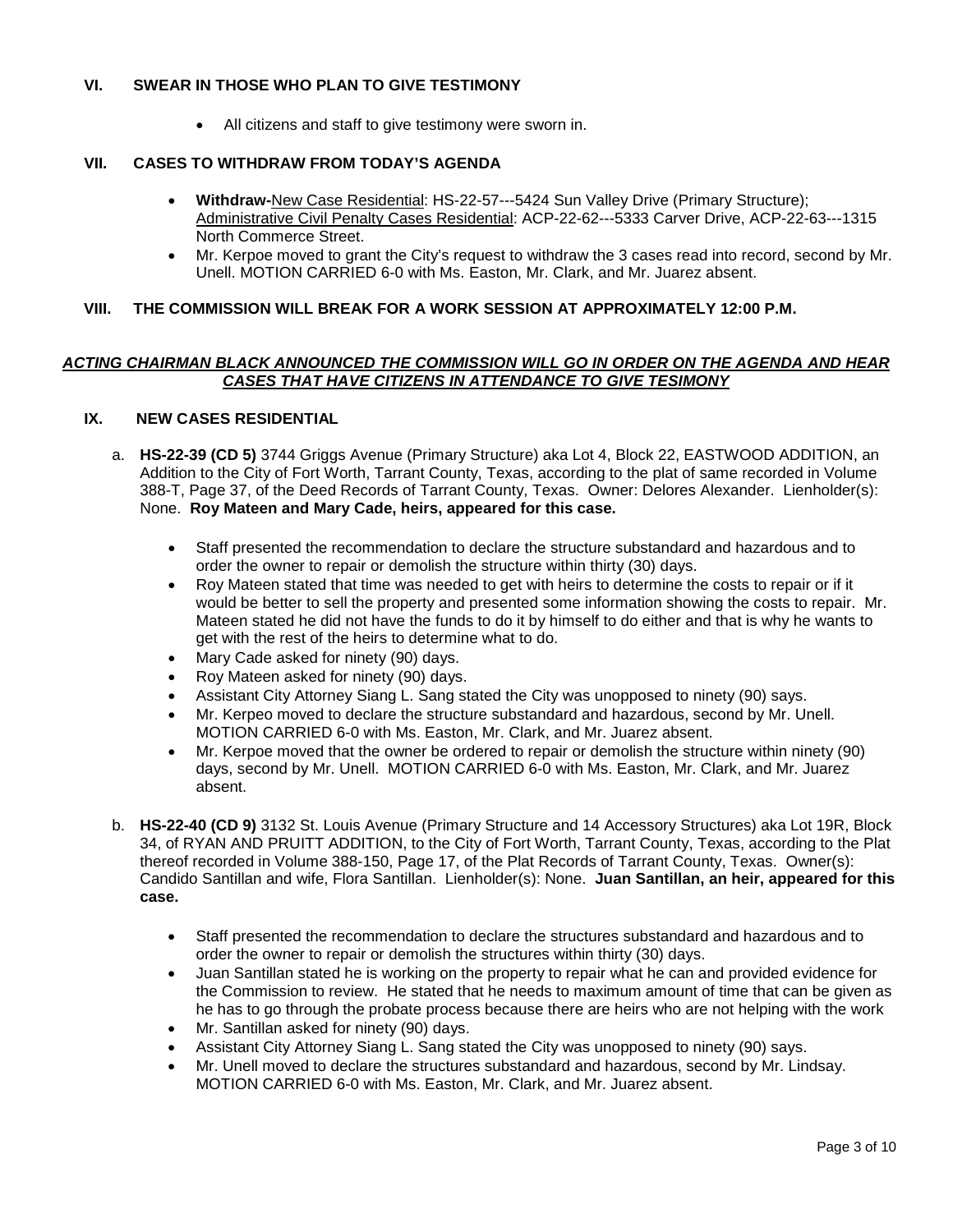- Mr. Unell moved that the owner be ordered to repair or demolish the structures within ninety (90) days, second by Mr. Lindsay. MOTION CARRIED 6-0 with Ms. Easton, Mr. Clark, and Mr. Juarez absent.
- c. **HS-22-58 (CD 9)** 809 Sharondale Street (Primary Structure) aka BEING LOT 20, BLOCK 12 OF GREENBRIAR, AN ADDITION TO THE CITY OF FORT WORTH, TARRANT COUNTY, TEXAS, ACCORDING TO THE PLAT THEREOF RECORDED IN VOLUME 388-R, PAGE 58, PLAT RECORDS, TARRANT COUNTY, TEXAS. Owner: Kenneth D. Heath. Lienholder(s): None. **Curtis Heath, an agent for the owner, appeared for this case.**
	- Staff presented the recommendation to declare the structure substandard and hazardous and to order the owner to repair or demolish the structure within thirty (30) days.
	- Curtis Heath provided a POA and stated he is the son of the owner. He further stated that he and his father were estranged until his father became ill and this has fallen in his lap. Mr. Heath stated that he intends to sell the property as he does not have the funds to repair it and asked for ninety (90) days to sell the property.
	- Assistant City Attorney Siang L. Sang restated the staff recommendation.
	- Mr. Lindsay moved to declare the structure substandard and hazardous, second by Mr. Schur. MOTION CARRIED 6-0 with Ms. Easton, Mr. Clark, and Mr. Juarez absent.
	- Mr. Lindsay moved that the owner be ordered to repair or demolish the structure within thirty (30) days, second by Mr. Schur. MOTION CARRIED 6-0 with Ms. Easton, Mr. Clark, and Mr. Juarez absent.
- d. **HS-22-59 (CD 7)** 2821 NW 25th Street (Primary Structure) aka Lot 11, Block 127, ROSEN HEIGHTS, SECOND FILING, an Addition to the City of Fort Worth, Tarrant County, Texas, according to the Map or Plat recorded in Volume 204, Page 75, Plat Records of Tarrant County, Texas. Owner(s): Johnny Castillo and Michelle Castillo. Lienholder: GNC Management LLC c/o Trustee-William C. Shaddock. **No one appeared for this case.**
	- **This case was heard later in the meeting as no one was in attendance to give testimony.**
- e. **HS-22-60 (CD 5)** 313 Clairemont Avenue (Accessory Structure Only) aka Lot 7, Block 6, TURNER'S SUBDIVISION OF BEACON HILL ADDITION to the City of Fort Worth, Tarrant County, Texas, according to plat recorded in Volume 388, Page 49, Deed Records of Tarrant County, Texas. Owner: Terry W. Gibbons. Lienholder(s): None. **Julie Rosenthal, an agent for the owner, appeared for this case.**
	- Staff presented the recommendation to declare the structure substandard and hazardous and to order the owner to repair or demolish the structure within thirty (30) days.
	- Julie Rosenthal provided a POA, stated she is the daughter of the owner, and asked to continue this case to the March hearing as she has just become aware of this issue.
	- Assistant City Attorney Siang L. Sang stated the City was opposed and further stated that since there is an agent for the owner in attendance, the case should proceed.
	- Mr. Schur moved to deny the continuance request, second by Mr. Lindsay. MOTION CARRIED 6-0 with Ms. Easton, Mr. Clark, and Mr. Juarez absent.
	- Staff restated the recommendation to declare the structure substandard and hazardous and to order the owner to repair or demolish the structure within thirty (30) days.
	- Julie Rosenthal testified that because she has just become aware of the issue she would like ninety (90) days.
	- Assistant City Attorney Siang L. Sang restated the staff recommendation.
	- Mr. Schur moved to declare the structure substandard and hazardous, second by Mr. Lindsay. MOTION CARRIED 6-0 with Ms. Easton, Mr. Clark, and Mr. Juarez absent.
	- Mr. Schur moved that the owner be ordered to repair or demolish the structure within thirty (30) days, second by Mr. Lindsay. MOTION CARRIED 5-1 with Mr. Lindsay, Mr. Black, Mr. Kerpoe, Mr. Schur, and Mr. Walker voting yes, Mr. Schur voting no, and Ms. Easton, Mr. Clark, and Mr. Juarez absent.
- f. **HS-22-61 (CD 8)** 4903 Wichita Street (Primary Structure and Accessory Structure) aka BEING Lot 12, Block 27, Glen Park Addition, an Addition to the City of Fort Worth, Tarrant County, Texas, according to the Plat thereof recorded in Volume 388-0, Page 167, Plat Records, Tarrant County, Texas (P.R.T.C.T.), and being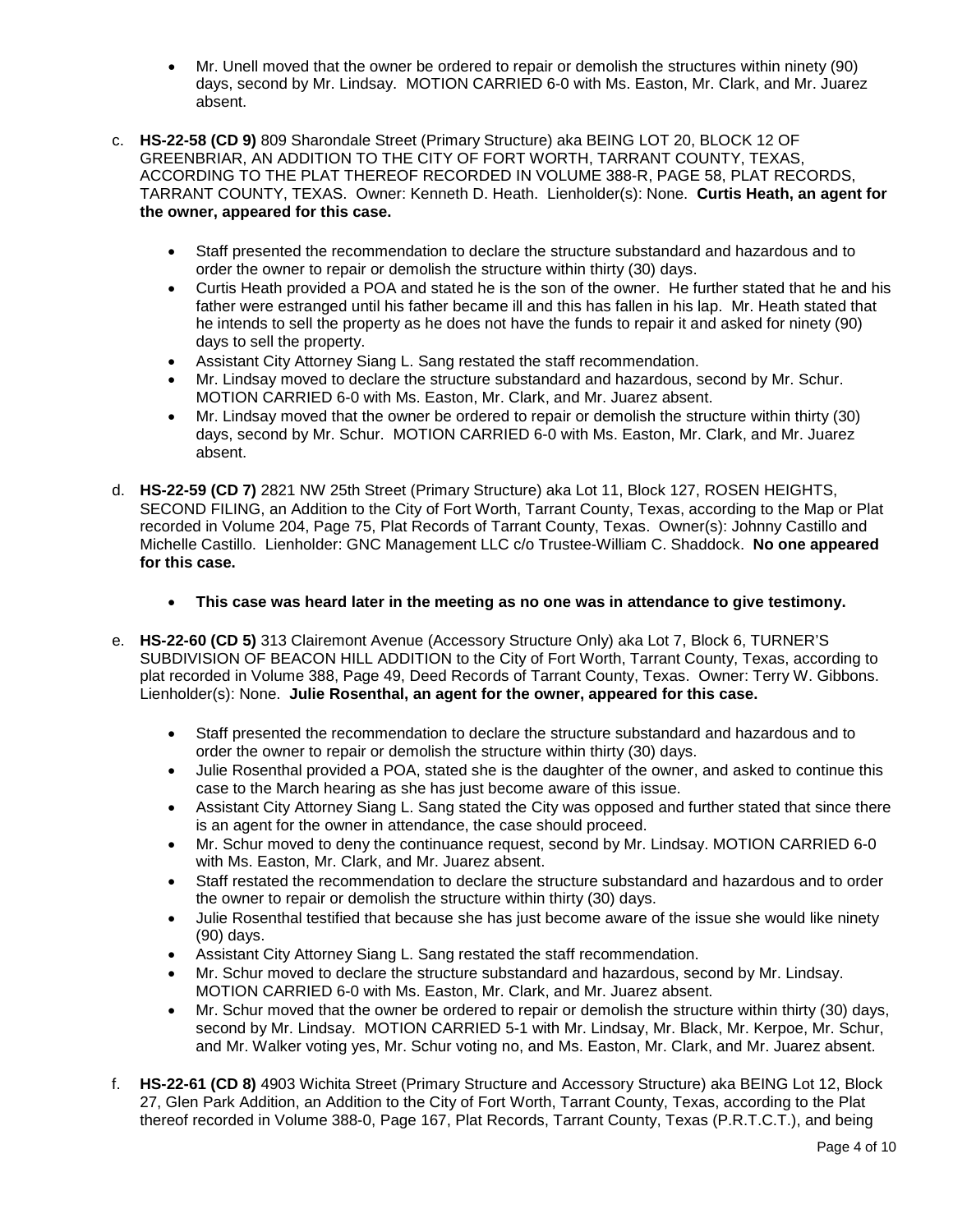Lot 9, Block 28, Glen Park Addition, according to the Plat thereof recorded in Volume 388-V, Page 110 (P.R.T.C.T.) situated in the Mary Horn Survey, Abstract No. 691 and the W.M. Hicks Survey, Abstract No. 694, Tarrant County, Texas, and being described as Tract 1 in deed to James Skeen and Nancy Skeen, recorded under instrument No. D200185496 Deed Records, Tarrant County, Texas (D.R.T.C.T.), TRACT 2: BEING a tract of land situated in the Mary Horn Survey, Abstract No. 691 and the W.M. Hicks Survey, Abstract No. 694, Tarrant County, Texas, and being described as Tract 2 in deed to James Skeen and Nancy Skeen, recorded under instrument No. D200185496 Deed Records, Tarrant County, Texas (D.R.T.C.T.), TRACT 3: BEING a tract of land situated in the Mary Horn Survey, Abstract No. 691 and the W.M. Hicks Survey, Abstract No. 694, Tarrant County, Texas, and being described as Tract 3 in deed to James Skeen and Nancy Skeen, recorded under instrument No. D200185496 Deed Records, Tarrant County, Texas (D.R.T.C.T.). Owner: Gospel Properties, LLC. Lienholder: Happy State Bank c/o Trustee-PLA Services. **Sebastian Caycedo, the owner, appeared for this case.**

- Staff presented the recommendation to declare the primary structure substandard and the accessory structure substandard and hazardous and to order the owner to repair the primary structure and repair or demolish the accessory structure within thirty (30) days.
- Sebastian Caycedo testified that his intention is to repair the primary structure, demolish the accessory structure, and he did not see an issue with having both done within thirty (30) days.
- Assistant City Attorney Siang L. Sang restated the staff recommendation.
- Mr. Walker moved to declare the primary structure substandard, second by Mr. Kerpoe. MOTION CARRIED 6-0 with Ms. Easton, Mr. Clark, and Mr. Juarez absent.
- Mr. Walker moved that the owner be ordered to repair the primary structure within thirty (30) days, second by Mr. Lindsay. MOTION CARRIED 6-0 with Ms. Easton, Mr. Clark, and Mr. Juarez absent.
- Mr. Walker moved to declare the accessory structure substandard and hazardous, second by Mr. Lindsay. MOTION CARRIED 6-0 with Ms. Easton, Mr. Clark, and Mr. Juarez absent.
- Mr. Walker moved that the owner be ordered to repair or demolish the accessory structure within thirty (30) days, second by Mr. Kerpoe. MOTION CARRIED 6-0 with Ms. Easton, Mr. Clark, and Mr. Juarez absent.

# **X. CONTINUED NEW CASE RESIDENTIAL**

- a. **HS-22-41 (CD 5)** 5120 Elgin Street (Primary Structure) aka ACCT. NO. 01829106; LOT 16, BLOCK 2, OUT OF THE FW MURPHY ADDITION, AN ADDITION TO THE CITY OF FORT WORTH, TARRANT COUNTY, TEXAS AND LOCATED WITHIN THE FORT WORTH INDEPENDENT SCHOOL DISTRICT, AS SHOWN BY A DEED OF RECORD IN VOLUME 12169, PAGE 1074, OF THE DEED RECORDS OF TARRANT COUNTY, TEXAS. Owner: A New Home 4 U Inc. Lienholder(s): None. **No one appeared for this case.**
	- **This case was heard later in the meeting as no one was in attendance to give testimony.**

# *LUNCH BREAK 11:31 A.M.---12:46 P.M.*

- **Lunch Session started at 12:06 P.M.**
- Assistant City Attorney Christopher Austria stated that in regards to ownership, it does not necessary effect what can be done by the City in regard to the order. Meaning, the order could be executed by the city, cut there may be restrictions such as obtaining a loan for repairs or selling the property, on an heir during the process, and should not deter the Commission from making a motion for the orders.
- Mr. Schur stated that in the cases of a deceased owner he tries to be mindful of that, and often makes his decision based on their testimony of the intentions of the person giving testimony.
- Mr. Lindsay stated that he will consider that as well as evidence by the neighbors.
- Mr. Unell wanted clarification about Commissioners "giving testimony" and wants to know the best way to communicate to an owner that they understand what is being asked of them. Mr. Austria replied that as long as it is asked as a question it would be fine, but rather than explaining it should they not understand, try to ask what specific things were they not clear on, and direct them to ask specific questions to the Code Officer.
- Mr. Kerpoe moved to adjourn the lunch session, second by Mr. Walker. MOTION CARRIED 6-0 with Ms. Easton, Mr. Clark, and Mr. Juarez absent
- **Lunch session adjourned at 12:21 P.M.**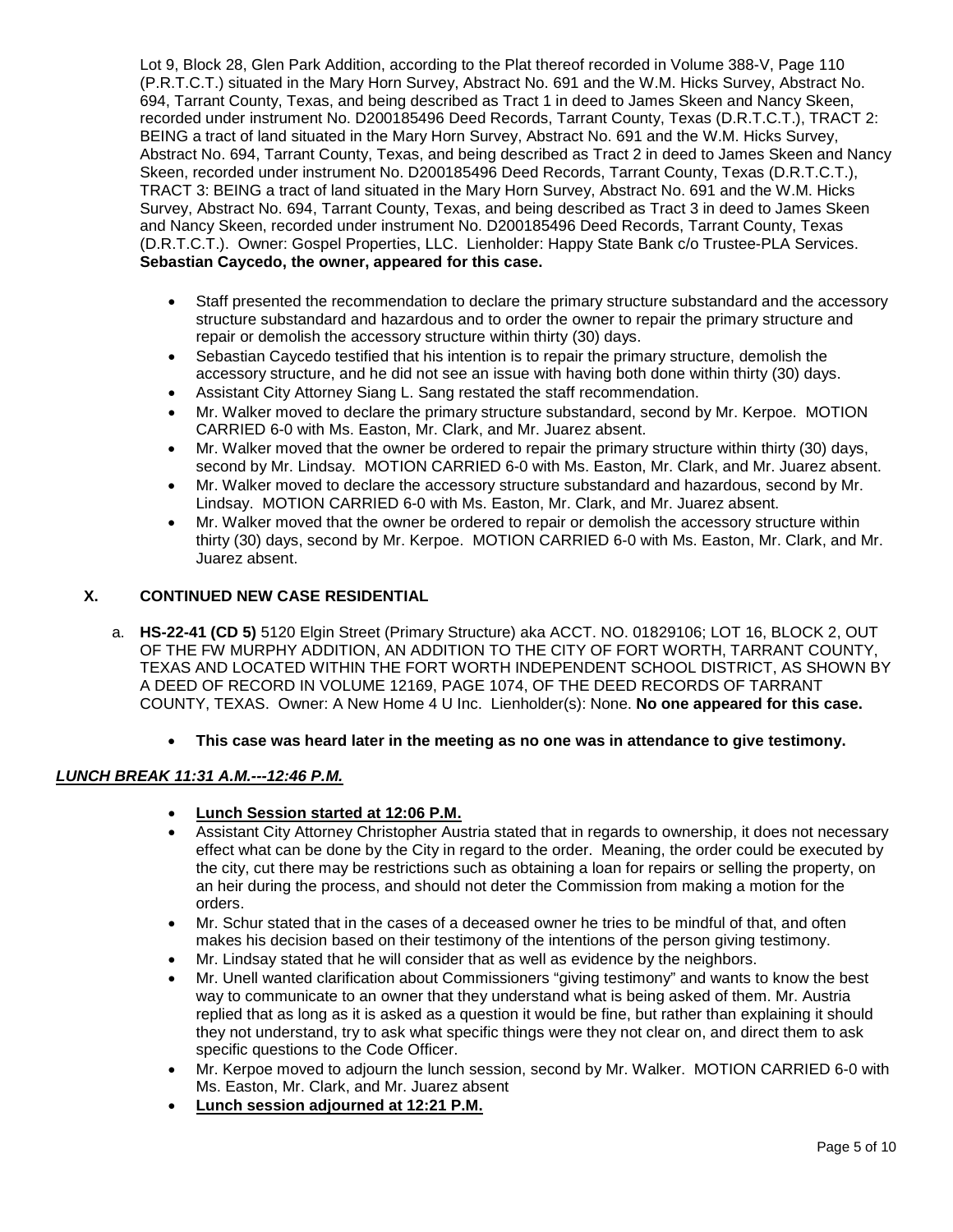# *THE INTERPRETER WAS SWORN IN AS WELL AS CITIZENS/STAFF WHO WERE NOT PRESENT AT THE START OF THE HEARING*

# **XI. ADMINISTRATIVE CIVIL PENALTY CASES RESIDENTIAL**

- a. **ACP-22-10 (CD 8)** 3744 East 1<sup>st</sup> Street aka Being a part of the B.E. WALLER SURVEY, Abstract No. 1659, Tract 4B, in the City of Fort Worth, Tarrant County, Texas, described as follows: BEGINNING 80 feet West of the Northeast corner of said survey at a point in the South line of East First Street; THENCE West 100 feet along the South line of East First Street; THENCE South 140 feet; THENCE North 140 feet to the South line of East First Street to the PLACE OF THE BEGINNING. Owner: J. Chandler Sheppard. Lienholder: Tarrant County Bail bond Board of Tarrant County, Texas c/o Tarrant County Sherriff's Department. **Eric Sheppard and Danea Anderson, interested parties and grandchildren of the owner, appeared for this case. Danea Anderson did not give testimony as she left before the case was called.**
	- Staff presented the recommendation to assess an Administrative Civil Penalty to the owner of \$100.00 per day for forty five (45) days for a total of \$4,500.00, and order the owner to abate the nuisance within thirty (30) days.
	- Eric Sheppard testified that his grandmother was the owner of the property, that the property has been cleaned, and asked to dismiss the case. Mr. Sheppard provided pictures for the Commission to review
	- Officer Hurtado testified that the nuisance has not been completely abated, and the power point was showing that in the pictures from the City.
	- Mr. Sheppard stated he thought he was finished with the clean-up and asked to have the Officer meet him on the property to point out what was left. He then stated that anything that was left would be removed with the thirty (30) days the City was requesting, but asked for no penalty.
	- Matthew Brown stated that he was trying to work with Mr. Jones to determine if the property is his to sell as he is wanting to buy it.
	- Assistant City Attorney Siang L. Sang restated the staff recommendation.
	- Mr. Kerpoe moved to order the owner to abate the nuisance within thirty (30) days, second by Mr. Lindsay. MOTION CARRIED 6-0 with Ms. Easton, Mr. Clark, and Mr. Juarez absent.
	- Mr. Kerpoe moved to assess an Administrative Civil Penalty to the owner of \$100.00 per day for forty five (45) days for a total of \$4,500.00, second by Mr. Lindsay.
	- Mr. Unell moved for a substitute motion to assess an Administrative Civil Penalty to the owner of \$50.00 per day for forty five (45) days for a total of \$2,250.00, second by Mr. Schur. MOTION CARRIED 4-2 with Mr. Lindsay, Mr. Black, Mr. Unell, and Mr. Schur voting yes, Mr. Kerpoe and Mr. Walker voting no, and Ms. Easton, Mr. Clark, and Mr. Juarez absent.
- b. **ACP-22-64 (CD 8)** 920 East Davis Avenue aka Lot Six (6) in Block Twenty-Nine (29) of HYDE PARK Addition to the City of Fort Worth, Tarrant County, Texas, according to plat recorded in Deed Records of Tarrant County, Texas. Owner(s): Thomas Earl Thornton and mother, Margie Thornton. Lienholder(s): None. **No one appeared for this case.**
	- **This case was heard later in the meeting as no one was in attendance to give testimony.**
- c. **ACP-22-65 (CD 5)** 3122 Avenue M aka BEING LOT 3, IN BLOCK 121, OF PLYTECHNIC HEIGHTS ADDITION, AN ADDITION TO THE CITY OF FORT WORTH, TARRANT COUNTY, TEXAS, ACCORDING TO THE MAP THEROF RECORDED IN VOLUME 63, PAGE 109, OF THE MAP RECORDS OF TARRANT COUNTY, TEXAS. Owner: Landon W. Austin. Lienholder: Wells Fargo Bank. **No one appeared for this case.**
	- **This case was heard later in the meeting as no one was in attendance to give testimony.**
- d. **ACP-22-66 (CD 5)** 5564 Burton Avenue aka Lot 17, Block 2, Parkside Addition, an addition to the City of Fort Worth, Tarrant County, Texas, according to the plat recorded in the Deed Records of Tarrant County. More Commonly known as 5564 Burton Street, Fort Worth, Texas, 76119. Owner: Eddie Stegger. Lienholder(s): None. **No one appeared for this case.**
	- **This case was heard later in the meeting as no one was in attendance to give testimony.**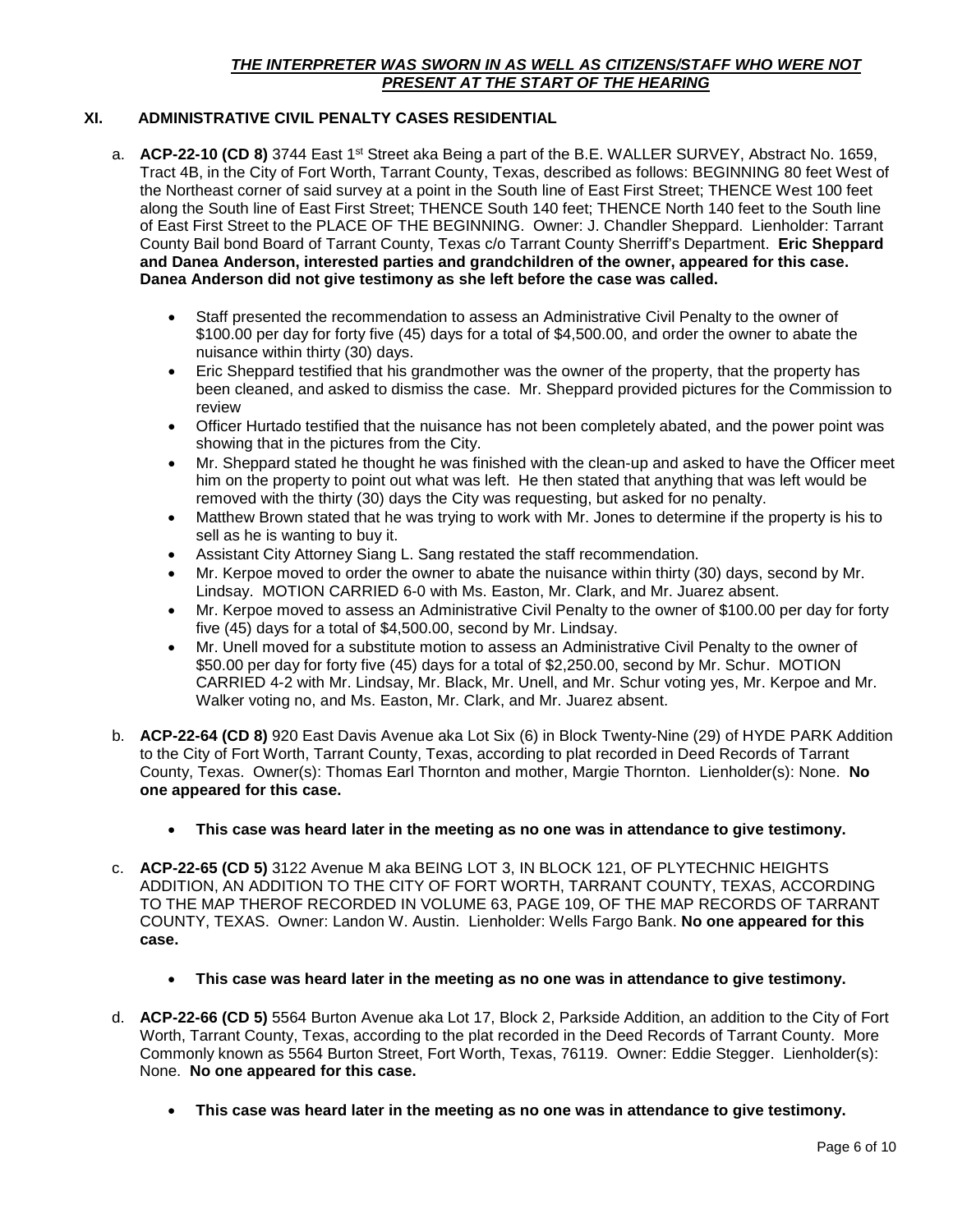- e. **ACP-22-67 (CD 9)** 4416 Rector Avenue aka Lot 21, Block 29, KELLIS PARK ADDITION, an Addition to the City of Fort Worth, Tarrant County, Texas, according to the plat recorded in Volume 388-F, Page 399, Plat Records, Tarrant County, Texas. Owner: Jerry Dee Rogers. Lienholder: None. **No one appeared for this case.**
	- **This case was heard later in the meeting as no one was in attendance to give testimony.**

### **XII. AMENDMENT CASES RESIDENTIAL**

- a. **HS-22-04 (CD 8)** 608 Colvin Avenue (Primary Structure) aka LOT 9, BLOCK 1, WEST MORNINGSIDE TO BE AN ADDITION TO FORT WORTH, TEXAS, ACCORDING TO PLAT AND DEDICATION RECORDED IN VOLUME 881, PAGE 541, PLAT RECORDS, TARRANT COUNTY, TEXAS. Owner: Miguel Nava. Lienholder: Judith O. Smith Mortgage Group, Inc. **Johnny Nava, an agent for the owner, appeared for this case. Johnny Nava did not give testimony as he left before the case was called.** 
	- Superintendent Oscar Reyes testified that Johnny Nava left the meeting for a doctor's appointment for his father, the owner. Mr. Reyes stated he spoke with Mr. Nava prior to him leaving and let him know that City was unopposed to an additional ninety (90) days as he is repairing the structure and has made good progress.
	- Assistant City Attorney Siang L. Sang restated the City was unopposed the amendment request.
	- Mr. Schur moved to grant an additional ninety (90) days to repair or demolish the structure, second by Mr. Lindsay. MOTION CARRIED 6-0 with Ms. Easton, Mr. Clark and Mr. Juarez absent.

#### **XIII. AMENDMENT CASES ADMINISTRATIVE CIVIL PENALTY RESIDENTIAL**

- a. **ACP-21-151 (CD 3)** 5612 Blackmore Avenue aka Lots 33 and 34, in Block NINETY SEVEN (97) of the CHAMBERLIN ARLINGTON HEIGHTS, SECOND FILING, an addition to the City of Fort Worth, Tarrant County, Texas, according to plat recorded in Deed Records, Tarrant County, Texas. Owner: Richard A. Young. Lienholder(s): None. **DeAnne Young, an agent for the owner, appeared for this case**.
	- DeAnne Young provided a POA, stated that once her father became ill she moved to Texas from Georgia, and once she was made aware of what needed to be done, she has been working to cleanup the property.
	- Ms. Young further testified that she started a new job, has been caring for her father, and working on the property. She asked that the penalty of \$2,200.00 be reduced or removed and asked for an additional ninety (90) days to finish.
	- Assistant City Attorney Siang L. Sang stated the City was unopposed the amendment request.
	- Mr. Lindsay moved to grant the amendment request to remove the previously assessed Administrative Civil Penalty of \$2,200.00, second by Mr. Schur. MOTION CARRIED 6-0 with Ms. Easton, Mr. Clark and Mr. Juarez absent.
	- Mr. Lindsay moved to grant an additional ninety (90) days to abate the nuisance, second by Mr. Schur. MOTION CARRIED 6-0 with Ms. Easton, Mr. Clark and Mr. Juarez absent.
- b. **ACP-22-27 (CD 8)** 3005 Strong Avenue aka BEING LOT 13 AND THE WEST ½ OF LOT 12 IN BLOCK 10 OF BURCH HILL ADDITION, FIRST FILING, AN ADDITION TO THE CITY OF FORT WORTH, TARRANT COUNTY, TEXAS ACCORDING TO THE PLAT THEREOF RECORDED IN VOLUME 204-A, PAGE 144 OF THE PLAT RECORDS OF TARRANT COUNTY, TEXAS. Owner: Ana Maria Chacon. Lienholder(s): None. **Ana Chacon, the owner, appeared for this case. Ana Chacon participated in today's hearing with the assistance of the interpreter.**
	- Ana Chacon asked that the penalty of \$2,250.00 be reduced or removed and asked for an additional ninety (90) days to finish. Ms. Chacon stated that her health issues are making the clean-up take longer than anticipated but she has made progress.
	- Officer Hurtado conformed that some progress has been made, but that with the owner's health issues and amount of accumulation still remaining the City is opposed to granting additional time.
	- Assistant City Attorney Siang L. Sang stated the City was unopposed the amendment request for a reduction or removal of the penalty the restated that City was opposed to additional time.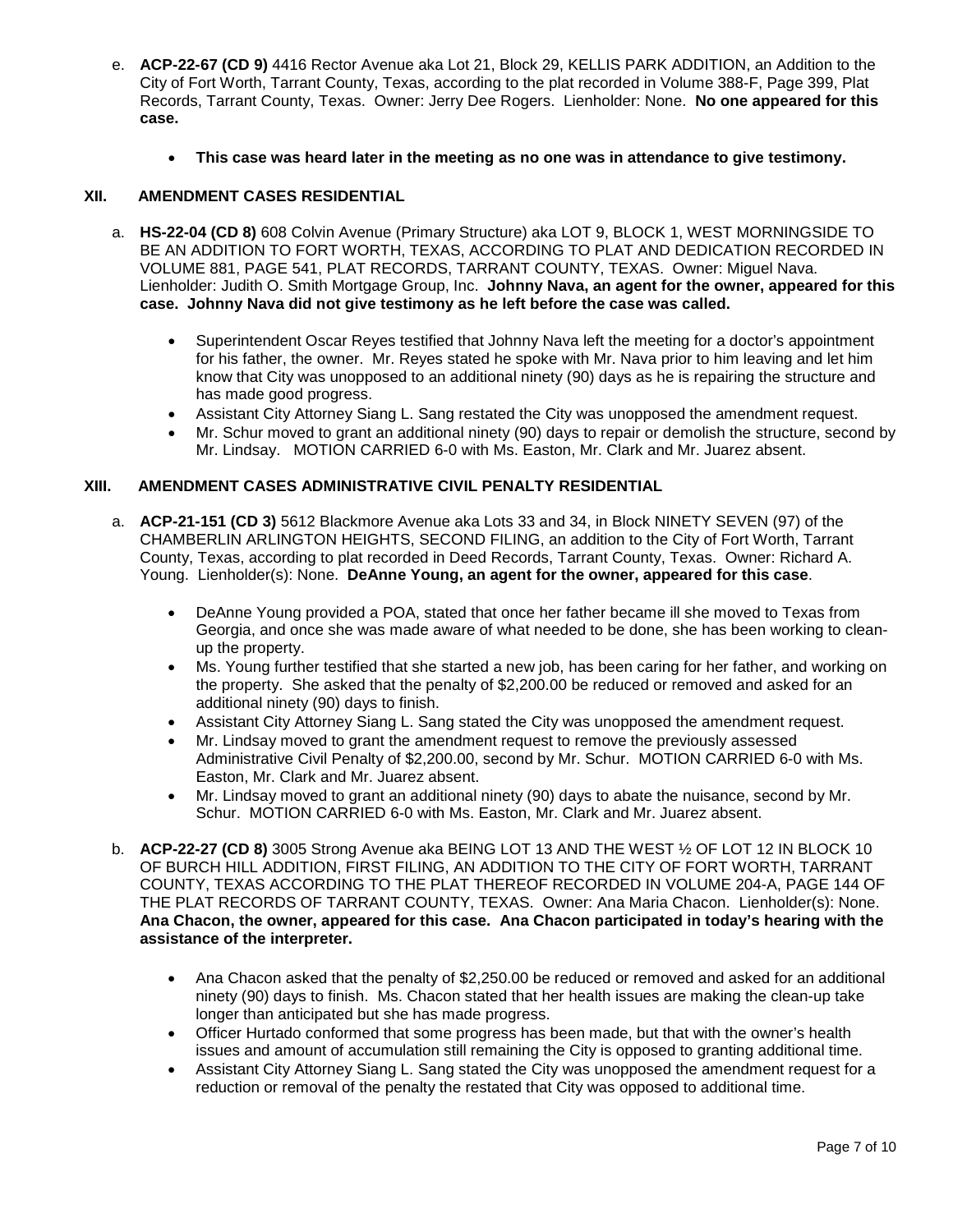- Mr. Schur moved to grant the amendment request to remove the previously assessed Administrative Civil Penalty of \$2,200.00, second by Mr. Lindsay. MOTION CARRIED 6-0 with Ms. Easton, Mr. Clark and Mr. Juarez absent.
- Mr. Schur moved to deny the amendment request for an additional ninety (90) days to abate the nuisance, second by Mr. Kerpoe. MOTION CARRIED 6-0 with Ms. Easton, Mr. Clark and Mr. Juarez absent.
- **Mr. James Walker (Position 8) left the meeting at 1:47 P.M.**
- c. **ACP-22-28 (CD 2)** 2116 Salisbury Avenue aka Lots 8 and 9, Block 26, Diamond Hill Addition to the City of Fort Worth, Tarrant County, Texas. Owner: Ortensia Rodriguez. Lienholder: W .M. Fitch Jr. aka William M. Fitch Jr. **Ortensia Rodriguez, the owner, appeared for this case. Ana Chacon participated in today's hearing with the assistance of the interpreter.**
	- Ortensia Rodriguez, the owner asked that the penalty of \$4,500.00 be removed as she has cleaned the property.
	- Assistant City Attorney Siang L. Sang stated the City was unopposed the amendment request for the removal of the penalty as the City confirms the nuisance has been abated.
	- Mr. Kerpoe moved to grant the amendment request to remove the previously assessed Administrative Civil Penalty of \$4,500.00, second by Mr. Unell. MOTION CARRIED 5-0 with Ms. Easton, Mr. Clark, Mr. Walker, and Mr. Juarez absent.
	- No additional time was requested or granted as the nuisance has been abated.
- d. **ACP-22-29 (CD 8)** 1443 East Jefferson Avenue aka Lot 22, Block 58, of Highland Park Addition to the City of Fort Worth, Tarrant County, Texas, according to the Plat recorded in Volume 310, Page 60, Plat Records, Tarrant County, Texas. Owner: Norma Rodriguez. Lienholder(s): None. **Janet Casio, an agent for the owner, appeared for this case. Janet Casio did not give testimony as she left before the case was called.** 
	- Supervisor Ty Kitchens testified that Janet Casio has to leave to pick up her children from school. Mr. Kitchens stated he spoke with Ms. Casio prior to her leaving and let her know that City was unopposed to her request to remove the \$4,500.00 penalty and be granted an additional thirty (30) days as the nuisance was 95% abated.
	- Mr. Kerpoe moved to grant the amendment request to remove the previously assessed Administrative Civil Penalty of \$4,500.00, second by Mr. Unell. MOTION CARRIED 5-0 with Ms. Easton, Mr. Clark, Mr. Walker, and Mr. Juarez absent.
	- Mr. Kerpoe moved to grant the amendment request for an additional thirty (30) days to abate the nuisance, second by Mr. Unell. MOTION CARRIED 5-0 with Ms. Easton, Mr. Clark, Mr. Walker and Mr. Juarez absent.

# *BREAK 1:55 P.M.---2:05 P.M*

### *ACTING CHAIRMAN BLACK ANNOUNCED THE COMMISSION WILL NOW GO IN ORDER ON THE AGENDA AND HEAR CASES WHERE THERE ARE NO CITIZENS IN ATTENDANCE TO GIVE TESIMONY*

#### **XIV. NEW CASES RESIDENTIAL**

- a. **HS-22-59 (CD 7)** 2821 NW 25th Street (Primary Structure) aka Lot 11, Block 127, ROSEN HEIGHTS, SECOND FILING, an Addition to the City of Fort Worth, Tarrant County, Texas, according to the Map or Plat recorded in Volume 204, Page 75, Plat Records of Tarrant County, Texas. Owner(s): Johnny Castillo and Michelle Castillo. Lienholder: GNC Management LLC c/o Trustee-William C. Shaddock. **No one appeared for this case.**
	- Staff presented the recommendation to declare the structure substandard and hazardous and to order the owner to repair or demolish the structure within thirty (30) days.
	- Assistant City Attorney Siang L. Sang restated the staff recommendation.
	- Mr. Unell moved to declare the structure substandard and hazardous, second by Mr. Kerpoe. MOTION CARRIED 6-0 with Ms. Easton, Mr. Clark, Mr. Walker, and Mr. Juarez absent.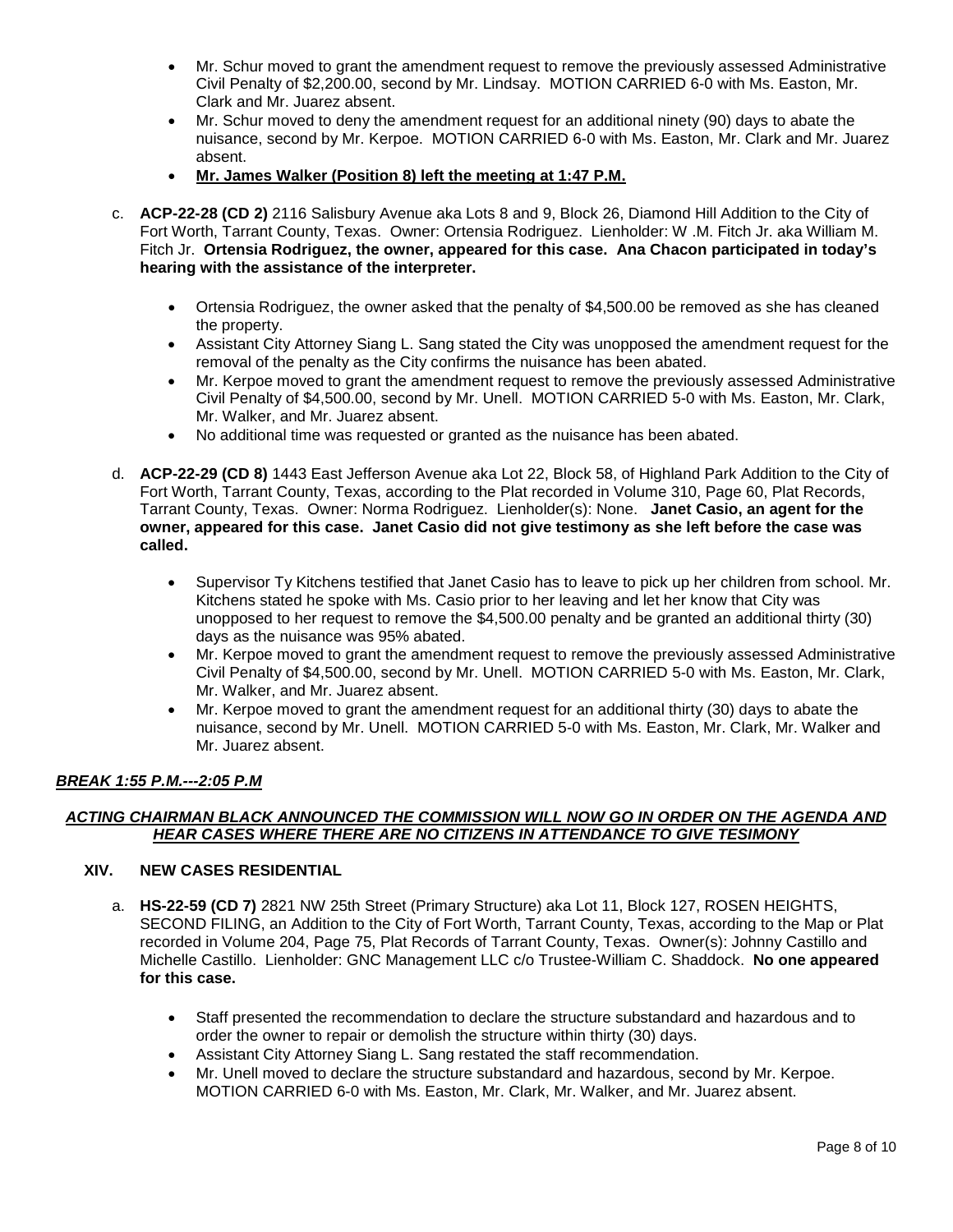• Mr. Unell moved that the owner be ordered to repair or demolish the structure within thirty (30) days, second by Mr. Kerpoe. MOTION CARRIED 5-0 with Ms. Easton, Mr. Clark, Mr. Walker, and Mr. Juarez absent.

# **XV. CONTINUED NEW CASE RESIDENTIAL**

- a. **HS-22-41 (CD 5)** 5120 Elgin Street (Primary Structure) aka ACCT. NO. 01829106; LOT 16, BLOCK 2, OUT OF THE FW MURPHY ADDITION, AN ADDITION TO THE CITY OF FORT WORTH, TARRANT COUNTY, TEXAS AND LOCATED WITHIN THE FORT WORTH INDEPENDENT SCHOOL DISTRICT, AS SHOWN BY A DEED OF RECORD IN VOLUME 12169, PAGE 1074, OF THE DEED RECORDS OF TARRANT COUNTY, TEXAS. Owner: A New Home 4 U Inc. Lienholder(s): None. **No one appeared for this case.**
	- Executive Secretary Annette Sefcik read into record an email from the owner asking to continue this case to the March hearing.
	- Assistant City Attorney Siang L. Sang stated this case has already been granted a continuance from the January hearing and the City is opposed to another continuance.
	- Mr. Kepoe moved to deny the request for a continuance, second by Mr. Unell. MOTION CARRIED 5- 0 with Ms. Easton, Mr. Clark, Mr. Walker, and Mr. Juarez absent.
	- Staff presented the recommendation to declare the structure substandard and hazardous and to order the owner to repair or demolish the structure within thirty (30) days.
	- Assistant City Attorney Siang L. Sang restated the staff recommendation.
	- Mr. Lindsay moved to declare the structure substandard and hazardous, second by Mr. Schur. MOTION CARRIED 5-0 with Ms. Easton, Mr. Clark, Mr. Walker, and Mr. Juarez absent.
	- Mr. Lindsay moved that the owner be ordered to repair or demolish the structure within thirty (30) days, second by Mr. Schur. MOTION CARRIED 5-0 with Ms. Easton, Mr. Clark, Mr. Walker, and Mr. Juarez absent.

# **XVI. ADMINISTRATIVE CIVIL PENALTY CASES RESIDENTIAL**

- a. **ACP-22-64 (CD 8)** 920 East Davis Avenue aka Lot Six (6) in Block Twenty-Nine (29) of HYDE PARK Addition to the City of Fort Worth, Tarrant County, Texas, according to plat recorded in Deed Records of Tarrant County, Texas. Owner(s): Thomas Earl Thornton and mother, Margie Thornton. Lienholder(s): None. **No one appeared for this case.**
	- Staff presented the recommendation to assess an Administrative Civil Penalty to the owner of \$100.00 per day for forty five (45) days for a total of \$4,500.00, and order the owner to abate the nuisance within thirty (30) days.
	- Assistant City Attorney Siang L. Sang restated the staff recommendation.
	- Mr. Lindsay moved to assess an Administrative Civil Penalty to the owner of \$100.00 per day for forty five (45) days for a total of \$4,500.00, second by Mr. Kerpoe. MOTION CARRIED 5-0 with Ms. Easton, Mr. Clark, Mr. Walker, and Mr. Juarez absent.
	- Mr. Lindsay moved to order the owner to abate the nuisance within thirty (30) days, second by Mr. Kerpoe. MOTION CARRIED 6-0 with Ms. Easton, Mr. Clark, and Mr. Juarez absent. MOTION CARRIED 5-0 with Ms. Easton, Mr. Clark, Mr. Walker, and Mr. Juarez absent.
- b. **ACP-22-65 (CD 5)** 3122 Avenue M aka BEING LOT 3, IN BLOCK 121, OF PLYTECHNIC HEIGHTS ADDITION, AN ADDITION TO THE CITY OF FORT WORTH, TARRANT COUNTY, TEXAS, ACCORDING TO THE MAP THEROF RECORDED IN VOLUME 63, PAGE 109, OF THE MAP RECORDS OF TARRANT COUNTY, TEXAS. Owner: Landon W. Austin. Lienholder: Wells Fargo Bank. **No one appeared for this case.**
	- Staff presented the recommendation to assess an Administrative Civil Penalty to the owner of \$100.00 per day for forty five (45) days for a total of \$4,500.00, and order the owner to abate the nuisance within thirty (30) days.
	- Assistant City Attorney Siang L. Sang restated the staff recommendation.
	- Mr. Schur moved to assess an Administrative Civil Penalty to the owner of \$100.00 per day for forty five (45) days for a total of \$4,500.00, second by Mr. Lindsay. MOTION CARRIED 5-0 with Ms. Easton, Mr. Clark, Mr. Walker, and Mr. Juarez absent.